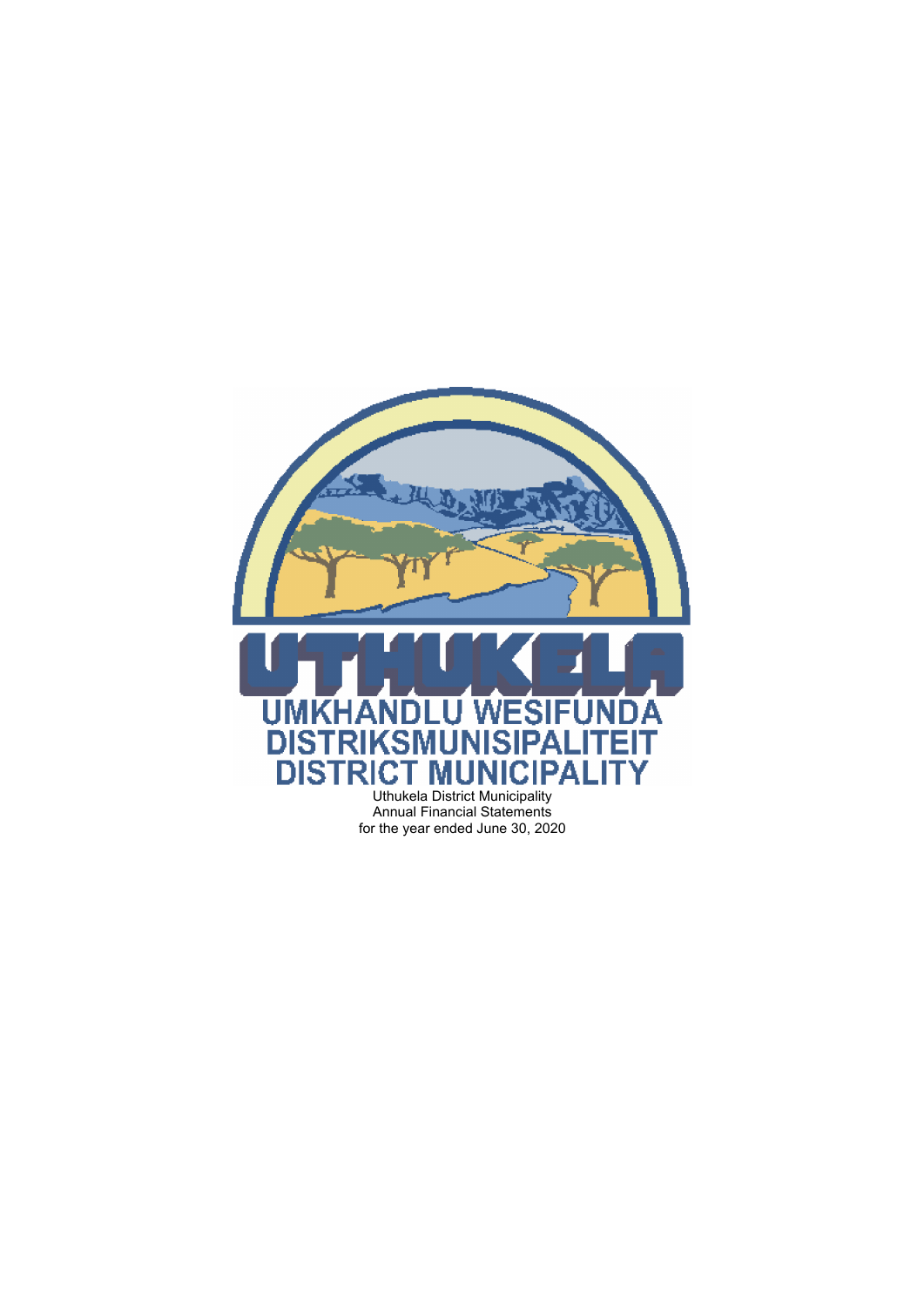Annual Financial Statements for the year ended June 30, 2020

## **General Information**

| Legal form of entity                        | <b>District Municipality</b>                                                                                                                                                                                                                                                                                                                                                                                                                                                                                    |
|---------------------------------------------|-----------------------------------------------------------------------------------------------------------------------------------------------------------------------------------------------------------------------------------------------------------------------------------------------------------------------------------------------------------------------------------------------------------------------------------------------------------------------------------------------------------------|
|                                             |                                                                                                                                                                                                                                                                                                                                                                                                                                                                                                                 |
| Nature of business and principal activities | The main business operations ot the Municipality is to engage in<br>Local Government activities, which includes planning and promotion<br>of integrated development planning, economic, social and<br>environmental development and supplying of the following services to<br>the community: the supply of water and sanitation services, as well as<br>infrastructure development. Water is obtained from (DWS)<br>Department of Water and Sanitation and distributed to the consumers<br>by the Municipality. |
| <b>Municipal Demarcation Code</b>           | <b>DC23</b>                                                                                                                                                                                                                                                                                                                                                                                                                                                                                                     |
| <b>Executive Committee</b>                  |                                                                                                                                                                                                                                                                                                                                                                                                                                                                                                                 |
| Mayor                                       | Cllr. A.S. Mazibuko                                                                                                                                                                                                                                                                                                                                                                                                                                                                                             |
|                                             | Cllr. N.W. Sibiya (deputy Mayor)                                                                                                                                                                                                                                                                                                                                                                                                                                                                                |
|                                             | Cllr. S.B. Dlungwane                                                                                                                                                                                                                                                                                                                                                                                                                                                                                            |
|                                             | Cllr. S.V. Shabalala                                                                                                                                                                                                                                                                                                                                                                                                                                                                                            |
|                                             | Cllr. T.P. Shabalala                                                                                                                                                                                                                                                                                                                                                                                                                                                                                            |
|                                             | Cllr. S.A. Myelase                                                                                                                                                                                                                                                                                                                                                                                                                                                                                              |
| Councillors                                 | Cllr. P.G. Strydom (Speaker)                                                                                                                                                                                                                                                                                                                                                                                                                                                                                    |
|                                             | Cllr. G. Ndaba                                                                                                                                                                                                                                                                                                                                                                                                                                                                                                  |
|                                             | Cllr S.Z. Khumalo                                                                                                                                                                                                                                                                                                                                                                                                                                                                                               |
|                                             | Cllr. G.S. Mdluli                                                                                                                                                                                                                                                                                                                                                                                                                                                                                               |
|                                             | Cllr. Z. Msobomvu                                                                                                                                                                                                                                                                                                                                                                                                                                                                                               |
|                                             | Cllr. N.M. Hadebe                                                                                                                                                                                                                                                                                                                                                                                                                                                                                               |
|                                             | Cllr. N.K.P. Mbongwa                                                                                                                                                                                                                                                                                                                                                                                                                                                                                            |
|                                             | Cllr. B.S. Dladla                                                                                                                                                                                                                                                                                                                                                                                                                                                                                               |
|                                             | Cllr. E.S. Ndumo                                                                                                                                                                                                                                                                                                                                                                                                                                                                                                |
|                                             | Cllr. S.E. Mbongwa                                                                                                                                                                                                                                                                                                                                                                                                                                                                                              |
|                                             | Cllr. S.W Khumalo                                                                                                                                                                                                                                                                                                                                                                                                                                                                                               |
|                                             | Cllr. K.L. Msibi                                                                                                                                                                                                                                                                                                                                                                                                                                                                                                |
|                                             | Cllr. G.E. Mbhele                                                                                                                                                                                                                                                                                                                                                                                                                                                                                               |
|                                             | Cllr. M.N. Mlotshwa                                                                                                                                                                                                                                                                                                                                                                                                                                                                                             |
|                                             | Cllr. M.B. Mbhele                                                                                                                                                                                                                                                                                                                                                                                                                                                                                               |
|                                             | Cllr. N.L. Zikalala                                                                                                                                                                                                                                                                                                                                                                                                                                                                                             |
|                                             | Cllr. K.A. Vilakazi                                                                                                                                                                                                                                                                                                                                                                                                                                                                                             |
|                                             | Cllr. S.Z.P. Msibi                                                                                                                                                                                                                                                                                                                                                                                                                                                                                              |
|                                             | Cllr. T.B. Njapha                                                                                                                                                                                                                                                                                                                                                                                                                                                                                               |
|                                             | Cllr. M.M. Khoza                                                                                                                                                                                                                                                                                                                                                                                                                                                                                                |
|                                             | Cllr. T.P. Dlamini                                                                                                                                                                                                                                                                                                                                                                                                                                                                                              |
|                                             | Cllr. X.F. Mhlongo                                                                                                                                                                                                                                                                                                                                                                                                                                                                                              |
|                                             | Cllr. S.M. Buthelezi                                                                                                                                                                                                                                                                                                                                                                                                                                                                                            |
|                                             | Cllr. P.A.M. Mfuphi                                                                                                                                                                                                                                                                                                                                                                                                                                                                                             |
|                                             | Cllr. M.H. Msimanga                                                                                                                                                                                                                                                                                                                                                                                                                                                                                             |
| <b>Grading of local authority</b>           | Grade 4                                                                                                                                                                                                                                                                                                                                                                                                                                                                                                         |
|                                             | Medium capacity                                                                                                                                                                                                                                                                                                                                                                                                                                                                                                 |
| <b>Accounting Officer (MM)</b>              | M.M. Sithole                                                                                                                                                                                                                                                                                                                                                                                                                                                                                                    |
|                                             | Municipal Manager                                                                                                                                                                                                                                                                                                                                                                                                                                                                                               |
| <b>Chief Financial Officer (CFO)</b>        | Ms. P.H.Z. Kubheka                                                                                                                                                                                                                                                                                                                                                                                                                                                                                              |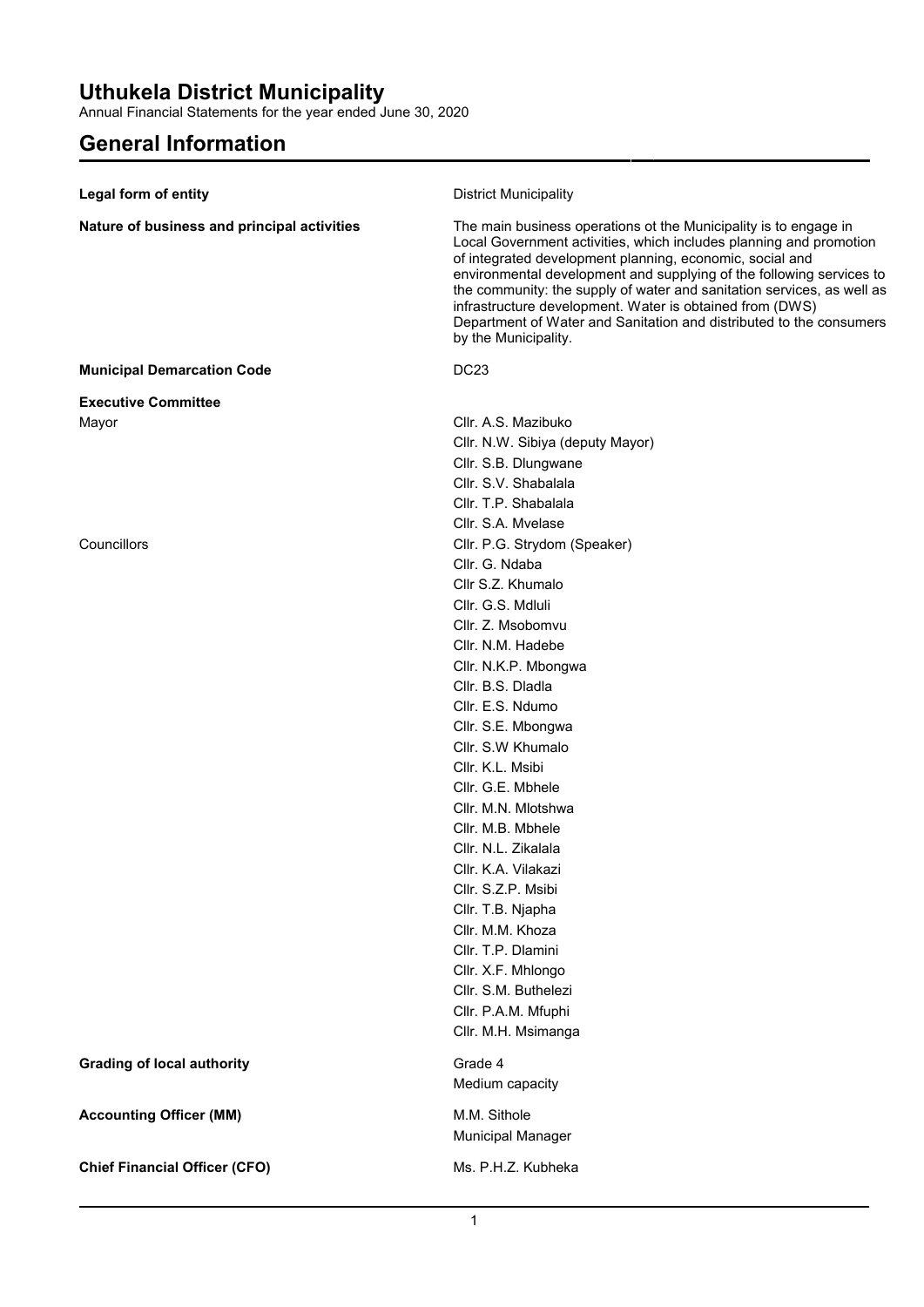Annual Financial Statements for the year ended June 30, 2020

## **General Information**

| <b>Registered office</b> | 33 Forbes Street<br>Ladysmith<br>Tel: 036-6385100<br>Fax: 036-6385126<br>pa.mm@uthukela.gov.za |
|--------------------------|------------------------------------------------------------------------------------------------|
| <b>Business address</b>  | 33 Forbes Street<br>Ladysmith<br>Kwazulu Natal<br>3370                                         |
| <b>Postal address</b>    | <b>PO Box 116</b><br>Ladysmith<br>Kwazulu Natal<br>3370                                        |
| <b>Bankers</b>           | <b>First National Bank</b>                                                                     |
| <b>Auditors</b>          | Auditor General - South Africa                                                                 |
| <b>Attorneys</b>         | Ramkhelewan Incorporated<br>Shepstone & Wylie                                                  |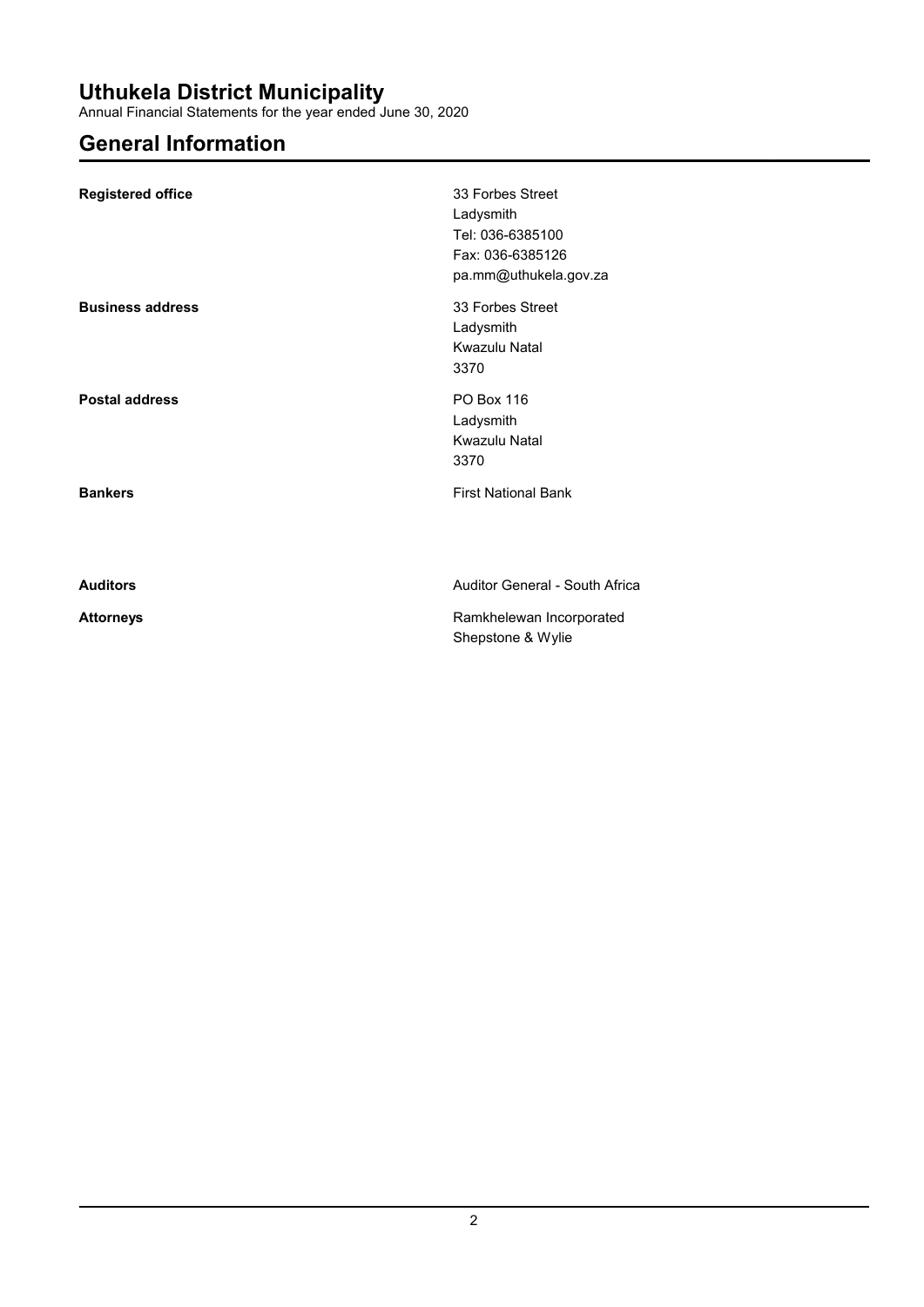Annual Financial Statements for the year ended June 30, 2020

### **Index**

The reports and statements set out below comprise the annual financial statements presented to the provincial legislature:

|                                                                                                                 | Page           |
|-----------------------------------------------------------------------------------------------------------------|----------------|
| Accounting Officer's Responsibilities and Approval                                                              | 4              |
| <b>Statement of Financial Position</b>                                                                          | 5              |
| <b>Statement of Financial Performance</b>                                                                       | 6              |
| Statement of Changes in Net Assets                                                                              | $\overline{7}$ |
| <b>Cash Flow Statement</b>                                                                                      | 8              |
| Statement of Comparison of Budget and Actual Amounts                                                            | $9 - 16$       |
| <b>Appropriation Statement</b>                                                                                  | $17 - 19$      |
| <b>Accounting Policies</b>                                                                                      | $20 - 37$      |
| Notes to the Annual Financial Statements                                                                        | $38 - 90$      |
| The following supplementary information does not form part of the annual financial statements and is unaudited: |                |
| Supplementary Information                                                                                       | 90             |
| Appendixes:                                                                                                     |                |
| Appendix B: Analysis of Property, Plant and Equipment                                                           | 91             |
| Appendix D: Segmental Statement of Financial Performance                                                        | 97             |
| Appendix E(1): Actual versus Budget (Revenue and Expenditure)                                                   | 98             |

| <b>COID</b>  | Compensation for Occupational Injuries and Diseases |
|--------------|-----------------------------------------------------|
| <b>DBSA</b>  | Development Bank of South Africa                    |
| <b>GRAP</b>  | <b>Generally Recognised Accounting Practice</b>     |
| IAS          | International Accounting Standards                  |
| <b>IPSAS</b> | International Public Sector Accounting Standards    |
| ME's         | <b>Municipal Entities</b>                           |
| <b>MEC</b>   | Member of the Executive Council                     |
| <b>MFMA</b>  | Municipal Finance Management Act                    |
| <b>MIG</b>   | Municipal Infrastructure Grant (Previously CMIP)    |
| <b>UEDA</b>  | Uthukela Economic Development Agency                |
| <b>DWS</b>   | Department of Water and Sanitation                  |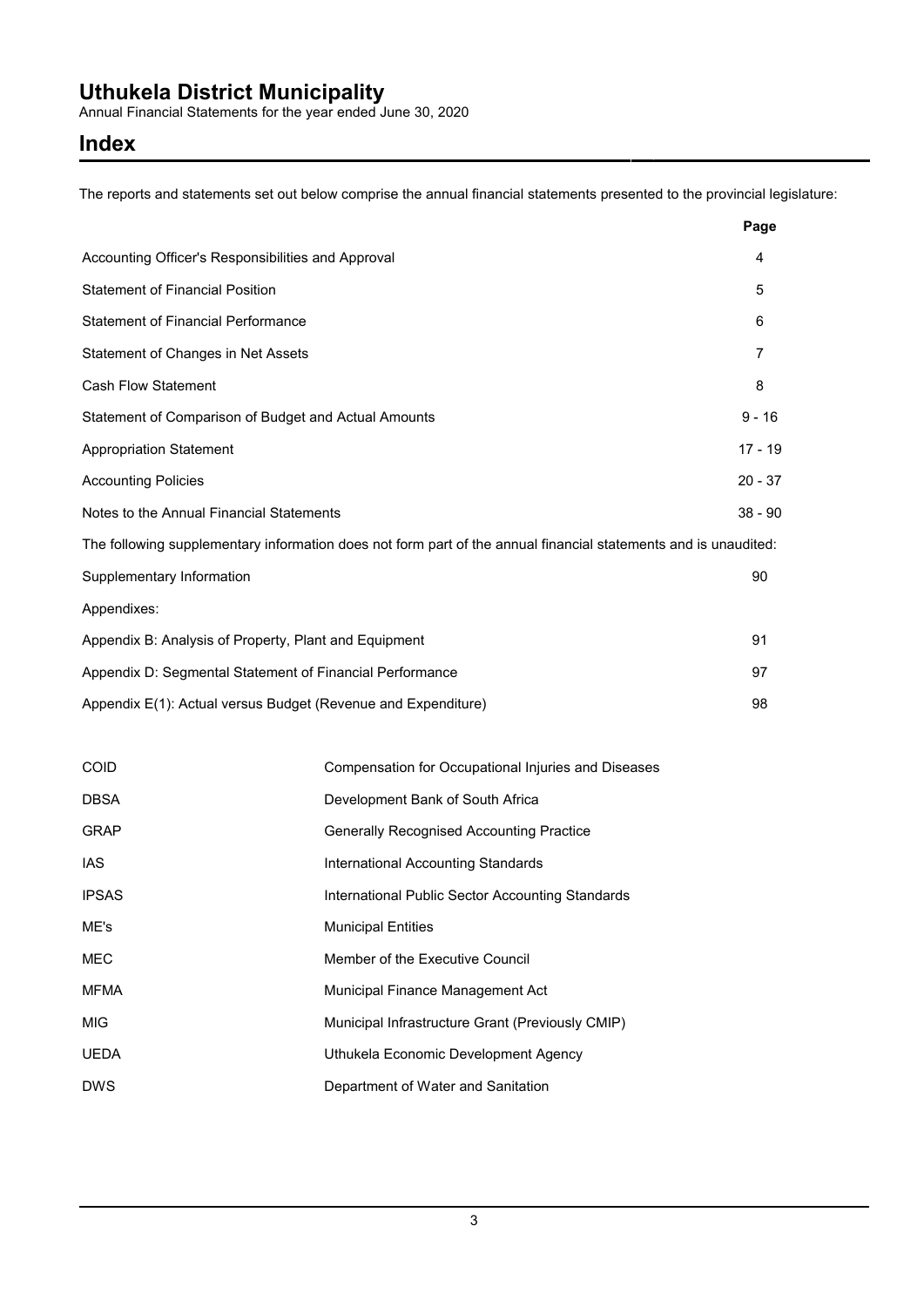Annual Financial Statements for the year ended June 30, 2020

## **Accounting Officer's Responsibilities and Approval**

The accounting officer is required by the Municipal Finance Management Act (Act 56 of 2003), to maintain adequate accounting records and is responsible for the content and integrity of the annual financial statements and related financial information included in this report. It is the responsibility of the accounting officer to ensure that the annual financial statements fairly present the state of affairs of the Municipality as at the end of the financial year and the results of its operations and cash flows for the period then ended. The external auditors are engaged to express an independent opinion on the annual financial statements and were given unrestricted access to all financial records and related data.

The annual financial statements have been prepared in accordance with Standards of Generally Recognised Accounting Practice (GRAP) including any interpretations, guidelines and directives issued by the Accounting Standards Board.

The annual financial statements are based upon appropriate accounting policies consistently applied and supported by reasonable and prudent judgements and estimates.

The Accounting officer acknowledges that he is ultimately responsible for the system of internal financial control established by the Municipality and place considerable importance on maintaining a strong control environment. To enable the Accounting officer to meet these responsibilities, the Accounting Officer sets standards for internal control aimed at reducing the risk of error or deficit in a cost effective manner. The standards include the proper delegation of responsibilities within a clearly defined framework, effective accounting procedures and adequate segregation of duties to ensure an acceptable level of risk. These controls are monitored throughout the Municipality and all employees are required to maintain the highest ethical standards in ensuring the Municipality's business is conducted in a manner that in all reasonable circumstances is above reproach. The focus of risk management in the Municipality is on identifying, assessing, managing and monitoring all known forms of risk across the Municipality. While operating risk cannot be fully eliminated, the Municipality endeavours to minimise it by ensuring that appropriate infrastructure, controls, systems and ethical behaviour are applied and managed within predetermined procedures and constraints.

The Accounting officer is of the opinion, based on the information and explanations given by management, that the system of internal control provides reasonable assurance that the financial records may be relied on for the preparation of the annual financial statements. However, any system of internal financial control can provide only reasonable, and not absolute, assurance against material misstatement or deficit.

The Accounting officer certifies that the salaries, allowances and benefits of Councillors as disclosed in note 30 of these annual financial statements are within the upper limits of the framework envisaged in section 219 of the Constitution, read with Remuneration of Public Office bearers Act and Minister of of Provincial and Local Government's determination in accordance with this act.

The Accounting officer has reviewed the Municipality's cash flow forecast for the year to June 30, 2021 and, in the light of this review and the current financial position, he is satisfied that the Municipality has or has access to adequate resources to continue in operational existence for the foreseeable future.

The Municipality is wholly dependent on the Equity Share and water sales for continued funding of operations. The annual financial statements are prepared on the basis that the Municipality is a going concern and that the Municipality has neither the intention nor the need to liquidate or curtail materially the scale of the Municipality.

Although the Accounting Officer is primarily responsible for the financial affairs of the Municipality, he is supported by the Municipality's Chief Financial Officer.

The annual financial statements set out on page 1 to 98, which have been prepared on the going concern basis, were approved by the Accounting Officer on 31 March 2021 and were signed on its behalf by:

**M.M. Sithole Accounting Officer**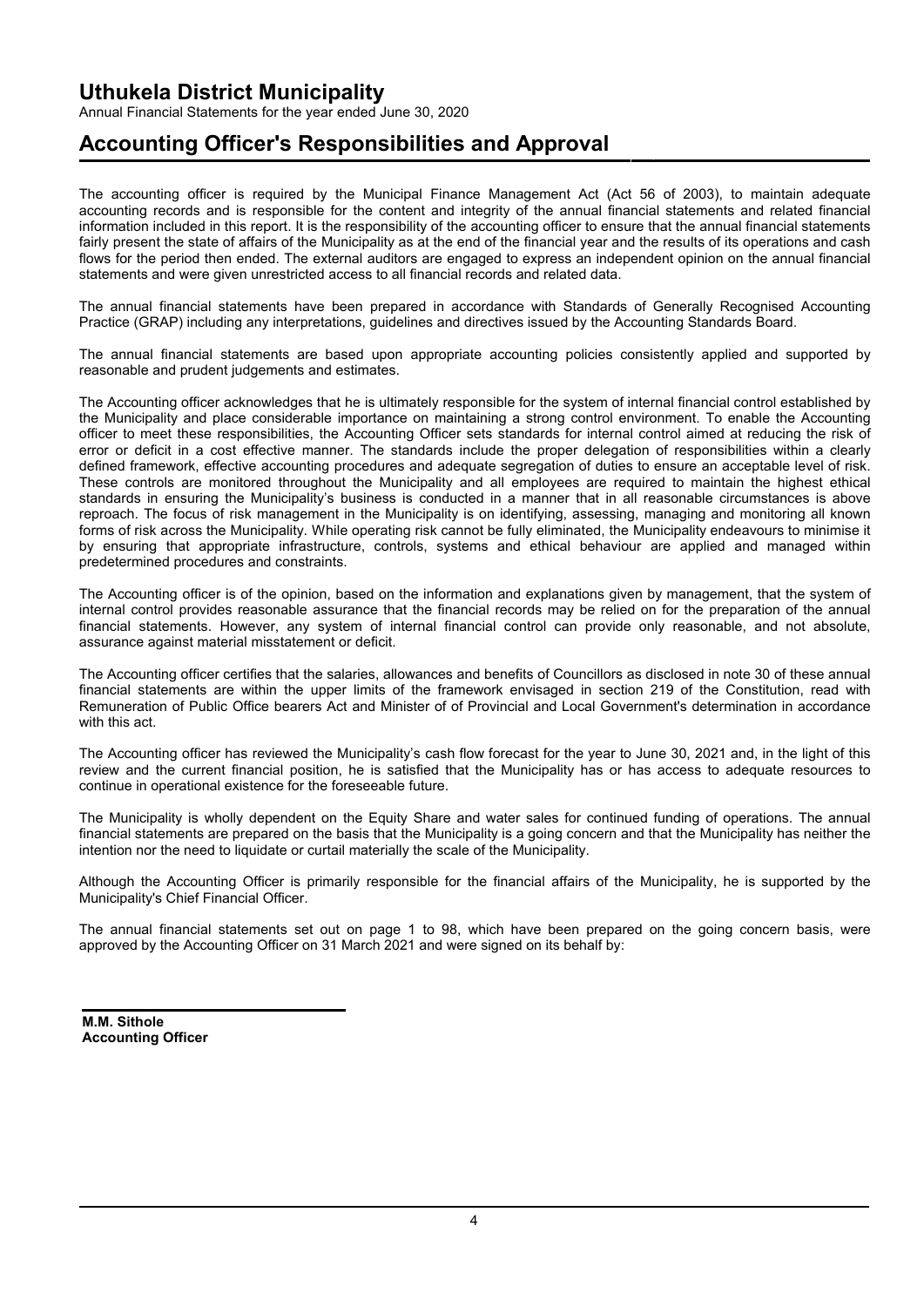Annual Financial Statements for the year ended June 30, 2020

# **Statement of Financial Position as at June 30, 2020**

| Figures in Rand                                           | Note(s)        | 2020          | 2019<br>Restated* |
|-----------------------------------------------------------|----------------|---------------|-------------------|
| <b>Assets</b>                                             |                |               |                   |
| <b>Current Assets</b>                                     |                |               |                   |
| Inventories                                               | 10             | 7,890,183     | 6,930,386         |
| Receivables from exchange transactions                    | 11             | 24,357,707    | 47,210,334        |
| Receivables from non-exchange transactions                | 12             | 125,796       | 345,752           |
| Employee benefit asset                                    | $\overline{7}$ | 590,407       |                   |
| Consumer debtors                                          | 13             | 234,854,257   | 217,817,607       |
| Bank reconcilliation clearing control account             | 9              |               | 50,235,493        |
| Cash and cash equivalents                                 | 14             | 55,284,392    | 43,906,015        |
|                                                           |                | 323, 102, 742 | 366,445,587       |
| <b>Non-Current Assets</b>                                 |                |               |                   |
| Property, plant and equipment                             | 4              | 2,874,651,708 | 2,695,427,866     |
| Intangible assets                                         | 5              | 473,253       | 500,050           |
| Receivables from exchange transactions                    | 11             | 4,044,813     | 1,658,406         |
| Receivables from non-exchange transactions                | 12             |               | 4,592,424         |
| Prepayments                                               | 8              | 3,027,080     | 2,721,902         |
|                                                           |                | 2,882,196,854 | 2,704,900,648     |
| <b>Total Assets</b>                                       |                | 3,205,299,596 | 3,071,346,235     |
| <b>Liabilities</b>                                        |                |               |                   |
| <b>Current Liabilities</b>                                |                |               |                   |
| Operating lease liability                                 | 6              | 626,497       | 556,147           |
| Payables from exchange transactions                       | 20             | 296,907,773   | 344, 141, 262     |
| Consumer deposits                                         | 21             | 19,561,713    | 30,307,020        |
| Employee benefit obligation                               | $\overline{7}$ |               | 584,467           |
| Unspent conditional grants and receipts                   | 15             | 5,722,623     | 10,538,731        |
| Provisions                                                | 16             | 34,952,917    | 26,817,562        |
| VAT payable                                               | 17             | 80,383,345    | 70,967,532        |
| Other Liabilities - Consumer debtors with credit balances | 18             | 12,024,307    | 15,841,482        |
| Other liabilities - Salaries clearing control account     | 19             | 390,361       | 402,433           |
|                                                           |                | 450,569,536   | 500,156,636       |
| Non-Current Liabilities                                   |                |               |                   |
| Operating lease liability                                 | 6              |               |                   |
| Employee benefit obligation                               | $\overline{7}$ | 30,956,407    | 30,569,020        |
|                                                           |                | 30,956,407    | 30,569,020        |
| <b>Total Liabilities</b>                                  |                | 481,525,943   | 530,725,656       |
| <b>Net Assets</b>                                         |                | 2,723,773,653 | 2,540,620,579     |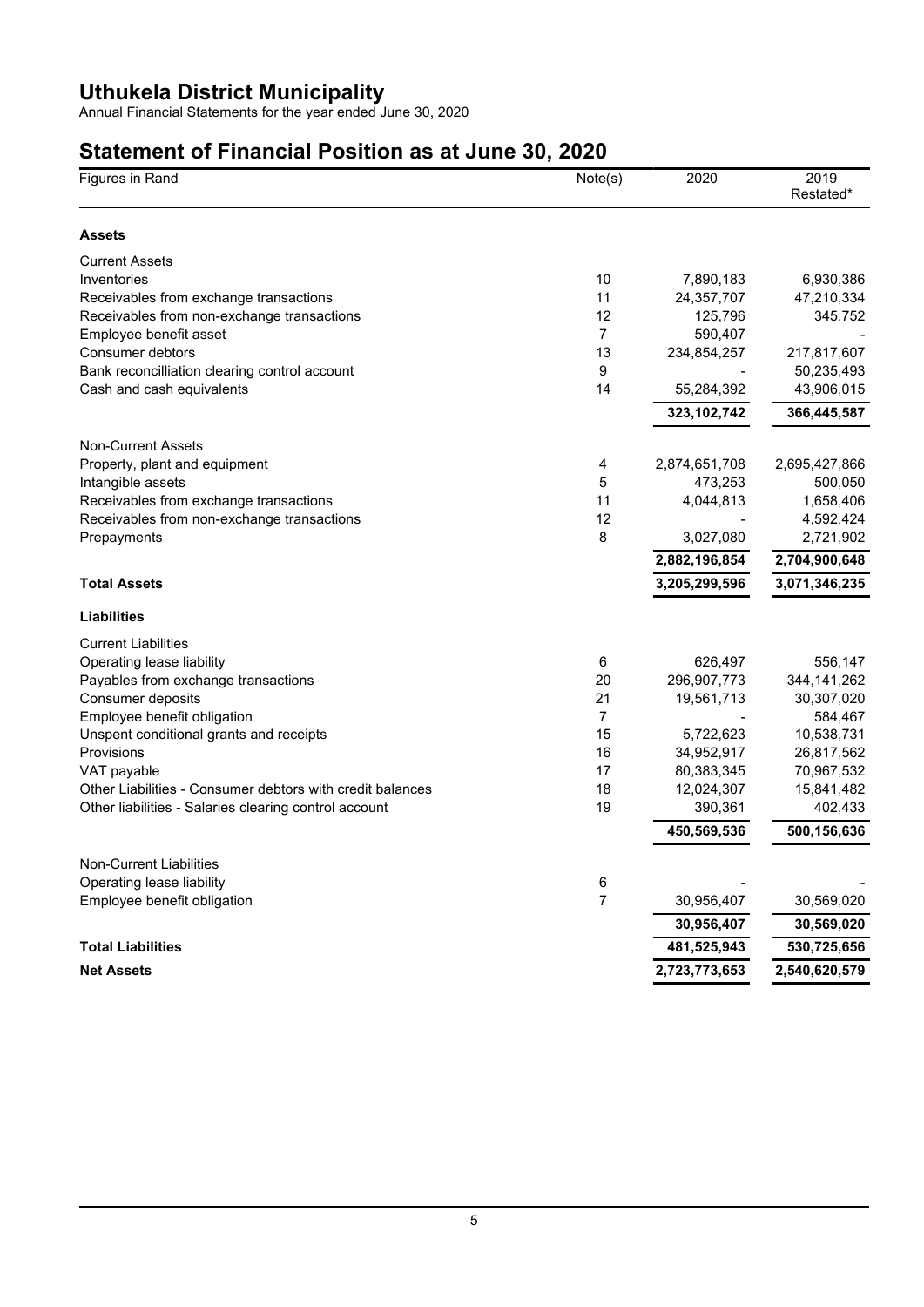Annual Financial Statements for the year ended June 30, 2020

## **Statement of Financial Performance**

| Figures in Rand                              | Note(s)        | 2020            | 2019<br>Restated* |
|----------------------------------------------|----------------|-----------------|-------------------|
| <b>Revenue</b>                               |                |                 |                   |
| Revenue from exchange transactions           |                |                 |                   |
| Service charges                              | 23             | 164,402,170     | 221,150,003       |
| Interest received (trading)                  | 22             | 59,908,929      | 56,209,768        |
| Other income                                 | 24             | 2,402,600       | 10,512,304        |
| Impairment reversal                          | 4              | 2,740,513       |                   |
| Interest received - investment               | 25             | 6,512,027       | 7,090,300         |
| Actuarial gains                              | 7              | 3,342,941       | 5,934,317         |
| Total revenue from exchange transactions     |                | 239,309,180     | 300,896,692       |
| Revenue from non-exchange transactions       |                |                 |                   |
| <b>Transfer revenue</b>                      |                |                 |                   |
| Government grants & subsidies                | 27             | 765,310,377     | 748,272,573       |
| Public contributions and donations           | 28             | 10,145,379      | 4,489,006         |
| Total revenue from non-exchange transactions |                | 775,455,756     | 752,761,579       |
| <b>Total revenue</b>                         | 22             | 1,014,764,936   | 1,053,658,271     |
| <b>Expenditure</b>                           |                |                 |                   |
| Employee related costs                       | 29             | (330, 767, 203) | (292, 813, 895)   |
| Remuneration of councillors                  | 30             | (6,486,438)     | (6,485,619)       |
| Depreciation and amortisation                | 31             | (65, 871, 668)  | (70, 195, 626)    |
| Impairment loss                              | 32             | (33, 764)       |                   |
| Interest incurred                            | 33             | (8,775,855)     | (4,924,723)       |
| Lease rentals on operating lease             | 39             | (1,509,866)     | (1, 102, 606)     |
| Debt Impairment provision                    | 34             | (40,012,732)    | (136, 548, 615)   |
| Incentive discounts                          | 51             | (5, 185, 052)   | (6,881,740)       |
| Bad debt written off                         | 50             | (60, 455, 993)  | (33, 442)         |
| <b>Bulk purchases</b>                        | 35             | (125, 912, 408) | (45, 974, 118)    |
| Contracted services                          | 36             | (44, 161, 064)  | (98, 163, 894)    |
| <b>Transfers and Subsidies</b>               | 26             | (2,514,233)     | (1,608,414)       |
| Loss on disposal of assets and liabilities   | $\overline{4}$ | (512, 127)      | (943, 319)        |
| <b>General Expenses</b>                      | 37             | (119, 870, 958) | (183, 635, 747)   |
| <b>Total expenditure</b>                     |                | (812,069,361)   | (849, 311, 758)   |
| Surplus for the year                         |                | 202,695,575     | 204,346,513       |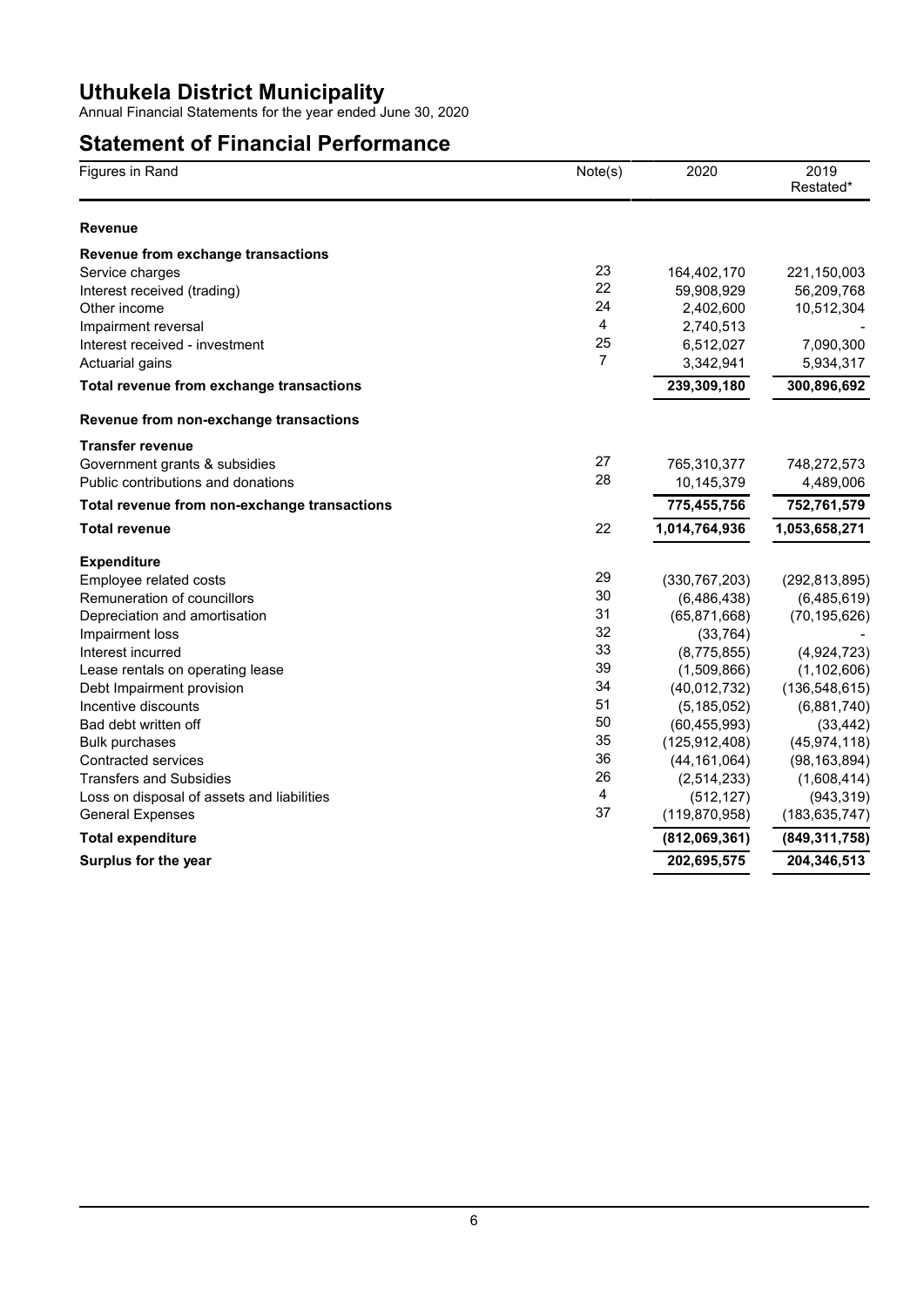Annual Financial Statements for the year ended June 30, 2020

# **Statement of Changes in Net Assets**

| Figures in Rand                                                                                                                                                        | Accumulated<br>surplus                         | Total net<br>assets                            |
|------------------------------------------------------------------------------------------------------------------------------------------------------------------------|------------------------------------------------|------------------------------------------------|
| Balance at July 1, 2018<br>Changes in net assets<br>Reversal of impairment losses on revalued capital assets                                                           | 2,336,274,066                                  | 2,336,274,066                                  |
| Net income (losses) recognised directly in net assets<br>Restated surplus for the year                                                                                 | 204,346,513                                    | 204,346,513                                    |
| Total recognised income and expenses for the year                                                                                                                      | 204,346,513                                    | 204,346,513                                    |
| Total changes                                                                                                                                                          | 204.346.513                                    | 204.346.513                                    |
| Opening balance restated<br>Restated* Balance at July 1, 2019 as restated*<br>Changes in net assets<br>Surplus for the year<br>Movement in accumulated surplus account | 2,540,620,579<br>202,695,575<br>(19, 542, 501) | 2,540,620,579<br>202.695.575<br>(19, 542, 501) |
| Total changes                                                                                                                                                          | 183,153,074                                    | 183, 153, 074                                  |
| Balance at June 30, 2020                                                                                                                                               | 2,723,773,653                                  | 2,723,773,653                                  |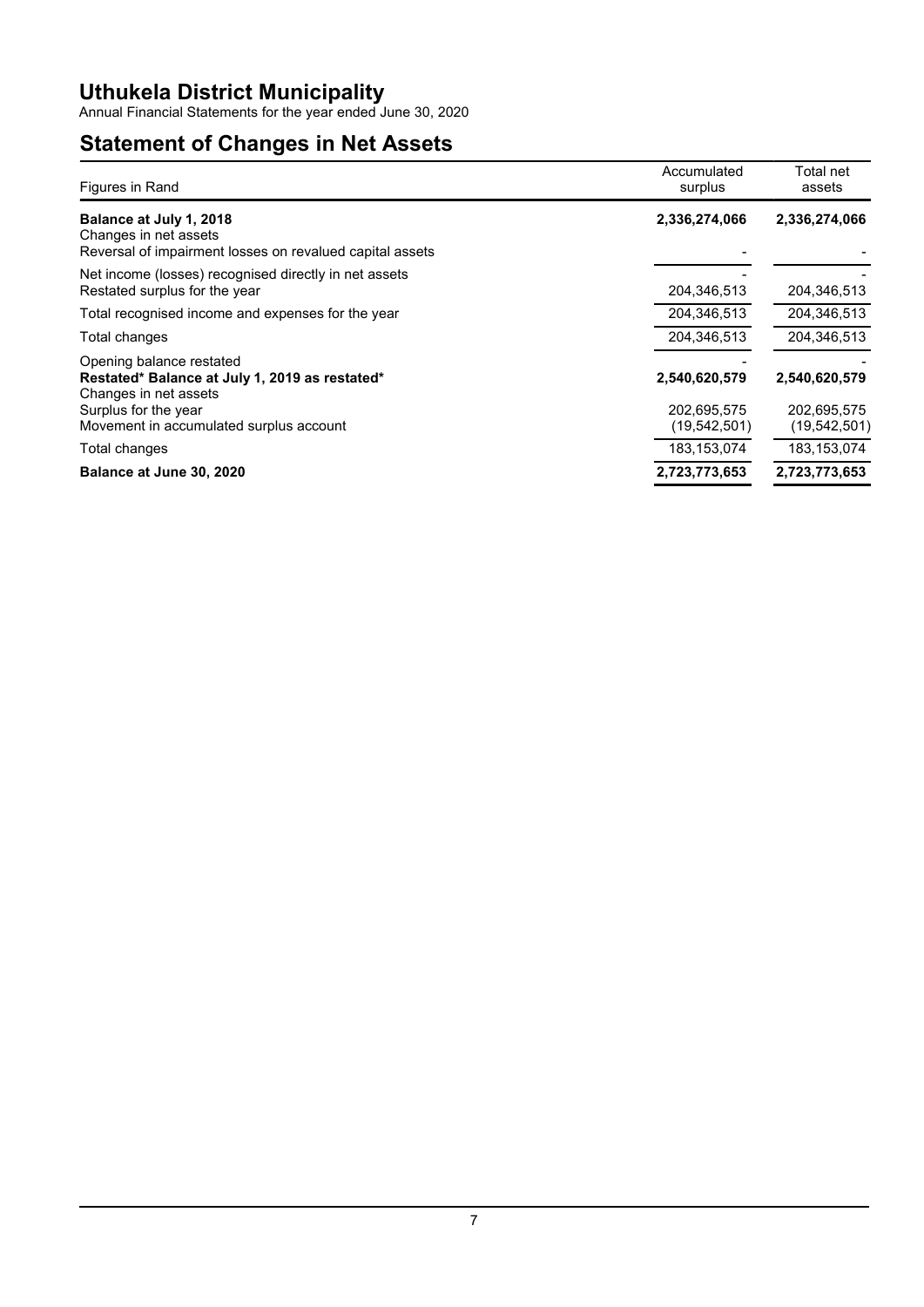Annual Financial Statements for the year ended June 30, 2020

## **Cash Flow Statement**

| Figures in Rand                                        | Note(s) | 2020            | 2019<br>Restated* |
|--------------------------------------------------------|---------|-----------------|-------------------|
| Cash flows from operating activities                   |         |                 |                   |
| <b>Receipts</b>                                        |         |                 |                   |
| Service charges                                        |         | 115,181,044     | 133,734,851       |
| Grants                                                 |         | 765,310,377     | 748,272,573       |
| interest income                                        |         | 6,512,027       | 7,090,300         |
| Public donations                                       |         | 250,000         |                   |
| Other cash item                                        |         | 2,402,600       | 10,512,304        |
|                                                        |         | 889,656,048     | 899,610,028       |
| <b>Payments</b>                                        |         |                 |                   |
| Employee and councillor costs                          |         | (337, 248, 751) | (299, 299, 514)   |
| Suppliers and others                                   |         | (273, 585, 947) | (319, 916, 124)   |
| Finance costs                                          |         | (8,775,855)     | (4,924,723)       |
|                                                        |         | (619, 610, 553) | (624, 140, 361)   |
| Net cash flows from operating activities               | 40      | 270,045,495     | 275,469,667       |
| Cash flows from investing activities                   |         |                 |                   |
| Purchase of property, plant and equipment              | 4       | (263, 259, 542) | (244, 682, 580)   |
| Decrease in receivables from non-exchange transactions |         | 4,592,424       |                   |
| Net cash flows from investing activities               |         | (258, 667, 118) | (244, 682, 580)   |
| Cash flows from financing activities                   |         |                 |                   |
| Decrease in long term loan                             |         |                 | (22,968,223)      |
| Nett increase in other liability (Consumer Deposits)   |         |                 | 6,711,541         |
| Increase / (decrease) in finance lease liability       |         |                 | 396,620           |
| Net cash flows from financing activities               |         |                 | 7,108,161         |
| Net increase in cash and cash equivalents              |         | 11,378,377      | 37,895,248        |
| Cash and cash equivalents at the beginning of the year |         | 43,906,015      | 6,010,767         |
| Cash and cash equivalents at the end of the year       | 14      | 55,284,392      | 43,906,015        |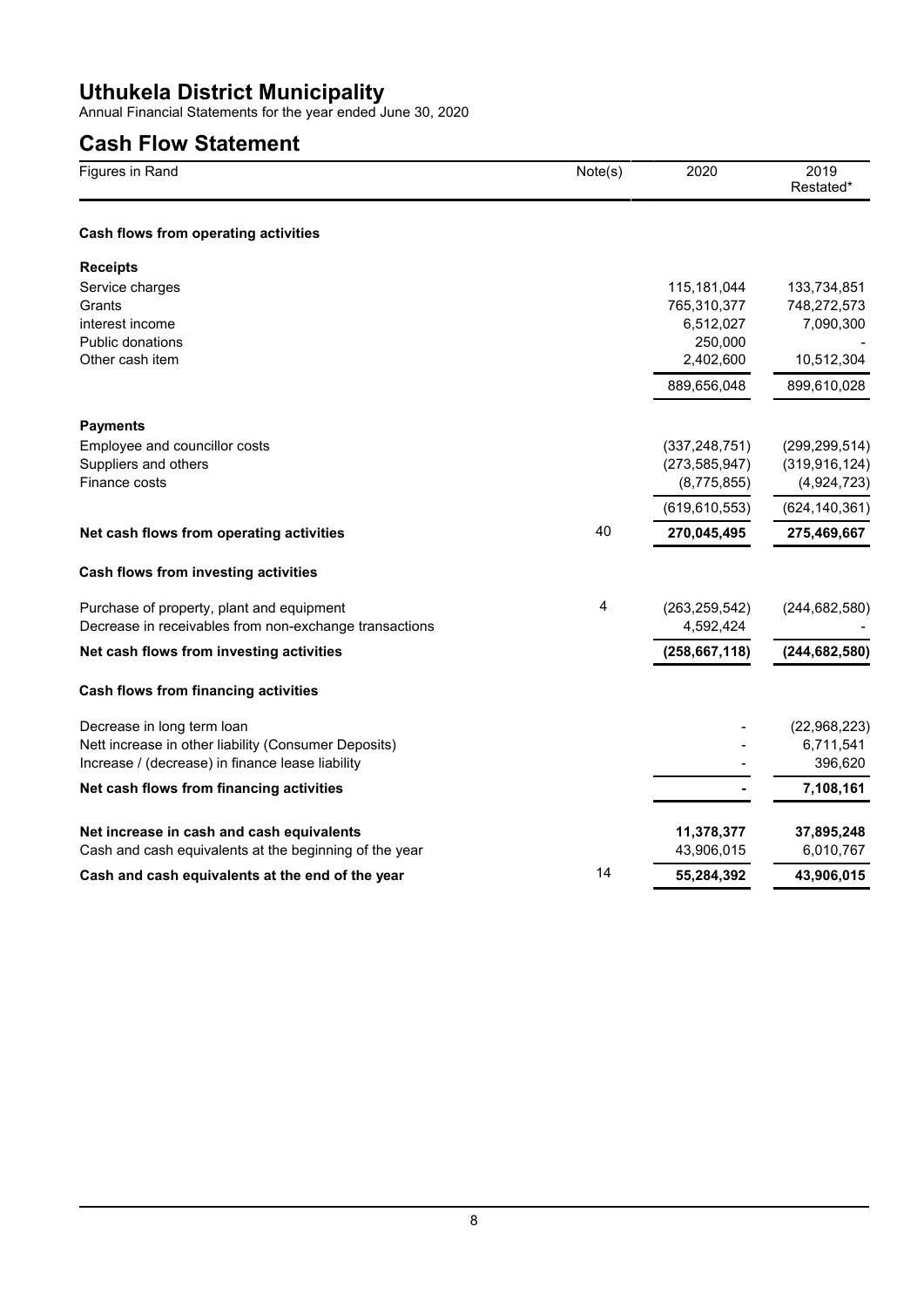Annual Financial Statements for the year ended June 30, 2020

| <b>Budget on Cash Basis</b>                             |                    |                               |                 |                                                                     |                                           |                  |
|---------------------------------------------------------|--------------------|-------------------------------|-----------------|---------------------------------------------------------------------|-------------------------------------------|------------------|
| Figures in Rand                                         | Approved<br>budget | Adjustments                   |                 | Final Budget Actual amounts<br>on comparable between final<br>basis | <b>Difference</b><br>budget and<br>actual | Reference        |
|                                                         |                    |                               |                 |                                                                     |                                           |                  |
| <b>Statement of Financial Performance</b>               |                    |                               |                 |                                                                     |                                           |                  |
| <b>Revenue</b>                                          |                    |                               |                 |                                                                     |                                           |                  |
| Revenue from exchange<br>transactions                   |                    |                               |                 |                                                                     |                                           |                  |
| Service charges                                         | 262,991,000        | 4,767,000                     | 267,758,000     | 164,402,170                                                         | (103, 355, 830)                           | PER <sub>1</sub> |
| Interest received                                       | 67,008,000         | 15,108,000                    | 82,116,000      | 59,908,929                                                          | (22, 207, 071)                            | PER <sub>2</sub> |
| Other income                                            | 3,708,000          | 34,747,000                    | 38,455,000      | 2,402,600                                                           | (36,052,400)                              | PER <sub>3</sub> |
| Imparment reversal                                      |                    |                               |                 | 2,740,513                                                           | 2,740,513                                 | PER <sub>4</sub> |
| Government grants-Transfers<br>recognised (operational) | 449,659,000        | 10,117,000                    | 459,776,000     | 442,636,790                                                         | (17, 139, 210)                            | PER <sub>5</sub> |
| Interest received - investment                          | 6,283,000          | (643,000)                     | 5,640,000       | 6,512,027                                                           | 872,027                                   | PER <sub>6</sub> |
| Total revenue from exchange<br>transactions             | 789,649,000        | 64,096,000                    | 853,745,000     | 678,603,029                                                         | (175, 141, 971)                           |                  |
| Revenue from non-exchange<br>transactions               |                    |                               |                 |                                                                     |                                           |                  |
| <b>Transfer revenue</b>                                 |                    |                               |                 |                                                                     |                                           |                  |
| Government grants-Transfers<br>recognised (capital)     | 296,937,000        | 16,977,000                    | 313,914,000     | 322,673,587                                                         | 8,759,587                                 | PER <sub>7</sub> |
| Public contributions and<br>donations                   |                    |                               | ۰               | 10,145,379                                                          | 10,145,379                                | PER <sub>8</sub> |
| Total revenue from non-<br>exchange transactions        | 296,937,000        | 16,977,000                    | 313,914,000     | 332,818,966                                                         | 18,904,966                                |                  |
| <b>Total revenue</b>                                    | 1,086,586,000      |                               |                 | 81,073,000 1,167,659,000 1,011,421,995                              | (156, 237, 005)                           |                  |
|                                                         |                    |                               |                 |                                                                     |                                           |                  |
| <b>Expenditure</b><br>Employee related costs            | (291, 843, 000)    | (14, 527, 000)                |                 | $(306, 370, 000)$ $(330, 767, 203)$                                 | (24, 397, 203)                            | PER <sub>9</sub> |
| Remuneration of councillors                             | (7,956,000)        | 1,614,000                     | (6, 342, 000)   | (6, 486, 438)                                                       | (144, 438)                                | <b>PER 10</b>    |
| Depreciation and amortisation                           | (58, 644, 000)     |                               | (58, 644, 000)  | (65, 871, 668)                                                      | (7, 227, 668)                             | <b>PER 11</b>    |
| Reversal of impairments                                 |                    |                               |                 | (33, 764)                                                           | (33, 764)                                 | <b>PER 12</b>    |
| Finance costs                                           |                    |                               |                 | (8,775,855)                                                         | (8,775,855)                               | <b>PER 13</b>    |
| Lease rentals on operating<br>leases                    |                    |                               |                 | (1,509,866)                                                         | (1,509,866)                               | <b>PER 14</b>    |
| Bad debt provision                                      | (168, 789, 000)    |                               | (168, 789, 000) | (40, 012, 732)                                                      | 128,776,268                               | <b>PER 15</b>    |
| Incentive discounts                                     |                    |                               |                 | (5, 185, 052)                                                       | (5, 185, 052)                             | <b>PER 16</b>    |
| Bad debt written off                                    |                    |                               |                 | (60, 455, 993)                                                      | (60, 455, 993)                            | <b>PER 17</b>    |
| <b>Bulk purchases</b>                                   |                    | $(4,208,000)$ $(127,134,000)$ | (131, 342, 000) | (125, 912, 408)                                                     | 5,429,592                                 | <b>PER 18</b>    |
| <b>Contracted Services</b>                              | (68, 876, 000)     | (30, 742, 000)                | (99, 618, 000)  | (44, 161, 064)                                                      | 55,456,936                                | <b>PER 19</b>    |
| <b>Transfers and Subsidies</b>                          |                    |                               |                 | (2, 514, 233)                                                       | (2, 514, 233)                             | <b>PER 20</b>    |
| <b>General Expenses</b>                                 | (75,026,000)       | (20, 648, 000)                | (95,674,000)    | (119, 870, 958)                                                     | (24, 196, 958)                            | <b>PER 21</b>    |
| <b>Total expenditure</b>                                | (675,342,000)      | (191, 437, 000)               | (866, 779, 000) | (811, 557, 234)                                                     | 55,221,766                                |                  |
| <b>Operating surplus</b>                                | 411,244,000        | (110, 364, 000)               | 300,880,000     | 199,864,761                                                         | (101, 015, 239)                           |                  |
| Loss on disposal of assets and<br>liabilities           |                    |                               |                 | (512, 127)                                                          | (512, 127)                                | <b>PER 22</b>    |
| Actuarial gains/losses                                  |                    |                               |                 | 3,342,941                                                           | 3,342,941                                 | <b>PER 23</b>    |
|                                                         |                    |                               |                 | 2,830,814                                                           | 2,830,814                                 |                  |
| <b>Surplus before taxation</b>                          | 411,244,000        | (110, 364, 000)               | 300,880,000     | 202,695,575                                                         | (98, 184, 425)                            |                  |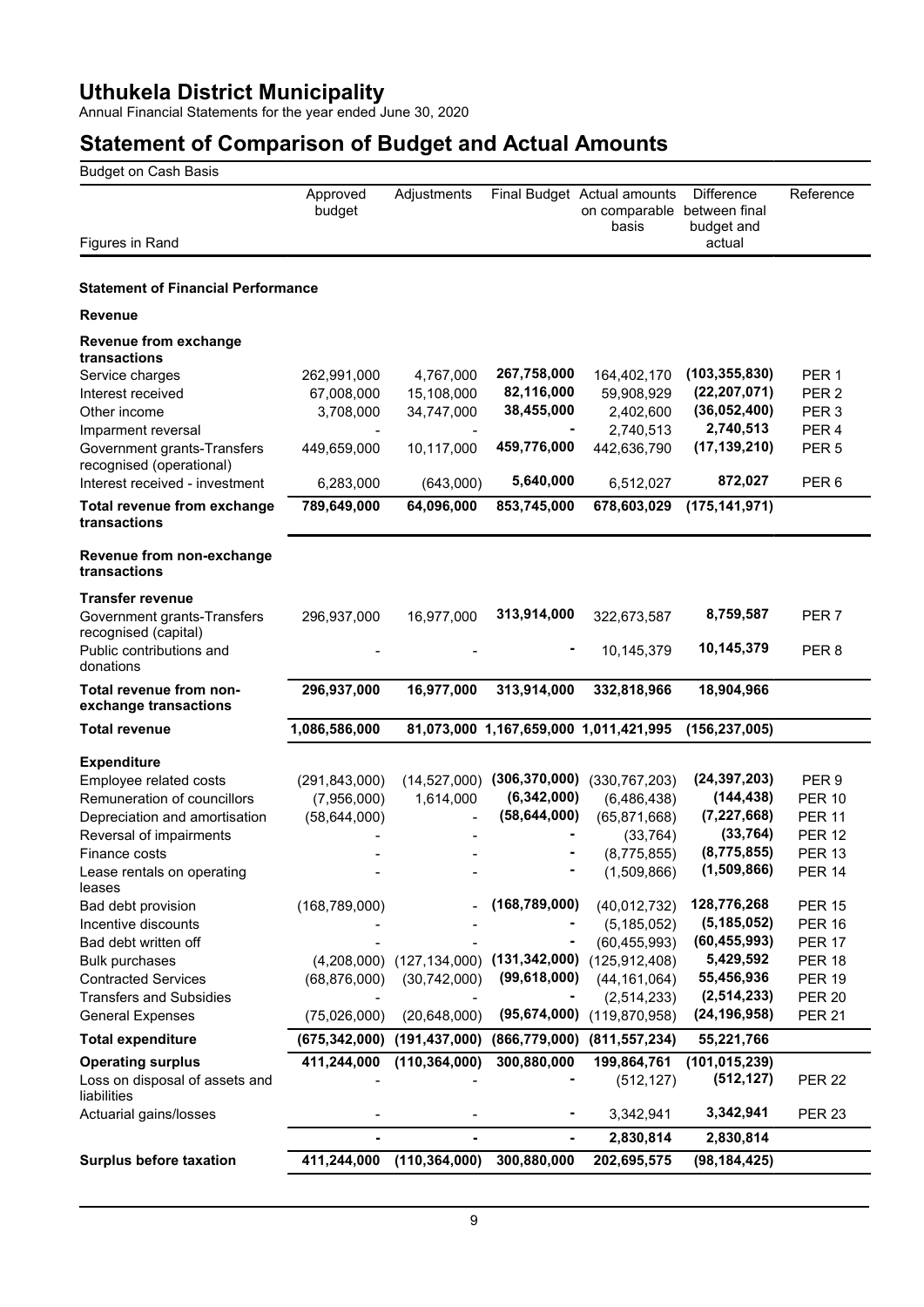Annual Financial Statements for the year ended June 30, 2020

| <b>Budget on Cash Basis</b>                                                                                                        |                    |                 |             |                                                                     |                                           |           |
|------------------------------------------------------------------------------------------------------------------------------------|--------------------|-----------------|-------------|---------------------------------------------------------------------|-------------------------------------------|-----------|
| Figures in Rand                                                                                                                    | Approved<br>budget | Adjustments     |             | Final Budget Actual amounts<br>on comparable between final<br>basis | <b>Difference</b><br>budget and<br>actual | Reference |
| <b>Actual Amount on Comparable</b><br><b>Basis as Presented in the</b><br><b>Budget and Actual</b><br><b>Comparative Statement</b> | 411.244.000        | (110, 364, 000) | 300,880,000 | 202.695.575                                                         | (98, 184, 425)                            |           |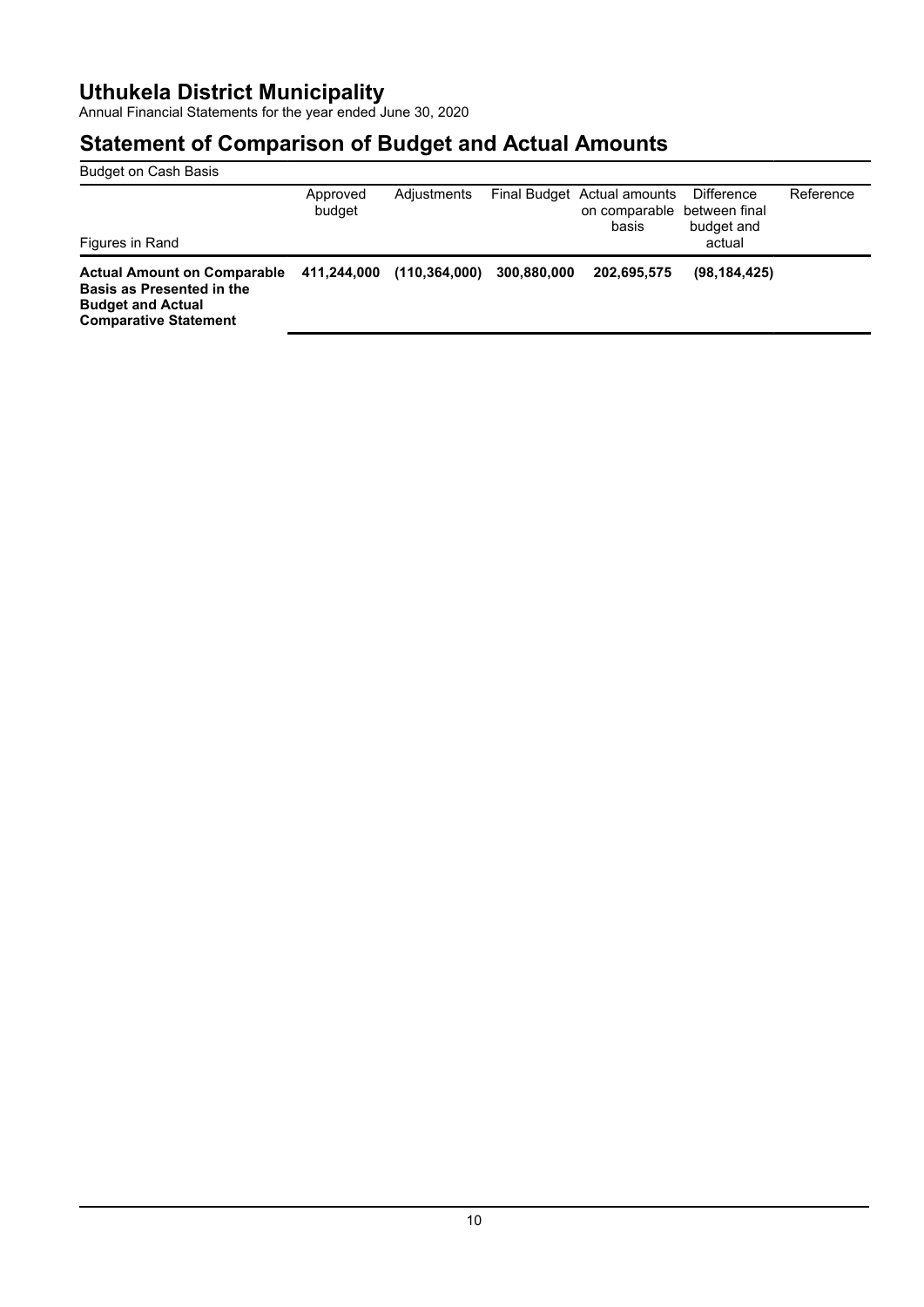Annual Financial Statements for the year ended June 30, 2020

| <b>Budget on Cash Basis</b>                     |                    |                 |             |                                                                     |                                           |                                |
|-------------------------------------------------|--------------------|-----------------|-------------|---------------------------------------------------------------------|-------------------------------------------|--------------------------------|
| Figures in Rand                                 | Approved<br>budget | Adjustments     |             | Final Budget Actual amounts<br>on comparable between final<br>basis | <b>Difference</b><br>budget and<br>actual | Reference                      |
|                                                 |                    |                 |             |                                                                     |                                           |                                |
| <b>Statement of Financial Position</b>          |                    |                 |             |                                                                     |                                           |                                |
| <b>Assets</b>                                   |                    |                 |             |                                                                     |                                           |                                |
| <b>Current Assets</b>                           |                    |                 |             |                                                                     |                                           |                                |
| Inventories                                     | 6,895,000          |                 | 6,895,000   | 7,890,183                                                           | 995,183                                   | <b>POS 24</b>                  |
| Receivables from exchange                       |                    |                 |             | 24,357,707                                                          | 24,357,707                                | <b>POS 25</b>                  |
| transactions                                    |                    |                 |             |                                                                     |                                           |                                |
| Receivables from non-exchange<br>transactions   | 4,143,000          |                 | 4,143,000   | 125,796                                                             | (4,017,204)<br>590,407                    | <b>POS 26</b>                  |
| Employee benefit asset<br>Consumer debtors from | 349,574,000        | (75,057,000)    | 274,517,000 | 590,407<br>234,854,257                                              | (39, 662, 743)                            | <b>POS 27</b><br><b>POS 28</b> |
| exchange transactions                           |                    |                 |             |                                                                     |                                           |                                |
| Cash and cash equivalents                       | 145,803,000        | (150, 405, 000) | (4,602,000) | 55,284,392                                                          | 59,886,392                                | <b>POS 30</b>                  |
|                                                 | 506,415,000        | (225, 462, 000) | 280,953,000 | 323,102,742                                                         | 42,149,742                                |                                |
| <b>Non-Current Assets</b>                       |                    |                 |             |                                                                     |                                           |                                |
| Property, plant and equipment                   | 3,030,774,000      |                 |             | $(141, 213, 000)$ 2,889,561,000 2,874,651,708                       | (14,909,292)                              | <b>POS 31</b>                  |
| Intangible assets                               | 542,000            | (42,000)        | 500,000     | 473,253                                                             | (26, 747)                                 | <b>POS 32</b>                  |
| Receivables from exchange<br>transactions       | 2,423,000          |                 | 2,423,000   | 4,044,813                                                           | 1,621,813                                 | <b>POS 33</b>                  |
| Receivables from non-exchange<br>transactions   | 6,251,000          |                 | 6,251,000   |                                                                     | (6, 251, 000)                             | <b>POS 34</b>                  |
| Prepayments                                     |                    |                 |             | 3,027,080                                                           | 3,027,080                                 | <b>POS 35</b>                  |
|                                                 | 3,039,990,000      |                 |             | (141,255,000) 2,898,735,000 2,882,196,854                           | (16, 538, 146)                            |                                |
| <b>Total Assets</b>                             | 3,546,405,000      |                 |             | (366,717,000) 3,179,688,000 3,205,299,596                           | 25,611,596                                |                                |
| <b>Liabilities</b>                              |                    |                 |             |                                                                     |                                           |                                |
| <b>Current Liabilities</b>                      |                    |                 |             |                                                                     |                                           |                                |
| Operating lease liability                       |                    |                 |             | 626,497                                                             | 626,497                                   | <b>POS 36</b>                  |
| Payables from exchange<br>transactions          | 171,162,000        | 86,404,000      | 257,566,000 | 296,907,773                                                         | 39,341,773                                | <b>POS 37</b>                  |
| Consumer deposits                               | 18,341,000         | 13,659,000      | 32,000,000  | 19,561,713                                                          | (12, 438, 287)                            | <b>POS 38</b>                  |
| Unspent conditional grants and<br>receipts      |                    |                 |             | 5,722,623                                                           | 5,722,623                                 | <b>POS 39</b>                  |
| Provisions                                      | 22,420,000         |                 | 22,420,000  | 34,952,917                                                          | 12,532,917                                | <b>POS 40</b>                  |
| Other liabilities (VAT payable)                 |                    |                 |             | 80,383,345                                                          | 80,383,345<br>12,024,307                  | <b>POS 41</b>                  |
| Other liabilities - Consumer<br>debtors         |                    |                 |             | 12,024,307                                                          |                                           | <b>POS 42</b>                  |
| Other liability                                 |                    |                 |             | 390,361                                                             | 390,361                                   | <b>POS 43</b>                  |
|                                                 | 211,923,000        | 100,063,000     | 311,986,000 | 450,569,536                                                         | 138,583,536                               |                                |
| <b>Non-Current Liabilities</b>                  |                    |                 |             |                                                                     |                                           |                                |
| Provisions (Retirement benefit<br>obligation)   | 36,824,000         |                 | 36,824,000  | 30,956,407                                                          | (5,867,593)                               | <b>POS 44</b>                  |
| <b>Total Liabilities</b>                        | 248,747,000        | 100,063,000     | 348,810,000 | 481,525,943                                                         | 132,715,943                               |                                |
| <b>Net Assets</b>                               | 3,297,658,000      |                 |             | (466,780,000) 2,830,878,000 2,723,773,653                           | (107, 104, 347)                           |                                |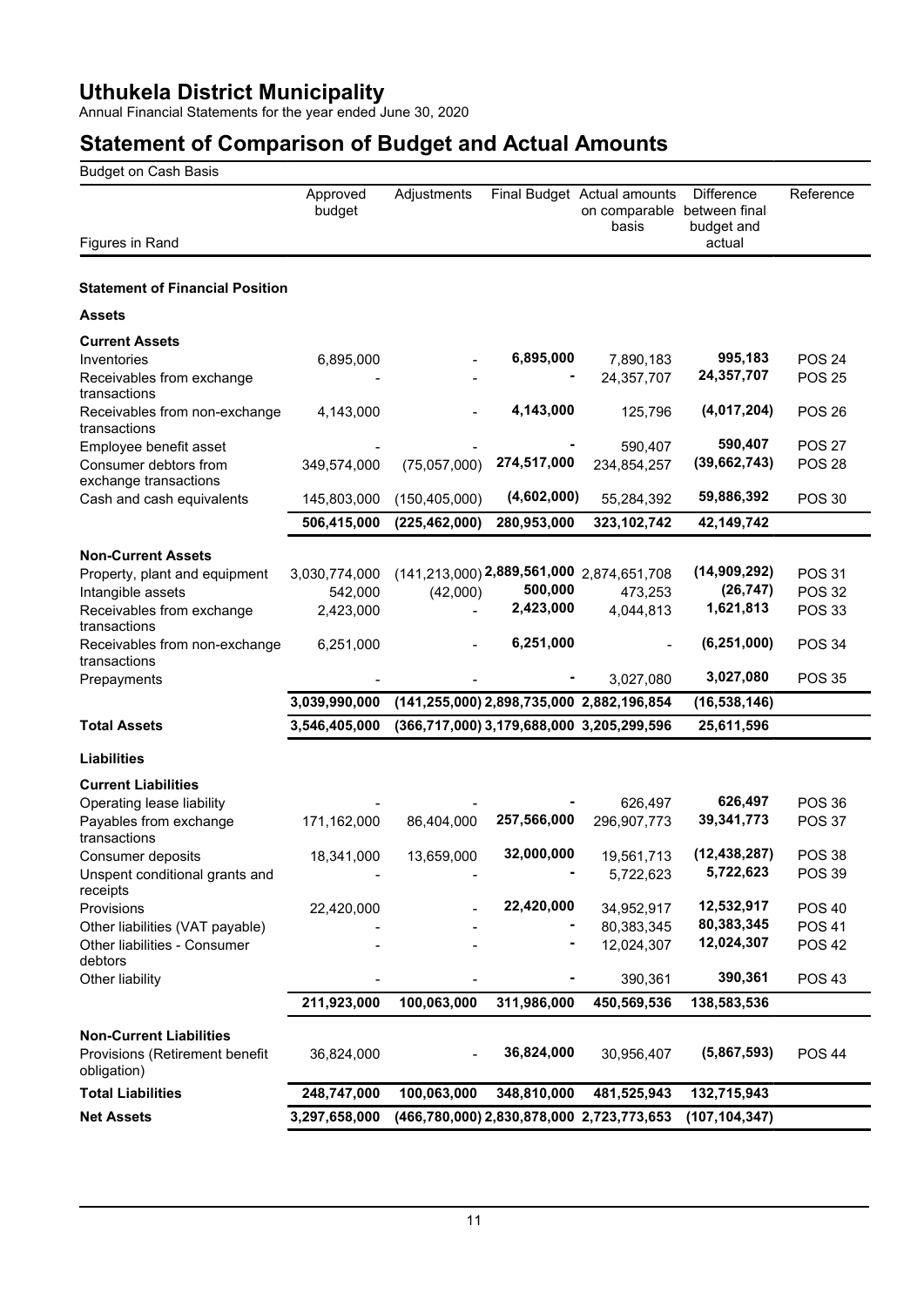Annual Financial Statements for the year ended June 30, 2020

## **Statement of Comparison of Budget and Actual Amounts**

| Budget on Cash Basis                                                     |                    |             |                                                                     |                                           |           |
|--------------------------------------------------------------------------|--------------------|-------------|---------------------------------------------------------------------|-------------------------------------------|-----------|
| Figures in Rand                                                          | Approved<br>budget | Adjustments | Final Budget Actual amounts<br>on comparable between final<br>basis | <b>Difference</b><br>budget and<br>actual | Reference |
|                                                                          |                    |             |                                                                     |                                           |           |
| <b>Net Assets</b>                                                        |                    |             |                                                                     |                                           |           |
| <b>Net Assets Attributable to</b><br><b>Owners of Controlling Entity</b> |                    |             |                                                                     |                                           |           |

Accumulated surplus 3,297,658,000 (466,780,000) **2,830,878,000** 2,723,773,653 **(107,104,347)**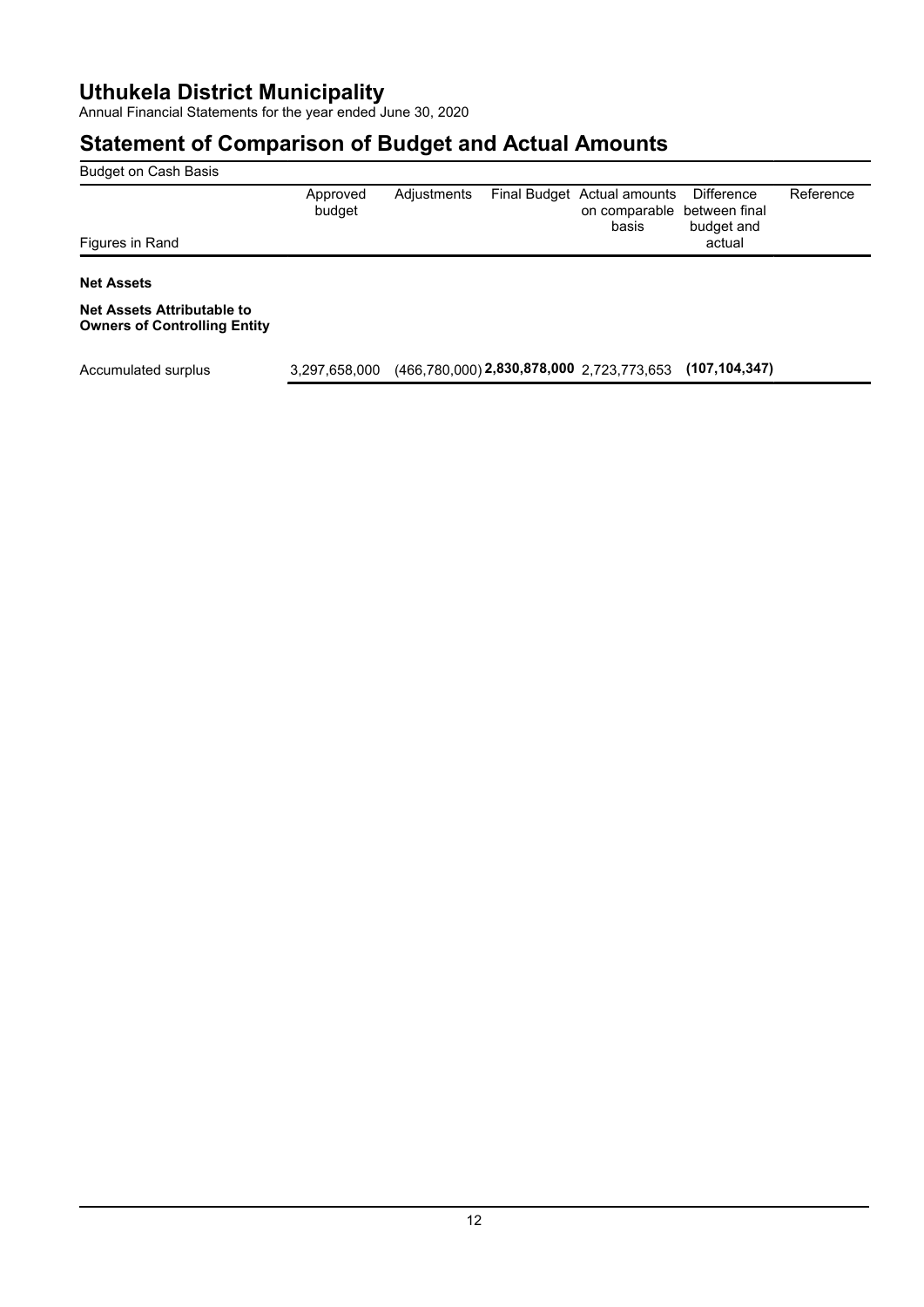Annual Financial Statements for the year ended June 30, 2020

| Approved<br>Adjustments<br>Final Budget Actual amounts<br>budget<br>on comparable between final<br>basis<br>Figures in Rand<br><b>Cash Flow Statement</b><br>Cash flows from operating activities | <b>Difference</b><br>Reference<br>budget and<br>actual |
|---------------------------------------------------------------------------------------------------------------------------------------------------------------------------------------------------|--------------------------------------------------------|
|                                                                                                                                                                                                   |                                                        |
|                                                                                                                                                                                                   |                                                        |
|                                                                                                                                                                                                   |                                                        |
|                                                                                                                                                                                                   |                                                        |
| <b>Receipts</b>                                                                                                                                                                                   |                                                        |
| 132,745,000<br>27,008,000<br>115,181,044<br>Sale of goods and services<br>105,737,000                                                                                                             | (17, 563, 956)                                         |
| 763,633,000<br>17,037,000<br>765,310,377<br>Grants<br>746,596,000                                                                                                                                 | 1,677,377                                              |
| <b>Public donations</b><br>250,000                                                                                                                                                                | 250,000                                                |
| 28,560,000<br>2,402,600<br>3,708,000<br>24,852,000<br>Other receipts                                                                                                                              | (26, 157, 400)                                         |
| 5,640,000<br>6,512,027<br>Interest income<br>6,283,000<br>(643,000)                                                                                                                               | 872,027                                                |
| 862,324,000<br>68,254,000<br>930,578,000<br>889,656,048                                                                                                                                           | (40, 921, 952)                                         |
| <b>Payments</b>                                                                                                                                                                                   |                                                        |
| $(12,913,000)$ $(312,712,000)$<br>(337, 248, 751)<br>Employee costs<br>(299, 799, 000)                                                                                                            | (24, 536, 751)                                         |
| $(148, 110, 000)$ $(179, 524, 000)$ $(327, 634, 000)$<br>(273, 585, 947)<br>Suppliers and other                                                                                                   | 54,048,053                                             |
| Finance costs<br>(8,775,855)                                                                                                                                                                      | (8,775,855)                                            |
| (447,909,000) (192,437,000) (640,346,000) (619,610,553)                                                                                                                                           | 20,735,447                                             |
|                                                                                                                                                                                                   |                                                        |
| (124, 183, 000)<br>290,232,000<br>270,045,495<br>Net cash flows from operating<br>414,415,000<br>activities                                                                                       | (20, 186, 505)                                         |
| Cash flows from investing activities                                                                                                                                                              |                                                        |
| $(17,000,000)$ $(313,937,000)$ $(263,259,542)$<br>Purchase of property, plant and<br>(296, 937, 000)<br>equipment                                                                                 | 50,677,458                                             |
| Decrease in receiveables from<br>4,592,424<br>Exchange transactions                                                                                                                               | 4,592,424                                              |
| $(17,000,000)$ $(313,937,000)$ $(258,667,118)$<br>Net cash flows from investing<br>(296, 937, 000)<br>activities                                                                                  | 55,269,882                                             |
|                                                                                                                                                                                                   |                                                        |
| Cash flows from financing activities<br>1,693,000<br>Movement in other liability<br>1,541,000<br>152,000<br>(consumer deposits)                                                                   | (1,693,000)                                            |
| (22,012,000)<br>Net increase/(decrease) in cash<br>119,019,000<br>(141, 031, 000)<br>11,378,377<br>and cash equivalents                                                                           | 33,390,377                                             |
| 43,906,000<br>Cash and cash equivalents at<br>17,123,000<br>43,906,015<br>26,783,000<br>the beginning of the year                                                                                 | 15                                                     |
| Cash and cash equivalents at<br>145,802,000<br>(123,908,000)<br>21,894,000<br>55,284,392<br>the end of the year                                                                                   | 33,390,392                                             |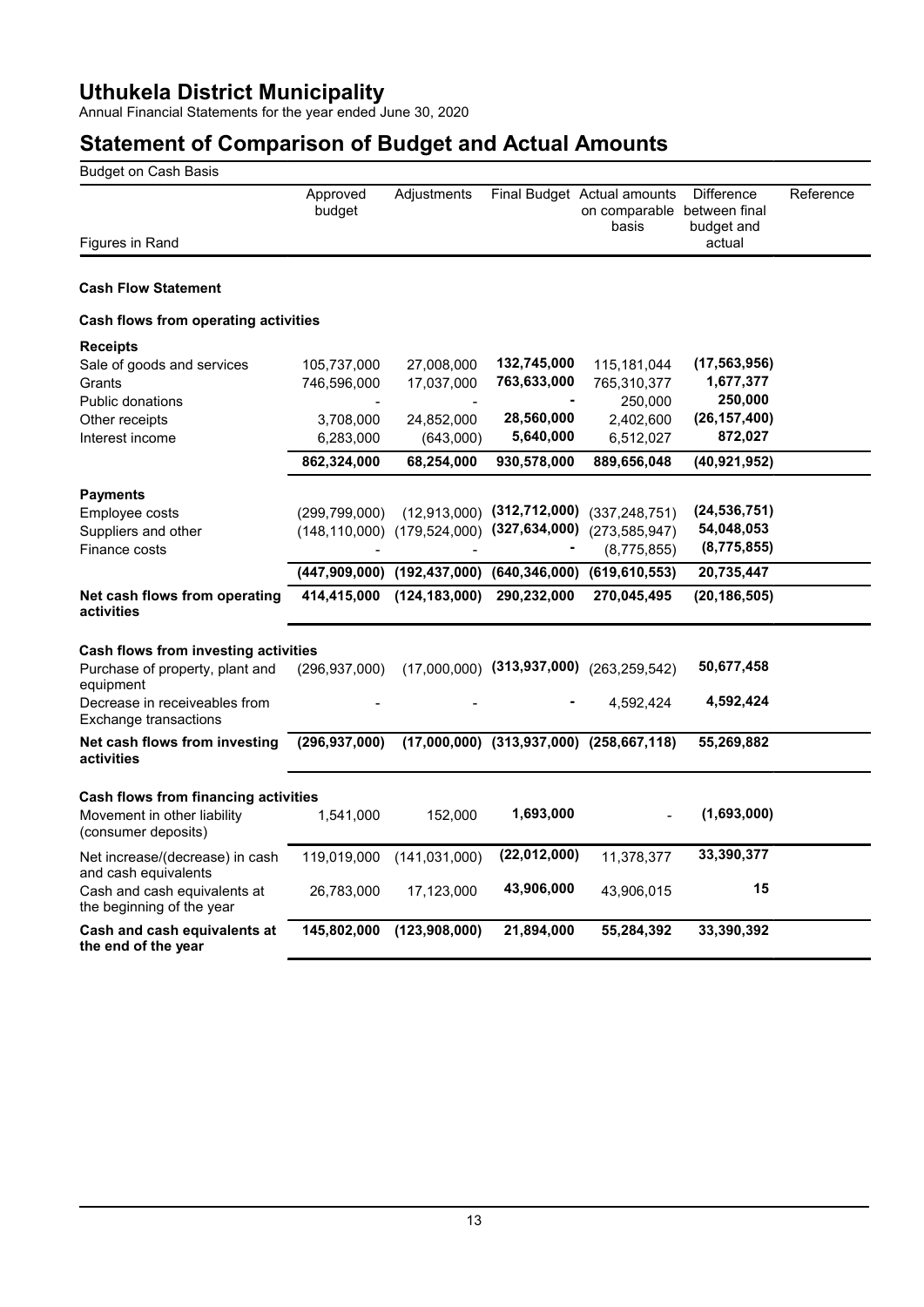Annual Financial Statements for the year ended June 30, 2020

## **Statement of Comparison of Budget and Actual Amounts**

| Budget on Cash Basis |                    |             |                                                                                                           |
|----------------------|--------------------|-------------|-----------------------------------------------------------------------------------------------------------|
|                      | Approved<br>budget | Adjustments | Final Budget Actual amounts Difference<br>Reference<br>on comparable between final<br>budget and<br>basis |
| Figures in Rand      |                    |             | actual                                                                                                    |
|                      |                    |             |                                                                                                           |

### **References to statement of comparison of budget and actual amounts**

### **Statement of financial performance.**

PER 1 - Service charges - the Municipality has not achieved its targets with regards to the budget on collection of service charges as at 30 June 2020.

PER 2 - Interest received - interest on service charges has aecalated due to the poor collection rate however the Municipality has not achieved its target with regards to the budget as at 30 June 2020.

PER 3 - Other income - the Municipality did not achieve its target with regards to the budget as at 30 June 2020 as the budget was based on prior years performances.

PER 4 - Impairment reversal - the Municipality recognized an impairment revesal during the asset verification processand the finalization of the asset register. this was not budgeted for.

PER 5 - Government grants (transfers recognized operational) - the Municipality did not receive all the grants in respect of the 2019/2020 financvial year as per National Treasury payment scgedule as the unspent portions of RBIG grant and the RRAM grant (2018/2019 roll over application was declined and it was recovered from the Equity share allocation for the current year.

PER 6 - Interest received on investments - the Municipality earned more interest on investments as was anticipated. Surplus cash was invested to attaract interest.

PER 7 - Government grants (Transfer recognized capital) - the Municipality has achieved 100% spending on capital grants which includes rool over amounts from the 2018/2019 financial year, however the roll over application in respect of the unspent portion of the RBIG grant from the 2018/2019 financial year was disallowe and recovered from the equity share allocation for the 2019/2020 financial year.

PER 8 - Public contributions and donations - the Municipality received a cash donation from Umgeni Water for the procurement of school uniforms, shoes and laptops for the Nimtams Primary School through theCorporate Social Investment program (CSI) as well as plant and equipment donated by COGTA.

PER 9 - Employee related costs - high overtime, standby and nightshift claims remain a challenge however Management has implemented controls to curb overtime claims.

PER 10 - Employee related costs - Remuneration of Councillors - provision was made in the origional budget for Councillors to receive backpay during the financial year in terms of the Government Gazette for Councillors upper limits dated December 2019 however this was not approved due to the audit opinion received in respect of the 2018/2019 financial year and the budget was adjusted with the adjustment budget.

PER 11 - Depreciation and amortization - provision was made in the budget for the 2019/2020 financial year for additional assets the municiplity capatalized during the year however it was not accuratly provided for..

PER 12 - Reversal of impairment - during the asset verification process and the finalization of the asset register the Municipality recognized a reversal of impairment. This was not budgeted for.

PER 13 - Finance costs - this relates to interest charges with regards to the post retirement medical aid and long service awards as well as interest paid to suppliers. Was not budgeted for.

PER 14 - Lease rentals on operating leases - this relates to rental paid in respect of the satelite offices the Municipality occupies in Estcour, Colenso and Weenen.

PER 15 - Provision for bad debt - Collection of outstanding debt remains a challenge. COVID-19 also had an impact on debt collection as the Municpality could not apply the credit control policy to disconnect consumers for non-payment. This was over provided for in the budget.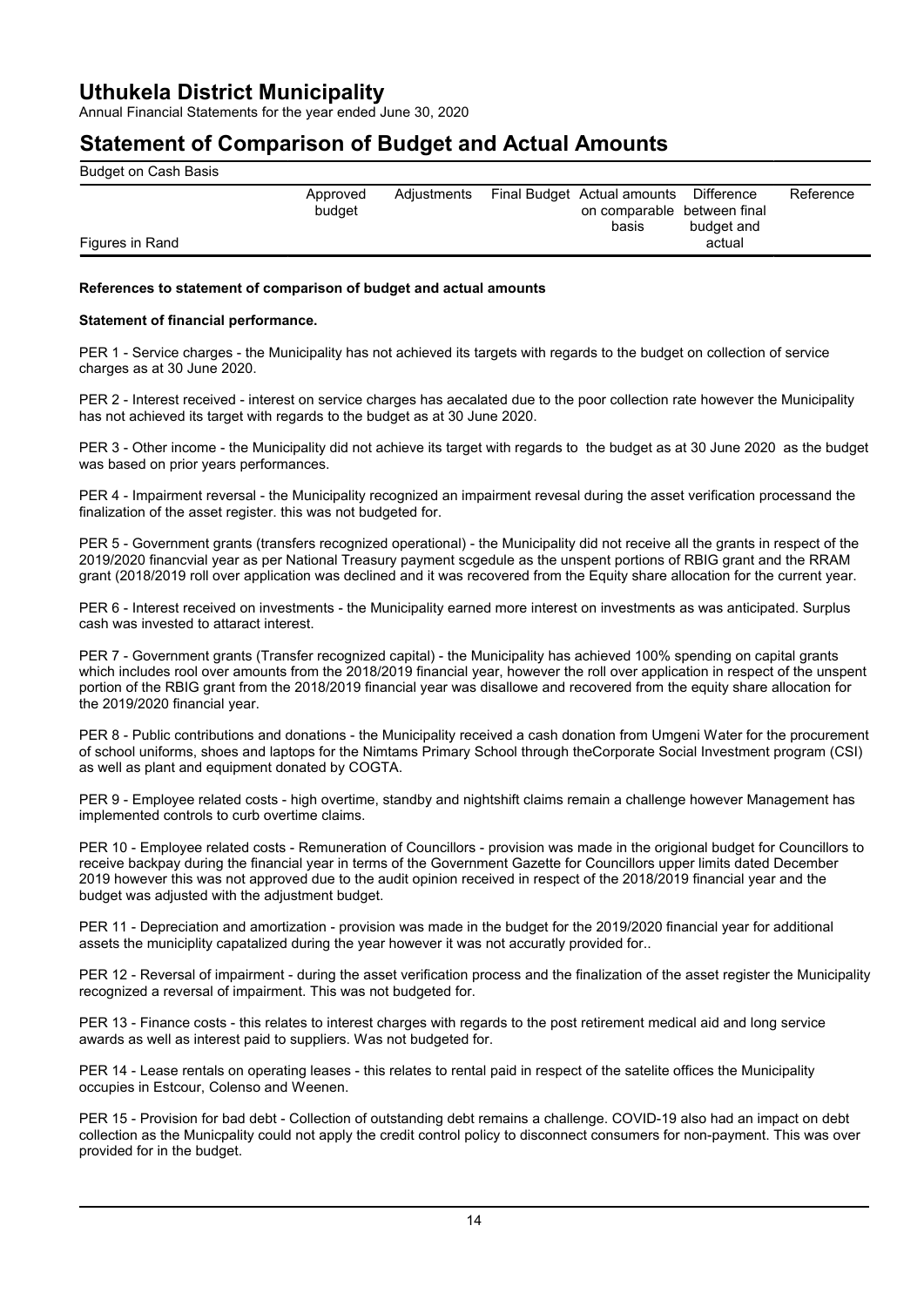Annual Financial Statements for the year ended June 30, 2020

### **Statement of Comparison of Budget and Actual Amounts**

| Budget on Cash Basis |                    |             |                                                                     |                          |           |
|----------------------|--------------------|-------------|---------------------------------------------------------------------|--------------------------|-----------|
|                      | Approved<br>budget | Adjustments | Final Budget Actual amounts<br>on comparable between final<br>basis | Difference<br>budget and | Reference |
| Figures in Rand      |                    |             |                                                                     | actual                   |           |

PER 16 - Incentive discounts - the Muncipality offers incentive discounts to consumers in an effort to collect outstanding debt and decrease the debtors book. The Muncipality offers a 1/3 and 50% discount to consumer in order to encourage them to pay outstanding debt.

PER 17 - Bad debt written off - the Municpality has implemented its indigent policy and indigent debt and irrecoverable debt has been written off. This was not anticipated when the budget was compiled and was not provided for.

PER 18 - Bulk purchases - this represents the bulk water purchases form the Department of Water and Sanitation (DWS . Umgeni Water has also invoiced the Municipality for purified water. This was under provided for in the budget.

PER 19 - Contracted services - the contracts with contracted water tanker service provider was cancelled as part of cost containment measures, therefore the saving against the budget. Maintenance and repairs is now also disclosed as contracted services.

PER 20 - Transfers and subsidies - This relates to expenditure incurred on behalf of the Uthukel Economic Development Agency.

PER 21 - General expenditure - the municipality did not manage to stay within the budget and over expenditure will be discolsed as unauthorized expenditure.

PER 22 - Loss on disposal of assets and liabilities - this was not budgeted for.

PER 23 - Actuarial gains / losses - relates to the post retirement benefit obligation. This was not budgeted for. Valuation certificates are issued by an external service provider (Actuarial Valuer).

### **Statement of financial position.**

Pos 24 - Inventories - inventory items are kept at a centralized store, chemical is stored at the water and sewerage treatment plants. Inventory also includes water stock in the reservours and reticulation network as at year end. An Engineer was appointed to do the calculation of water stock.

POS 25 - Receivables from exchange transaction - Represents sundry debtors and deposits paid the Third party vendors.

POS 26 - Receivables from non-exchange transaction - represents unpaid cheques issued in favour of the Municipality and overpayment of contractors.

POS 27 - Employee benefit asset - Relates to long service and medical aid post retirement benifit..

POS 28 - Consumer debtors from exchange transactions - When the budget was prepaired the poor collection rate was not accuratly anticipated and the provision for bad debt was not accuratly taken into account.

POS 28 - Consumer debtors from exchange transactions - When the budget was prepaired the poor collection rate was not accuratly anticipated and the provision for bad debt was not accuratly taken into account.

POS 29 - Bank reconcilliation clearing account - this is a suspence account which has been created to account for all unreconciled items on the bank recon. Once items are matched with the bank statement the account is cleared.

POS 30 - Cash and cash equivelants represents actual cash on hand and this was not accuratly budgeted for.

POS 31 - Property, plant and equipment - the variance between the budget and actual amount is due to the capatalization and asset impairment which were not accuratly budgeted for.

POS 32 - Intangable assets - The variance is due to impairment not accuratley budgeted for.

POS 33 - Receivables from exchange transactions - represents deposits paid to third party vendors and was not budgeted for.

POS 34 - Receivables from non-exchange transaction - this was not accurately budgeted for.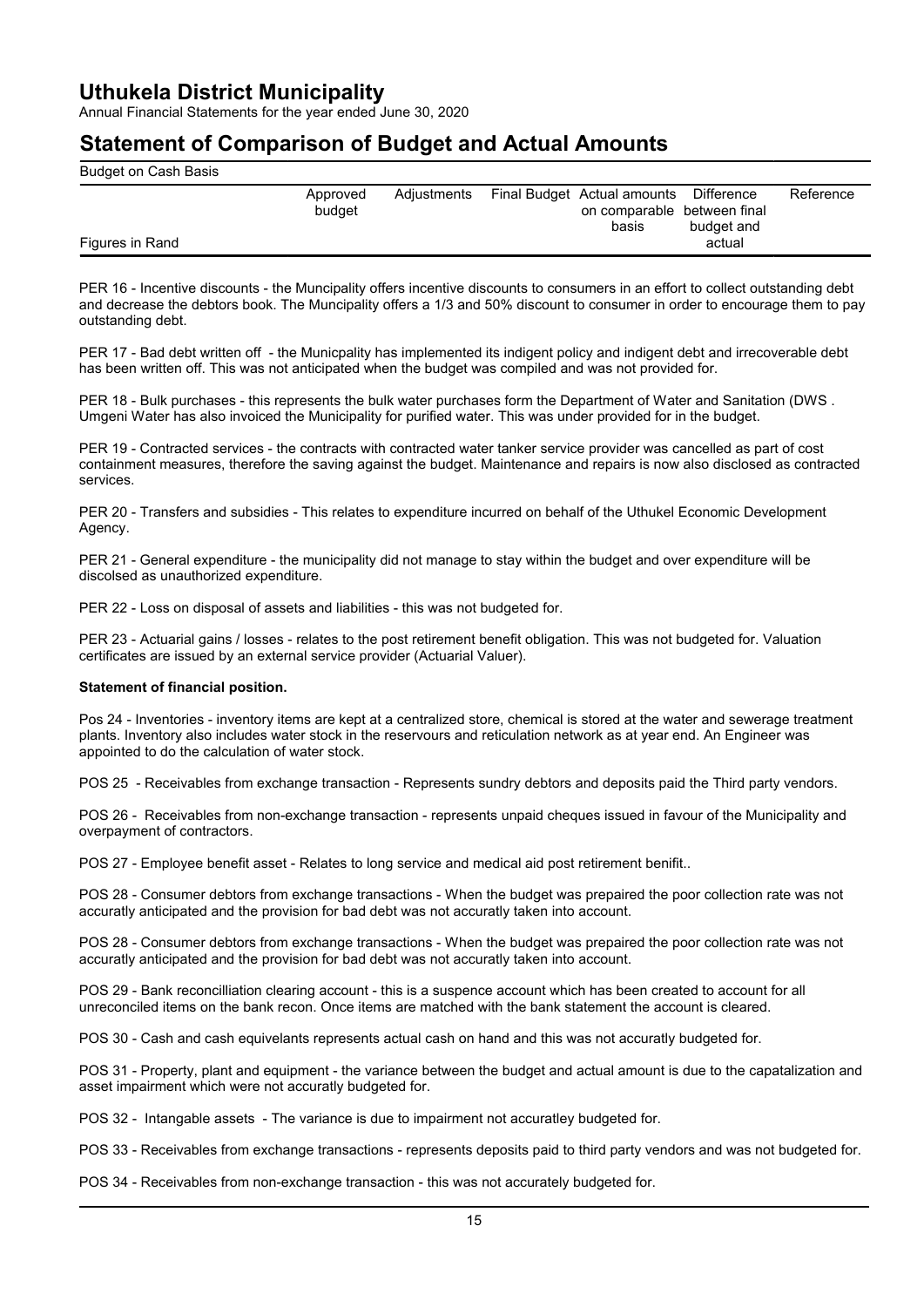Annual Financial Statements for the year ended June 30, 2020

## **Statement of Comparison of Budget and Actual Amounts**

| Budget on Cash Basis |                    |             |                                                                                |            |           |
|----------------------|--------------------|-------------|--------------------------------------------------------------------------------|------------|-----------|
|                      | Approved<br>budget | Adjustments | Final Budget Actual amounts Difference<br>on comparable between final<br>basis | budget and | Reference |
| Figures in Rand      |                    |             |                                                                                | actual     |           |

POS 35 - Prepayments - prepayments represents payments in advance. The SALGA annaul membership fee in respect of the 2020/2021 financial year was paid in 2019/2020 to qualify for discount offered.

POS 36 - Operating lease liability - the liability is in respect of operating leases (rental of offices and office machines8 - Consumer debtors from exchange transactions - When the budget was prepaired the poor collection rate was not accuratly anticipated and the provision for bad debt was not accuratly taken into account.

POS 37 - Payables from exchange transactions - consistes of trade payable, DWS accrual in respect of raw water putchased, trust funds, retention on capital project expenditure and sundry creditors not accuratly budgeted for.

POS 38 - Consumer deposits - the variance is as a result of the decrease in deposits raised incorrectly during the 2018/2019 financial year.

POS 39 - Unspent conditional grants - represents the unspent liability as at 30 June 2020 not budgeted for. Application has been made for the approval of the roll over of the unspebt grants.

POS 40 - Provisions - ralates to the bonus and leave provision and was not accurately budgeted for.

POS 41 - VAT payables - represents VATpayable and was not budgeted for. The Municipality is registered with SARS on a payment bases and therefore VAT is only paid to SARS once it has been received from the consumers.

POS 42 - Other liabilities consumer debtors - represents consumer debtors with credit balance at financial year end.

POS 43 - Other liabilities - Relates to the salary clearing control accoun which will be cleared in teh 2020/2021 financial year.

POS 44 - Provision for retirement benefit obligation - is the medical aid and long service award obligation at year end.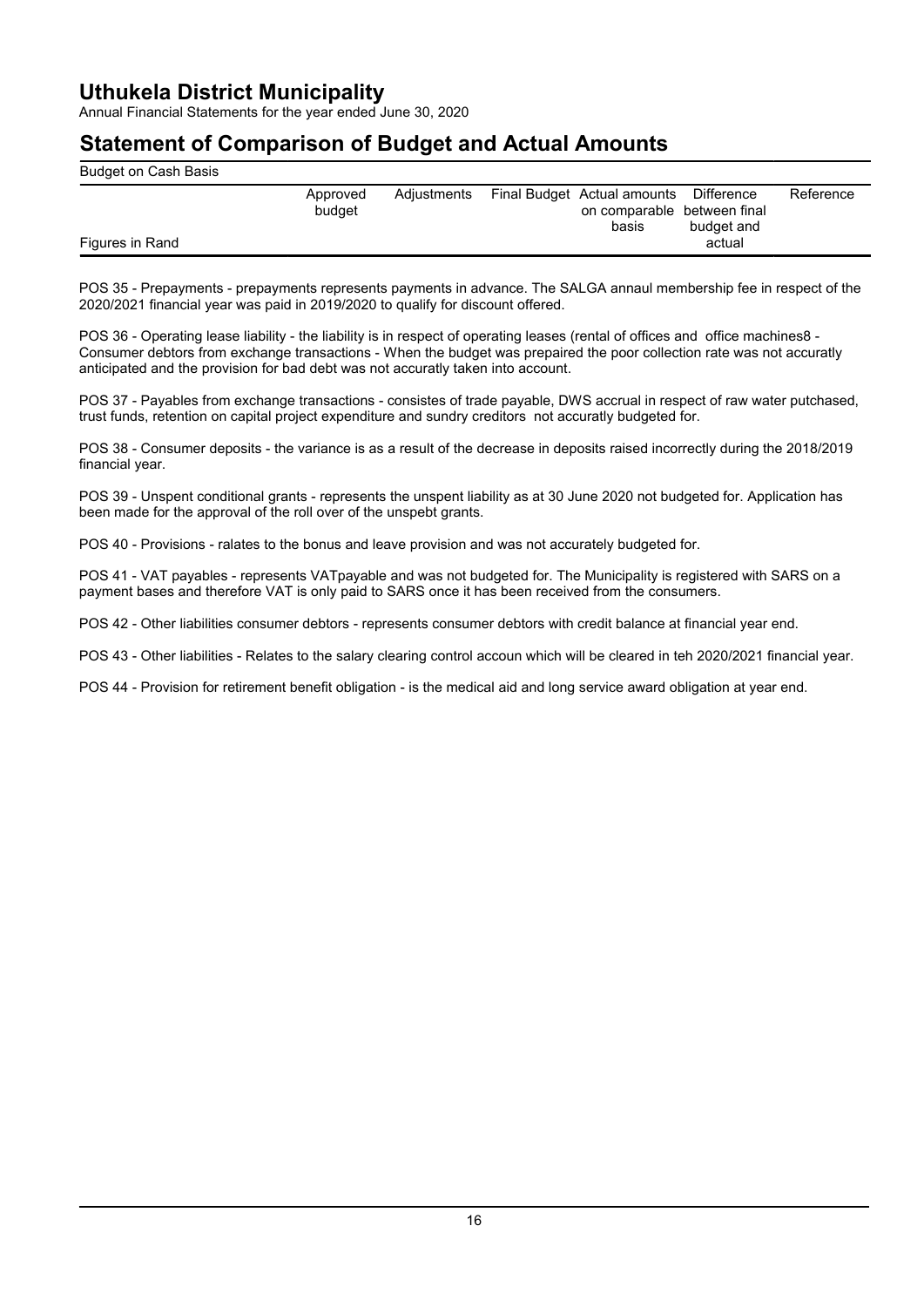Annual Financial Statements for the year ended June 30, 2020

# **Appropriation Statement**

| Figures in Rand                                                                                                                     |                                                                     |                                                                                      |                                                                     |                                                                    |                                                           |                                                                     |                                                                |                                             |                                                                |                                                        |                                                           |
|-------------------------------------------------------------------------------------------------------------------------------------|---------------------------------------------------------------------|--------------------------------------------------------------------------------------|---------------------------------------------------------------------|--------------------------------------------------------------------|-----------------------------------------------------------|---------------------------------------------------------------------|----------------------------------------------------------------|---------------------------------------------|----------------------------------------------------------------|--------------------------------------------------------|-----------------------------------------------------------|
|                                                                                                                                     | Original<br>budget                                                  | <b>Budget</b><br>adjustments<br>(i.t.o. s28 and budget<br>s31 of the<br><b>MFMA)</b> | <b>Final</b><br>adjustments                                         | <b>Shifting of</b><br>funds (i.t.o.<br>s31 of the<br><b>MFMA</b> ) | <b>Virement</b><br>(i.t.o. council<br>approved<br>policy) | <b>Final budget</b>                                                 | <b>Actual</b><br>outcome                                       | <b>Unauthorised Variance</b><br>expenditure |                                                                | <b>Actual</b><br>outcome<br>as % of<br>final<br>budget | <b>Actual</b><br>outcome<br>as % of<br>original<br>budget |
| 2020                                                                                                                                |                                                                     |                                                                                      |                                                                     |                                                                    |                                                           |                                                                     |                                                                |                                             |                                                                |                                                        |                                                           |
| <b>Financial Performance</b><br>Service charges<br>Investment revenue<br>Transfers recognised -<br>operational<br>Other own revenue | 262,991,000<br>6,283,000<br>449,659,000<br>70,717,000               | 4.767.000<br>(643,000)<br>10,117,000<br>49,855,000                                   | 267.758.000<br>5,640,000<br>459,776,000<br>120,572,000              |                                                                    |                                                           | 267,758,000<br>5.640.000<br>459.776.000<br>120,572,000              | 164,402,170<br>6,512,027<br>442,636,790<br>68,394,983          |                                             | (103, 355, 830)<br>872.027<br>(17, 139, 210)<br>(52, 177, 017) | 61 %<br>115 %<br>96 %<br>57 %                          | 63 %<br>104 %<br>98 %<br>97 %                             |
| <b>Total revenue</b><br>(excluding capital<br>transfers and<br>contributions)                                                       | 789,650,000                                                         | 64,096,000                                                                           | 853,746,000                                                         |                                                                    |                                                           | 853,746,000                                                         | 681,945,970                                                    |                                             | (171, 800, 030)                                                | 80 %                                                   | 86 %                                                      |
| Employee costs<br>Remuneration of<br>councillors<br>Debt impairment<br>Depreciation and asset                                       | (291, 843, 000)<br>(7,956,000)<br>(168, 789, 000)<br>(58, 644, 000) | (14, 527, 000)<br>1,614,000                                                          | (306, 370, 000)<br>(6,342,000)<br>(168, 789, 000)<br>(58, 644, 000) |                                                                    |                                                           | (306, 370, 000)<br>(6,342,000)<br>(168, 789, 000)<br>(58, 644, 000) | (330, 767, 203)<br>(6,486,438)<br>(40,012,732)<br>(65,905,432) | (24, 392, 313)<br>(144, 438)                | (24, 397, 203)<br>(144, 438)<br>128,776,268<br>(7, 261, 432)   | 108 %<br>102 %<br>24 %<br>112 %                        | 113 %<br>82 %<br>24 %<br>112 %                            |
| impairment<br>Finance charges<br>Materials and bulk<br>purchases                                                                    |                                                                     | (4,208,000) (127,134,000) (131,342,000)                                              |                                                                     |                                                                    |                                                           |                                                                     | (8,775,855)<br>$(131,342,000)$ $(125,912,408)$                 | (8,775,855)                                 | (8,775,855)<br>5,429,592                                       | DIV/0 %<br>96 %                                        | DIV/0 %<br>2,992 %                                        |
| Transfers and grants<br>General expenditure                                                                                         | (143, 881, 000)                                                     |                                                                                      | $(51,411,000)$ $(195,292,000)$                                      |                                                                    |                                                           |                                                                     | (2,514,233)<br>$(195, 292, 000)$ $(231, 695, 060)$             | (2,514,233)<br>(19,986,042)                 | (2,514,233)<br>(36, 403, 060)                                  | DIV/0 %<br>119 %                                       | DIV/0 %<br>161 %                                          |
| <b>Total expenditure</b>                                                                                                            | (675, 321, 000)                                                     | (191, 458, 000)                                                                      | (866, 779, 000)                                                     |                                                                    |                                                           |                                                                     | $(866,779,000)$ $(812,069,361)$                                | (55, 812, 881)                              | 54,709,639                                                     | 94 %                                                   | 120 %                                                     |
| Surplus/(Deficit)                                                                                                                   |                                                                     | 114,329,000 (127,362,000)                                                            | (13,033,000)                                                        |                                                                    |                                                           |                                                                     | $(13,033,000)$ $(130,123,391)$                                 |                                             | (117,090,391)                                                  | 998 %                                                  | (114)%                                                    |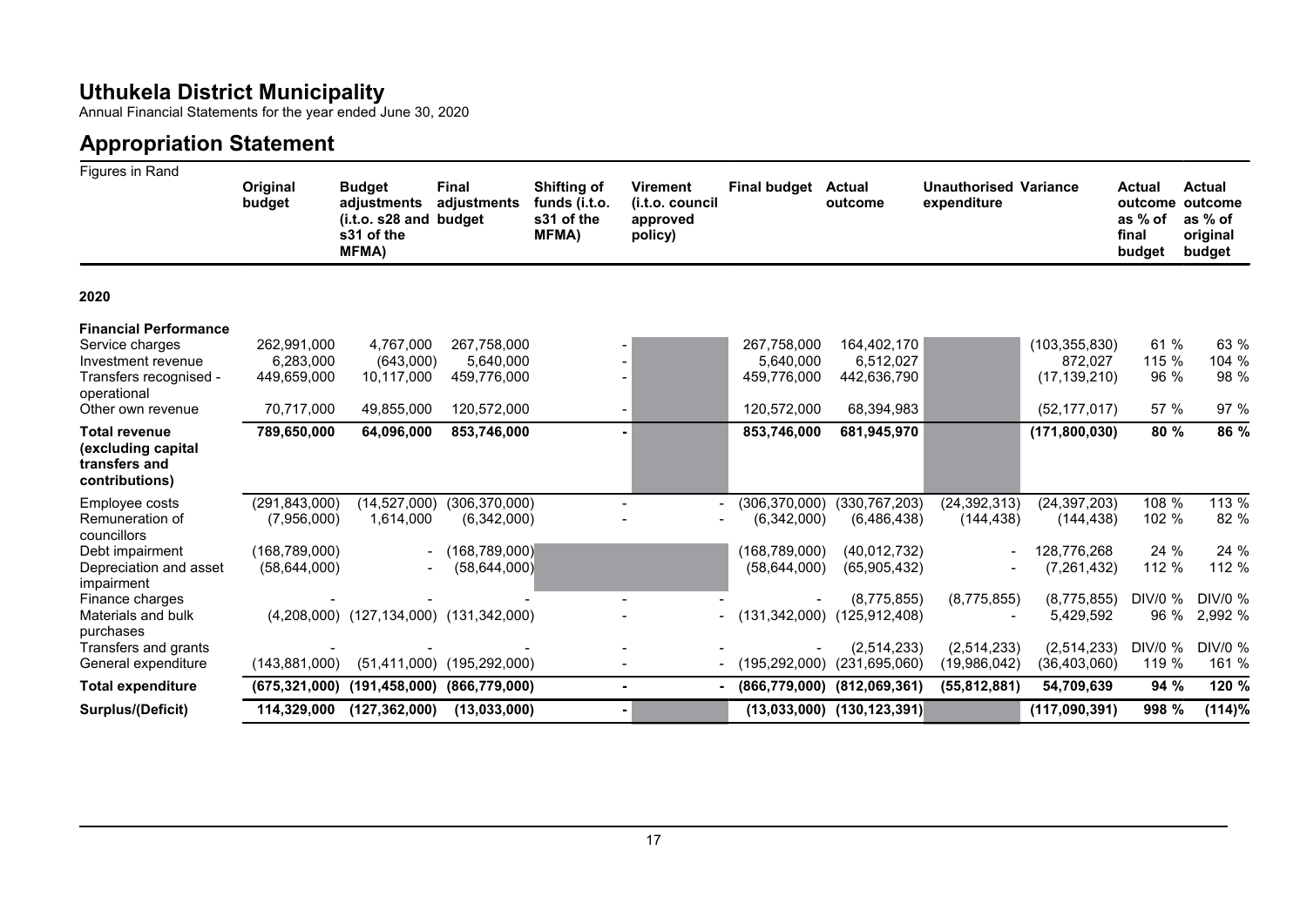Annual Financial Statements for the year ended June 30, 2020

# **Appropriation Statement**

| Figures in Rand                                                                                      | Original<br>budget | <b>Budget</b><br>adjustments<br>(i.t.o. s28 and budget)<br>s31 of the<br><b>MFMA)</b> | <b>Final</b><br>adjustments | <b>Shifting of</b><br>funds (i.t.o.<br>s31 of the<br>MFMA) | <b>Virement</b><br>(i.t.o. council<br>approved<br>policy) | <b>Final budget</b>                     | <b>Actual</b><br>outcome  | <b>Unauthorised Variance</b><br>expenditure |                         | <b>Actual</b><br>outcome<br>as % of<br>final<br>budget | <b>Actual</b><br>outcome<br>as % of<br>original<br>budget |
|------------------------------------------------------------------------------------------------------|--------------------|---------------------------------------------------------------------------------------|-----------------------------|------------------------------------------------------------|-----------------------------------------------------------|-----------------------------------------|---------------------------|---------------------------------------------|-------------------------|--------------------------------------------------------|-----------------------------------------------------------|
| Transfers recognised -<br>capital<br>Contributions recognised<br>- capital and contributed<br>assets | 296,937,000        | 16.977.000                                                                            | 313,914,000                 |                                                            |                                                           | 313.914.000<br>$\overline{\phantom{a}}$ | 322,673,587<br>10,145,379 |                                             | 8,759,587<br>10.145.379 | 103 %<br>DIV/0 %                                       | 109 %<br>DIV/0 %                                          |
| <b>Surplus (Deficit) after</b><br>capital transfers and<br>contributions                             | 411,266,000        | (110, 385, 000)                                                                       | 300,881,000                 |                                                            |                                                           | 300,881,000                             | 202,695,575               |                                             | (98, 185, 425)          | 67 %                                                   | 49 %                                                      |
| <b>Surplus/(Deficit) for the</b><br>year                                                             | 411,266,000        | (110, 385, 000)                                                                       | 300,881,000                 |                                                            |                                                           | 300,881,000                             | 202,695,575               |                                             | (98, 185, 425)          | 67 %                                                   | 49 %                                                      |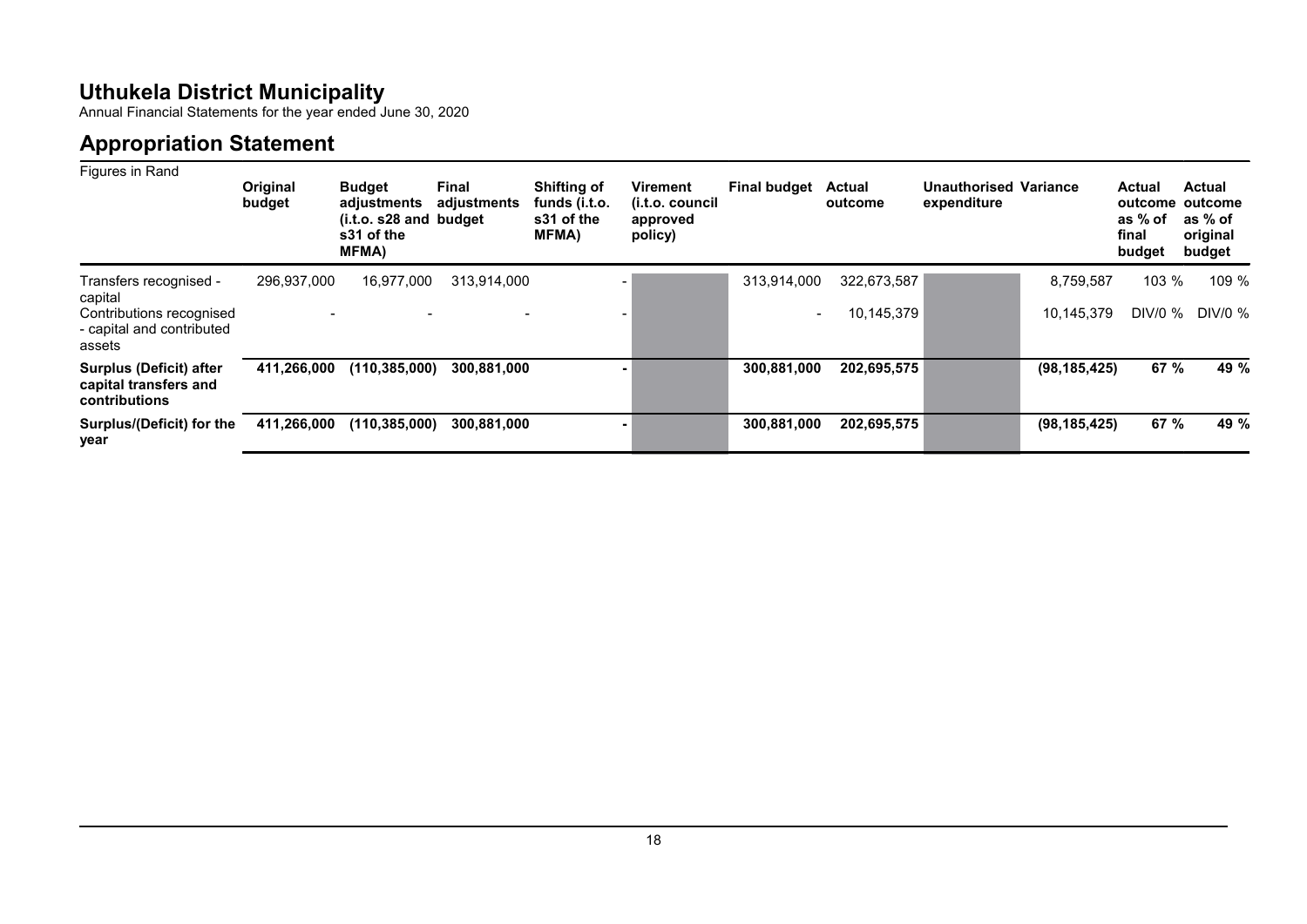Annual Financial Statements for the year ended June 30, 2020

# **Appropriation Statement**

| Figures in Rand | Reported<br>expenditure | unauthorised authorised in recovered<br>terms of | <b>Expenditure</b> Balance to be Restated | audited<br>outcome |
|-----------------|-------------------------|--------------------------------------------------|-------------------------------------------|--------------------|
|                 |                         | section 32 of<br><b>MFMA</b>                     |                                           |                    |

### **2019**

### **Financial Performance**

| Service charges<br>Investment revenue<br>Transfers recognised - operational<br>Other own revenue                                                                                                      |  | 221,150,003<br>7,090,300<br>406,171,166<br>72,656,389                                                                                    |
|-------------------------------------------------------------------------------------------------------------------------------------------------------------------------------------------------------|--|------------------------------------------------------------------------------------------------------------------------------------------|
| Total revenue (excluding capital transfers and contributions)                                                                                                                                         |  | 707,067,858                                                                                                                              |
| Employee costs<br>Remuneration of councillors<br>Debt impairment<br>Depreciation and asset impairment<br>Finance charges<br>Materials and bulk purchases<br>Transfers and grants<br>Other expenditure |  | (292, 813, 895)<br>(6,485,619)<br>(136, 548, 615)<br>(70, 195, 626)<br>(4,924,723)<br>(45, 974, 118)<br>(1,608,414)<br>$-$ (290,760,748) |
| <b>Total expenditure</b>                                                                                                                                                                              |  | $-$ (849,311,758)                                                                                                                        |
| Surplus/(Deficit)                                                                                                                                                                                     |  | (142, 243, 900)                                                                                                                          |
| Transfers recognised - capital<br>Contributions recognised - capital and contributed assets                                                                                                           |  | 342,101,407<br>4,489,006                                                                                                                 |
| Surplus (Deficit) after capital transfers and contributions                                                                                                                                           |  | 204,346,513                                                                                                                              |
| Surplus/(Deficit) for the year                                                                                                                                                                        |  | 204,346,513                                                                                                                              |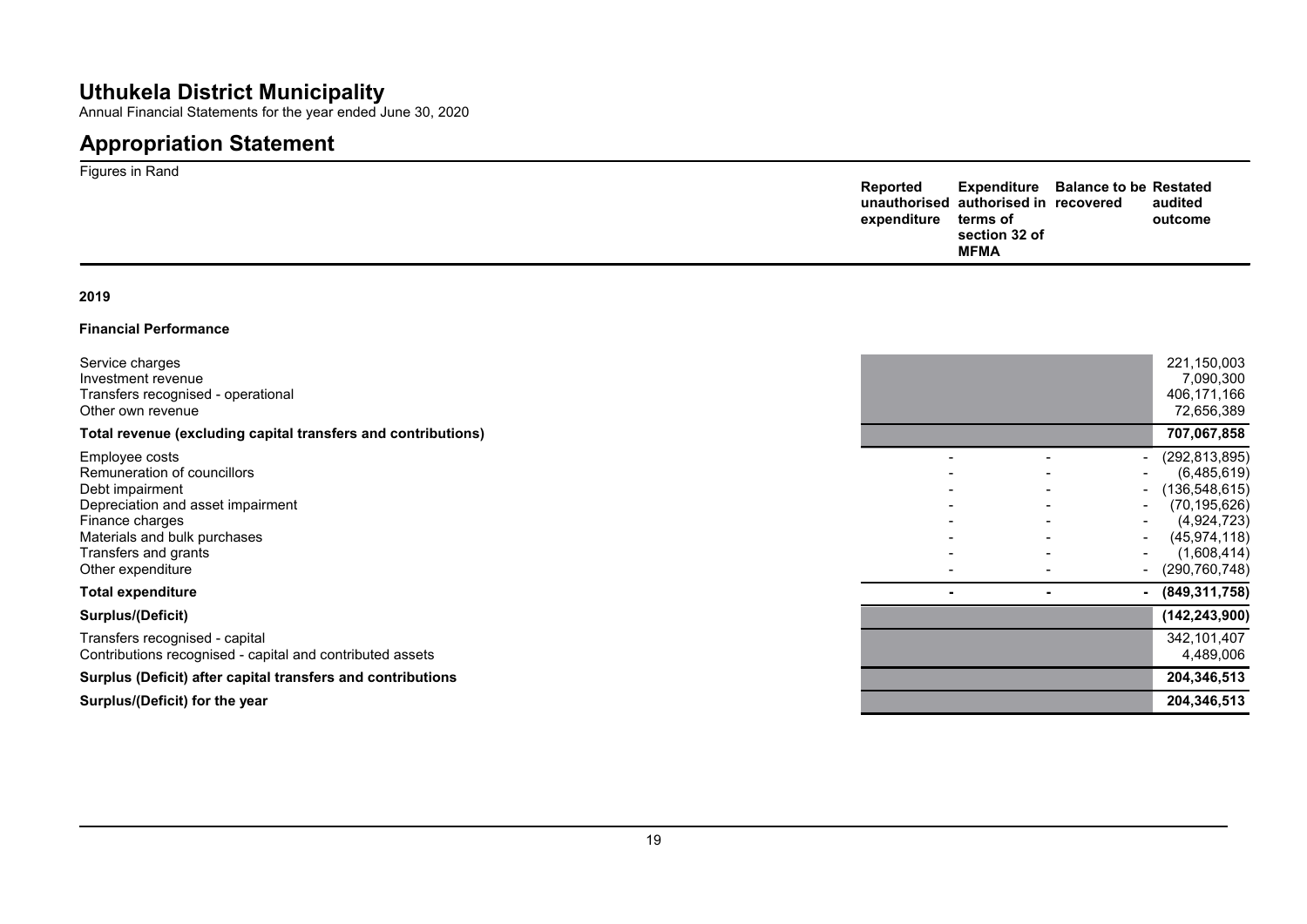Annual Financial Statements for the year ended June 30, 2020

## **Accounting Policies**

### **1. Presentation of Annual Financial Statements**

The annual financial statements have been prepared in accordance with the Standards of Generally Recognised Accounting Practice (GRAP), issued by the Accounting Standards Board in accordance with Section 122(3) of the Municipal Finance Management Act (Act 56 of 2003).

These annual financial statements have been prepared on an accrual basis of accounting and are in accordance with historical cost convention as the basis of measurement, unless specified otherwise. They are presented in South African Rand.

A summary of the significant accounting policies, which have been consistently applied in the preparation of these annual financial statements, are disclosed below.

### **1.1 Presentation currency**

These annual financial statements are presented in South African Rand, which is the functional currency of the municipality.

### **1.2 Significant judgements and sources of estimation uncertainty**

In preparing the annual financial statements, management is required to make estimates and assumptions that affect the amounts represented in the annual financial statements and related disclosures. Use of available information and the application of judgement is inherent in the formation of estimates. Actual results in the future could differ from these estimates which may be material to the annual financial statements. "Significant judgement and sources of measurement uncertainty" on assumptions used

### **Provisions**

Provisions were raised and management determined an estimate based on the information available. Additional disclosure of these estimates of provisions are included in note 16 - Provisions.

### **Useful lives of infrustructure and other assets**

The municipality's management determines the estimated useful lives and related depreciation charges for the waste water and water networks. This estimate is based on industry norm. Management will increase the depreciation charge where useful lives are less than previously estimated useful lives.

### **Post retirement benefits**

The present value of the post retirement obligation depends on a number of factors that are determined on an actuarial basis using a number of assumptions. The assumptions used in determining the net cost (income) include the discount rate. Any changes in these assumptions will impact on the carrying amount of post retirement obligations.

The municipality determines the appropriate discount rate at the end of each year. This is the interest rate that should be used to determine the present value of estimated future cash outflows expected to be required to settle the medical aid ans long service obligations. In determining the appropriate discount rate, the municipality considers the interest rates of high-quality corporate bonds that are denominated in the currency in which the benefits will be paid, and that have terms to maturity approximating the terms of the related medical ais and long service liability.

Other key assumptions for medical aid and long service obligations are based on current market conditions. Additional information is disclosed in Note 7.

### **1.3 Property, plant and equipment**

Property, plant and equipment are tangible non-current assets (including infrastructure assets) that are held for use in the production or supply of goods or services, rental to others, or for administrative purposes, and are expected to be used during more than one period.

The cost of an item of property, plant and equipment is recognised as an asset when:

- it is probable that future economic benefits or service potential associated with the item will flow to the municipality; and
	- the cost of the item can be measured reliably.

Property, plant and equipment is initially measured at cost.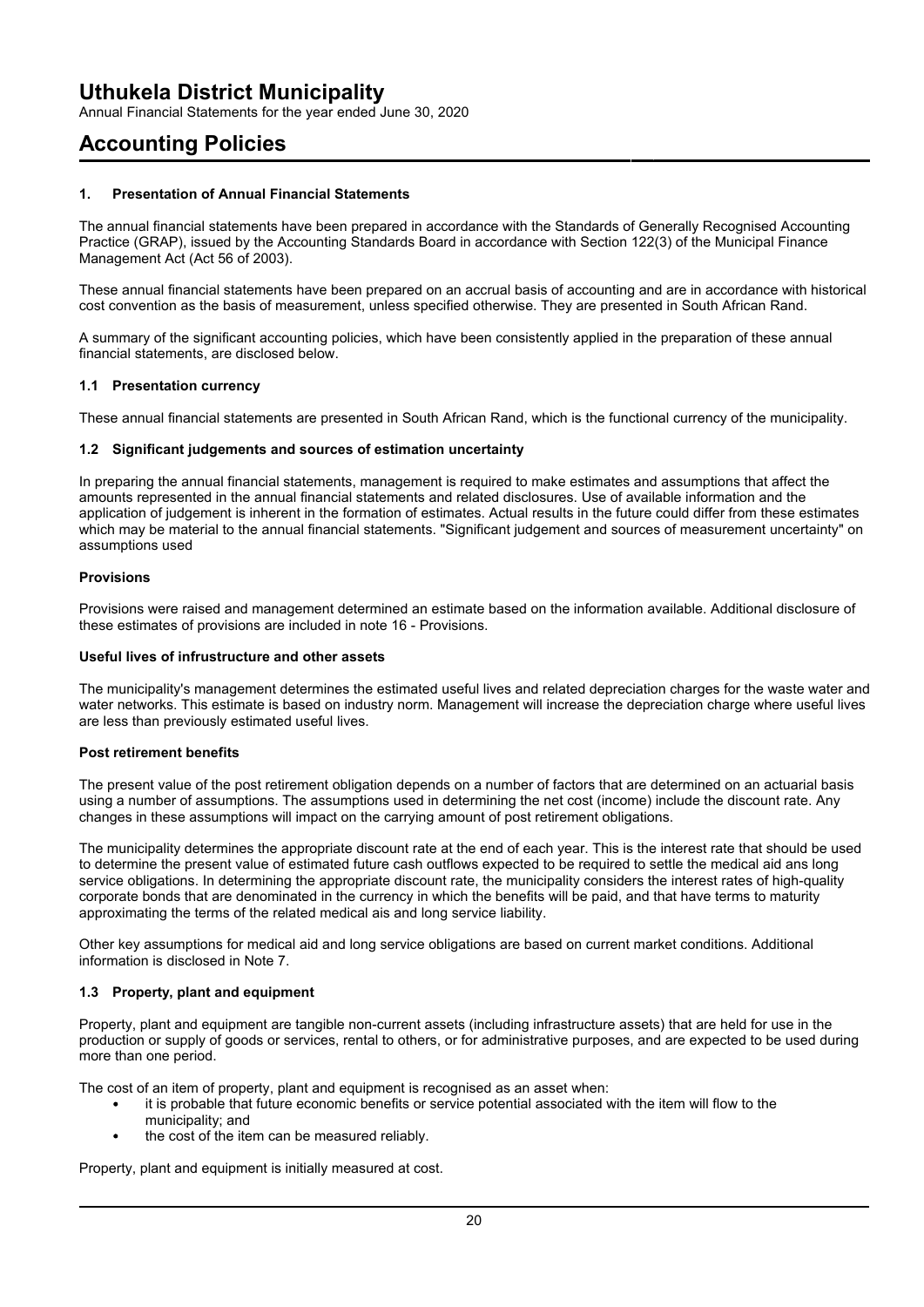Annual Financial Statements for the year ended June 30, 2020

## **Accounting Policies**

### **1.3 Property, plant and equipment (continued)**

The cost of an item of property, plant and equipment is the purchase price and other costs attributable to bring the asset to the location and condition necessary for it to be capable of operating in the manner intended by management. Trade discounts and rebates are deducted in arriving at the cost.

Where an asset is acquired through a non-exchange transaction, its cost is its fair value as at date of acquisition.

Where an item of property, plant and equipment is acquired in exchange for a non-monetary asset or monetary assets, or a combination of monetary and non-monetary assets, the asset acquired is initially measured at fair value (the cost). If the acquired item's fair value was not determinable, it's deemed cost is the carrying amount of the asset(s) given up.

When significant components of an item of property, plant and equipment have different useful lives, they are accounted for as separate items (major components) of property, plant and equipment.

Costs include costs incurred initially to acquire or construct an item of property, plant and equipment and costs incurred subsequently to add to, replace part of, or service it. If a replacement cost is recognised in the carrying amount of an item of property, plant and equipment, the carrying amount of the replaced part is derecognised.

The initial estimate of the costs of dismantling and removing the item and restoring the site on which it is located is also included in the cost of property, plant and equipment, where the entity is obligated to incur such expenditure, and where the obligation arises as a result of acquiring the asset or using it for purposes other than the production of inventories.

Recognition of costs in the carrying amount of an item of property, plant and equipment ceases when the item is in the location and condition necessary for it to be capable of operating in the manner intended by management.

Items such as spare parts, standby equipment and servicing equipment are recognised when they meet the definition of property, plant and equipment.

Major inspection costs which are a condition of continuing use of an item of property, plant and equipment and which meet the recognition criteria above are included as a replacement in the cost of the item of property, plant and equipment. Any remaining inspection costs from the previous inspection are derecognised.

Property, plant and equipment is carried at cost less accumulated depreciation and any impairment losses.

Property, plant and equipment are depreciated on the straight line basis over their expected useful lives to their estimated residual value.

Property, plant and equipment is carried at cost less accumulated depreciation and any impairment losses.

The useful lives of items of property, plant and equipment have been assessed as follows:

| <b>Item</b>                    | <b>Depreciation method</b> | Average useful life |
|--------------------------------|----------------------------|---------------------|
| Land                           | No depreciation            | Infinite            |
| <b>Buildings</b>               | Straight line              | 30 Years            |
| Plant and machinery            | Straight line              | 5 Years             |
| <b>Furniture and fixtures</b>  | Straight line              | 7 years             |
| Motor vehicles                 | Straight line              | 5 Years             |
| Office equipment               | Straight line              | 3-5 Years           |
| IT equipment                   | Straight line              | 3 Years             |
| Computer software              | Straight line              | 3 years             |
| <b>Pumps</b>                   | Straight line              | 15 Years            |
| Reservoirs and tanks           | Straight line              | 50 Years            |
| <b>Chemical tanks</b>          | Straight line              | 50 Years            |
| Reinforced concrete clatifiers | Straight line              | 50 Years            |
| Transformer high voltage       | Straight line              | 50 Years            |
| Transformer medium voltage     | Straight line              | 45 Years            |
| Laboratory equipment           | Straight line              | 5 Years             |
| Specialised vehicles           | Straight line              | 5 Years             |
| Water network                  | Straight line              | 20 Years            |

The depreciable amount of an asset is allocated on a systematic basis over its useful life.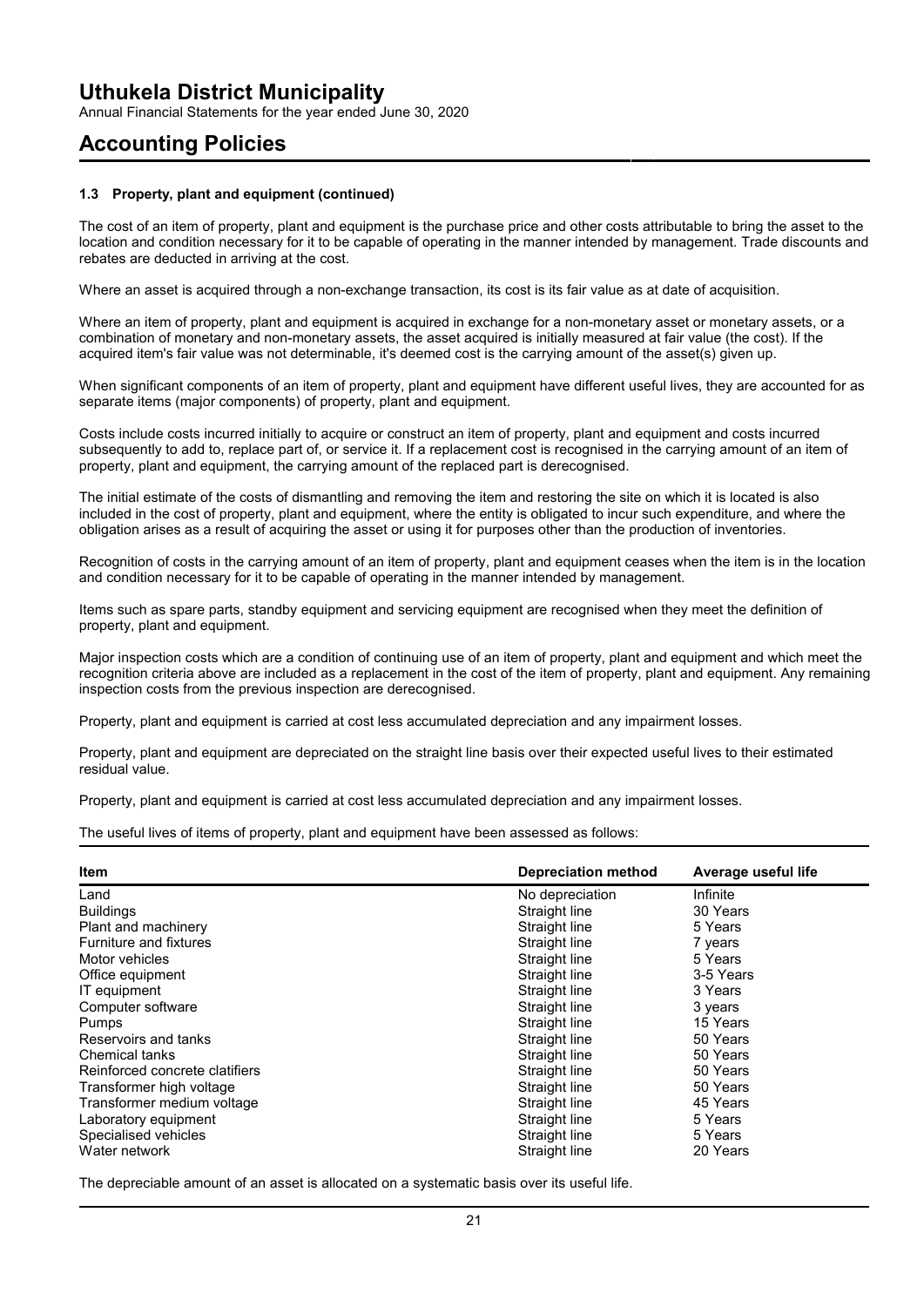Annual Financial Statements for the year ended June 30, 2020

## **Accounting Policies**

### **1.3 Property, plant and equipment (continued)**

There is no depreciatoin on land.

Each part of an item of property, plant and equipment with a cost that is significant in relation to the total cost of the item is depreciated separately.

The depreciation method used reflects the pattern in which the asset's future economic benefits or service potential are expected to be consumed by the municipality. The depreciation method applied to an asset is reviewed at least at each reporting date and, if there has been a significant change in the expected pattern of consumption of the future economic benefits or service potential embodied in the asset, the method is changed to reflect the changed pattern. Such a change is accounted for as a change in an accounting estimate.

The municipality assesses at each reporting date whether there is any indication that the municipality expectations about the residual value and the useful life of an asset have changed since the preceding reporting date. If any such indication exists, the municipality revises the expected useful life and/or residual value accordingly. The change is accounted for as a change in an accounting estimate.

The depreciation charge for each period is recognised in surplus or deficit unless it is included in the carrying amount of another asset.

Items of property, plant and equipment are derecognised when the asset is disposed of or when there are no further economic benefits or service potential expected from the use of the asset.

The gain or loss arising from the derecognition of an item of property, plant and equipment is included in surplus or deficit when the item is derecognised. The gain or loss arising from the derecognition of an item of property, plant and equipment is determined as the difference between the net disposal proceeds, if any, and the carrying amount of the item.

Assets which the municipality holds for rentals to others and subsequently routinely sell as part of the ordinary course of activities, are transferred to inventories when the rentals end and the assets are available-for-sale. Proceeds from sales of these assets are recognised as revenue. All cash flows on these assets are included in cash flows from operating activities in the cash flow statement.

The municipality separately discloses expenditure to repair and maintain property, plant and equipment in the notes to the financial statements (see note 4).

The municipality discloses relevant information relating to assets under construction or development, in the notes to the financial statements (see note 4).

### **1.4 Intangible assets**

An asset is identifiable if it either:

- is separable, i.e. is capable of being separated or divided from an entity and sold, transferred, licensed, rented or exchanged, either individually or together with a related contract, identifiable assets or liability, regardless of whether the entity intends to do so; or
- arises from binding arrangements (including rights from contracts), regardless of whether those rights are transferable or separable from the municipality or from other rights and obligations.

A binding arrangement describes an arrangement that confers similar rights and obligations on the parties to it as if it were in the form of a contract.

An intangible asset is recognised when:

- it is probable that the expected future economic benefits or service potential that are attributable to the asset will flow to the municipality; and
- the cost or fair value of the asset can be measured reliably.

The municipality assesses the probability of expected future economic benefits or service potential using reasonable and supportable assumptions that represent management's best estimate of the set of economic conditions that will exist over the useful life of the asset.

Where an intangible asset is acquired through a non-exchange transaction, its initial cost at the date of acquisition is measured at its fair value as at that date.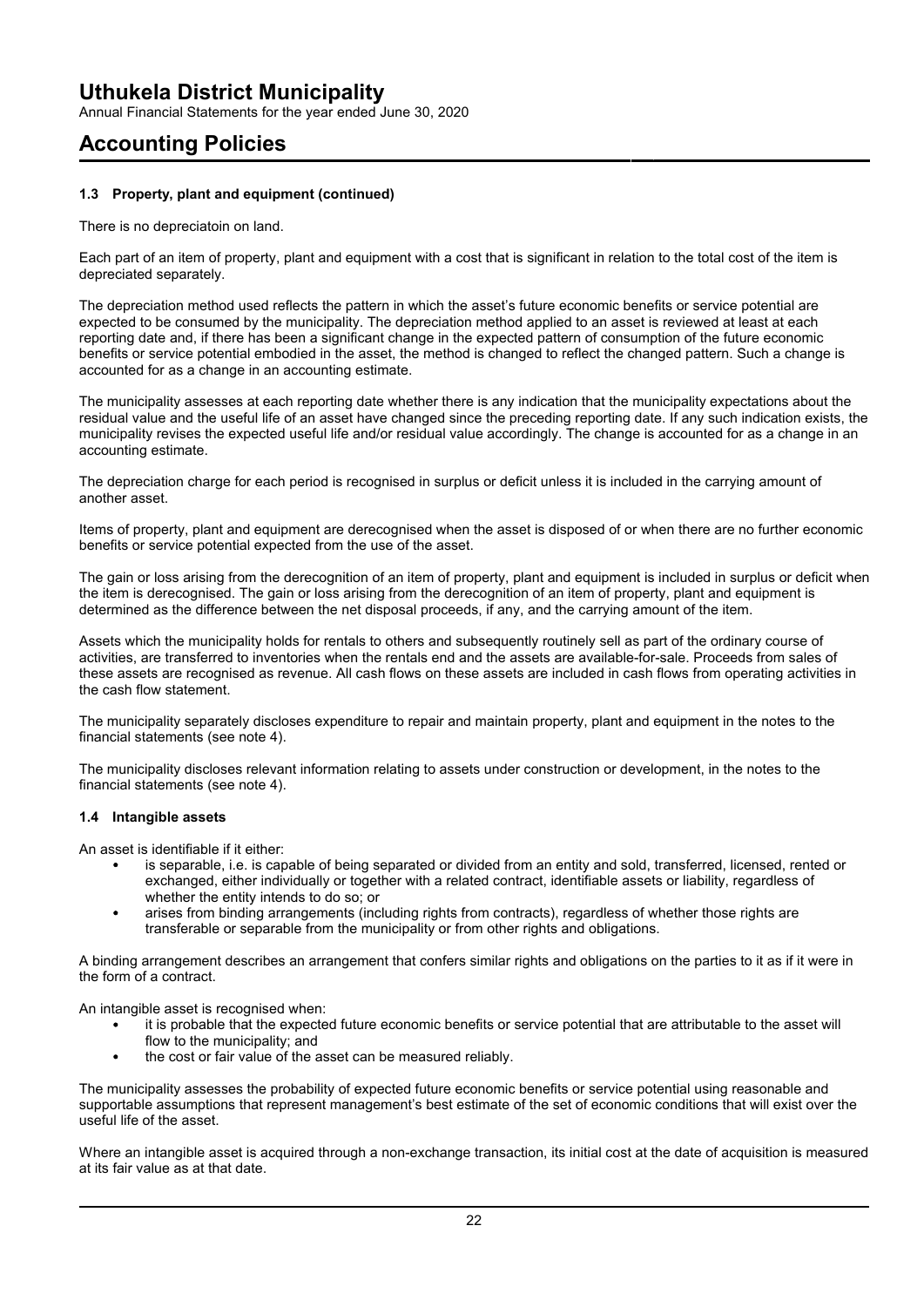Annual Financial Statements for the year ended June 30, 2020

## **Accounting Policies**

### **1.4 Intangible assets (continued)**

Expenditure on research (or on the research phase of an internal project) is recognised as an expense when it is incurred.

An intangible asset is regarded as having an indefinite useful life when, based on all relevant factors, there is no foreseeable limit to the period over which the asset is expected to generate net cash inflows or service potential. Amortisation is not provided for these intangible assets, but they are tested for impairment annually and whenever there is an indication that the asset may be impaired. For all other intangible assets amortisation is provided on a straight line basis over their useful life.

The amortisation period and the amortisation method for intangible assets are reviewed at each reporting date.

Reassessing the useful life of an intangible asset with a finite useful life after it was classified as indefinite is an indicator that the asset may be impaired. As a result the asset is tested for impairment and the remaining carrying amount is amortised over its useful life.

Internally generated brands, mastheads, publishing titles, customer lists and items similar in substance are not recognised as intangible assets.

Internally generated goodwill is not recognised as an intangible asset.

Amortisation is provided to write down the intangible assets, on a straight line basis, to their residual values as follows:

| <b>Item</b>                          | Depreciation method | Average useful life |
|--------------------------------------|---------------------|---------------------|
| Patents, trademarks and other rights | Straight line       | 30 Years            |
| Computer software, other             | Straight line       | 3 vears             |

### **1.5 Financial instruments**

A financial instrument is any contract that gives rise to a financial asset of one entity and a financial liability or a residual interest of another entity.

The amortised cost of a financial asset or financial liability is the amount at which the financial asset or financial liability is measured at initial recognition minus principal repayments, plus or minus the cumulative amortisation using the effective interest method of any difference between that initial amount and the maturity amount, and minus any reduction (directly or through the use of an allowance account) for impairment or uncollectibility.

A concessionary loan is a loan granted to or received by an entity on terms that are not market related.

Credit risk is the risk that one party to a financial instrument will cause a financial loss for the other party by failing to discharge an obligation.

Currency risk is the risk that the fair value or future cash flows of a financial instrument will fluctuate because of changes in foreign exchange rates.

Derecognition is the removal of a previously recognised financial asset or financial liability from an entity's statement of financial position.

A derivative is a financial instrument or other contract with all three of the following characteristics:

- Its value changes in response to the change in a specified interest rate, financial instrument price, commodity price, foreign exchange rate, index of prices or rates, credit rating or credit index, or other variable, provided in the case of a non-financial variable that the variable is not specific to a party to the contract (sometimes called the 'underlying').
- It requires no initial net investment or an initial net investment that is smaller than would be required for other types of contracts that would be expected to have a similar response to changes in market factors.
- It is settled at a future date.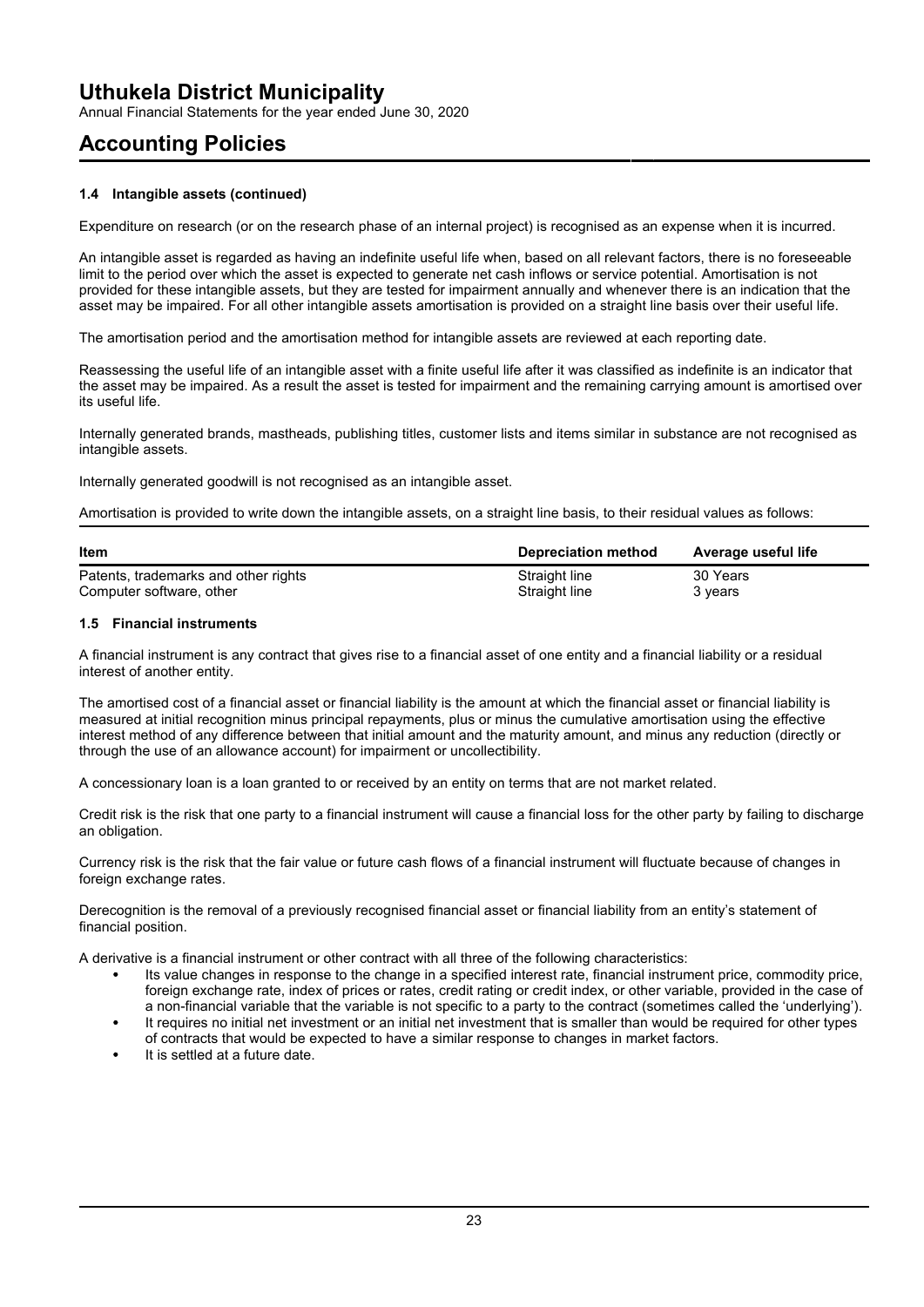Annual Financial Statements for the year ended June 30, 2020

# **Accounting Policies**

### **1.5 Financial instruments (continued)**

The effective interest method is a method of calculating the amortised cost of a financial asset or a financial liability (or group of financial assets or financial liabilities) and of allocating the interest income or interest expense over the relevant period. The effective interest rate is the rate that exactly discounts estimated future cash payments or receipts through the expected life of the financial instrument or, when appropriate, a shorter period to the net carrying amount of the financial asset or financial liability. When calculating the effective interest rate, an entity shall estimate cash flows considering all contractual terms of the financial instrument (for example, prepayment, call and similar options) but shall not consider future credit losses. The calculation includes all fees and points paid or received between parties to the contract that are an integral part of the effective interest rate (see the Standard of GRAP on Revenue from Exchange Transactions), transaction costs, and all other premiums or discounts. There is a presumption that the cash flows and the expected life of a group of similar financial instruments can be estimated reliably. However, in those rare cases when it is not possible to reliably estimate the cash flows or the expected life of a financial instrument (or group of financial instruments), the entity shall use the contractual cash flows over the full contractual term of the financial instrument (or group of financial instruments).

Fair value is the amount for which an asset could be exchanged, or a liability settled, between knowledgeable willing parties in an arm's length transaction.

A financial asset is:

- cash;
- a residual interest of another entity; or
- a contractual right to:
	- **-** receive cash or another financial asset from another entity; or
	- **-** exchange financial assets or financial liabilities with another entity under conditions that are potentially favourable to the entity.

A financial guarantee contract is a contract that requires the issuer to make specified payments to reimburse the holder for a loss it incurs because a specified debtor fails to make payment when due in accordance with the original or modified terms of a debt instrument.

A financial liability is any liability that is a contractual obligation to:

- deliver cash or another financial asset to another entity; or
- exchange financial assets or financial liabilities under conditions that are potentially unfavourable to the entity.

Interest rate risk is the risk that the fair value or future cash flows of a financial instrument will fluctuate because of changes in market interest rates.

Liquidity risk is the risk encountered by an entity in the event of difficulty in meeting obligations associated with financial liabilities that are settled by delivering cash or another financial asset.

Loan commitment is a firm commitment to provide credit under pre-specified terms and conditions.

Loans payable are financial liabilities, other than short-term payables on normal credit terms.

Market risk is the risk that the fair value or future cash flows of a financial instrument will fluctuate because of changes in market prices. Market risk comprises three types of risk: currency risk, interest rate risk and other price risk.

Other price risk is the risk that the fair value or future cash flows of a financial instrument will fluctuate because of changes in market prices (other than those arising from interest rate risk or currency risk), whether those changes are caused by factors specific to the individual financial instrument or its issuer, or factors affecting all similar financial instruments traded in the market.

A financial asset is past due when a counterparty has failed to make a payment when contractually due.

A residual interest is any contract that manifests an interest in the assets of an entity after deducting all of its liabilities. A residual interest includes contributions from owners, which may be shown as:

- equity instruments or similar forms of unitised capital;
- a formal designation of a transfer of resources (or a class of such transfers) by the parties to the transaction as forming part of an entity's net assets, either before the contribution occurs or at the time of the contribution; or
- a formal agreement, in relation to the contribution, establishing or increasing an existing financial interest in the net assets of an entity.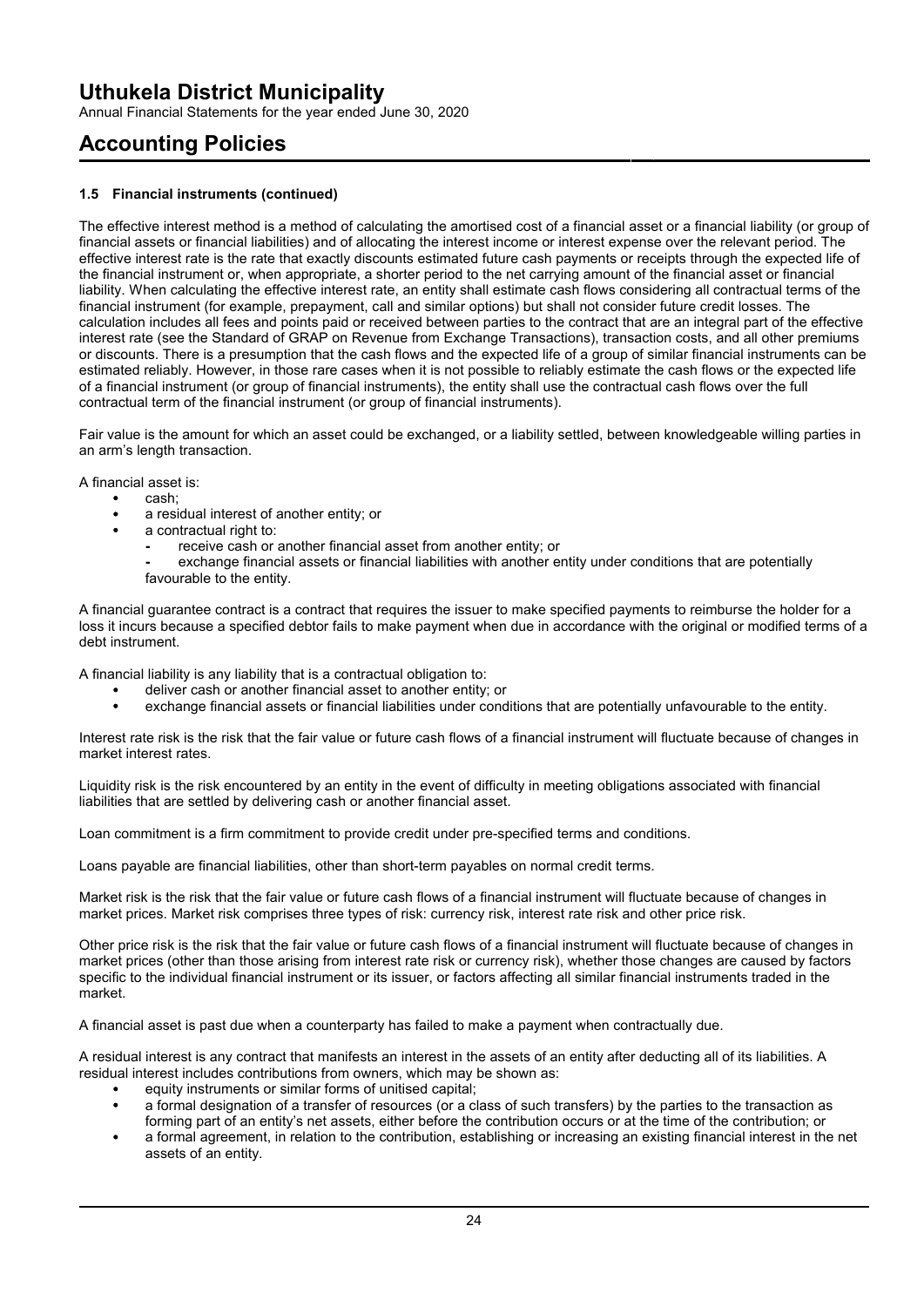Annual Financial Statements for the year ended June 30, 2020

# **Accounting Policies**

### **1.5 Financial instruments (continued)**

Transaction costs are incremental costs that are directly attributable to the acquisition, issue or disposal of a financial asset or financial liability. An incremental cost is one that would not have been incurred if the entity had not acquired, issued or disposed of the financial instrument.

Financial instruments at amortised cost are non-derivative financial assets or non-derivative financial liabilities that have fixed or determinable payments, excluding those instruments that:

- the entity designates at fair value at initial recognition; or
- are held for trading.

Financial instruments at cost are investments in residual interests that do not have a quoted market price in an active market, and whose fair value cannot be reliably measured.

Financial instruments at fair value comprise financial assets or financial liabilities that are:

- derivatives;
- combined instruments that are designated at fair value;
- instruments held for trading. A financial instrument is held for trading if:
	- **-** it is acquired or incurred principally for the purpose of selling or repurchasing it in the near-term; or
	- **-** on initial recognition it is part of a portfolio of identified financial instruments that are managed together and for which there is evidence of a recent actual pattern of short term profit-taking;
	- **-** non-derivative financial assets or financial liabilities with fixed or determinable payments that are designated at fair value at initial recognition; and
	- **-** financial instruments that do not meet the definition of financial instruments at amortised cost or financial instruments at cost.

### **Classification**

The entity has the following types of financial assets (classes and category) as reflected on the face of the statement of financial position or in the notes thereto:

**Class Class**<br>**Receivables from exchange transactions Category Category** Receivables from non-exchange transactions<br>Consumer debtors Consumer debtors.<br>
Cas and cash equevalents<br>
Cas and cash equevalents<br>
Financial asset measured at fair value

Financial asset measured at amortised cost<br>Financial asset measured at fair value Financial asset measured at fair value Statutory receivables Financial asset measured at transaction cost

The entity has the following types of financial liabilities (classes and category) as reflected on the face of the statement of financial position or in the notes thereto:

### **Class Category**

Payables from exchange transactions Financial liability measured at amortised cost<br>Other accruals Financial liability measured at amortised cost Other accruals **Other accruals**<br>Consumer deposits **Financial liability measured at amortised cost**<br>Financial liability measured at amortised cost Financial liability measured at amortised cost Unspent conditional grants Financial liability measured at amortised cost VAT payables **The Contract of the Contract of Contract** Financial liability measured at amortised cost<br>
Other financial liabilities **Financial liability measured at fair value** Financial liability measured at fair value

The entity has the following types of residual interests (classes and category) as reflected on the face of the statement of financial position or in the notes thereto: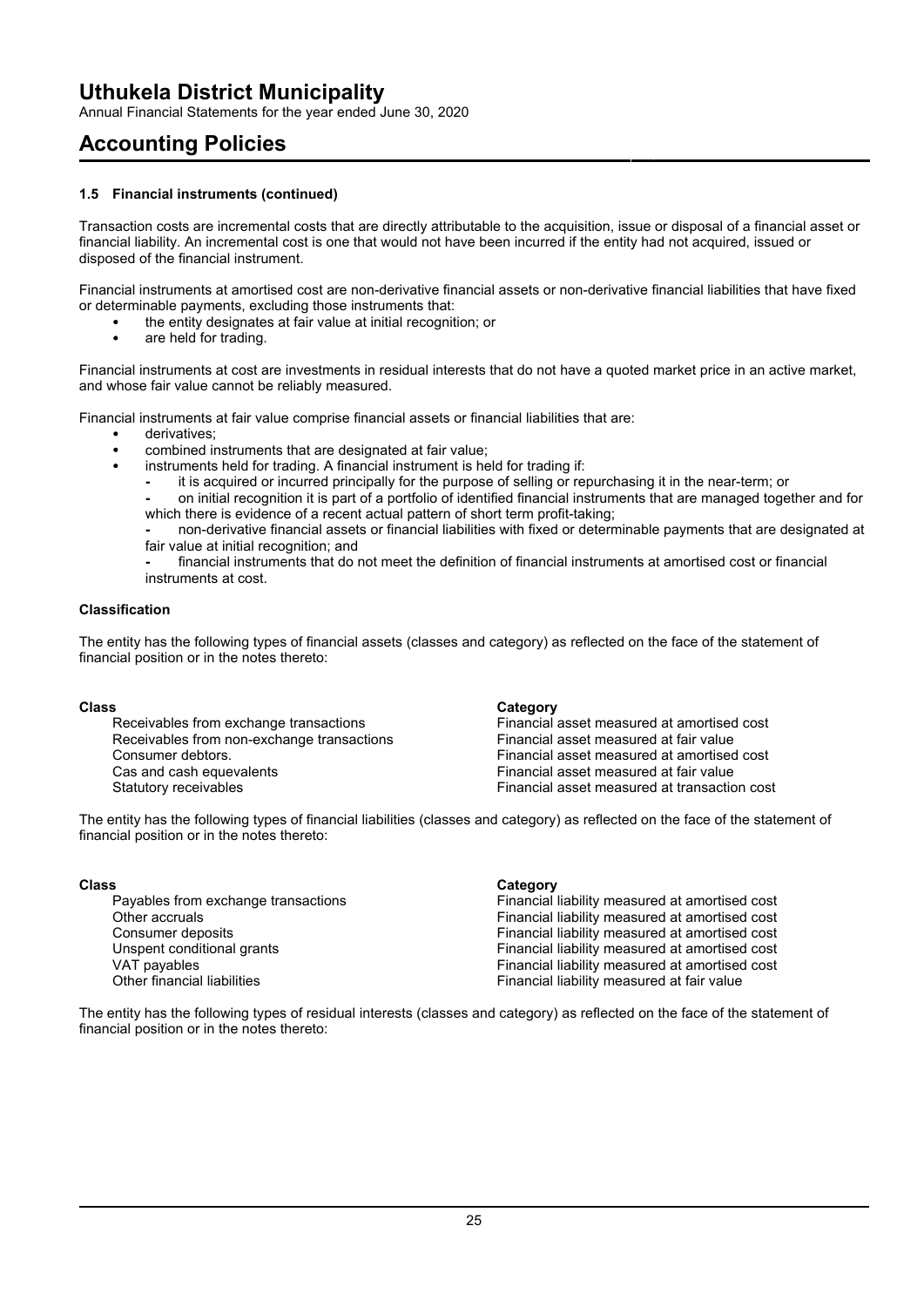Annual Financial Statements for the year ended June 30, 2020

# **Accounting Policies**

### **1.5 Financial instruments (continued)**

### **Initial recognition**

The entity recognises a financial asset or a financial liability in its statement of financial position when the entity becomes a party to the contractual provisions of the instrument.

The entity recognises financial assets using trade date accounting.

The Municipality recognises statutory receivables in its statement of financial position or in the notes in terms of the water services bylaws and in line with GRAP108.

### **Initial measurement of financial assets and financial liabilities**

The entity measures a financial asset (including statutory receivables) and financial liability initially at its fair value plus transaction costs that are directly attributable to the acquisition or issue of the financial asset or financial liability.

The entity measures a financial asset and financial liability initially at its fair value [if subsequently measured at fair value].

The entity first assesses whether the substance of a concessionary loan is in fact a loan. On initial recognition, the entity analyses a concessionary loan into its component parts and accounts for each component separately. The entity accounts for that part of a concessionary loan that is:

- a social benefit in accordance with the Framework for the Preparation and Presentation of Financial Statements, where it is the issuer of the loan; or
- non-exchange revenue, in accordance with the Standard of GRAP on Revenue from Non-exchange Transactions (Taxes and Transfers), where it is the recipient of the loan.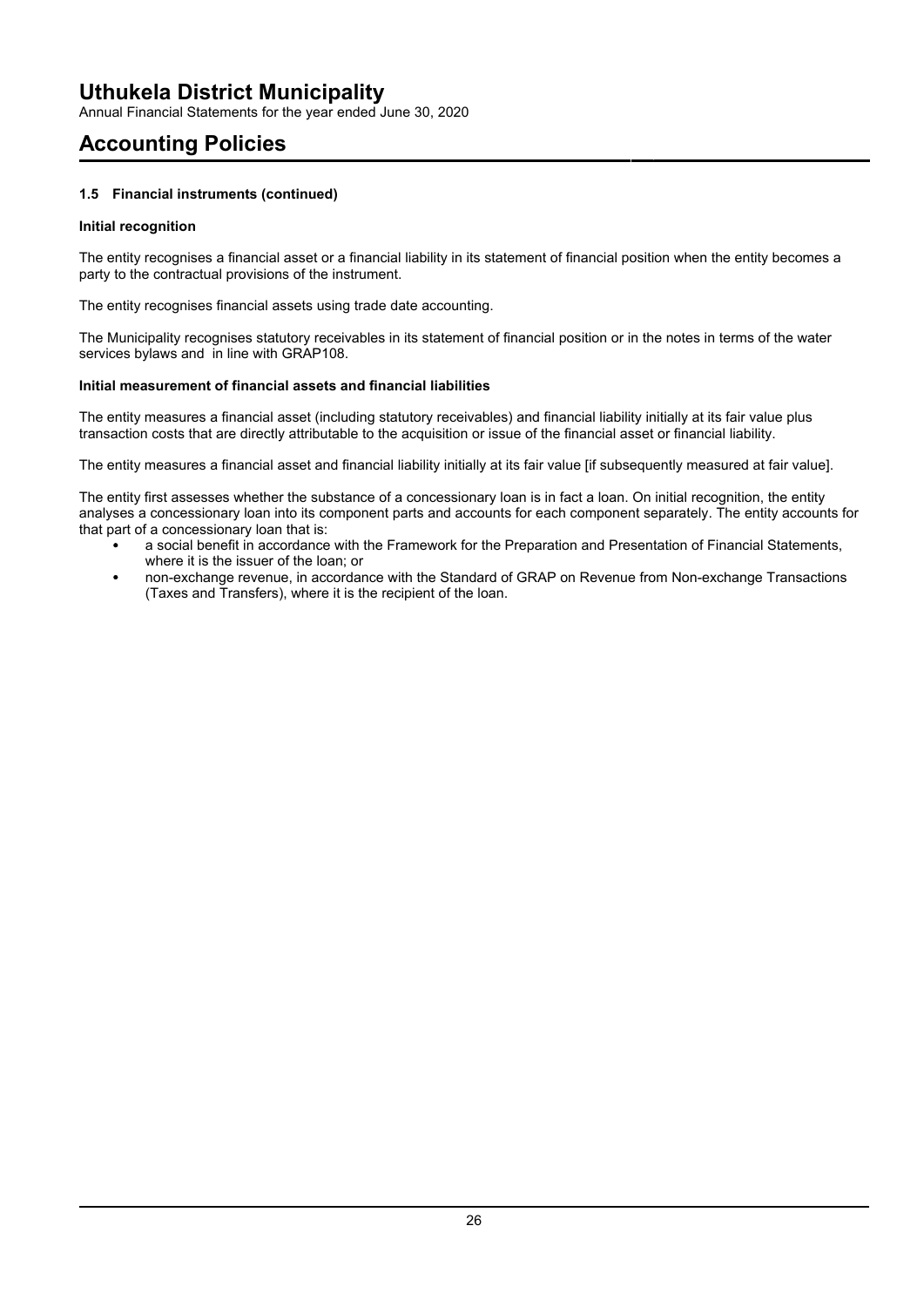Annual Financial Statements for the year ended June 30, 2020

# **Accounting Policies**

### **1.5 Financial instruments (continued)**

### **Subsequent measurement of financial assets and financial liabilities**

The entity measures all financial assets (including statutory receivables) and financial liabilities after initial recognition using the following categories:

- Financial instruments at fair value.
- Financial instruments at amortised cost.
- Financial instruments at cost.

All financial assets measured at amortised cost, or cost, are subject to an impairment review.

### **Fair value measurement considerations**

The best evidence of fair value is quoted prices in an active market. If the market for a financial instrument is not active, the entity establishes fair value by using a valuation technique. The objective of using a valuation technique is to establish what the transaction price would have been on the measurement date in an arm's length exchange motivated by normal operating considerations. Valuation techniques include using recent arm's length market transactions between knowledgeable, willing parties, if available, reference to the current fair value of another instrument that is substantially the same, discounted cash flow analysis and option pricing models. If there is a valuation technique commonly used by market participants to price the instrument and that technique has been demonstrated to provide reliable estimates of prices obtained in actual market transactions, the entity uses that technique. The chosen valuation technique makes maximum use of market inputs and relies as little as possible on entity-specific inputs. It incorporates all factors that market participants would consider in setting a price and is consistent with accepted economic methodologies for pricing financial instruments. Periodically, an municipality calibrates the valuation technique and tests it for validity using prices from any observable current market transactions in the same instrument (i.e. without modification or repackaging) or based on any available observable market data.

The fair value of a financial liability with a demand feature (e.g. a demand deposit) is not less than the amount payable on demand, discounted from the first date that the amount could be required to be paid.

### **Impairment and uncollectibility of financial assets**

The entity assess at the end of each reporting period whether there is any objective evidence that a financial asset or group of financial assets is impaired.

Financial assets measured at amortised cost:

If there is objective evidence that an impairment loss on financial assets measured at amortised cost has been incurred, the amount of the loss is measured as the difference between the asset's carrying amount and the present value of estimated future cash flows (excluding future credit losses that have not been incurred) discounted at the financial asset's original effective interest rate. The carrying amount of the asset is reduced directly OR through the use of an allowance account. The amount of the loss is recognised in surplus or deficit.

If, in a subsequent period, the amount of the impairment loss decreases and the decrease can be related objectively to an event occurring after the impairment was recognised, the previously recognised impairment loss is reversed directly OR by adjusting an allowance account. The reversal does not result in a carrying amount of the financial asset that exceeds what the amortised cost would have been had the impairment not been recognised at the date the impairment is reversed. The amount of the reversal is recognised in surplus or deficit.

### Financial assets measured at cost:

If there is objective evidence that an impairment loss has been incurred on an investment in a residual interest that is not measured at fair value because its fair value cannot be measured reliably, the amount of the impairment loss is measured as the difference between the carrying amount of the financial asset and the present value of estimated future cash flows discounted at the current market rate of return for a similar financial asset. Such impairment losses are not reversed.

Statutory receivables are receivables that arise from legislation, supporting regulations, or similar means, and require settlement by another entity in cash or another financial asset.

Carrying amount is the amount at which an asset is recognised in the statement of financial position.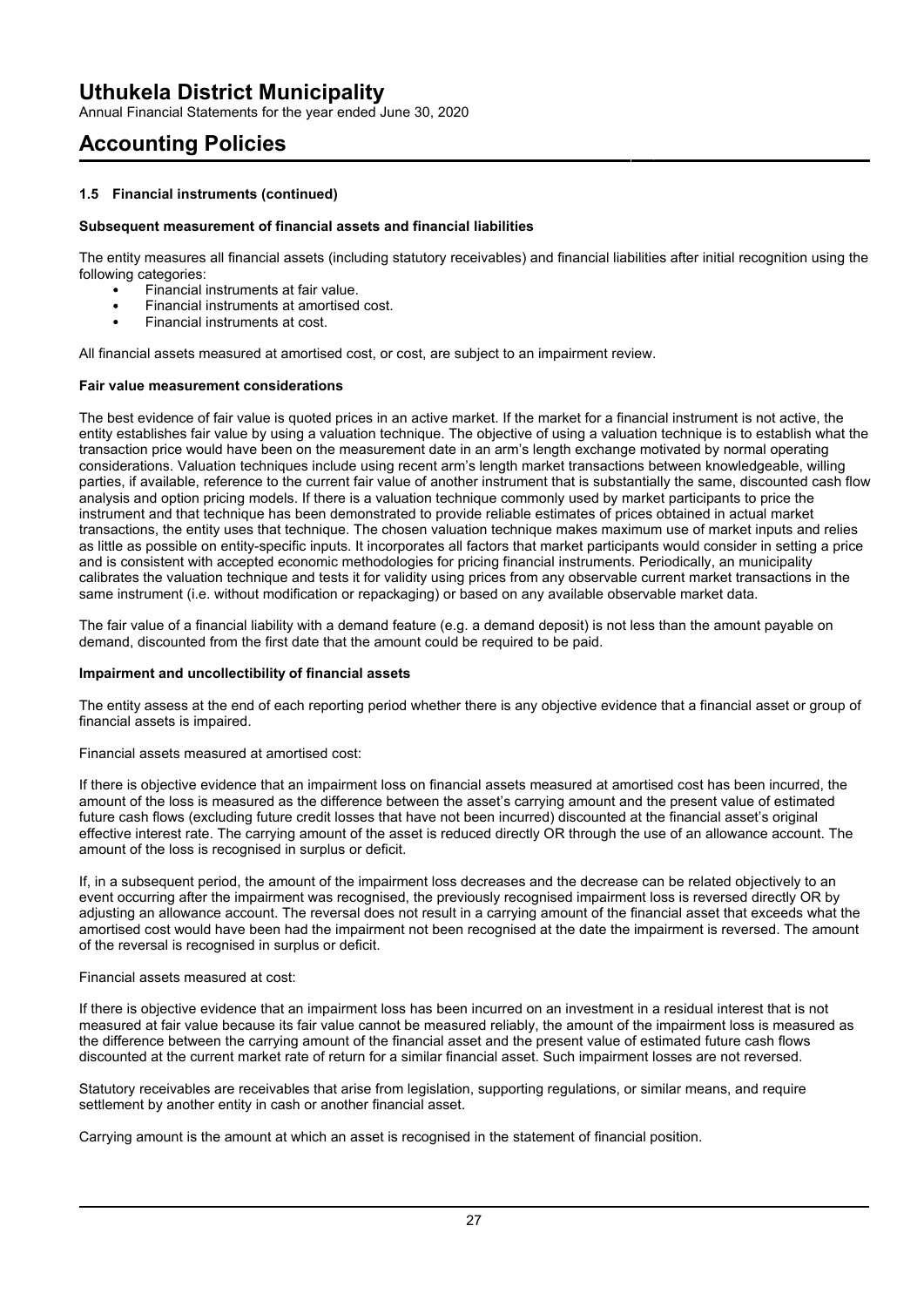Annual Financial Statements for the year ended June 30, 2020

## **Accounting Policies**

### **Statutory receivables (continued)**

The cost method is the method used to account for statutory receivables that requires such receivables to be measured at their transaction amount, plus any accrued interest or other charges (where applicable) and, less any accumulated impairment losses and any amounts derecognised.

Nominal interest rate is the interest rate and/or basis specified in legislation, supporting regulations or similar means.

The transaction amount (for purposes of this Standard) for a statutory receivable means the amount specified in, or calculated, levied or charged in accordance with, legislation, supporting regulations, or similar means.

### **1.6 Leases**

A lease is classified as a finance lease if it transfers substantially all the risks and rewards incidental to ownership. A lease is classified as an operating lease if it does not transfer substantially all the risks and rewards incidental to ownership.

When a lease includes both land and buildings elements, the entity assesses the classification of each element separately.

### **Operating leases - lessor**

Operating lease revenue is recognised as revenue on a straight-line basis over the lease term.

Initial direct costs incurred in negotiating and arranging operating leases are added to the carrying amount of the leased asset and recognised as an expense over the lease term on the same basis as the lease revenue.

The aggregate cost of incentives is recognised as a reduction of rental revenue over the lease term on a straight-line basis.

The aggregate benefit of incentives is recognised as a reduction of rental expense over the lease term on a straight-line basis.

Income for leases is disclosed under revenue in statement of financial performance.

### **Operating leases - lessee**

Operating lease payments are recognised as an expense on a straight-line basis over the lease term. The difference between the amounts recognised as an expense and the contractual payments are recognised as an operating lease asset or liability.

### **1.7 Inventories**

Inventories are initially measured at cost except where inventories are acquired through a non-exchange transaction, then their costs are their fair value as at the date of acquisition.

Subsequently inventories are measured at the lower of cost and net realisable value.

Inventories are measured at the lower of cost and current replacement cost where they are held for;

- distribution at no charge or for a nominal charge; or
- consumption in the production process of goods to be distributed at no charge or for a nominal charge.

Net realisable value is the estimated selling price in the ordinary course of operations less the estimated costs of completion and the estimated costs necessary to make the sale, exchange or distribution.

Current replacement cost is the cost the municipality incurs to acquire the asset on the reporting date.

The cost of inventories comprises of all costs of purchase, costs of conversion and other costs incurred in bringing the inventories to their present location and condition.

The cost of inventories of items that are not ordinarily interchangeable and goods or services produced and segregated for specific projects is assigned using specific identification of the individual costs.

The cost of inventories is assigned using the first-in, first-out (FIFO) formula. The same cost formula is used for all inventories having a similar nature and use to the municipality.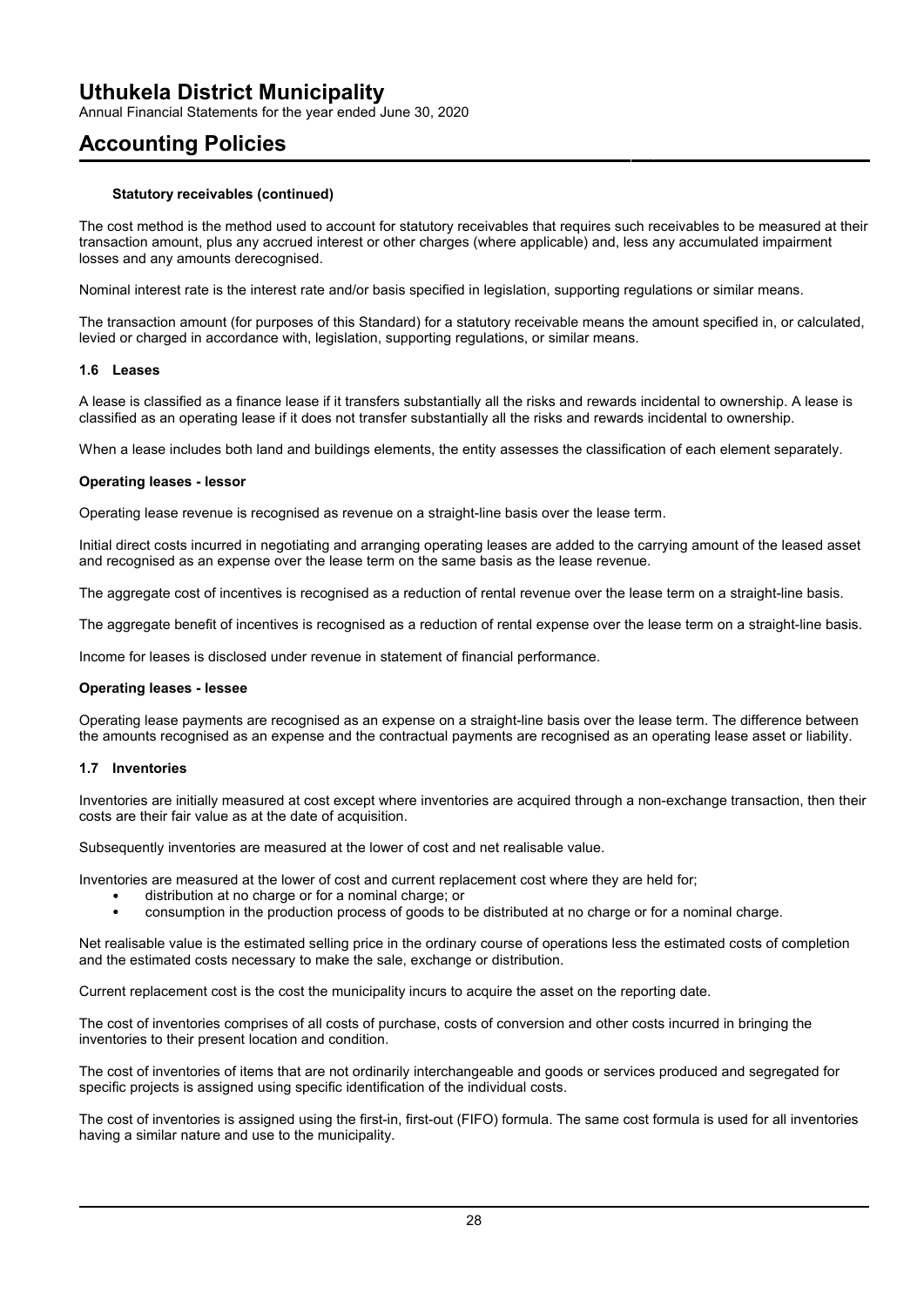Annual Financial Statements for the year ended June 30, 2020

## **Accounting Policies**

### **1.7 Inventories (continued)**

When inventories are sold, the carrying amounts of those inventories are recognised as an expense in the period in which the related revenue is recognised. If there is no related revenue, the expenses are recognised when the goods are distributed, or related services are rendered. The amount of any write-down of inventories to net realisable value or current replacement cost and all losses of inventories are recognised as an expense in the period the write-down or loss occurs. The amount of any reversal of any write-down of inventories, arising from an increase in net realisable value or current replacement cost, are recognised as a reduction in the amount of inventories recognised as an expense in the period in which the reversal occurs.

### **1.8 Impairment of cash-generating assets**

Cash-generating assets are assets used with the objective of generating a commercial return. Commercial return means that positive cash flows are expected to be significantly higher than the cost of the asset.

Impairment is a loss in the future economic benefits or service potential of an asset, over and above the systematic recognition of the loss of the asset's future economic benefits or service potential through depreciation (amortisation).

Carrying amount is the amount at which an asset is recognised in the statement of financial position after deducting any accumulated depreciation and accumulated impairment losses thereon.

A cash-generating unit is the smallest identifiable group of assets used with the objective of generating a commercial return that generates cash inflows from continuing use that are largely independent of the cash inflows from other assets or groups of assets.

Costs of disposal are incremental costs directly attributable to the disposal of an asset, excluding finance costs and income tax expense.

Depreciation (Amortisation) is the systematic allocation of the depreciable amount of an asset over its useful life.

Fair value less costs to sell is the amount obtainable from the sale of an asset in an arm's length transaction between knowledgeable, willing parties, less the costs of disposal.

Recoverable amount of an asset or a cash-generating unit is the higher its fair value less costs to sell and its value in use.

Useful life is either:

- the period of time over which an asset is expected to be used by the municipality; or
- the number of production or similar units expected to be obtained from the asset by the municipality.

Judgements made by management in applying the criteria to designate assets as cash-generating assets or non-cashgenerating assets, are as follows:

### **Identification**

When the carrying amount of a cash-generating asset exceeds its recoverable amount, it is impaired.

The municipality assesses at each reporting date whether there is any indication that a cash-generating asset may be impaired. If any such indication exists, the municipality estimates the recoverable amount of the asset.

Irrespective of whether there is any indication of impairment, the municipality also test a cash-generating intangible asset with an indefinite useful life or a cash-generating intangible asset not yet available for use for impairment annually by comparing its carrying amount with its recoverable amount. This impairment test is performed at the same time every year. If an intangible asset was initially recognised during the current reporting period, that intangible asset was tested for impairment before the end of the current reporting period.

### **Value in use**

Value in use of a cash-generating asset is the present value of the estimated future cash flows expected to be derived from the continuing use of an asset and from its disposal at the end of its useful life.

When estimating the value in use of an asset, the municipality estimates the future cash inflows and outflows to be derived from continuing use of the asset and from its ultimate disposal and the municipality applies the appropriate discount rate to those future cash flows.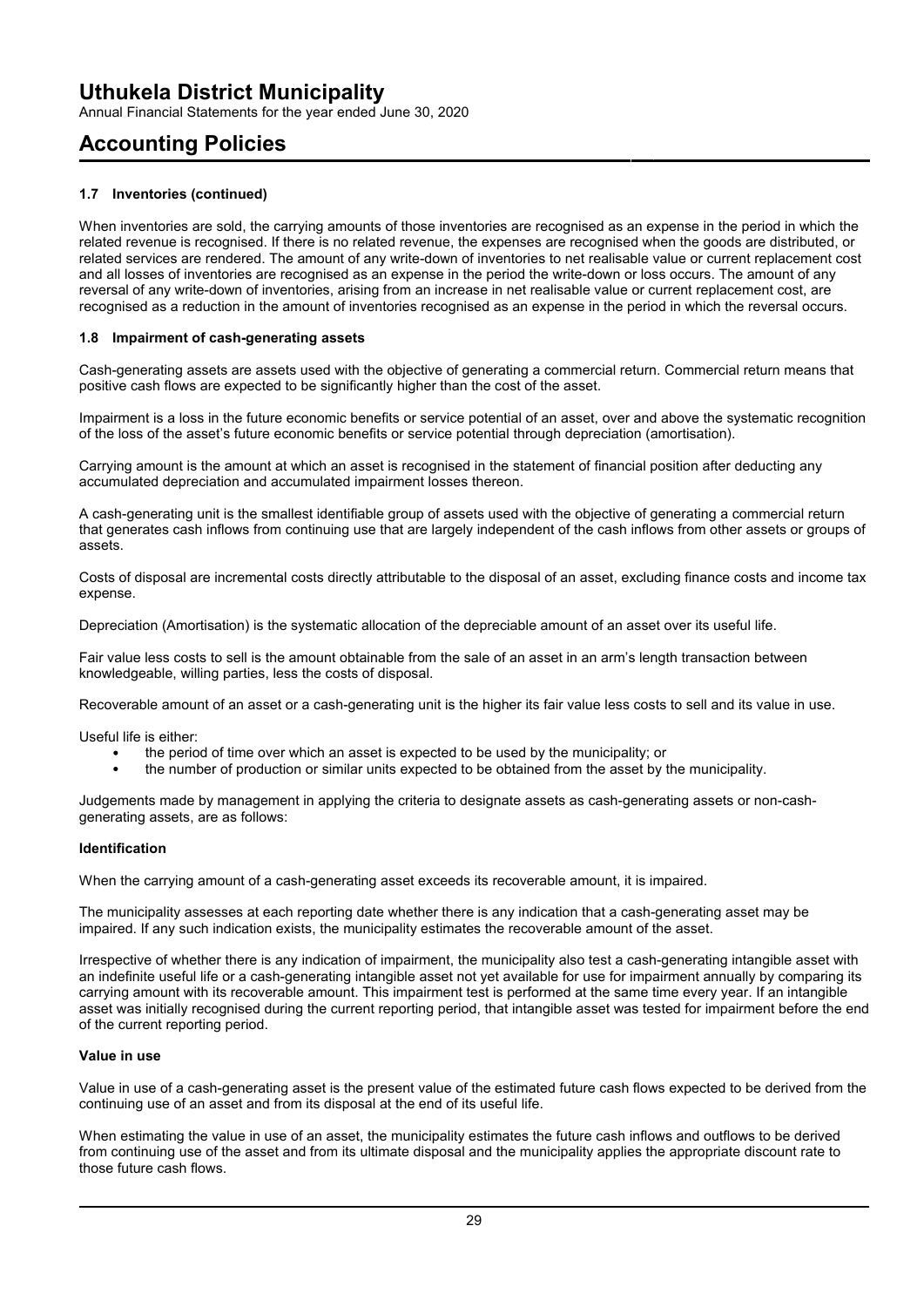Annual Financial Statements for the year ended June 30, 2020

## **Accounting Policies**

### **1.8 Impairment of cash-generating assets (continued)**

### **Discount rate**

The discount rate is a pre-tax rate that reflects current market assessments of the time value of money, represented by the current risk-free rate of interest and the risks specific to the asset for which the future cash flow estimates have not been adjusted.

### **Recognition and measurement (individual asset)**

If the recoverable amount of a cash-generating asset is less than its carrying amount, the carrying amount of the asset is reduced to its recoverable amount. This reduction is an impairment loss.

An impairment loss is recognised immediately in surplus or deficit.

Any impairment loss of a revalued cash-generating asset is treated as a revaluation decrease.

When the amount estimated for an impairment loss is greater than the carrying amount of the cash-generating asset to which it relates, the municipality recognises a liability only to the extent that is a requirement in the Standard of GRAP.

After the recognition of an impairment loss, the depreciation (amortisation) charge for the cash-generating asset is adjusted in future periods to allocate the cash-generating asset's revised carrying amount, less its residual value (if any), on a systematic basis over its remaining useful life.

### **Reversal of impairment loss**

The municipality assess at each reporting date whether there is any indication that an impairment loss recognised in prior periods for a cash-generating asset may no longer exist or may have decreased. If any such indication exists, the entity estimates the recoverable amount of that asset.

An impairment loss recognised in prior periods for a cash-generating asset is reversed if there has been a change in the estimates used to determine the asset's recoverable amount since the last impairment loss was recognised. The carrying amount of the asset is increased to its recoverable amount. The increase is a reversal of an impairment loss. The increased carrying amount of an asset attributable to a reversal of an impairment loss does not exceed the carrying amount that would have been determined (net of depreciation or amortisation) had no impairment loss been recognised for the asset in prior periods.

A reversal of an impairment loss for a cash-generating asset is recognised immediately in surplus or deficit.

Any reversal of an impairment loss of a revalued cash-generating asset is treated as a revaluation increase.

After a reversal of an impairment loss is recognised, the depreciation (amortisation) charge for the cash-generating asset is adjusted in future periods to allocate the cash-generating asset's revised carrying amount, less its residual value (if any), on a systematic basis over its remaining useful life.

A reversal of an impairment loss for a cash-generating unit is allocated to the cash-generating assets of the unit pro rata with the carrying amounts of those assets. These increases in carrying amounts are treated as reversals of impairment losses for individual assets. No part of the amount of such a reversal is allocated to a non-cash-generating asset contributing service potential to a cash-generating unit.

In allocating a reversal of an impairment loss for a cash-generating unit, the carrying amount of an asset is not increased above the lower of:

- its recoverable amount (if determinable); and
- the carrying amount that would have been determined (net of amortisation or depreciation) had no impairment loss been recognised for the asset in prior periods.

The amount of the reversal of the impairment loss that would otherwise have been allocated to the asset is allocated pro rata to the other assets of the unit.

### **1.9 Impairment of non-cash-generating assets**

Cash-generating assets are assets used with the objective of generating a commercial return. Commercial return means that positive cash flows are expected to be significantly higher than the cost of the asset.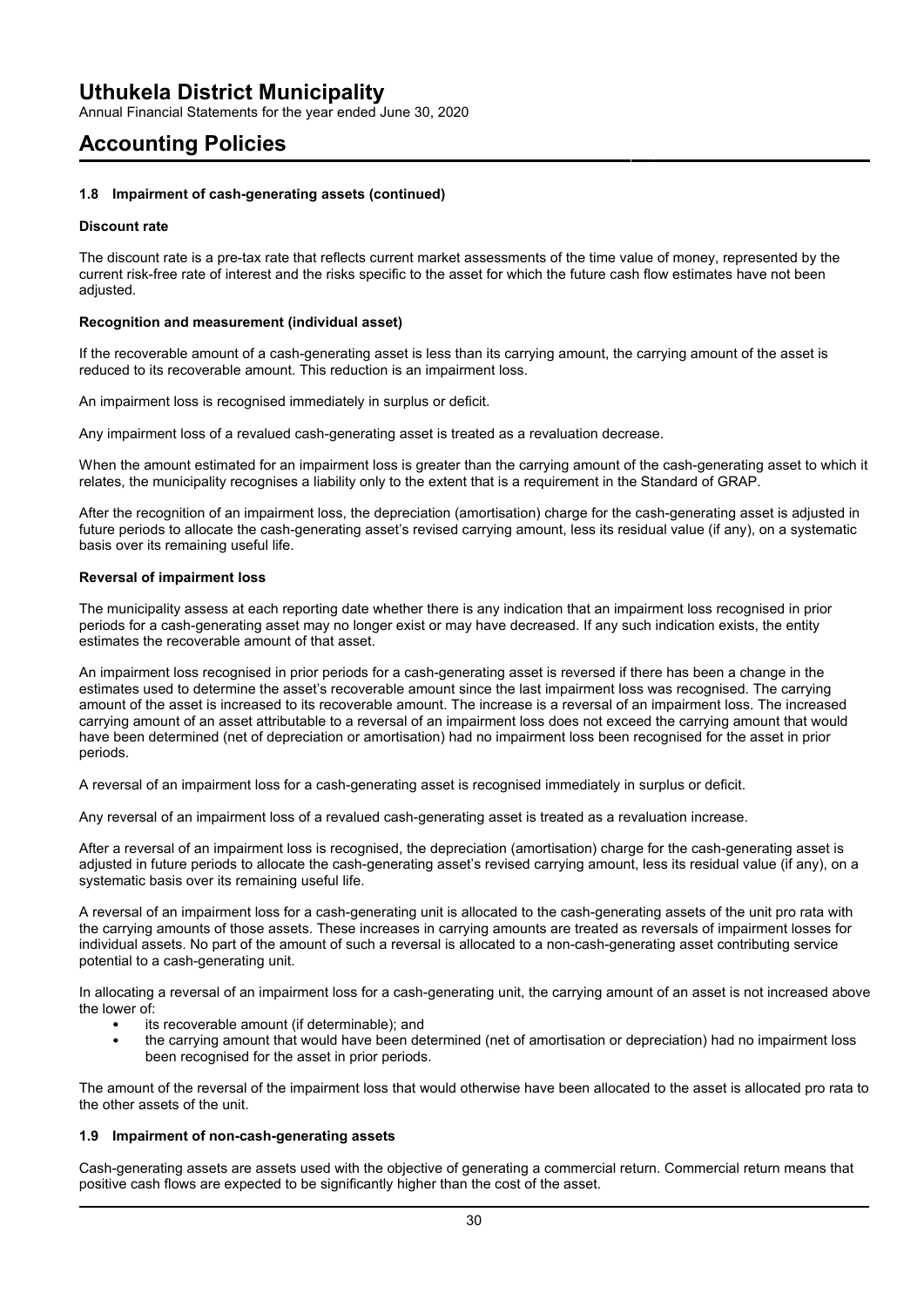Annual Financial Statements for the year ended June 30, 2020

## **Accounting Policies**

### **1.9 Impairment of non-cash-generating assets (continued)**

Non-cash-generating assets are assets other than cash-generating assets.

Impairment is a loss in the future economic benefits or service potential of an asset, over and above the systematic recognition of the loss of the asset's future economic benefits or service potential through depreciation (amortisation).

Carrying amount is the amount at which an asset is recognised in the statement of financial position after deducting any accumulated depreciation and accumulated impairment losses thereon.

A cash-generating unit is the smallest identifiable group of assets managed with the objective of generating a commercial return that generates cash inflows from continuing use that are largely independent of the cash inflows from other assets or groups of assets.

Costs of disposal are incremental costs directly attributable to the disposal of an asset, excluding finance costs and income tax expense.

Depreciation (Amortisation) is the systematic allocation of the depreciable amount of an asset over its useful life.

Fair value less costs to sell is the amount obtainable from the sale of an asset in an arm's length transaction between knowledgeable, willing parties, less the costs of disposal.

Recoverable service amount is the higher of a non-cash-generating asset's fair value less costs to sell and its value in use.

Useful life is either:

- the period of time over which an asset is expected to be used by the municipality; or
- the number of production or similar units expected to be obtained from the asset by the municipality.

### **1.10 Share capital / contributed capital**

An equity instrument is any contract that evidences a residual interest in the assets of an municipality after deducting all of its liabilities.

### **1.11 Employee benefits**

Employee benefits are all forms of consideration given by an entity in exchange for service rendered by employees.

A qualifying insurance policy is an insurance policy issued by an insurer that is not a related party (as defined in the Standard of GRAP on Related Party Disclosures) of the reporting entity, if the proceeds of the policy can be used only to pay or fund employee benefits under a defined benefit plan and are not available to the reporting entity's own creditors (even in liquidation) and cannot be paid to the reporting entity, unless either:

- the proceeds represent surplus assets that are not needed for the policy to meet all the related employee benefit obligations; or
- the proceeds are returned to the reporting entity to reimburse it for employee benefits already paid.

Termination benefits are employee benefits payable as a result of either:

- an entity's decision to terminate an employee's employment before the normal retirement date; or
- an employee's decision to accept voluntary redundancy in exchange for those benefits.

Other long-term employee benefits are employee benefits (other than post-employment benefits and termination benefits) that are not due to be settled within twelve months after the end of the period in which the employees render the related service.

Vested employee benefits are employee benefits that are not conditional on future employment.

Composite social security programmes are established by legislation and operate as multi-employer plans to provide postemployment benefits as well as to provide benefits that are not consideration in exchange for service rendered by employees.

A constructive obligation is an obligation that derives from an entity's actions where by an established pattern of past practice, published policies or a sufficiently specific current statement, the entity has indicated to other parties that it will accept certain responsibilities and as a result, the entity has created a valid expectation on the part of those other parties that it will discharge those responsibilities.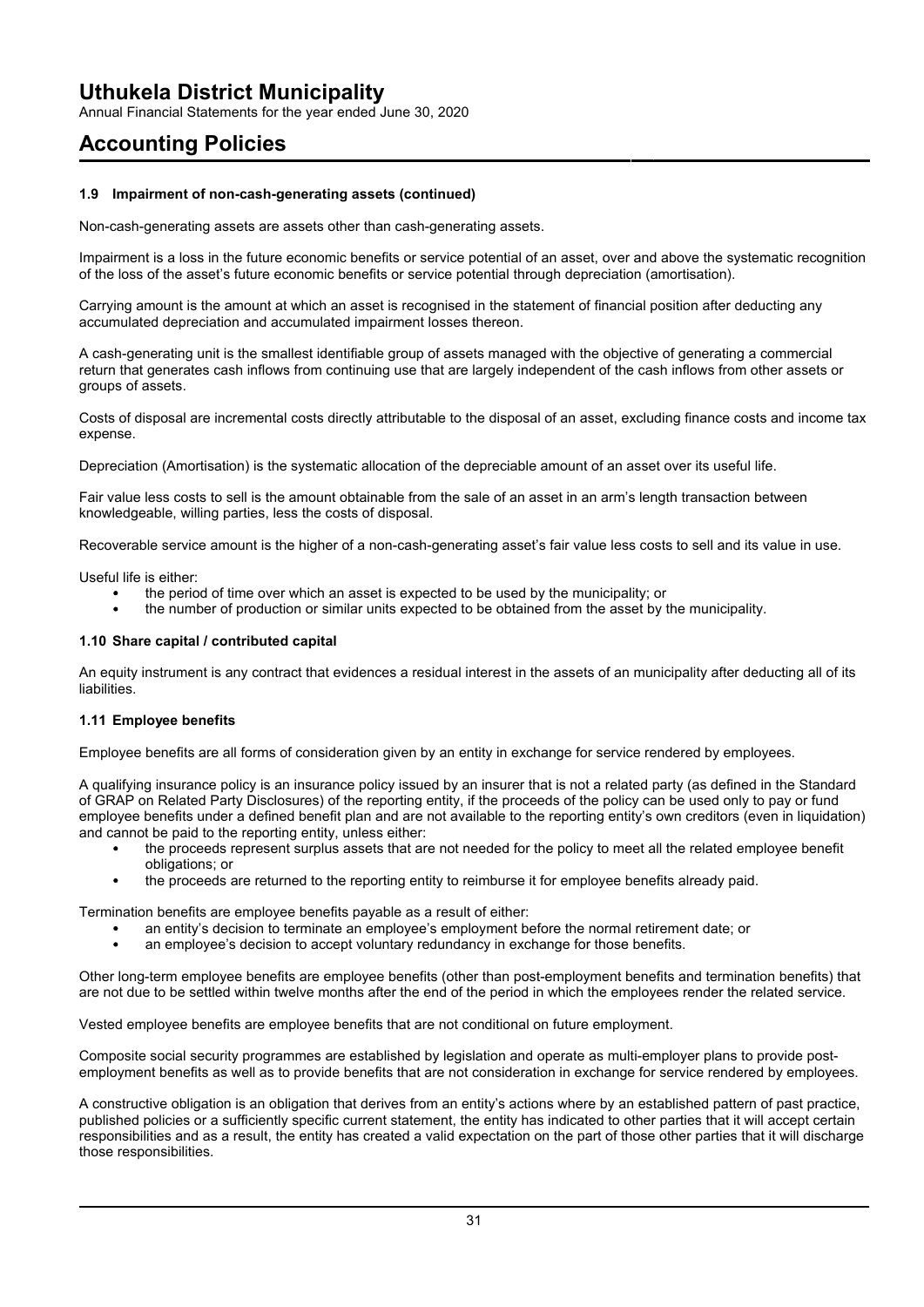Annual Financial Statements for the year ended June 30, 2020

# **Accounting Policies**

### **1.12 Provisions and contingencies**

The amount of a provision is the best estimate of the expenditure expected to be required to settle the present obligation at the reporting date.

Where the effect of time value of money is material, the amount of a provision is the present value of the expenditures expected to be required to settle the obligation.

The discount rate is a pre-tax rate that reflects current market assessments of the time value of money and the risks specific to the liability.

Where some or all of the expenditure required to settle a provision is expected to be reimbursed by another party, the reimbursement is recognised when, and only when, it is virtually certain that reimbursement will be received if the municipality settles the obligation. The reimbursement is treated as a separate asset. The amount recognised for the reimbursement does not exceed the amount of the provision.

Provisions are reviewed at each reporting date and adjusted to reflect the current best estimate. Provisions are reversed if it is no longer probable that an outflow of resources embodying economic benefits or service potential will be required, to settle the obligation.

Where discounting is used, the carrying amount of a provision increases in each period to reflect the passage of time. This increase is recognised as an interest expense.

A provision is used only for expenditures for which the provision was originally recognised.

Provisions are not recognised for future operating surplus (deficit).

If an entity has a contract that is onerous, the present obligation (net of recoveries) under the contract is recognised and measured as a provision.

Contingent assets and contingent liabilities are not recognised. Contingencies are disclosed in note 43.

A financial guarantee contract is a contract that requires the issuer to make specified payments to reimburse the holder for a loss it incurs because a specified debtor fails to make payment when due in accordance with the original or modified terms of a debt instrument.

Loan commitment is a firm commitment to provide credit under pre-specified terms and conditions.

The municipality recognises a provision for financial guarantees and loan commitments when it is probable that an outflow of resources embodying economic benefits and service potential will be required to settle the obligation and a reliable estimate of the obligation can be made.

Determining whether an outflow of resources is probable in relation to financial guarantees requires judgement. Indications that an outflow of resources may be probable are:

- financial difficulty of the debtor;
- defaults or delinquencies in interest and capital repayments by the debtor;
- breaches of the terms of the debt instrument that result in it being payable earlier than the agreed term and the ability of the debtor to settle its obligation on the amended terms; and
- a decline in prevailing economic circumstances (e.g. high interest rates, inflation and unemployment) that impact on the ability of entities to repay their obligations.

Where a fee is received by the municipality for issuing a financial guarantee and/or where a fee is charged on loan commitments, it is considered in determining the best estimate of the amount required to settle the obligation at reporting date. Where a fee is charged and the municipality considers that an outflow of economic resources is probable, an municipality recognises the obligation at the higher of:

- the amount determined using in the Standard of GRAP on Provisions, Contingent Liabilities and Contingent Assets; and
- the amount of the fee initially recognised less, where appropriate, cumulative amortisation recognised in accordance with the Standard of GRAP on Revenue from Exchange Transactions.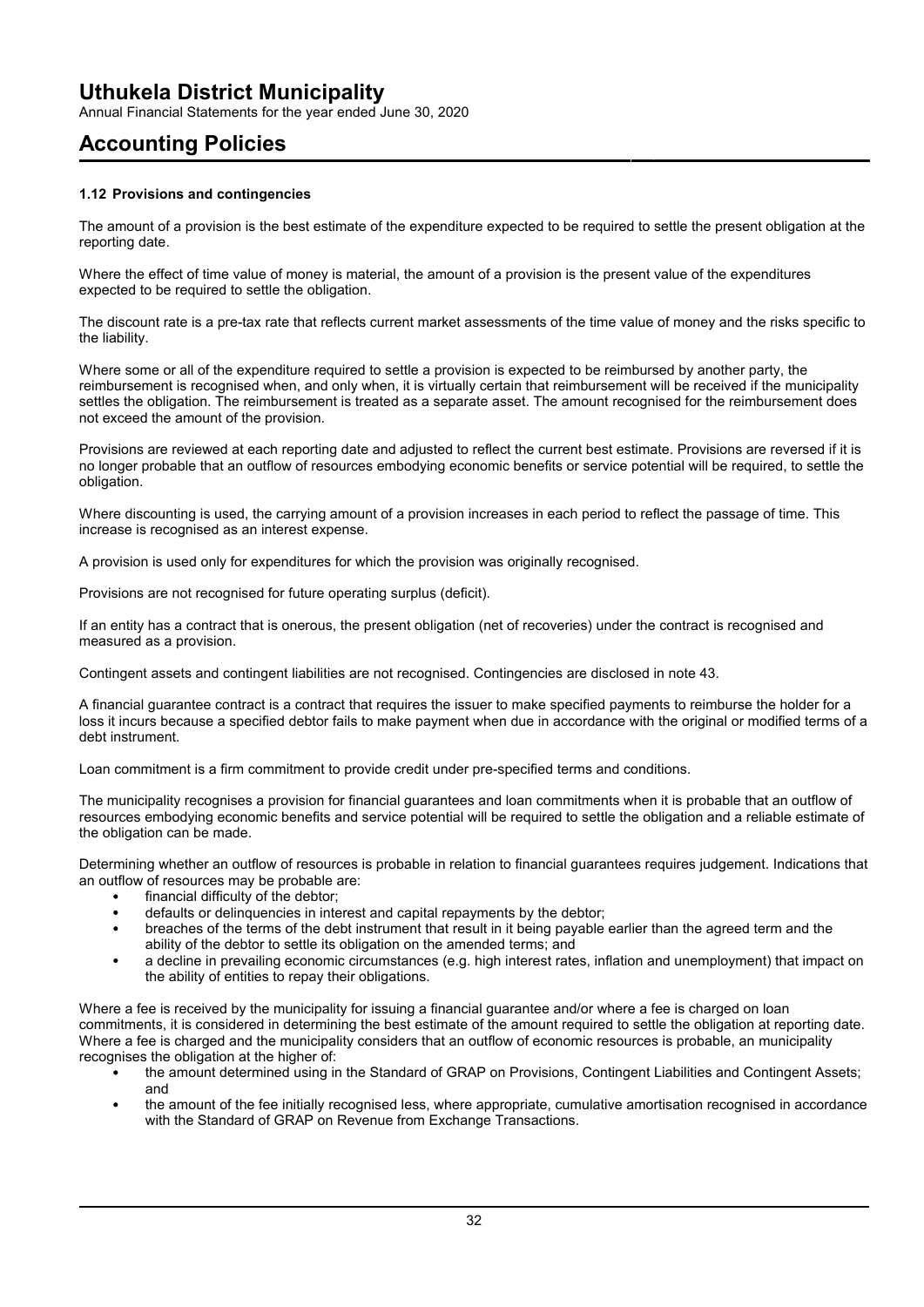Annual Financial Statements for the year ended June 30, 2020

# **Accounting Policies**

### **1.13 Commitments**

Items are classified as commitments when an entity has committed itself to future transactions that will normally result in the outflow of cash.

Disclosures are required in respect of unrecognised contractual commitments.

Commitments for which disclosure is necessary to achieve a fair presentation should be disclosed in a note to the financial statements, if both the following criteria are met:

- Contracts should be non-cancellable or only cancellable at significant cost (for example, contracts for computer or building maintenance services); and
- Contracts should relate to something other than the routine, steady, state business of the entity therefore salary commitments relating to employment contracts or social security benefit commitments are excluded.

### **1.14 Revenue from exchange transactions**

Revenue is the gross inflow of economic benefits or service potential during the reporting period when those inflows result in an increase in net assets, other than increases relating to contributions from owners.

An exchange transaction is one in which the municipality receives assets or services, or has liabilities extinguished, and directly gives approximately equal value (primarily in the form of goods, services or use of assets) to the other party in exchange.

Fair value is the amount for which an asset could be exchanged, or a liability settled, between knowledgeable, willing parties in an arm's length transaction.

Revenue is measured at the fair value of the consideration received or receivable, net of trade discounts and volume rebates.

### **Rendering of services**

When the outcome of a transaction involving the rendering of services can be estimated reliably, revenue associated with the transaction is recognised by reference to the stage of completion of the transaction at the reporting date. The outcome of a transaction can be estimated reliably when all the following conditions are satisfied:

- the amount of revenue can be measured reliably;
- it is probable that the economic benefits or service potential associated with the transaction will flow to the municipality;
- the stage of completion of the transaction at the reporting date can be measured reliably; and
- the costs incurred for the transaction and the costs to complete the transaction can be measured reliably.

When services are performed by an indeterminate number of acts over a specified time frame, revenue is recognised on a straight line basis over the specified time frame unless there is evidence that some other method better represents the stage of completion. When a specific act is much more significant than any other acts, the recognition of revenue is postponed until the significant act is executed.

When the outcome of the transaction involving the rendering of services cannot be estimated reliably, revenue is recognised only to the extent of the expenses recognised that are recoverable.

Service revenue is recognised by reference to the stage of completion of the transaction at the reporting date. Stage of completion is determined by the proportion that costs incurred to date bear to the total estimated costs of the transaction.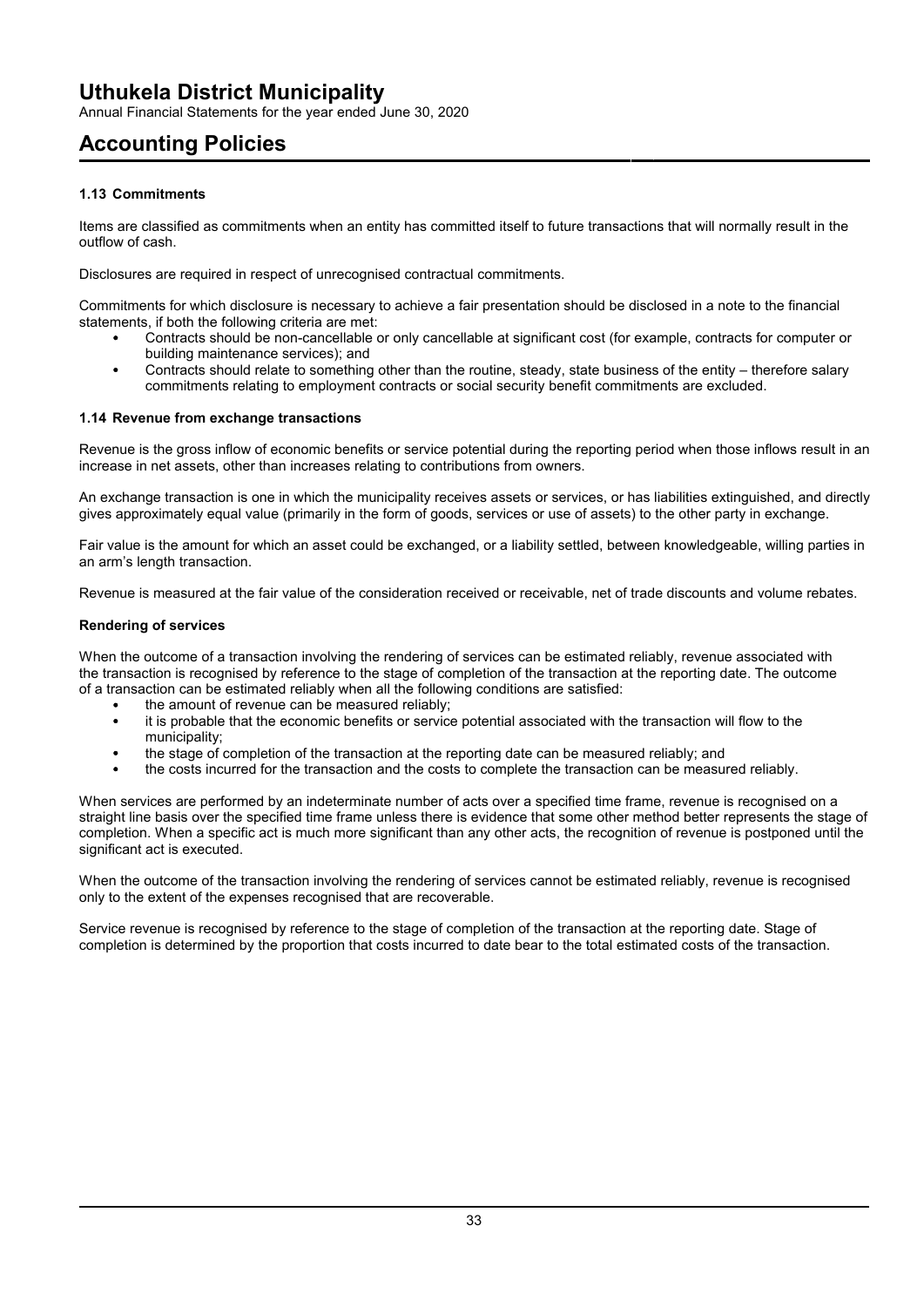Annual Financial Statements for the year ended June 30, 2020

## **Accounting Policies**

### **1.14 Revenue from exchange transactions (continued)**

Revenue arising from the use by others of entity assets yielding interest, royalties and dividends or similar distributions is recognised when:

- It is probable that the economic benefits or service potential associated with the transaction will flow to the municipality, and
- The amount of the revenue can be measured reliably.

Interest is recognised, in surplus or deficit, using the effective interest rate method.

Royalties are recognised as they are earned in accordance with the substance of the relevant agreements.

Dividends or similar distributions are recognised, in surplus or deficit, when the municipality's right to receive payment has been established.

Service fees included in the price of the product are recognised as revenue over the period during which the service is performed.

### **1.15 Revenue from non-exchange transactions**

Non-exchange transactions are defined as transactions where the entity receives value from another entity without directly giving approximately equal value in exchange.

Revenue is the gross inflow of economic benefits or service potential during the reporting period when those inflows result in an increase in net assets, other than increases relating to contributions from owners.

Fair value is the amount for which an asset could be exchanged, or a liability settled, between knowledgeable, willing parties in an arm's length transaction.

Revenue is measured at the fair value of the consideration received or receivable, net of trade discounts and volume rebates.

### **Government grants**

Government grants are recognised as revenue when:

- it is probable that the economic benefits or service potential associated with the transaction will flow to the municipality,
- the amount of the revenue can be measured reliably, and
- to the extent that there has been compliance with any restrictions associated with the grant.

The municipality assesses the degree of certainty attached to the flow of future economic benefits or service potential on the basis of the available evidence. Certain grants payable by one level of government to another are subject to the availability of funds. Revenue from these grants is only recognised when it is probable that the economic benefits or service potential associated with the transaction will flow to the entity. An announcement at the beginning of a financial year that grants may be available for qualifying entities in accordance with an agreed programme may not be sufficient evidence of the probability of the flow. Revenue is then only recognised once evidence of the probability of the flow becomes available.

Restrictions on government grants may result in such revenue being recognised on a time proportion basis. Where there is no restriction on the period, such revenue is recognised on receipt or when the Act becomes effective, which-ever is earlier.

When government remit grants on a re-imbursement basis, revenue is recognised when the qualifying expense has been incurred and to the extent that any other restrictions have been complied with.

### **Other grants and donations**

Other grants and donations are recognised as revenue when:

- it is probable that the economic benefits or service potential associated with the transaction will flow to the municipality;
- the amount of the revenue can be measured reliably; and
- to the extent that there has been compliance with any restrictions associated with the grant.

If goods in-kind are received without conditions attached, revenue is recognised immediately. If conditions are attached, a liability is recognised, which is reduced and revenue recognised as the conditions are satisfied.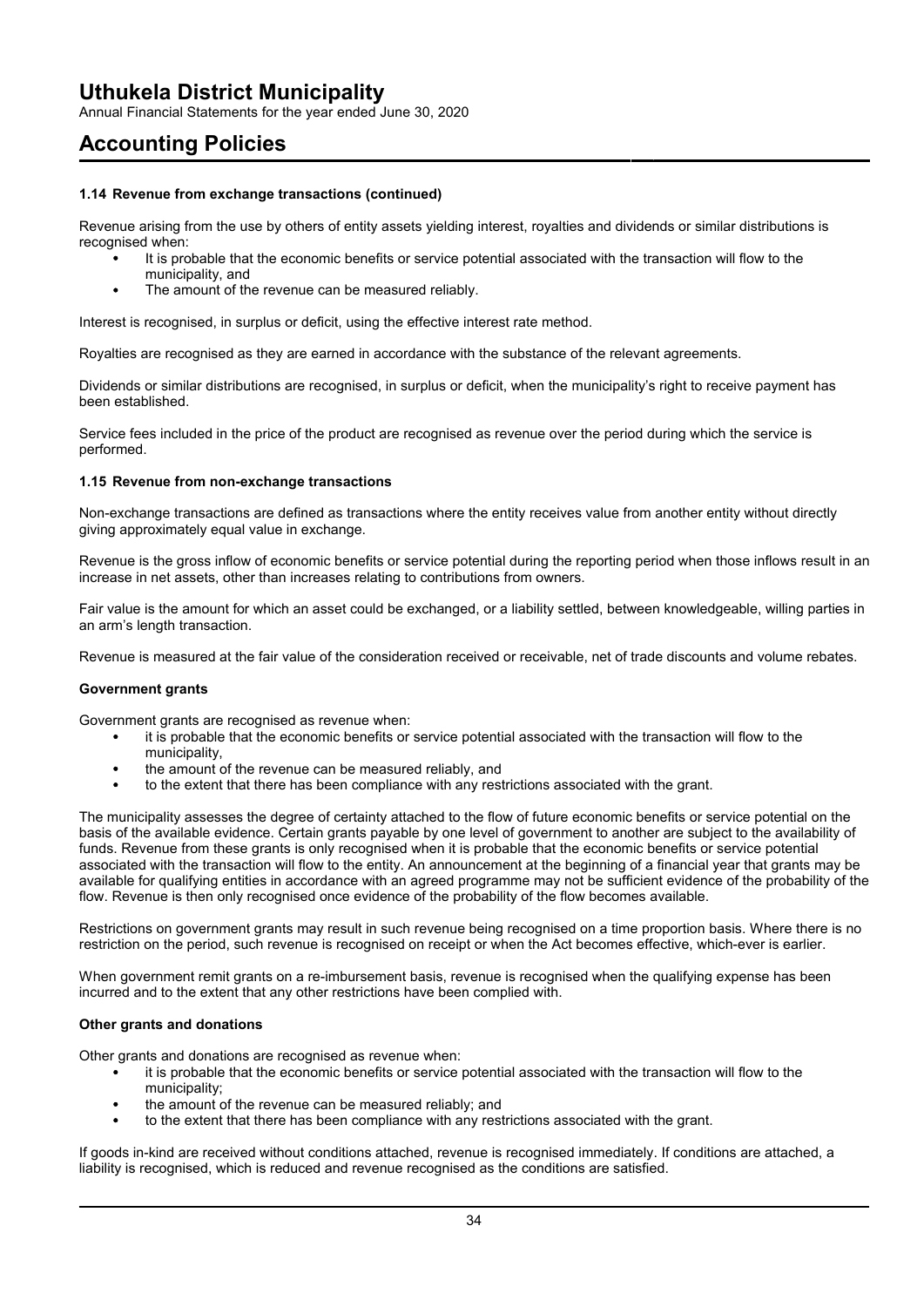Annual Financial Statements for the year ended June 30, 2020

# **Accounting Policies**

### **1.16 Investment income**

Investment income is recognised on a time-proportion basis using the effective interest method.

### **1.17 Borrowing costs**

Borrowing costs are interest and other expenses incurred by an entity in connection with the borrowing of funds.

Borrowing costs are recognised as an expense in the period in which they are incurred.

### **1.18 Comparative figures**

Where necessary, comparative figures have been reclassified to conform to changes in presentation in the current year.

Comparative figures in the Statement of Financial Position has been reclassified in respect of prior year adjustments

Comparative figures in the Statement of Financial Performance has been reclassified in respect of prior year adjustmentst

### **1.19 Unauthorised expenditure**

Unauthorised expenditure means:

- overspending of a vote or a main division within a vote; and
- expenditure not in accordance with the purpose of a vote or, in the case of a main division, not in accordance with the purpose of the main division.

All expenditure relating to unauthorised expenditure is recognised as an expense in the statement of financial performance in the year that the expenditure was incurred. The expenditure is classified in accordance with the nature of the expense, and where recovered, it is subsequently accounted for as revenue in the statement of financial performance.

### **1.20 Fruitless and wasteful expenditure**

Fruitless expenditure means expenditure which was made in vain and would have been avoided had reasonable care been exercised.

All expenditure relating to fruitless and wasteful expenditure is recognised as an expense in the statement of financial performance in the year that the expenditure was incurred. The expenditure is classified in accordance with the nature of the expense, and where recovered, it is subsequently accounted for as revenue in the statement of financial performance.

### **1.21 Irregular expenditure**

Irregular expenditure as defined in section 1 of the PFMA is expenditure other than unauthorised expenditure, incurred in contravention of or that is not in accordance with a requirement of any applicable legislation, including -

- (a) this Act; or
- (b) the State Tender Board Act, 1968 (Act No. 86 of 1968), or any regulations made in terms of the Act; or
- (c) any provincial legislation providing for procurement procedures in that provincial government.

National Treasury practice note no. 4 of 2008/2009 which was issued in terms of sections 76(1) to 76(4) of the PFMA requires the following (effective from 1 April 2008):

Irregular expenditure that was incurred and identified during the current financial and which was condoned before year end and/or before finalisation of the financial statements must also be recorded appropriately in the irregular expenditure register. In such an instance, no further action is also required with the exception of updating the note to the financial statements.

Irregular expenditure that was incurred and identified during the current financial year and for which condonement is being awaited at year end must be recorded in the irregular expenditure register. No further action is required with the exception of updating the note to the financial statements.

Where irregular expenditure was incurred in the previous financial year and is only condoned in the following financial year, the register and the disclosure note to the financial statements must be updated with the amount condoned.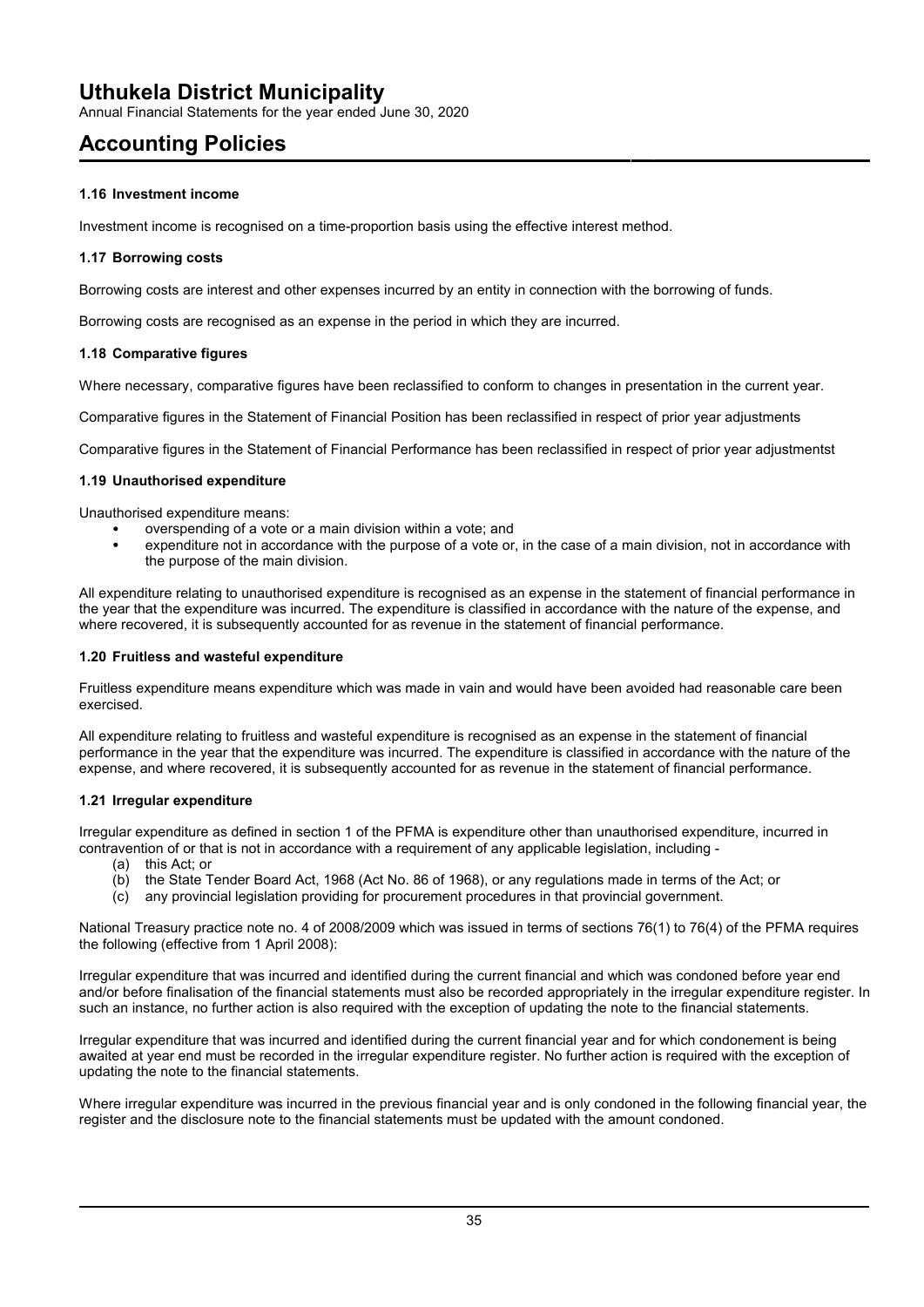Annual Financial Statements for the year ended June 30, 2020

# **Accounting Policies**

#### **1.21 Irregular expenditure (continued)**

Irregular expenditure that was incurred and identified during the current financial year and which was not condoned by the National Treasury or the relevant authority must be recorded appropriately in the irregular expenditure register. If liability for the irregular expenditure can be attributed to a person, a debt account must be created if such a person is liable in law. Immediate steps must thereafter be taken to recover the amount from the person concerned. If recovery is not possible, the accounting officer or accounting authority may write off the amount as debt impairment and disclose such in the relevant note to the financial statements. The irregular expenditure register must also be updated accordingly. If the irregular expenditure has not been condoned and no person is liable in law, the expenditure related thereto must remain against the relevant programme/expenditure item, be disclosed as such in the note to the financial statements and updated accordingly in the irregular expenditure register.

Irregular expenditure is expenditure that is contrary to the Municipal Finance Management Act (Act No.56 of 2003), the Municipal Systems Act (Act No.32 of 2000), and the Public Office Bearers Act (Act No. 20 of 1998) or is in contravention of the economic entity's supply chain management policy. Irregular expenditure excludes unauthorised expenditure. Irregular expenditure is accounted for as expenditure in the Statement of Financial Performance and where recovered, it is subsequently accounted for as revenue in the Statement of Financial Performance.

#### **1.22 Budget information**

Municipality are typically subject to budgetary limits in the form of appropriations or budget authorisations (or equivalent), which is given effect through authorising legislation, appropriation or similar.

General purpose financial reporting by municipality shall provide information on whether resources were obtained and used in accordance with the legally adopted budget.

The approved budget is prepared on a accrual basis and presented by functional classification linked to performance outcome objectives.

The approved budget covers the fiscal period from 7/1/2019 to 6/30/2020.

The budget for the economic entity includes all the entities approved budgets under its control.

The annual financial statements and the budget are on the same basis of accounting therefore a comparison with the budgeted amounts for the reporting period have been included in the Statement of comparison of budget and actual amounts.

The Statement of comparative and actual information has been included in the annual financial statements as the recommended disclosure when the annual financial statements and the budget are on the same basis of accounting as determined by National Treasury.

#### **1.23 Related parties**

A related party is a person or an entity with the ability to control or jointly control the other party, or exercise significant influence over the other party, or vice versa, or an entity that is subject to common control, or joint control.

Control is the power to govern the financial and operating policies of an entity so as to obtain benefits from its activities.

Joint control is the agreed sharing of control over an activity by a binding arrangement, and exists only when the strategic financial and operating decisions relating to the activity require the unanimous consent of the parties sharing control (the venturers).

Related party transaction is a transfer of resources, services or obligations between the reporting entity and a related party, regardless of whether a price is charged.

Significant influence is the power to participate in the financial and operating policy decisions of an entity, but is not control over those policies.

Management are those persons responsible for planning, directing and controlling the activities of the municipality, including those charged with the governance of the municipality in accordance with legislation, in instances where they are required to perform such functions.

Close members of the family of a person are considered to be those family members who may be expected to influence, or be influenced by, that management in their dealings with the municipality.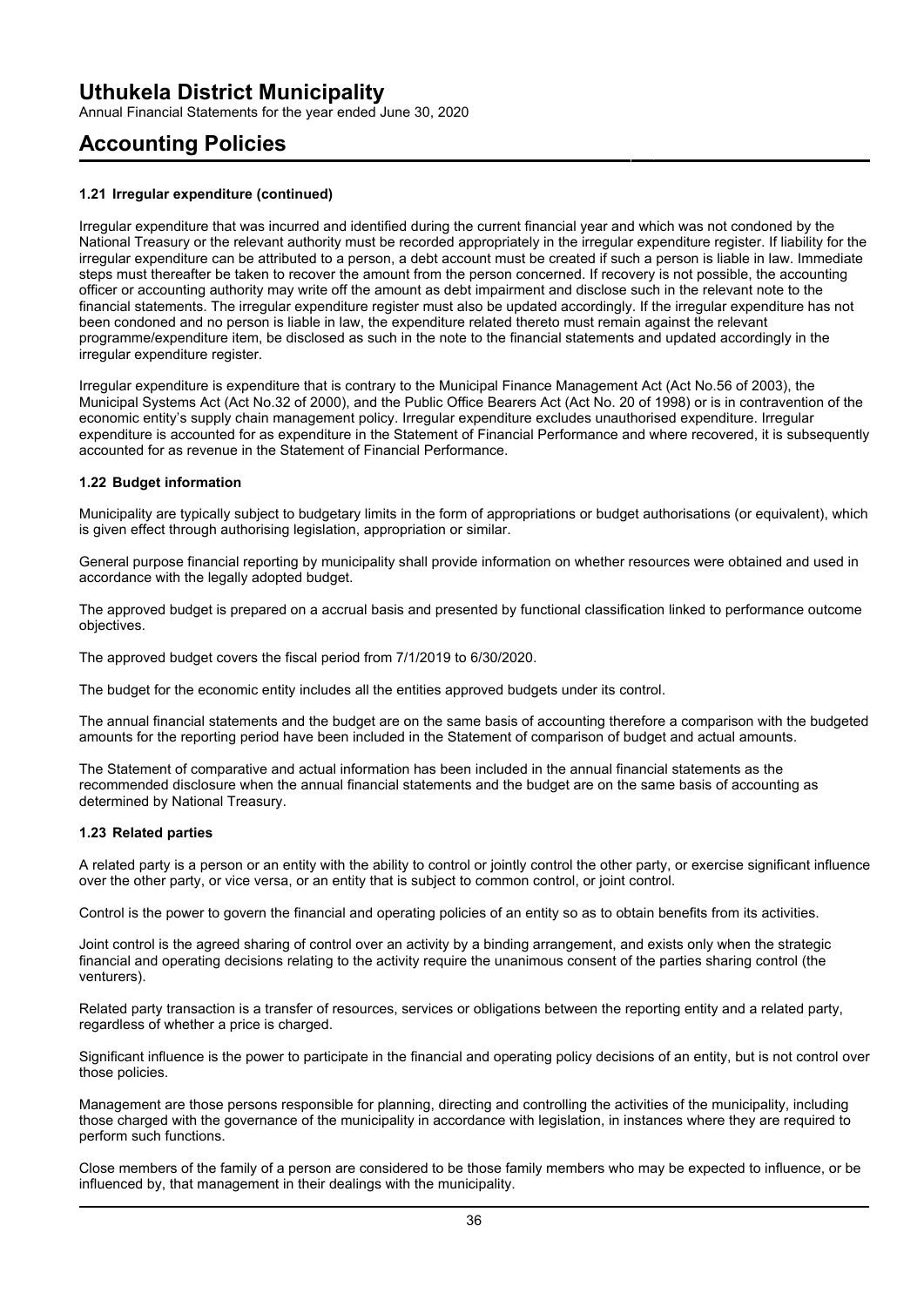Annual Financial Statements for the year ended June 30, 2020

# **Accounting Policies**

### **1.23 Related parties (continued)**

The municipality is exempt from disclosure requirements in relation to related party transactions if that transaction occurs within normal supplier and/or client/recipient relationships on terms and conditions no more or less favourable than those which it is reasonable to expect the municipality to have adopted if dealing with that individual entity or person in the same circumstances and terms and conditions are within the normal operating parameters established by that reporting entity's legal mandate.

Where the municipality is exempt from the disclosures in accordance with the above, the municipality discloses narrative information about the nature of the transactions and the related outstanding balances, to enable users of the entity's financial statements to understand the effect of related party transactions on its annual financial statements.

### **1.24 Events after reporting date**

Events after reporting date are those events, both favourable and unfavourable, that occur between the reporting date and the date when the financial statements are authorised for issue. Two types of events can be identified:

- those that provide evidence of conditions that existed at the reporting date (adjusting events after the reporting date); and
- those that are indicative of conditions that arose after the reporting date (non-adjusting events after the reporting date).

The municipality will adjust the amount recognised in the financial statements to reflect adjusting events after the reporting date once the event occurred.

The municipality will disclose the nature of the event and an estimate of its financial effect or a statement that such estimate cannot be made in respect of all material non-adjusting events, where non-disclosure could influence the economic decisions of users taken on the basis of the financial statements.

#### **1.25 Going concern assumption**

These financial statements have been prepared on the assumption that the municipality will continue to operate as a going concern for at least the next 12 months.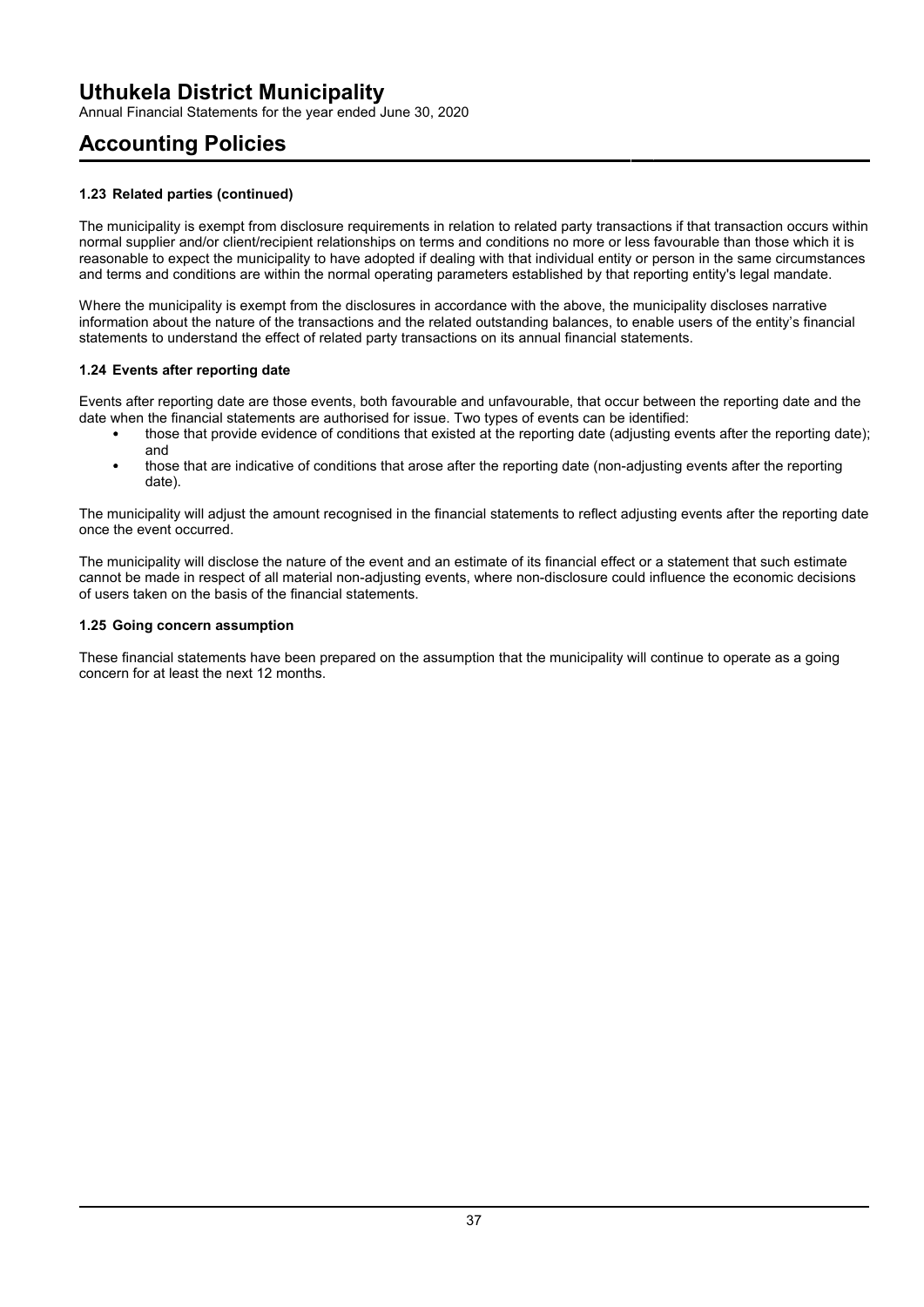Annual Financial Statements for the year ended June 30, 2020

## **Notes to the Annual Financial Statements**

| $-$<br>Rand<br>ın<br>Figure <sup>r</sup> | วกวก<br>-vev<br>the contract of the contract of the contract of | `<br><u>_</u><br>. . |
|------------------------------------------|-----------------------------------------------------------------|----------------------|
|                                          |                                                                 |                      |

### **2. Changes in accounting policy**

The annual financial statements have been prepared in accordance with Standards of Generally Recognised Accounting Practice on a basis consistent with the prior year.

#### **3. New standards and interpretations**

#### **3.1 Standards and interpretations effective and adopted in the current year**

In the current year, the municipality has adopted the following standards and interpretations that are effective for the current financial year and that are relevant to its operations:

#### **Standard/ Interpretation: Effective date:**

| ndard/ Interpretation:                                                             | <b>Effective date:</b><br>Years beginning on or<br>after | <b>Expected impact:</b>                                                                                                                                                                                         |
|------------------------------------------------------------------------------------|----------------------------------------------------------|-----------------------------------------------------------------------------------------------------------------------------------------------------------------------------------------------------------------|
| GRAP 104 (amended): Financial Instruments                                          | April 1, 2018                                            | The impact of the is not<br>material.                                                                                                                                                                           |
| GRAP 6 (as revised 2010): Consolidated and Separate<br><b>Financial Statements</b> | April 1, 2019                                            | The impact of the is not<br>material.                                                                                                                                                                           |
| GRAP 12 (as amended 2016): Inventories                                             | April 1, 2018                                            | The impact of the is not<br>material.                                                                                                                                                                           |
| GRAP 17 (as amended 2016): Property, Plant and<br>Equipment                        | April 1, 2018                                            | The impact of the is not<br>material.                                                                                                                                                                           |
| GRAP 26 (as amended 2016): Impairment of cash-<br>generating assets                | April 1, 2018                                            | The adoption of this has<br>not had a material impact<br>on the results of the<br>company, but has resulted<br>in more disclosure than<br>would have previously<br>been provided in the<br>financial statements |

#### **3.2 Standards and interpretations issued, but not yet effective**

The municipality has not applied the following standards and interpretations, which have been published and are mandatory for the municipality's accounting periods beginning on or after July 1, 2020 or later periods:

| Standard/ Interpretation:                              | <b>Effective date:</b><br>Years beginning on or<br>after | <b>Expected impact:</b>                     |
|--------------------------------------------------------|----------------------------------------------------------|---------------------------------------------|
| GRAP 1 (amended): Presentation of Financial Statements | April 1, 2020                                            | Unlikely there will be a<br>material impact |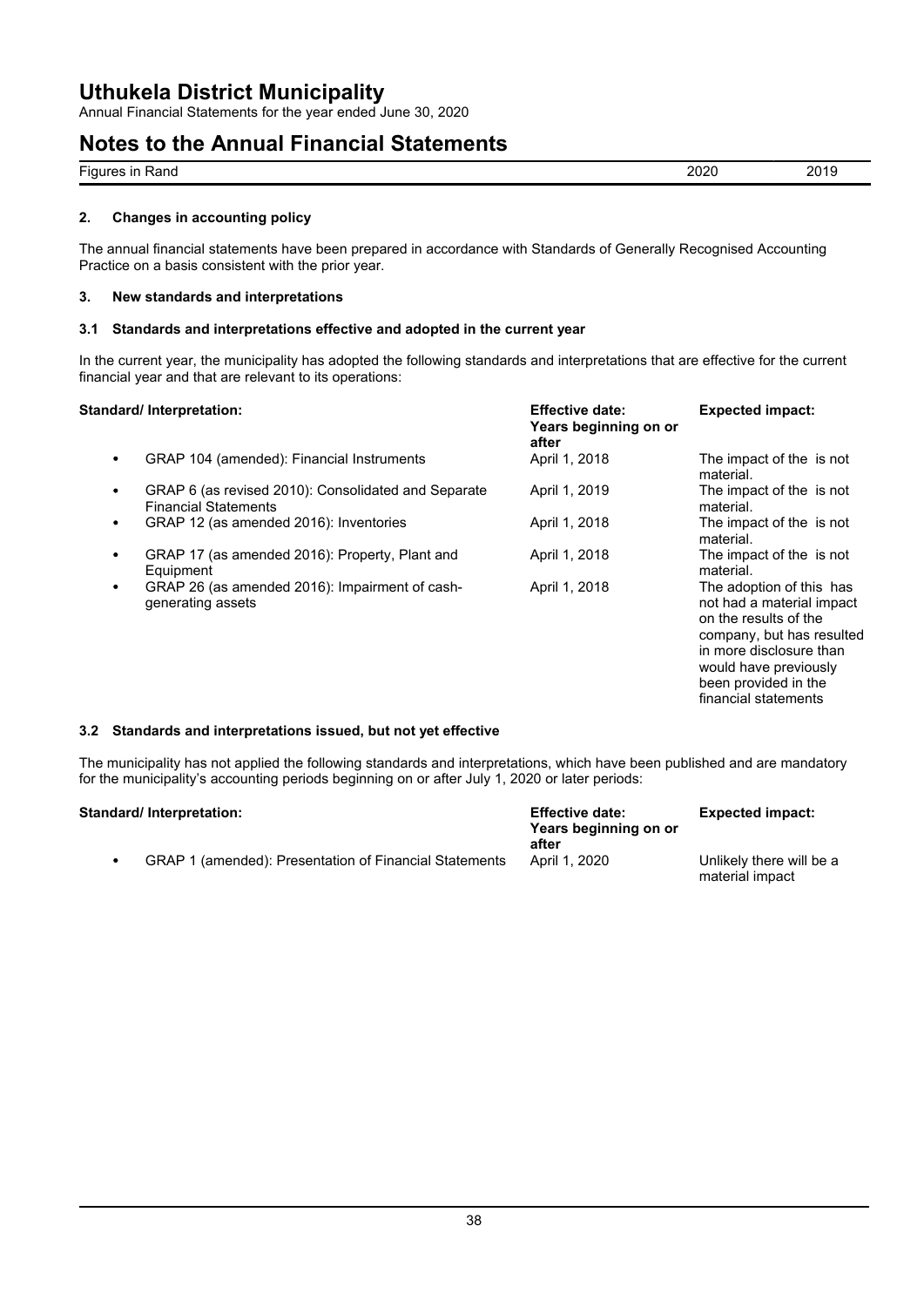Annual Financial Statements for the year ended June 30, 2020

## **Notes to the Annual Financial Statements**

Figures in Rand

### **4. Property, plant and equipment**

|                                                | 2020                       |                                                                                       |            |                            | 2019                                                                                  |            |
|------------------------------------------------|----------------------------|---------------------------------------------------------------------------------------|------------|----------------------------|---------------------------------------------------------------------------------------|------------|
|                                                | Cost /<br><b>Valuation</b> | <b>Accumulated Carrying value</b><br>depreciation<br>and<br>accumulated<br>impairment |            | Cost /<br><b>Valuation</b> | <b>Accumulated Carrying value</b><br>depreciation<br>and<br>accumulated<br>impairment |            |
| Land                                           | 4.770.772                  |                                                                                       | 4.770.772  | 4,770,772                  |                                                                                       | 4,770,772  |
| <b>Buildings</b>                               | 39.580.178                 | (5,569,475)                                                                           | 34,010,703 | 39,580,178                 | (4,284,105)                                                                           | 35,296,073 |
| Infrastructure                                 | 3,575,978,325              | (759,628,098) 2,816,350,227 3,345,637,136                                             |            |                            | (706,177,271) 2,639,459,865                                                           |            |
| Other property, plant and equipment (Movables) | 82.734.421                 | (63, 214, 415)                                                                        | 19,520,006 | 72,005,750                 | (56, 104, 594)                                                                        | 15,901,156 |
| <b>Total</b>                                   | 3.703.063.696              | (828,411,988) 2,874,651,708 3,461,993,836                                             |            |                            | (766,565,970) 2,695,427,866                                                           |            |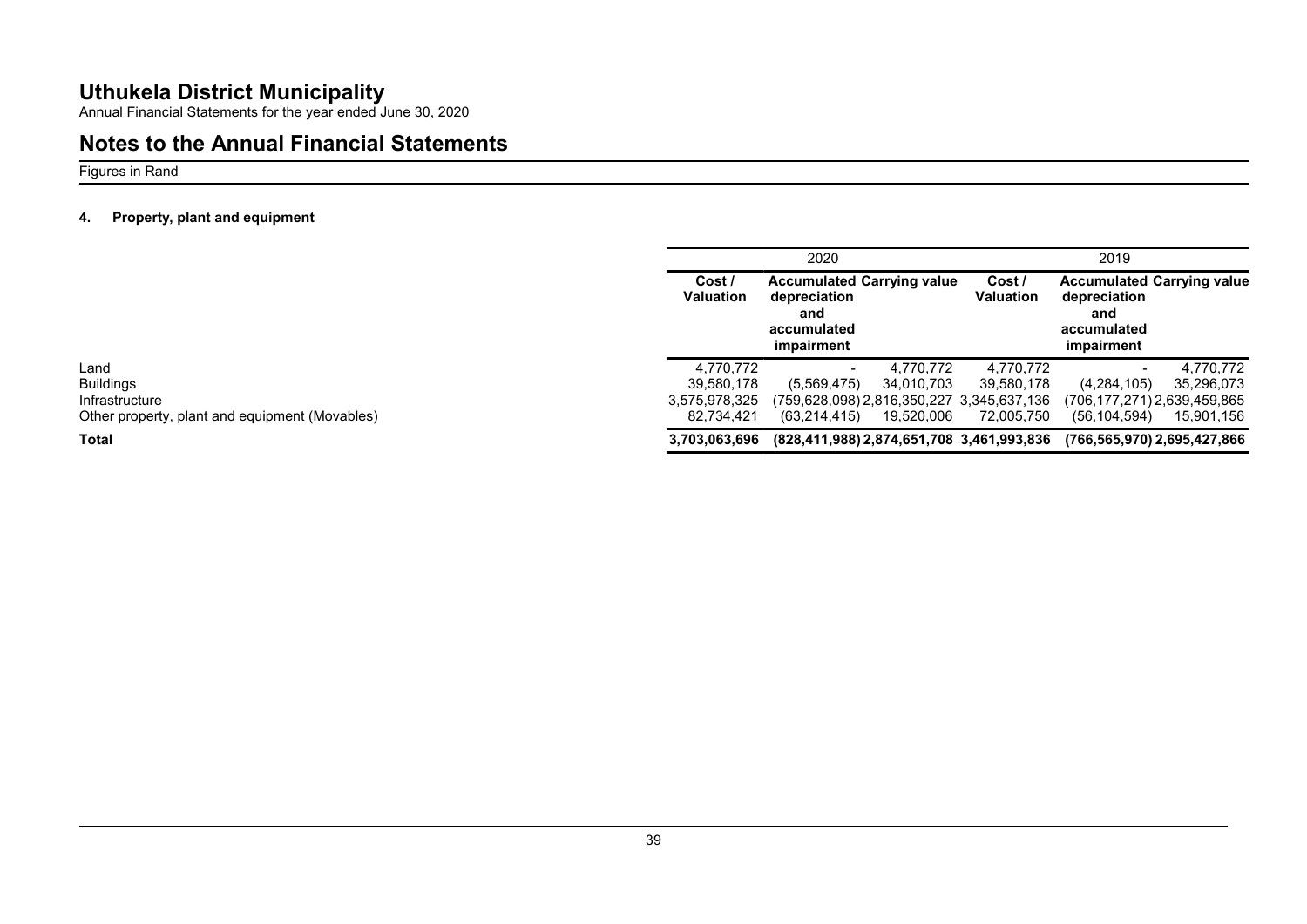Annual Financial Statements for the year ended June 30, 2020

# **Notes to the Annual Financial Statements**

Figures in Rand

### **4. Property, plant and equipment (continued)**

**Reconciliation of property, plant and equipment - 2020**

|                                                   | Opening<br>balance | <b>Additions</b> | Write offs               | <b>Transfers out</b>     | Work in<br>progress | Other<br>changes,<br>movements | <b>Depreciation</b> | <b>Impairment</b><br>loss | Total                   |
|---------------------------------------------------|--------------------|------------------|--------------------------|--------------------------|---------------------|--------------------------------|---------------------|---------------------------|-------------------------|
| Land                                              | 4.770.772          |                  | $\overline{\phantom{0}}$ | $\overline{\phantom{0}}$ |                     |                                |                     |                           | 4,770,772               |
| <b>Buildings</b>                                  | 35.296.073         |                  |                          | $\overline{\phantom{a}}$ |                     |                                | (1,285,370)         |                           | 34,010,703              |
| <b>Infrastructure</b>                             | 2,639,459,858      | 27.248.657       | (259, 365)               | (18, 131, 282)           | 225,814,476         | (2,254,170)                    | (57, 707, 625)      |                           | 2,740,512 2,816,911,061 |
| Other property, plant and equipment<br>(movables) | 15.901.156         | 10.196.409       | (252, 762)               |                          |                     |                                | (6.851.873)         | (33, 764)                 | 18,959,166              |
|                                                   | 2,695,427,859      | 37.445.066       | (512.127)                | (18, 131, 282)           | 225,814,476         | (2, 254, 170)                  | (65, 844, 868)      |                           | 2,706,748 2,874,651,702 |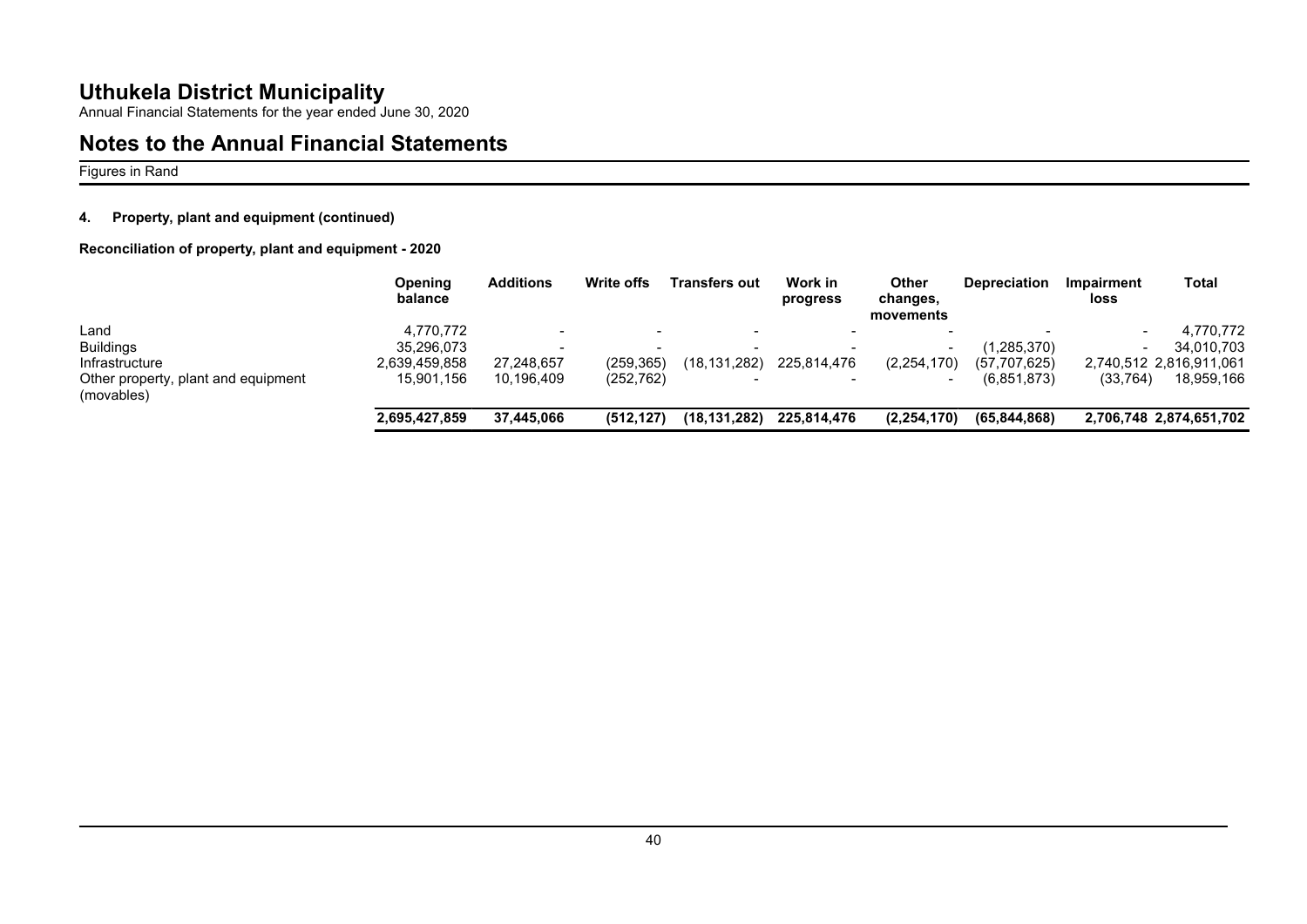Annual Financial Statements for the year ended June 30, 2020

## **Notes to the Annual Financial Statements**

Figures in Rand

### **4. Property, plant and equipment (continued)**

**Reconciliation of property, plant and equipment - 2019**

|                                     | Opening<br>balance | <b>Additions</b>         | <b>Write offs</b>        | Work in<br>progress | Other<br>changes,<br>movements | <b>Depreciation</b> | Total                      |
|-------------------------------------|--------------------|--------------------------|--------------------------|---------------------|--------------------------------|---------------------|----------------------------|
| Land                                | 4.770.772          | $\overline{\phantom{0}}$ | $\overline{\phantom{0}}$ |                     |                                |                     | 4,770,772                  |
| <b>Buildings</b>                    | 36.581.409         |                          |                          |                     |                                | (1, 285, 336)       | 35.296.073                 |
| Infrastructure                      | 2,468,840,668      | 4,688,658                |                          | 270.722.942         | (47.052.805)                   |                     | (57,739,598) 2,639,459,865 |
| Other property, plant and equipment | 24.678.079         | 3,294,921                | (943.316)                |                     |                                | (11,128,528)        | 15,901,156                 |
|                                     | 2,534,870,928      | 7,983,579                | (943, 316)               | 270,722,942         | (47, 052, 805)                 |                     | (70,153,462) 2,695,427,866 |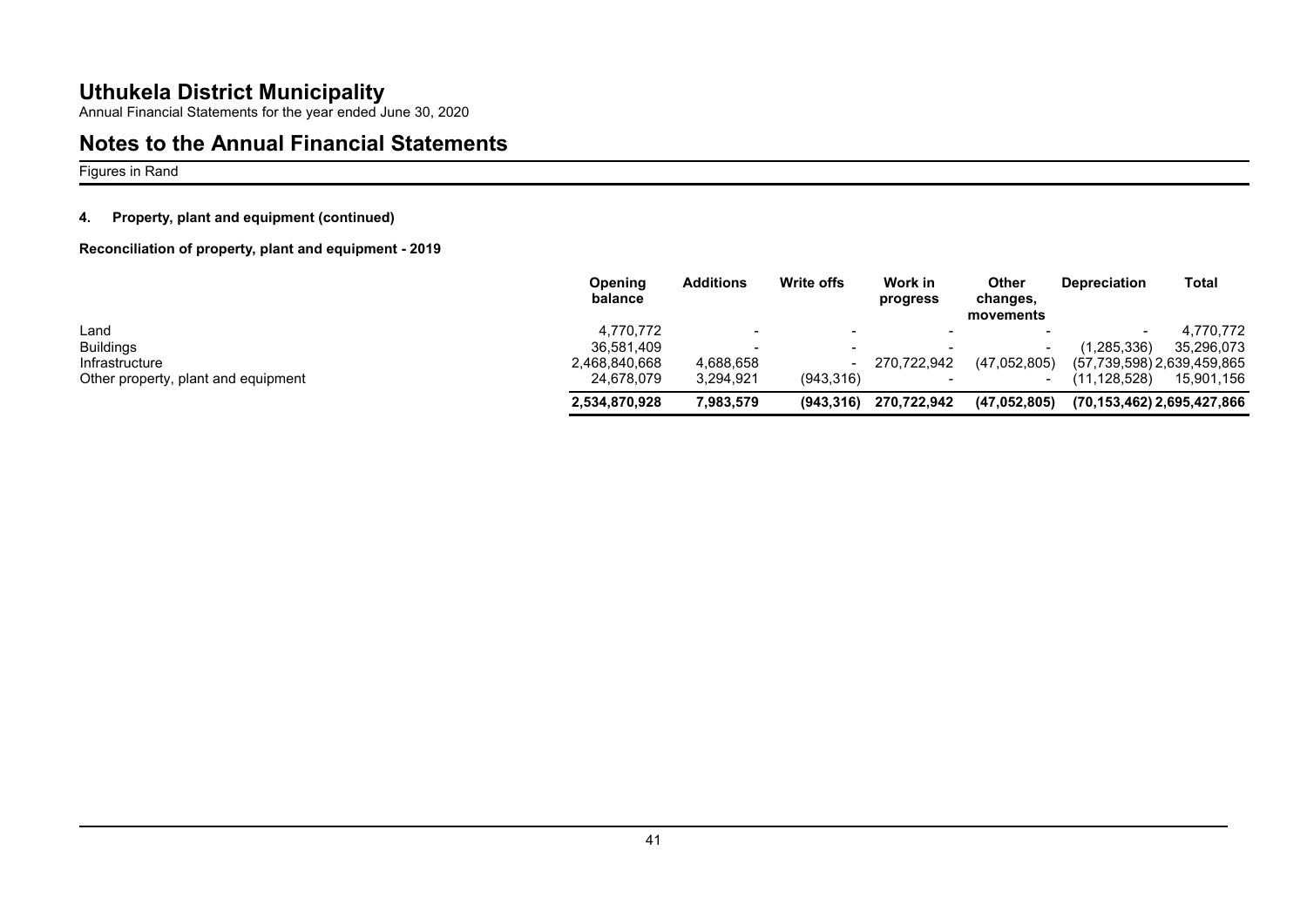Annual Financial Statements for the year ended June 30, 2020

### **Notes to the Annual Financial Statements**

| Figures in Rand                                                                                                                                                          | 2020                                     | 2019 |
|--------------------------------------------------------------------------------------------------------------------------------------------------------------------------|------------------------------------------|------|
| Property, plant and equipment (continued)<br>4.                                                                                                                          |                                          |      |
| <b>Other information</b>                                                                                                                                                 |                                          |      |
| <b>Impairment reversal Ekuvukeni Waste Water Treatment Works</b><br>Cost price at 1 July<br>Accumulated depreciation as at 1 July<br>Accumulated impairment as at 1 July | 10,216,450<br>(4,586,612)<br>(5,629,838) |      |
| <b>Impairment reversal</b><br>Reversal as at 16/01/2020<br>Current year depreciation                                                                                     | 2,740,513<br>(110, 648)<br>2,629,865     |      |
| <b>Accumulated impairment</b><br>Accumulated impairment as at 1 July<br>Impairment reversal as at 16/01/2020                                                             | (5,629,838)<br>2,740,513<br>(2,889,325)  |      |

The Council has refurbished the Ekuvukeni Water Treatment Works after it was phisically damaged during the community unrest at the Ekuvukeni Township located under the former Indaka Municipality.

There has been a favourable change in the estimates used to determine the recoverable amount of the Ekuvukeni Waste Water Treatment Works net assets since the last impairment loss was recognized. Therefore in accordance with paragraph 103 of GRAP 26 the Council recognizes a reversal of the impairment loss recognized in the 2017/2018 financial year.

In determining the recoverable amount, the depreciation replacement cost method was used to determine the fair value less cost to sell for the affected infrastructure asset. This valuation was done by the engineers whom is outsourced to assist with the infrastructure asset verification and updating of the fixed asset register.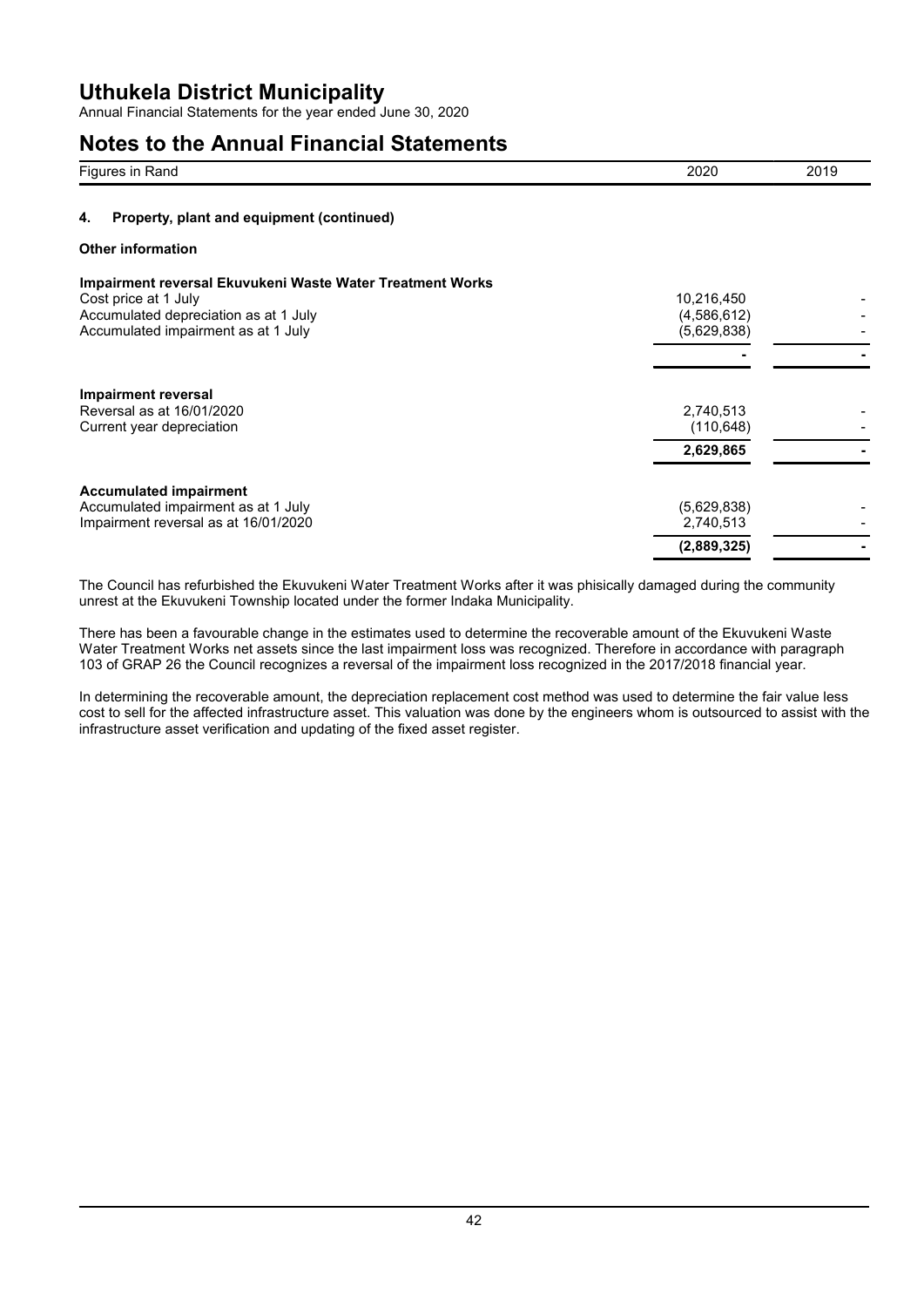Annual Financial Statements for the year ended June 30, 2020

# **Notes to the Annual Financial Statements**

|    | Figures in Rand                                                                                                                                                     | 2020                                          | 2019                            |
|----|---------------------------------------------------------------------------------------------------------------------------------------------------------------------|-----------------------------------------------|---------------------------------|
| 4. | Property, plant and equipment (continued)                                                                                                                           |                                               |                                 |
|    | Property, plant and equipment in the process of being constructed or developed                                                                                      |                                               |                                 |
|    | Cumulative expenditure recognised in the carrying value of property, plant                                                                                          |                                               |                                 |
|    | and equipment<br>Other property, plant and equipment (work in progress - infrastructure)<br><b>Buildings</b>                                                        | 818,560,914<br>1,961,337                      | 613,131,889<br>1,961,337        |
|    |                                                                                                                                                                     | 820,522,251                                   | 615,093,226                     |
|    | Carrying value of property, plant and equipment that is taking a                                                                                                    |                                               |                                 |
|    | significantly longer period of time to complete than expected<br>Ekuvukeni water supply - dreging of Oliphantskop Dam<br>Start date 20/07/2017 and date 31/05/2019. |                                               | 35,903,477                      |
|    | Fitty Park - Contract 100/2012                                                                                                                                      |                                               | 14,320,657                      |
|    | Start date 21/08/2015 end date 13/04/2016.<br>Emmaus emergency water supply                                                                                         |                                               | 2,706,847                       |
|    | Start date 15/08/2017 end date 31/03/2018.<br>Fitty Park CWSS phase 2                                                                                               |                                               | 37,266,236                      |
|    | Start date 18/10/2016 end date 14/01/2018.<br>Kwanobamba Ezitendeni Sanitation                                                                                      |                                               | 25,919,332                      |
|    | Start date 18/10/2016 end date 23/05/2018.<br>Kwanobamba sanitation WWTW - mechanical electrical works                                                              |                                               | 2,906,874                       |
|    | Start date 01/04/2018 end date 30/06/2019.<br>Hobsland to Indaka stage 2                                                                                            |                                               | 26,534,392                      |
|    | Start date 29/05/2017 end date 20/04/2018.<br><b>District Disaster Center</b>                                                                                       |                                               | 1,961,337                       |
|    | Start date 01/02/2016 end date 25/07/2018.<br>Bergville boreholes                                                                                                   |                                               | 2,253,894                       |
|    | Start date 07/08/2016 end date 30/06/2019.                                                                                                                          |                                               |                                 |
|    | Bhekuzulu phase 6<br>Start date 30/06/2014 end date 12/12/2018.                                                                                                     |                                               | 15,224,756                      |
|    |                                                                                                                                                                     | -                                             | 164,997,802                     |
|    | Carrying value of property, plant and equipment where construction or<br>development has been halted either during the current or previous                          |                                               |                                 |
|    | reporting period(s)<br>Kwanobamba Ezitendeni WWTW                                                                                                                   |                                               | 10,202,265                      |
|    | Contract terminated.<br>Moyeni/Zwelisha WTW mechanical & electrical upgrade<br>Work suspended due to non availability of funds.                                     |                                               | 2,714,591                       |
|    |                                                                                                                                                                     |                                               | 12,916,856                      |
|    | <b>Reconciliation of Work-in-Progress 2020</b>                                                                                                                      |                                               |                                 |
|    |                                                                                                                                                                     | <b>Included</b><br>within Other<br><b>PPE</b> | <b>Total</b>                    |
|    | Opening balance<br>Additions/capital expenditure                                                                                                                    | 615,093,226<br>225,814,477                    | 615,093,226<br>225,814,477      |
|    | Other movements<br>Transferred to completed items                                                                                                                   | (2, 254, 170)<br>(18, 131, 282)               | (2, 254, 170)<br>(18, 131, 282) |
|    |                                                                                                                                                                     | 820,522,251                                   | 820,522,251                     |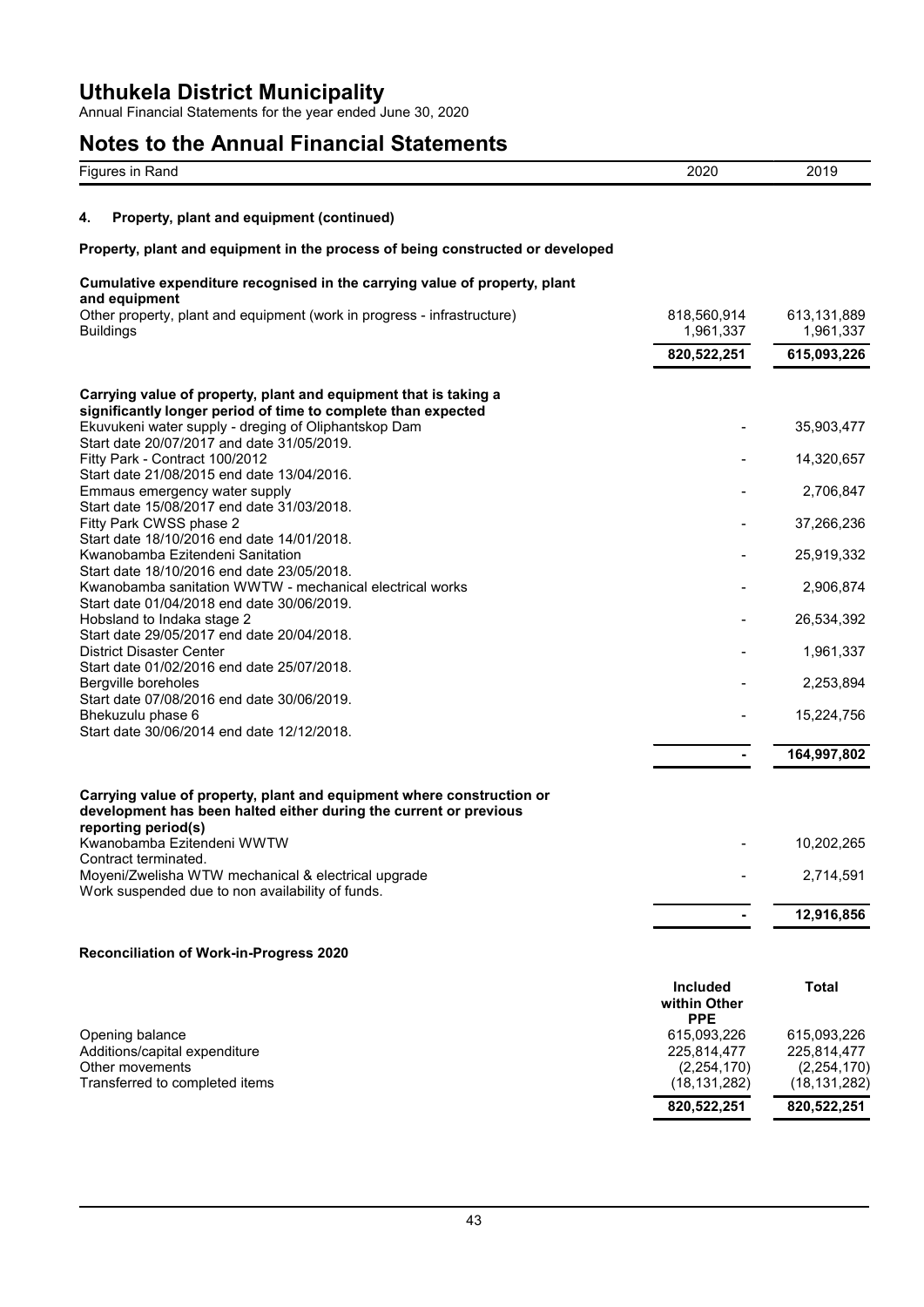Annual Financial Statements for the year ended June 30, 2020

### **Notes to the Annual Financial Statements**

| - --<br>≺ano<br>. . | _____ | - -<br>____ |
|---------------------|-------|-------------|
|                     |       |             |

### **4. Property, plant and equipment (continued)**

#### **Reconciliation of Work-in-Progress 2019**

| <b>Included</b><br>within Other<br><b>PPE</b> | Total        |
|-----------------------------------------------|--------------|
| 477,045,458                                   | 477,045,458  |
| 270.722.942                                   | 270.722.942  |
| (47,052,805)                                  | (47,052,805) |
| (85, 622, 369)                                | (85,622,369) |
| 615.093.226                                   | 615,093,226  |
|                                               |              |

#### **Expenditure incurred to repair and maintain property, plant and equipment**

| Expenditure incurred to repair and maintain property, plant and equipment<br>included in Statement of Financial Performance |            |            |
|-----------------------------------------------------------------------------------------------------------------------------|------------|------------|
| Employee related costs                                                                                                      | 45,008,142 | 38,793,469 |
| Maintenance of buildings and offices                                                                                        | 1.473      | 352.704    |
| Maintenance of vehicles                                                                                                     | 3,620,370  | 9.776.603  |
| Maintenance of pipelines and reservoirs                                                                                     | 10,967,332 | 12,436,533 |
| Maintenance of plant and equipment - water and waste water                                                                  |            | 248.418    |
| Maintenance of pumps                                                                                                        | 5,053,048  | 5,556,987  |
| Maintenance of disinvection system - blue drop and green drop                                                               |            | 438.974    |
| Maintenance of electrical equipment                                                                                         |            | 359,532    |
| Maintenance of furniture and equipment                                                                                      | 67.700     | 2.305      |
|                                                                                                                             | 64,718,065 | 67,965,525 |

Expenditure incurred on maintenance and repairs on property, plant and equipment amounting to R29,172,056 (2018/2019) and R19,709,923 (2019/2020) is included in contracted services in the statement of financial performance.

Refer to note number 36 (contracted services).

Employee related costs (overtime, standby and nightshift allowances) of R38,793,469 (2018/2019) and R45,008,142 (2019/2020) is included in employee related cost in the statement of financial performance.

Refer to note number 29 (employee related costs).

A register containing the information required by section 63 of the Municipal Finance Management Act is available for inspection at the registered office of the municipality.

### **5. Intangible assets**

|                   |                            | 2020                                                                                  |         |                            | 2019                                             |                                   |
|-------------------|----------------------------|---------------------------------------------------------------------------------------|---------|----------------------------|--------------------------------------------------|-----------------------------------|
|                   | Cost /<br><b>Valuation</b> | <b>Accumulated Carrying value</b><br>amortisation<br>and<br>accumulated<br>impairment |         | Cost /<br><b>Valuation</b> | amortisation<br>and<br>accumulated<br>impairment | <b>Accumulated Carrying value</b> |
| Computer software | 786.557                    | (313, 304)                                                                            | 473,253 | 786.557                    | (286, 507)                                       | 500,050                           |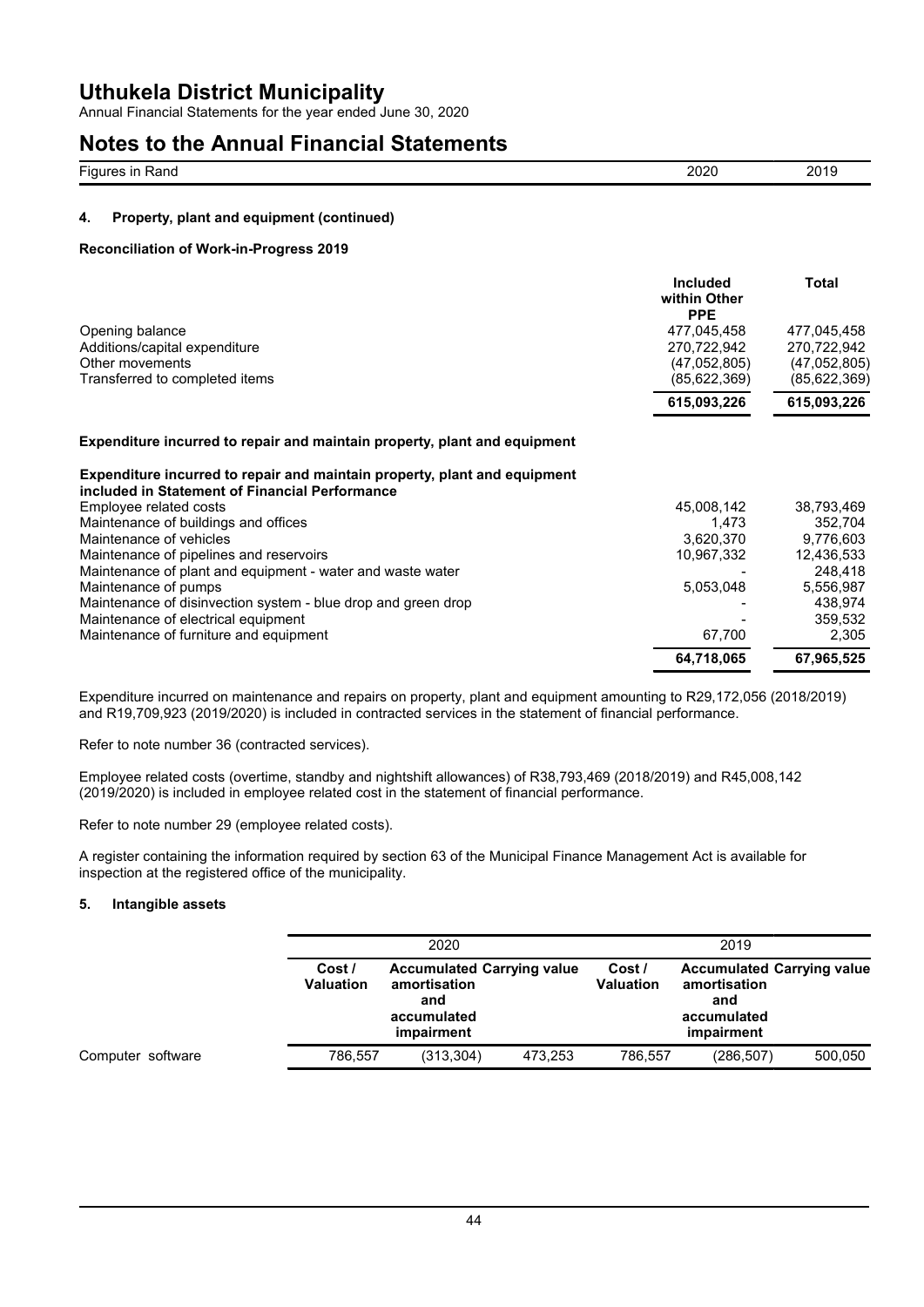Annual Financial Statements for the year ended June 30, 2020

# **Notes to the Annual Financial Statements**

| Figures in Rand                            |                    | 2020         | 2019    |
|--------------------------------------------|--------------------|--------------|---------|
| 5.<br>Intangible assets (continued)        |                    |              |         |
| Reconciliation of intangible assets - 2020 |                    |              |         |
|                                            | Opening<br>balance | Amortisation | Total   |
| Computer software                          | 500,050            | (26, 797)    | 473,253 |

### **Reconciliation of intangible assets - 2019**

|                                        | Opening<br>balance | Amortisation | Total      |
|----------------------------------------|--------------------|--------------|------------|
| Computer software                      | 542.209            | (42.159)     | 500,050    |
| <b>Operating lease liability</b><br>6. |                    |              |            |
| <b>Current liabilities</b>             |                    | (626, 497)   | (556, 147) |

The Municipality currently ocupies satelite offices in Estcourt, Bergville, Colenso and Weenen.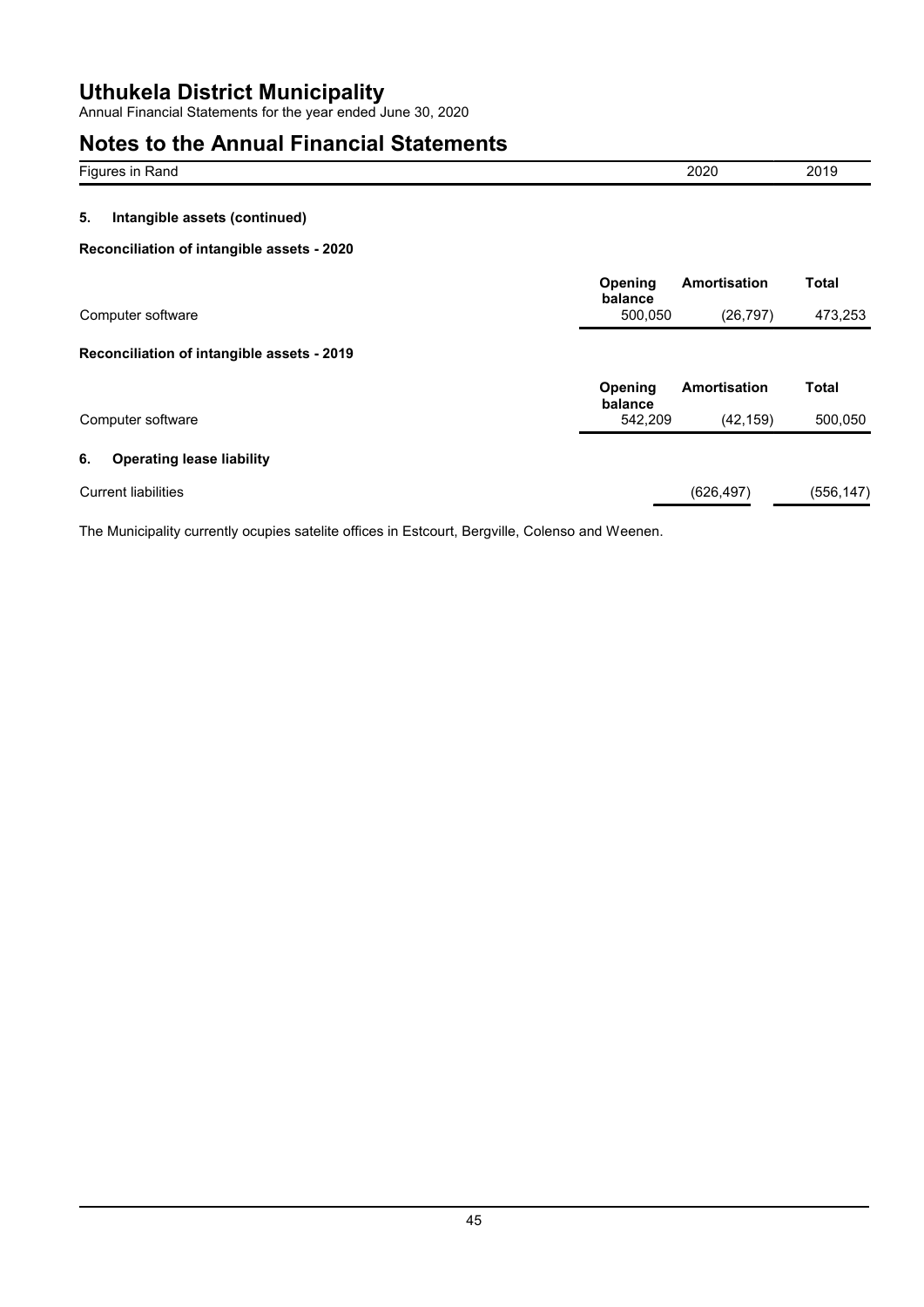Annual Financial Statements for the year ended June 30, 2020

## **Notes to the Annual Financial Statements**

| Notes to the Annual Financial Statements                                                                                                                                                                                                                                                                                                                                                                   |                                                                     |                                                                                                                      |
|------------------------------------------------------------------------------------------------------------------------------------------------------------------------------------------------------------------------------------------------------------------------------------------------------------------------------------------------------------------------------------------------------------|---------------------------------------------------------------------|----------------------------------------------------------------------------------------------------------------------|
| Figures in Rand                                                                                                                                                                                                                                                                                                                                                                                            | 2020                                                                | 2019                                                                                                                 |
| <b>Employee benefit obligation</b><br>7.                                                                                                                                                                                                                                                                                                                                                                   |                                                                     |                                                                                                                      |
| The amounts recognised in the statement of financial position are as follows:                                                                                                                                                                                                                                                                                                                              |                                                                     |                                                                                                                      |
| <b>Carrying value</b>                                                                                                                                                                                                                                                                                                                                                                                      |                                                                     |                                                                                                                      |
| Medical aid post retirement obligation<br>Long service awards                                                                                                                                                                                                                                                                                                                                              | (18, 187, 000)<br>(12, 179, 000)                                    | (19, 361, 874)<br>(11, 791, 613)                                                                                     |
|                                                                                                                                                                                                                                                                                                                                                                                                            | (30, 366, 000)                                                      | (31, 153, 487)                                                                                                       |
| <b>Current assets</b><br>Non-current liabilities<br><b>Current liabilities</b>                                                                                                                                                                                                                                                                                                                             | 590,407<br>(30, 956, 407)                                           | (30, 569, 020)<br>(584, 467)                                                                                         |
|                                                                                                                                                                                                                                                                                                                                                                                                            | (30, 366, 000)                                                      | (31, 153, 487)                                                                                                       |
| Changes in the present value of the post retirement medical aid plan obligation are as follows:                                                                                                                                                                                                                                                                                                            |                                                                     |                                                                                                                      |
| Opening balance<br>Net expense recognised in the statement of financial performance                                                                                                                                                                                                                                                                                                                        | 19,361,874<br>(1, 174, 874)                                         | 18,324,275<br>1,037,599                                                                                              |
|                                                                                                                                                                                                                                                                                                                                                                                                            | 18,187,000                                                          | 19,361,874                                                                                                           |
| Net expense recognised in the statement of financial performance                                                                                                                                                                                                                                                                                                                                           |                                                                     |                                                                                                                      |
| Current service cost<br>Interest cost<br>Actuarial (gains) losses<br>Expected return on plan assets                                                                                                                                                                                                                                                                                                        | 1,180,373<br>1,802,704<br>(3,573,484)<br>(584, 467)                 | 1,315,346<br>1,737,073<br>(1,467,480)<br>(547, 340)                                                                  |
|                                                                                                                                                                                                                                                                                                                                                                                                            | (1, 174, 874)                                                       | 1,037,599                                                                                                            |
| <b>Calculation of actuarial gains and losses</b>                                                                                                                                                                                                                                                                                                                                                           |                                                                     |                                                                                                                      |
| Increase in net discount rate<br>Decrease in assumed avarage retirement age<br>Decrease in assumed membership continuation rate at retirement<br>Decrease in assumed dependant proportion at retirement<br>Application of revised withdrawel rates<br>Application of post-employment mortality improvement<br>Subsidy increase higher than assumed<br>Changes in membership profile different from assumed | (3,978,000)<br>215,000<br>189,516<br>(3, 573, 484)                  | (862, 835)<br>4,175,715<br>(3,438,403)<br>(1, 176, 150)<br>(236, 204)<br>967,627<br>122,462<br>111,308<br>(336, 480) |
| Movement in the retirement medical aid obligation are as follows:                                                                                                                                                                                                                                                                                                                                          |                                                                     |                                                                                                                      |
| Opening balance<br>Current service cost<br>Interest cost<br>Expected contributions (benefits paid)<br>Actuarial Loss / (Gain)                                                                                                                                                                                                                                                                              | 19,361,874<br>1,180,373<br>1,802,704<br>(584, 467)<br>(3, 573, 484) | 18,324,275<br>1,315,346<br>1,737,073<br>(547, 340)<br>(1,467,480)                                                    |

The municipality expects to contribute R584,467 - to its defined benefit plans in the 2019/2020 financial year and R602,000 in the 2020/2021 financial year.

**18,187,000 19,361,874**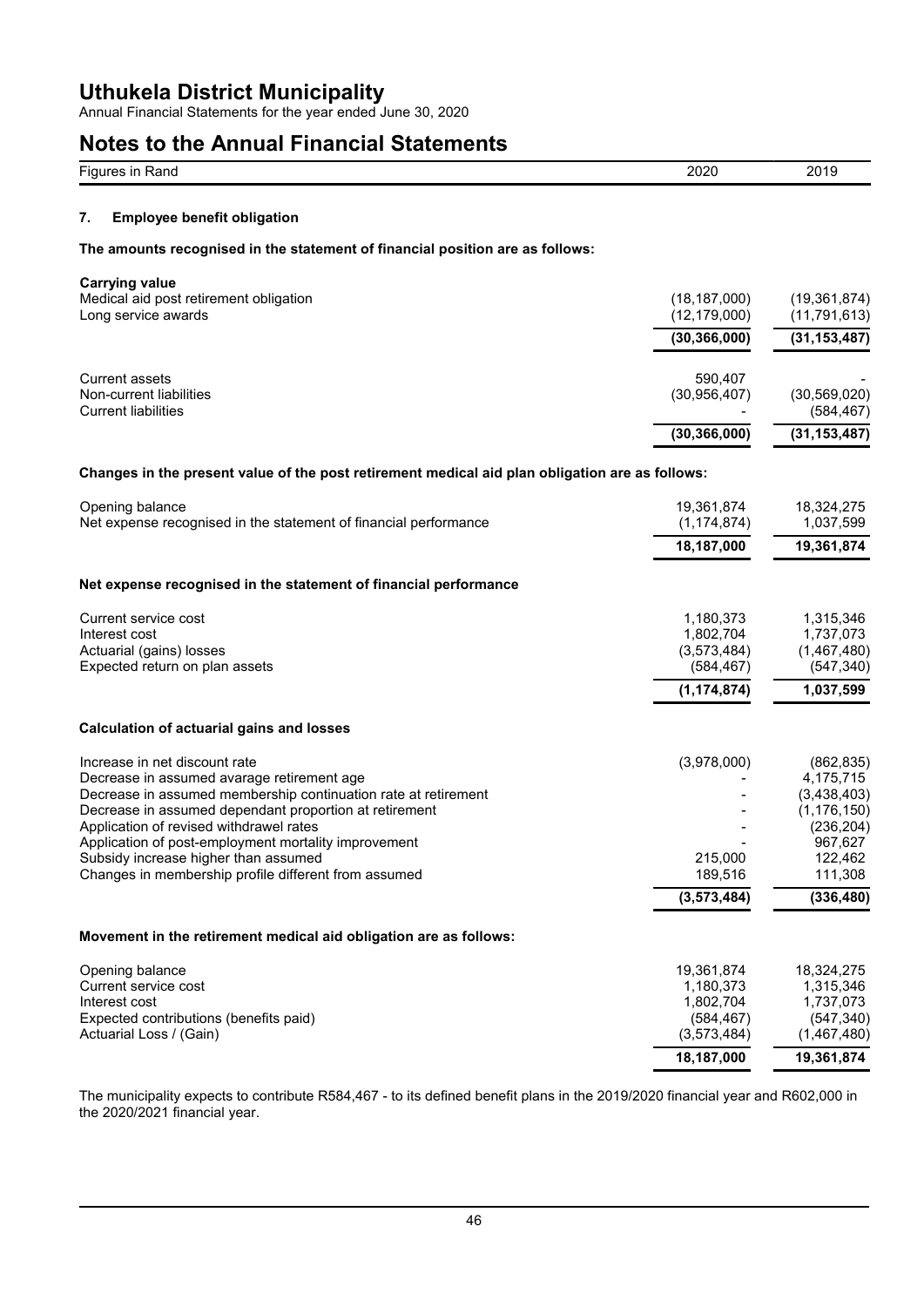Annual Financial Statements for the year ended June 30, 2020

## **Notes to the Annual Financial Statements**

| Figures in Rand                                                                                                                                                                               |                                                       | 2020                                                    | 2019                                           |
|-----------------------------------------------------------------------------------------------------------------------------------------------------------------------------------------------|-------------------------------------------------------|---------------------------------------------------------|------------------------------------------------|
| 7.<br>Employee benefit obligation (continued)                                                                                                                                                 |                                                       |                                                         |                                                |
| Key assumptions used                                                                                                                                                                          |                                                       |                                                         |                                                |
| The principal actuarial assumptions were as follows;                                                                                                                                          |                                                       |                                                         |                                                |
| Discount rates used<br>Health care cost inflation rate<br>Net-of-health-care-cost-inflation discount rate<br>Maximum subsidy inflation rate<br>Net-of-maximum-subsidy-inflation discount rate |                                                       | 10.59 %<br>6.64%<br>3.70 %<br>4.61 %<br>5.72 %          | 9.45 %<br>6.91 %<br>2.38 %<br>4.81 %<br>4.43 % |
| Examples of mortality rates used wer as follws;                                                                                                                                               |                                                       |                                                         |                                                |
| <b>Retirement age and Mortality.</b>                                                                                                                                                          |                                                       |                                                         |                                                |
| Avarage retirement age<br>Continuation of membership at retirement<br>Proportion assumed married at retirement age<br>Mortality during employment<br>Mortality post-retirement                | 62 years<br>75%<br>60%<br>SA 85-90<br>PA (90)-1       | 62 Years<br>75%<br>60%<br>SA 85-90<br>PA (90)-2         |                                                |
| Members withdrawn from service: (avarage for males and females).                                                                                                                              |                                                       |                                                         |                                                |
| Avarages fo males and females<br>Age 20<br>Age 25<br>Age 30<br>Age 35<br>Age 40<br>Age 45<br>Age 50<br>Age 55+                                                                                | Males<br>9%<br>8%<br>6%<br>5%<br>5%<br>4%<br>3%<br>0% | Females<br>9%<br>8%<br>6%<br>5%<br>5%<br>4%<br>3%<br>0% |                                                |
| Long service awards.                                                                                                                                                                          |                                                       |                                                         |                                                |
| The Municipality offers employees long service awards foe every 5 years of service completed, from 10 years of service to 45<br>years of service.                                             |                                                       |                                                         |                                                |
| Changes in present value of long service awards are as follows<br>Value at the beginning of the year<br>Decrease in value of obligation                                                       |                                                       | 11,791,613<br>387,387                                   | 14,035,883<br>(2, 244, 270)                    |
|                                                                                                                                                                                               |                                                       | 12,179,000                                              | 11,791,613                                     |
| <b>Calculation of actuarial gains and losses</b><br>Increase in nett discount rate<br>Decrease in assumed avarage retirement age<br>Application of revised withdrawel rates                   |                                                       | (692,000)                                               | (88, 491)<br>(1,583,837)<br>(2,647,459)        |
| Earning higher than assumed<br>Changes in employee profile different from assumed                                                                                                             |                                                       | 354,000<br>568,543                                      | 739,398<br>(886, 448)                          |

Independant valuers ARCH Actuarial Consulting carried out the valuations for the 2019/2020 financila year.

The total liability has decreased by 3% or (R387,387) during the 2019/2020 financial year due to the increase in salaries and more eligable employees.t

**230,543 (4,466,837)**

The Principal actuarial assumptions were as follows;

Changes in employee profile different from assumed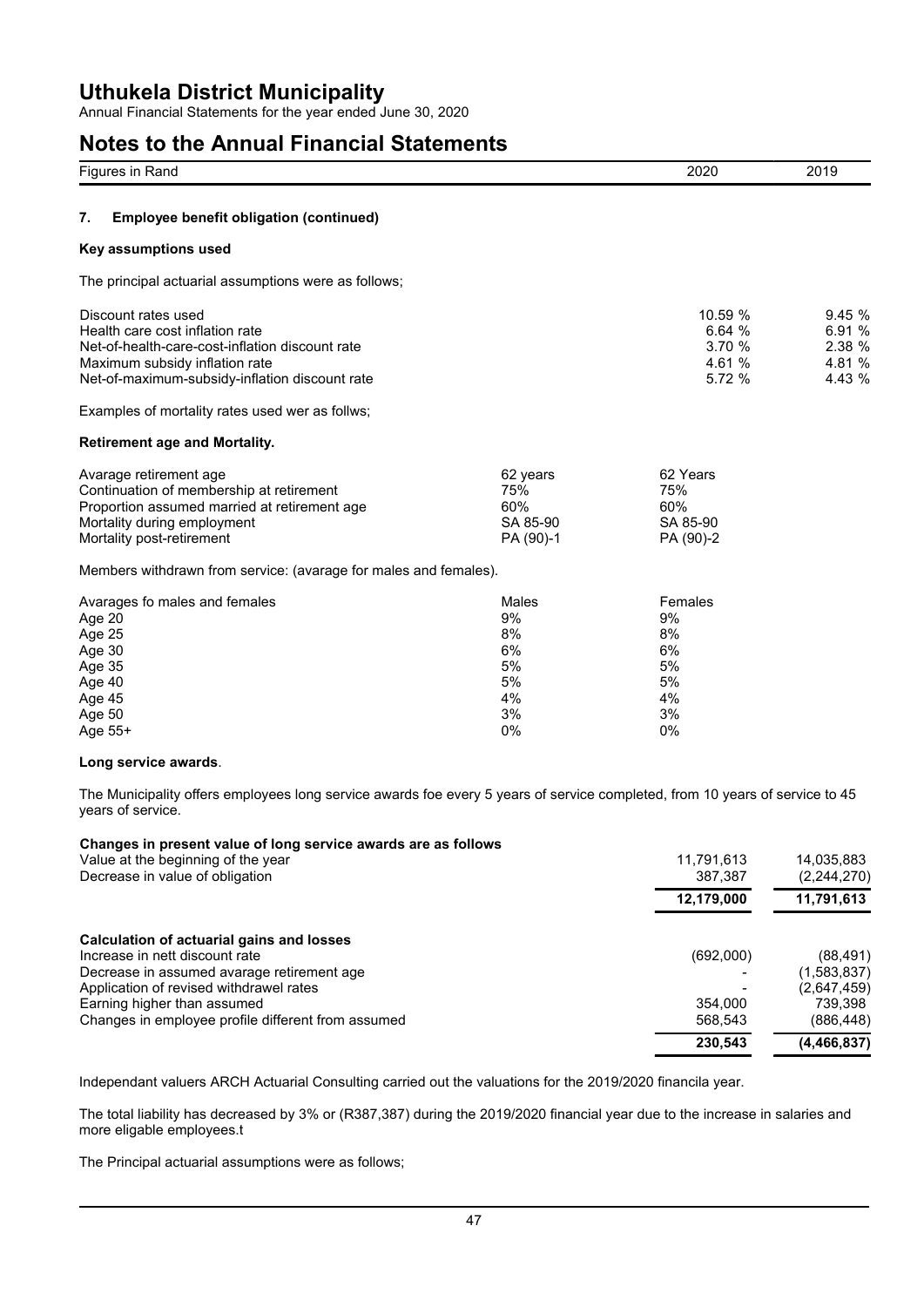Annual Financial Statements for the year ended June 30, 2020

## **Notes to the Annual Financial Statements**

| Figures in Rand                                                                                                                                                                                                            |                                                              | 2020                                                                       | 2019                                                                            |
|----------------------------------------------------------------------------------------------------------------------------------------------------------------------------------------------------------------------------|--------------------------------------------------------------|----------------------------------------------------------------------------|---------------------------------------------------------------------------------|
| 7.<br><b>Employee benefit obligation (continued)</b>                                                                                                                                                                       |                                                              |                                                                            |                                                                                 |
| Rates<br>Discount rates<br>General salary inflation (long term)<br>Net discount rate                                                                                                                                       | 2020<br>7.51%<br>4.02%<br>3.36%                              | 2019<br>8.17%<br>5.57%<br>2.46%                                            |                                                                                 |
| The valuation was preformed at the end of June 2020 and the next valuation will be at the end of June 2021.                                                                                                                |                                                              |                                                                            |                                                                                 |
| <b>Examples of mortality rates</b><br>Avarage retirement age<br>Pre-retirement mortality                                                                                                                                   | 2020<br>62<br>SA 85-90                                       | 2019<br>62<br>SA 85-90                                                     |                                                                                 |
| Members withdrawn from services: (avarage for males and females).                                                                                                                                                          |                                                              |                                                                            |                                                                                 |
| Age groups<br>Age 20<br>Age 25<br>Age 30<br>Age 35<br>Age 40<br>Age 45<br>Age 50<br>Age 55+                                                                                                                                | <b>Males</b><br>9%<br>8%<br>6%<br>5%<br>5%<br>4%<br>3%<br>0% | <b>Females</b><br>9%<br>8%<br>6%<br>5%<br>5%<br>4%<br>3%<br>0%             |                                                                                 |
| The amounts recognized in the statement of financial position were determined as follows;                                                                                                                                  |                                                              |                                                                            |                                                                                 |
| Value of the liability in the statement of financial position<br>Present value of funded obligation                                                                                                                        |                                                              | 12,179,000                                                                 | 11,791,613                                                                      |
| Movement in the long service obligation<br>Balance at the beginning of the year<br>Current service costs<br>Interest cost<br>Expected employee benefit payments<br>Actuarial loss / gain<br>Balance at the end of the year |                                                              | 11,791,613<br>1,265,392<br>883,593<br>(1,992,141)<br>230,543<br>12,179,000 | 14,035,883<br>1,693,920<br>1,199,409<br>(670, 762)<br>(4,466,837)<br>11,791,613 |
|                                                                                                                                                                                                                            |                                                              |                                                                            |                                                                                 |
| The amounts recognized in the statement of financial position and the statement of financial performance are as follows;<br><b>Statement of finacial position obligation</b><br>Long service awards                        |                                                              | 12,179,000                                                                 | 11,791,613                                                                      |
| Statement of financial performance obligation loss / gain<br>Long service awards                                                                                                                                           |                                                              | 230,543                                                                    | (4, 466, 837)                                                                   |
| Reasons for the movement in the liability is as follows;                                                                                                                                                                   |                                                              |                                                                            |                                                                                 |
| The avarage liability has decreased by 6% since the last valuation due to an increase in the net discount rate.                                                                                                            |                                                              |                                                                            |                                                                                 |
| These impacts were parcially offset by the following factor;                                                                                                                                                               |                                                              |                                                                            |                                                                                 |
| An increase in the avarage earnings.                                                                                                                                                                                       |                                                              |                                                                            |                                                                                 |
| <b>Prepayments</b><br>8.                                                                                                                                                                                                   |                                                              |                                                                            |                                                                                 |
| Prepayments represents SALGA annual membership fees paid in advance.                                                                                                                                                       |                                                              |                                                                            |                                                                                 |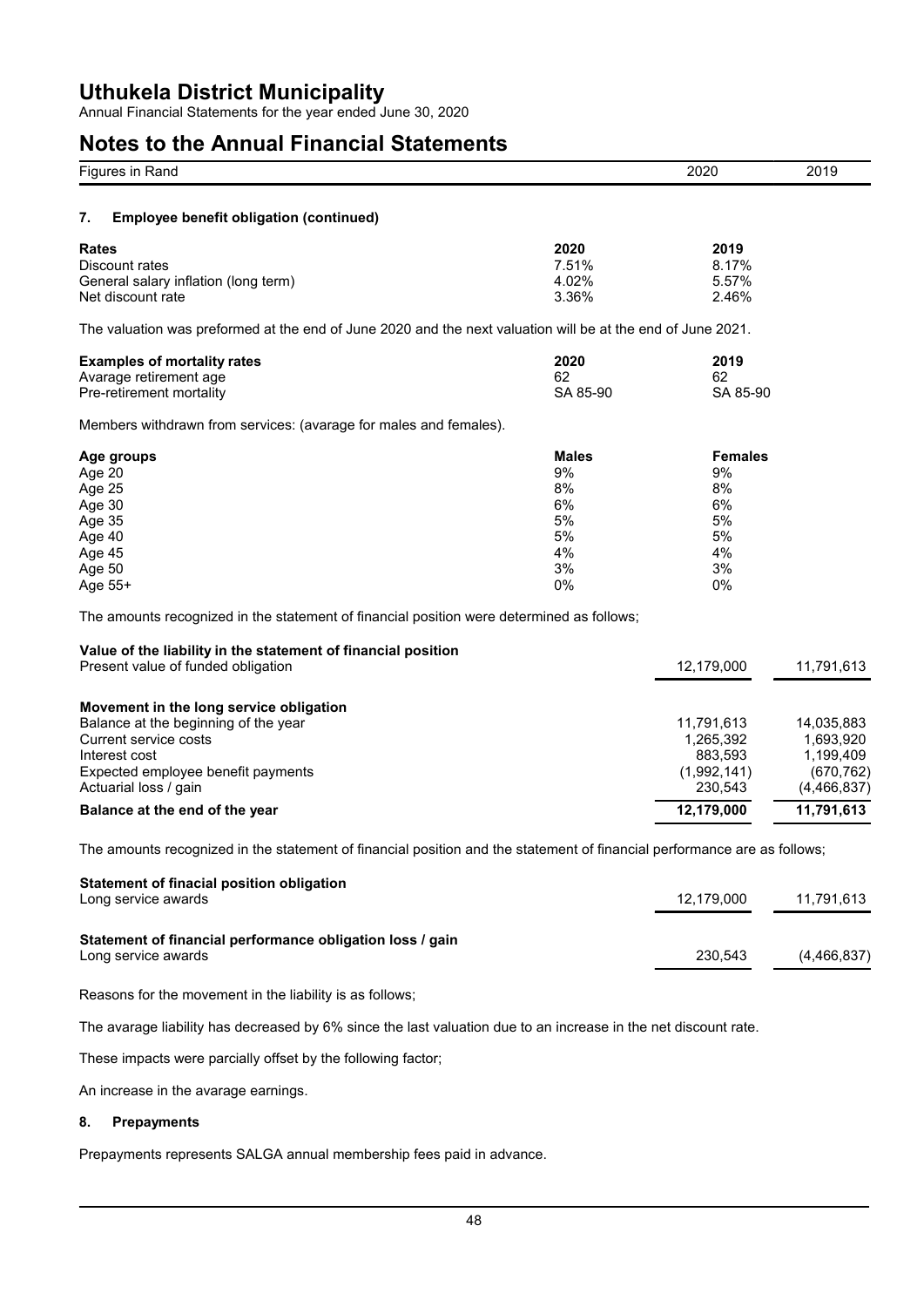Annual Financial Statements for the year ended June 30, 2020

### **Notes to the Annual Financial Statements**

| Figures in Rand                                                                                                                       | 2020                              | 2019                              |
|---------------------------------------------------------------------------------------------------------------------------------------|-----------------------------------|-----------------------------------|
| 8.<br><b>Prepayments (continued)</b>                                                                                                  |                                   |                                   |
| <b>Prepayments made</b><br>SALGA membership fees - paid in the 2019/2020 financial year in respect of the<br>2020/2021 financial year | 3,027,080                         | 2,721,902                         |
| 9.<br><b>Bank reconcilliation clearing account</b>                                                                                    |                                   |                                   |
| <b>Clearing account balance</b><br>Unallocated amount                                                                                 |                                   | 50,235,493                        |
| <b>Inventories</b><br>10.                                                                                                             |                                   |                                   |
| Chemicals<br>Purified water stock<br><b>Stores</b>                                                                                    | 432,451<br>1,383,972<br>6,073,760 | 591,653<br>1,296,155<br>5,042,578 |
|                                                                                                                                       | 7,890,183                         | 6,930,386                         |

The Municipality procured the services of an engineer from Joat Group to performthe water stock calculations for the (2018/2019) and (2019/2020) financial years utilising the accepted International Water Association (IWA) WB methodology.

Done in conjuction with the guidelines stipulated by the Department of Human Settlement, Water and Sanitation (DHDWS).

The total water stock value for the Municipality as at 30 June 2019 was calculated as 177,39 mega liters or R1,296,155.

The total water stock value for the Municpality as at 30 June 2020 was calculated as 177,39 mega liters or R1,383,972.

#### **11. Receivables from exchange transactions**

| Trade debtors<br>Deposits<br>Recoverable fruitless and wasteful expenditure<br>Sundry debtors | 346.491<br>1,658,406<br>2,386,407<br>24.011.216 | 93,696<br>1,658,406<br>47,116,638 |
|-----------------------------------------------------------------------------------------------|-------------------------------------------------|-----------------------------------|
|                                                                                               | 28,402,520                                      | 48,868,740                        |
| Non-current assets<br>Current assets                                                          | 4.044.813<br>24,357,707                         | 1,658,406<br>47,210,334           |
|                                                                                               | 28,402,520                                      | 48,868,740                        |

The amount of R1,658,406 (2018/2019) and (2019/2020) is the total amount of deposits paid to third party vendors.

The amount of R2,386,407 (2019/2020) is in respect Netstar debit orders which were not cancelled.

#### **12. Receivables from non-exchange transactions**

| Receivebles from non exchange transactions<br>Other receivables from non exchange transaction | 29.354<br>96.442         | 4,621,778<br>316.398 |
|-----------------------------------------------------------------------------------------------|--------------------------|----------------------|
|                                                                                               | 125.796                  | 4,938,176            |
| Non-current assets                                                                            | $\overline{\phantom{0}}$ | 4,592,424            |
| Current assets                                                                                | 125.796                  | 345.752              |
|                                                                                               | 125.796                  | 4,938,176            |

Receivables from non-exchange transactions (R29,354) is in respect of unpaid stale cheques issued in favour of the Municipality.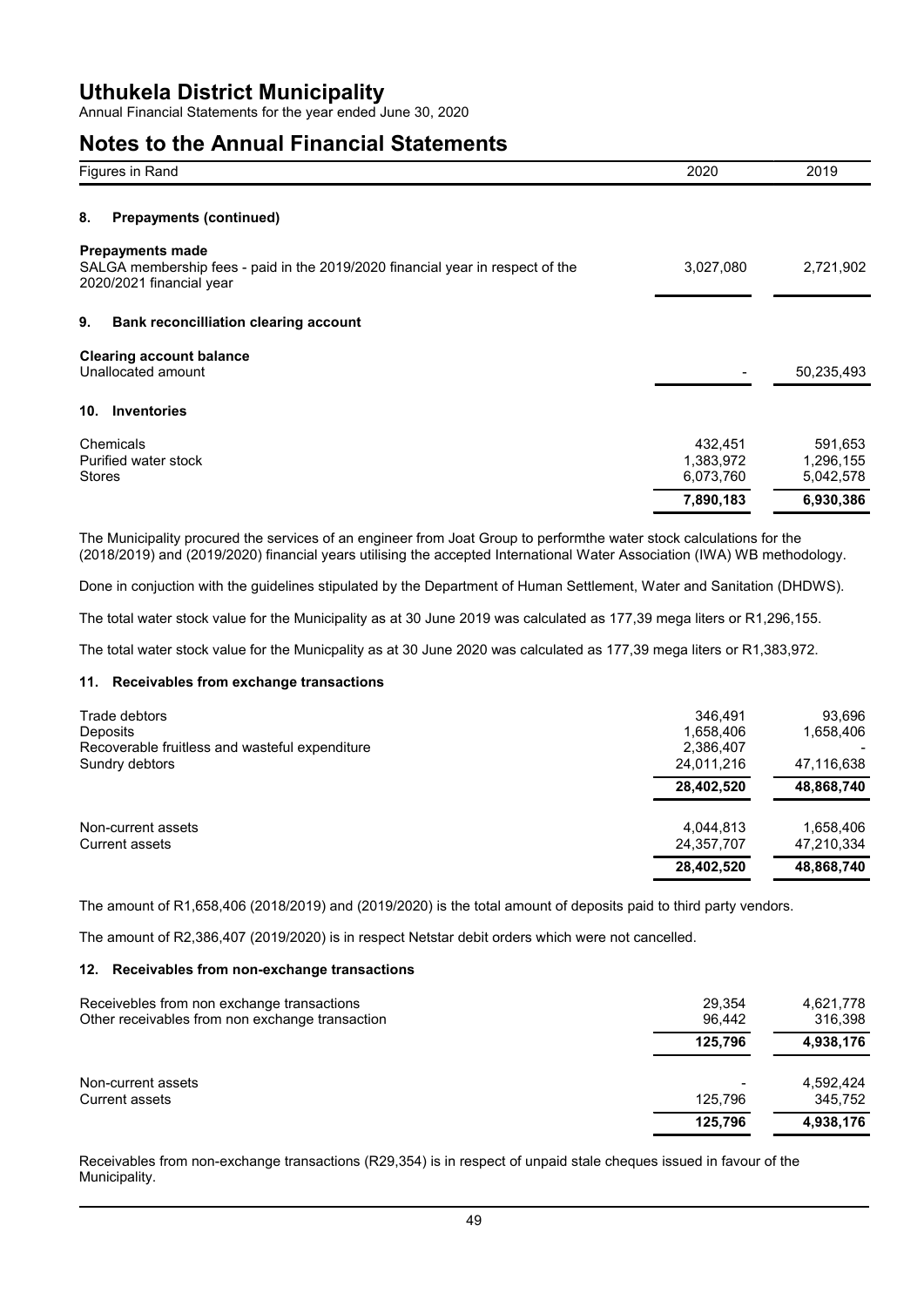Annual Financial Statements for the year ended June 30, 2020

## **Notes to the Annual Financial Statements**

Figures in Rand 2019 2019

### **12. Receivables from non-exchange transactions (continued)**

Other receivables from non-exchange transactions (R96,442) is in respect of overpayments made to contractors.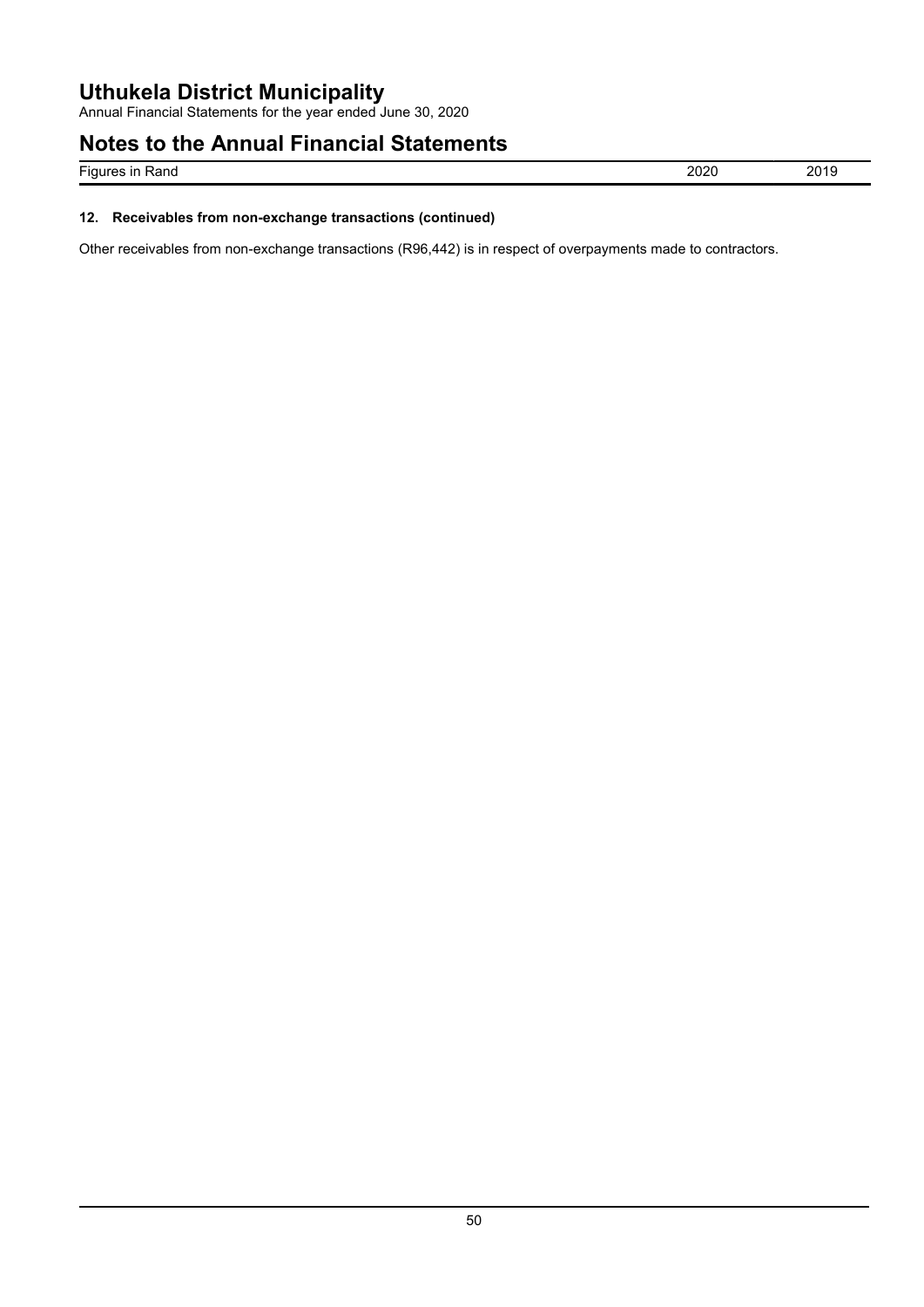Annual Financial Statements for the year ended June 30, 2020

# **Notes to the Annual Financial Statements**

| Figures in Rand                                                | 2020                       | 2019                       |
|----------------------------------------------------------------|----------------------------|----------------------------|
| <b>Consumer debtors</b><br>13.                                 |                            |                            |
| <b>Gross balances</b>                                          |                            |                            |
| Water and sanitation<br>Consumer debtors agreements on arrears | 1,064,774,060<br>3,721,971 | 1,006,884,521<br>4,562,128 |
|                                                                | 1,068,496,031              | 1,011,446,649              |
| Less: Allowance for impairment                                 |                            |                            |
| Water and sanitation                                           | (833, 641, 774)            | (793, 629, 042)            |
| <b>Net balance</b>                                             |                            |                            |
| Water and sanitation<br>Consumer debtors agreements on arrears | 231, 132, 286<br>3,721,971 | 213,255,479<br>4,562,128   |
|                                                                | 234,854,257                | 217,817,607                |
|                                                                |                            |                            |
| Water<br>Current (0 -30 days)                                  | 7,054,166                  | 14,951,925                 |
| $31 - 60$ days                                                 | 4,669,794                  | 4,054,673                  |
| 61 - 90 days                                                   | 3,805,958                  | 3,719,084                  |
| 91 - 120 days                                                  | 3,623,625                  | 3,646,821                  |
| 121 - 365 days                                                 | 211,978,743                | 186,882,976                |
|                                                                | 231, 132, 286              | 213,255,479                |
| Consumer debtors agreements on arrears                         |                            |                            |
| > 365 days                                                     | 3,721,971                  | 4,562,128                  |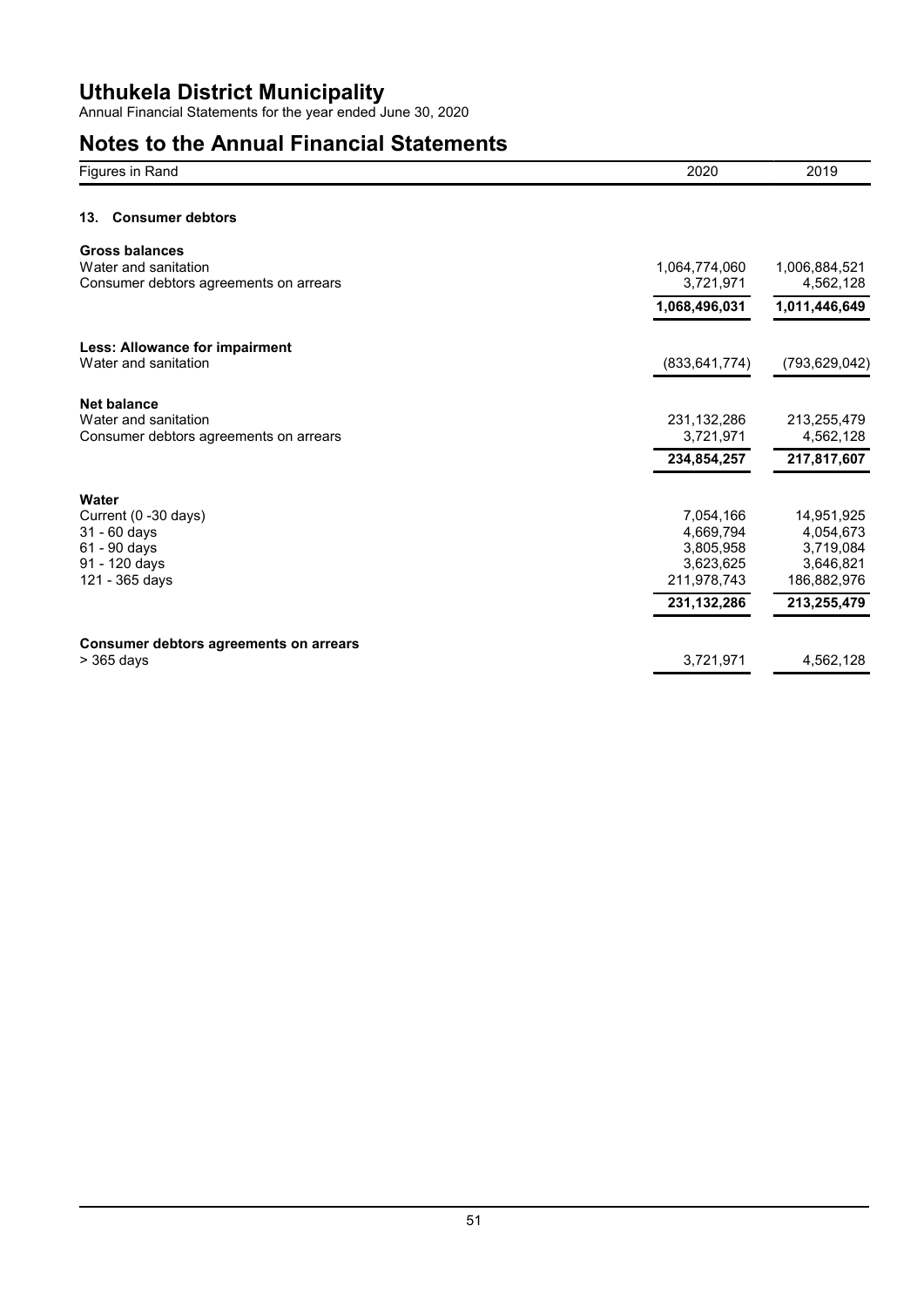Annual Financial Statements for the year ended June 30, 2020

## **Notes to the Annual Financial Statements**

| Figures in Rand                               | 2020                   | 2019                   |
|-----------------------------------------------|------------------------|------------------------|
| <b>Consumer debtors (continued)</b><br>13.    |                        |                        |
| Summary of debtors by customer classification |                        |                        |
| Consumers                                     |                        |                        |
| Current (0 -30 days)                          | 19,829,197             | 18,901,171             |
| 31 - 60 days                                  | 17,382,458             | 16,468,555             |
| 61 - 90 days                                  | 14,530,633             | 15,634,528             |
| 91 - 120 days                                 | 14,046,449             | 14,984,085             |
| 121 - 365 days                                | 907,725,591            | 851,338,995            |
| > 365 days                                    | 3,721,971              | 4,562,128              |
|                                               | 977,236,299            | 921,889,462            |
| Less: Allowance for impairment                | (761, 359, 932)        | (726, 176, 880)        |
|                                               | 215,876,367            | 195,712,582            |
| Industrial/commercial                         |                        |                        |
| Current (0 -30 days)                          | 3,203,782              | 3,151,810              |
| 31 - 60 days                                  | 1,241,717              | 1,562,383              |
| 61 - 90 days                                  | 1,283,366              | 1,136,245              |
| 91 - 120 days                                 | 1,151,362              | 936,921                |
| 121 - 365 days                                | 21,459,261             | 22,337,571             |
|                                               | 28,339,488             | 29,124,930             |
| Less: Allowance for impairment                | (22, 446, 158)         | (20, 295, 009)         |
|                                               | 5,893,330              | 8,829,921              |
|                                               |                        |                        |
| National and provincial government            |                        |                        |
| Current (0 -30 days)                          | 2,619,920              | 3,290,007              |
| 31 - 60 days                                  | 2,529,734              | 2,026,524              |
| 61 - 90 days<br>91 - 120 days                 | 2,155,834<br>1,448,082 | 1,442,182<br>2,065,451 |
| 121 - 365 days                                | 54,166,674             | 51,608,093             |
|                                               |                        |                        |
|                                               | 62,920,244             | 60,432,257             |
| Less: Allowance for impairment                | (49, 835, 684)         | (47, 157, 153)         |
|                                               | 13,084,560             | 13,275,104             |
| <b>Total</b>                                  |                        |                        |
| Current (0 -30 days)                          | 25,994,721             | 30,831,364             |
| 31 - 60 days                                  | 20,899,262             | 19,618,555             |
| 61 - 90 days                                  | 18,087,232             | 17,569,974             |
| 91 - 120 days                                 | 16,701,957             | 17,781,396             |
| 121 - 365 days                                | 983,090,888            | 921,083,232            |
| > 365 days                                    | 3,721,971              | 4,562,128              |
|                                               | 1,068,496,031          | 1,011,446,649          |
| Less: Allowance for impairment                | (833, 641, 774)        | (793, 629, 042)        |
|                                               | 234,854,257            | 217,817,607            |
|                                               |                        |                        |
| Less: Allowance for impairment                |                        |                        |
| Current (0 -30 days)                          | (18, 598, 733)         | (19, 931, 732)         |
| 31 - 60 days                                  | (16, 484, 115)         | (15, 710, 574)         |
| 61 - 90 days                                  | (14, 163, 874)         | (14,070,066)           |
| 91 - 120 days                                 | (13,022,269)           | (14, 239, 374)         |
| 121 - 365 days                                | (771, 372, 783)        | (729,677,296)          |
|                                               | (833, 641, 774)        | (793, 629, 042)        |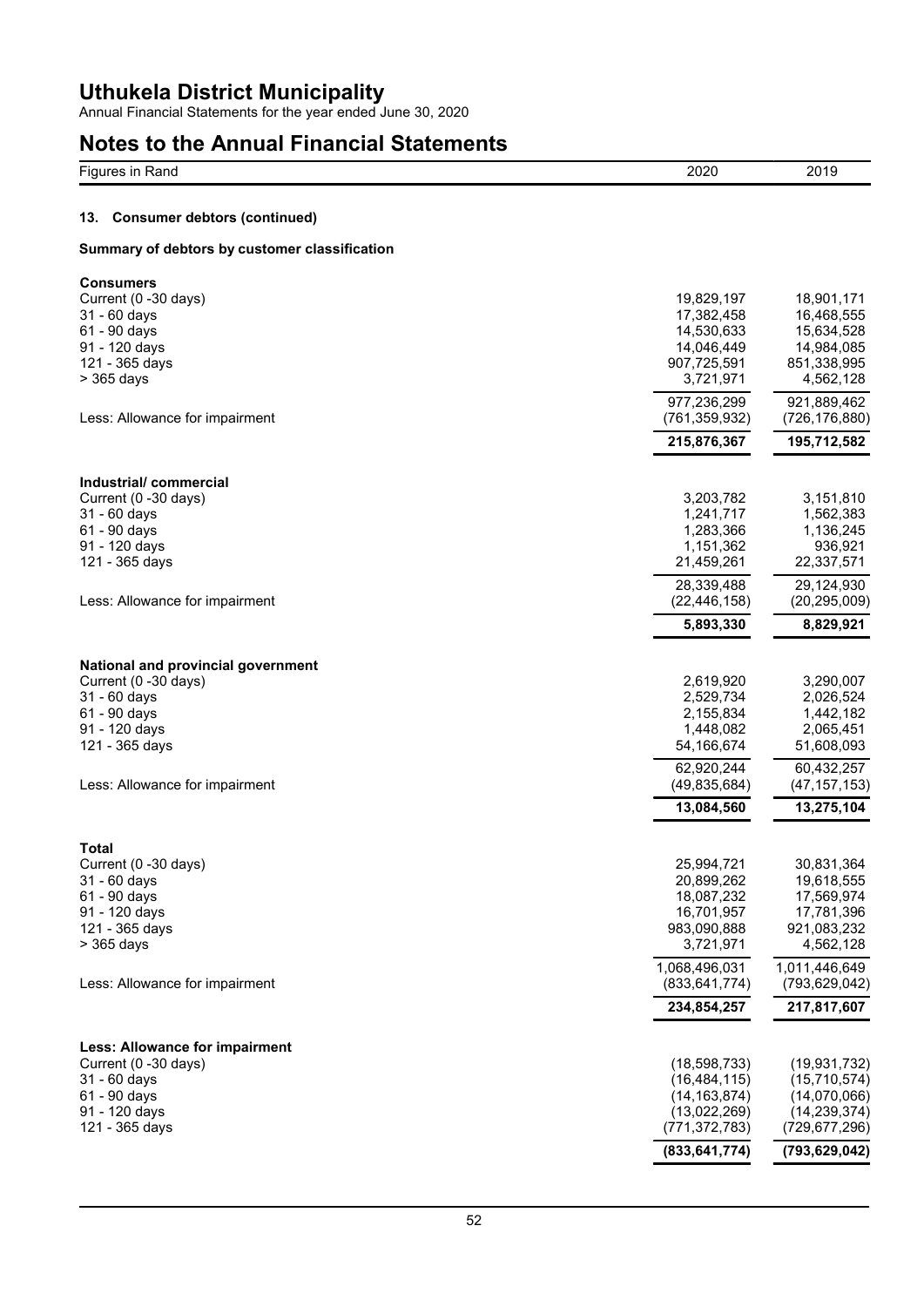Annual Financial Statements for the year ended June 30, 2020

### **Notes to the Annual Financial Statements**

| $-$<br>ווחו<br>.<br>kanc<br>שי | 2020 | 2019 |
|--------------------------------|------|------|
|                                |      |      |

#### **13. Consumer debtors (continued)**

|                                                                                                              | (833.641.774)                 | (793,629,042)                  |
|--------------------------------------------------------------------------------------------------------------|-------------------------------|--------------------------------|
| Reconciliation of allowance for impairment<br>Balance at beginning of the year<br>Contributions to allowance | (793.629.042)<br>(40.012.732) | (657,080,428)<br>(136,548,614) |

At the end of June 2019 (2018/2019 financial year) consumer debtors amounted to R1,011,446,649 and a provision for impairment was made to the amount of R793,629,042 with net debtors being R217,817,607 at year end.

At the end of June 2020 (2019/2020 financial year) consumer debtors amounted to R1,068,496,301 and a provision for imparment was made to the amount of R833,641,774 with net debtors being R234,854,527 at year end.

#### **Fair value of consumer debtors**

| Consumer debtors                                                                | 234.854.257 | 217.817.607 |
|---------------------------------------------------------------------------------|-------------|-------------|
| The Municipality performed its own excercise in terms of GRAP 104 to establish; |             |             |
| 1. How much of the debt is recoverable.                                         |             |             |

2. When will the amount be recovered.

3. And the present value of the debt that is to be recovered.

By using the above measures the impairment provision calculated is R793,629,042 (2018/2019) and R833,641,774 (2019/2020).

A 10% collection rate is anticipated in the subsequent year after billing..

#### **14. Cash and cash equivalents**

Cash and cash equivalents consist of:

| Cashier float and petty cash<br>Bank balances | 11.800<br>1.406.597 | 11.800<br>5.511.359 |
|-----------------------------------------------|---------------------|---------------------|
| Short-term deposits                           | 53.865.995          | 38.382.856          |
|                                               | 55.284.392          | 43.906.015          |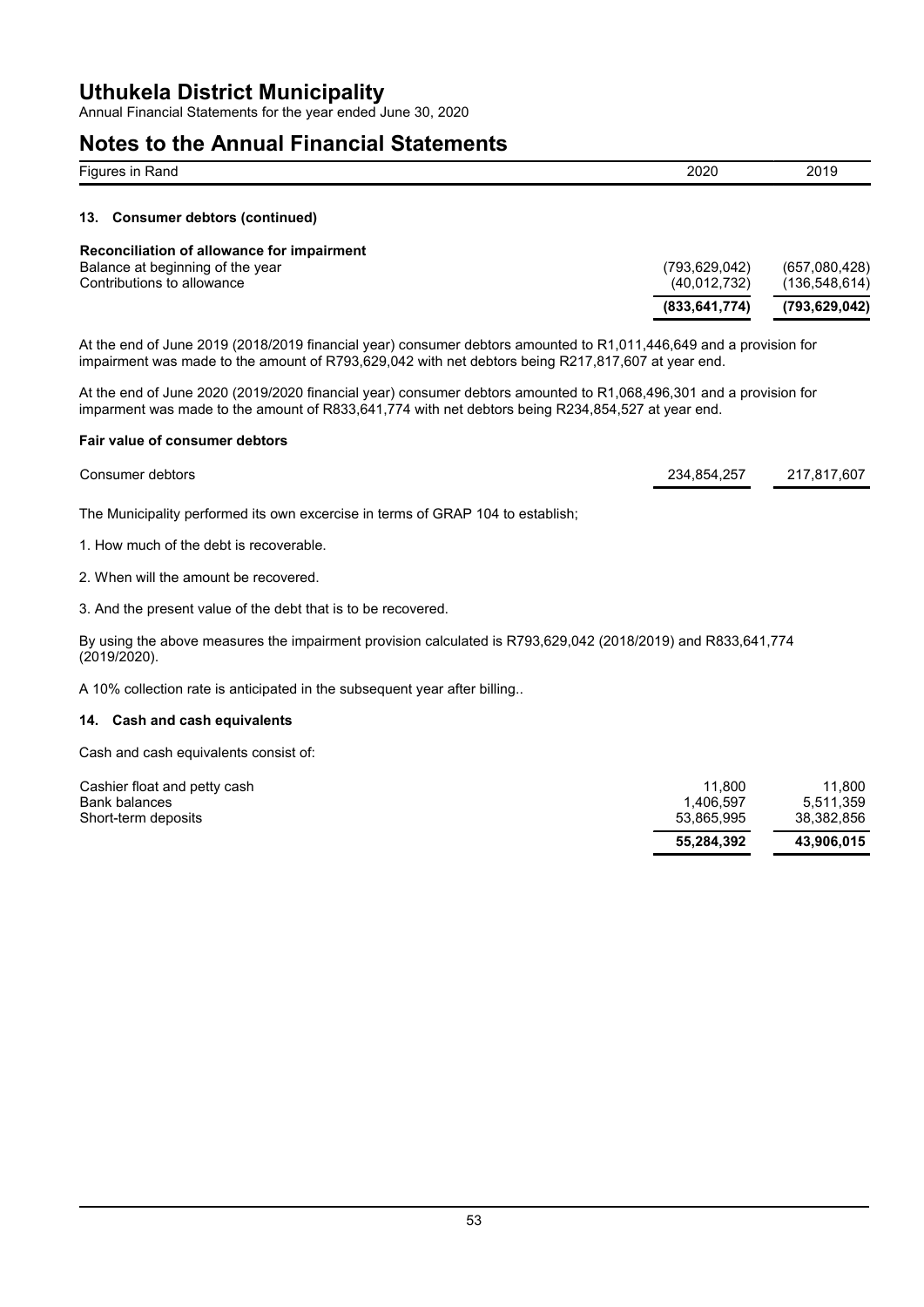Annual Financial Statements for the year ended June 30, 2020

## **Notes to the Annual Financial Statements**

| --<br>ירז<br>⊀and<br>Fiaur<br><br>$ -$ |  |
|----------------------------------------|--|

#### **14. Cash and cash equivalents (continued)**

#### **The municipality had the following bank accounts**

| Account number / description                   |                | <b>Bank statement balances</b> |           | <b>Cash book balances</b> |                                                                                     |
|------------------------------------------------|----------------|--------------------------------|-----------|---------------------------|-------------------------------------------------------------------------------------|
|                                                |                |                                |           |                           | June 30, 2020 June 30, 2019 June 30, 2018 June 30, 2020 June 30, 2019 June 30, 2018 |
| FNB - Main account<br>62252306280              | 1.406.597      | 5,511,359                      | 5,611,190 | 5,511,358                 | 5,611,190                                                                           |
| FNB business money account<br>62283176644      | 365,984        | 355,671                        | 338,213   |                           |                                                                                     |
| FNB short term deposit account<br>62600579679  | 2,545,799      | 313.982                        | 1,245     |                           |                                                                                     |
| FNB short term deposit account<br>62600812102  | 9,162,966      | 5.334.365                      | 48,319    |                           |                                                                                     |
| Nedbank call deposit account<br>7881006110     | 20,511,542     | 183,042                        |           |                           |                                                                                     |
| Investec call deposit account<br>1100433766501 | 21,147,448     | 20,784,392                     |           |                           |                                                                                     |
| ABSA 7 day notice account<br>9341705144        | $\blacksquare$ | 11,262,642                     |           |                           |                                                                                     |
| ABSA liquidity plus account<br>9349109796      | 132,256        | 148.762                        |           |                           |                                                                                     |
| Total                                          | 55,272,592     | 43,894,215                     | 5,998,967 | 5,511,358                 | 5,611,190                                                                           |

Investments were done in terms of the MFMA, Chapter 3, Part 2, Section 13 "Cash Management and Investments".

Interest was earned at an average interest rate of 3.82% for the period ending 30 June 2020.

#### **15. Unspent conditional grants and receipts**

#### **Unspent conditional grants and receipts comprises of:**

| Unspent conditional grants and receipts                          |               |                |
|------------------------------------------------------------------|---------------|----------------|
| Regional Bulk Infrastructure Grant                               | 3.887         | 3,588,191      |
| Nodal Plan Grant                                                 | 700.642       | 396,167        |
| <b>Massification Grant</b>                                       | 2.312.220     | 4,554,542      |
| Disaster Management Grant                                        | 2,000,000     |                |
| District Growth and Development                                  |               | 2,580          |
| NODAL Plan Grant                                                 | 705,875       | 1,000,000      |
| Rural Road asset Management Grant                                | (1)           | 997,251        |
|                                                                  | 5,722,623     | 10,538,731     |
| Movement during the year                                         |               |                |
| Balance at the beginning of the year                             | 10.538.731    | 48.157.406     |
| Additions during the year                                        | 332,553,117   | 362,551,726    |
| Income recognition during the year                               | (332,783,782) | (353,790,603)  |
| Application for roll over declined (recovered from equity share) | (4, 585, 443) | (46, 379, 798) |
|                                                                  | 5,722,623     | 10,538,731     |

The nature and extent of government grants recognised in the annual financial statements and an indication of other forms of government assistance from which the municipality has directly benefited; and

Unfulfilled conditions and other contingencies attaching to government assistance that has been recognised.

See note 27 for reconciliation of grants from National/Provincial Government.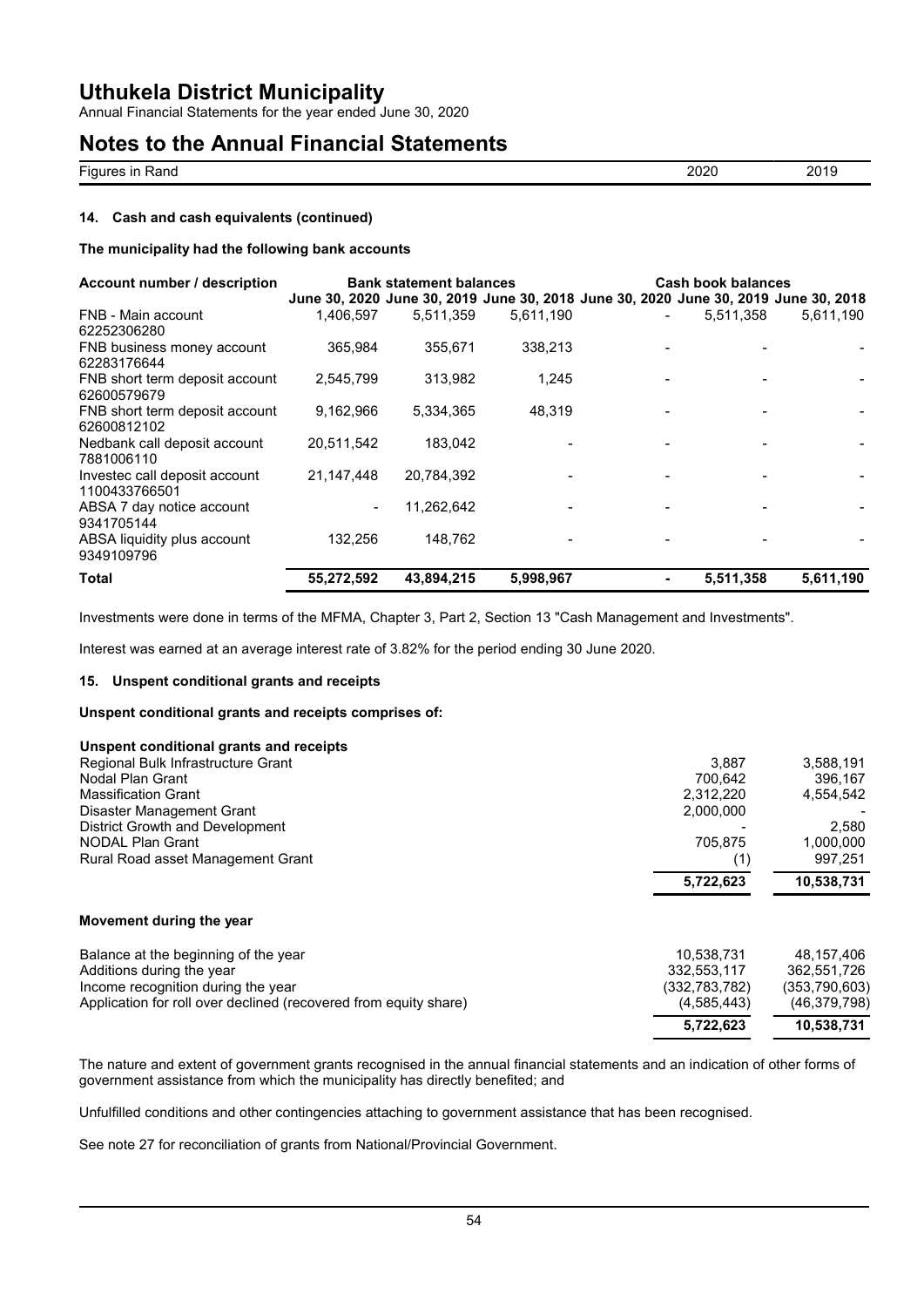Annual Financial Statements for the year ended June 30, 2020

### **Notes to the Annual Financial Statements**

| $- \cdot$<br>,<br>Fiat<br><br>kand<br>ш | ∍∩י<br>∠∪<br>.<br>$\sim$ |
|-----------------------------------------|--------------------------|
|                                         |                          |

### **16. Provisions**

#### **Reconciliation of provisions - 2020**

|                 | <b>Opening</b><br><b>Balance</b> | <b>Additions</b> | Total      |
|-----------------|----------------------------------|------------------|------------|
| Bonus provision | 7.256.417                        | 1.352.589        | 8.609.006  |
| Leave provision | 19.561.145                       | 6.782.766        | 26.343.911 |
|                 | 26.817.562                       | 8.135.355        | 34.952.917 |

#### **Reconciliation of provisions - 2019**

|                            | Opening<br><b>Balance</b> | <b>Additions</b> | <b>Total</b> |
|----------------------------|---------------------------|------------------|--------------|
| Bonus provision            | 6,457,437                 | 798.980          | 7,256,417    |
| Leave provision            | 15,962,686                | 3,598,459        | 19,561,145   |
|                            | 22,420,123                | 4,397,439        | 26,817,562   |
| Non-current liabilities    |                           |                  |              |
| <b>Current liabilities</b> |                           | 34,952,917       | 26,817,562   |
|                            |                           | 34,952,917       | 26,817,562   |

#### **17. Vat Payable**

The Municipality is registered an a payment bases for VAT purposes with SARS. The VAT payable is as a result of the unpaid debt due by Municipal consumers. Payment is made to SARS on collection from consumers.

Monthly VAT returns are up to date.

The Municipality has received VAT refunds to the amount of R42,398,210 (2018/2019) and R59,429,717 (2019/2020) financial years.

| VAT payable to SARS                                                                                                                                | 80,383,345                                             | 70,967,532                                             |
|----------------------------------------------------------------------------------------------------------------------------------------------------|--------------------------------------------------------|--------------------------------------------------------|
| Other liabilites - Consumer debtors with credit balances<br>18.                                                                                    |                                                        |                                                        |
| The tables below represnts consumer debtors with credit balances as at financial year end.                                                         |                                                        |                                                        |
| <b>Consumers with credit balances</b><br>Consumer debters with credit balances at year end                                                         | 12,024,307                                             | 15,841,482                                             |
| Ageing of consumer debtors with credit balance<br>Current (0 - 30 days)<br>$31 - 60$ days<br>$61 - 90$ days<br>91 - 120 days<br>121 days and above | 2,170,993<br>341,823<br>87,175<br>205,060<br>9,219,741 | 453,269<br>438,908<br>642,981<br>205,060<br>14,101,264 |
| Other liability - Salaries clearing control account<br>19.                                                                                         | 12,024,792                                             | 15,841,482                                             |
| Other liabilites at year end is as follows.                                                                                                        |                                                        |                                                        |
| <b>Other liabilities</b><br>Salary clearing control account                                                                                        | 390,361                                                | 402,433                                                |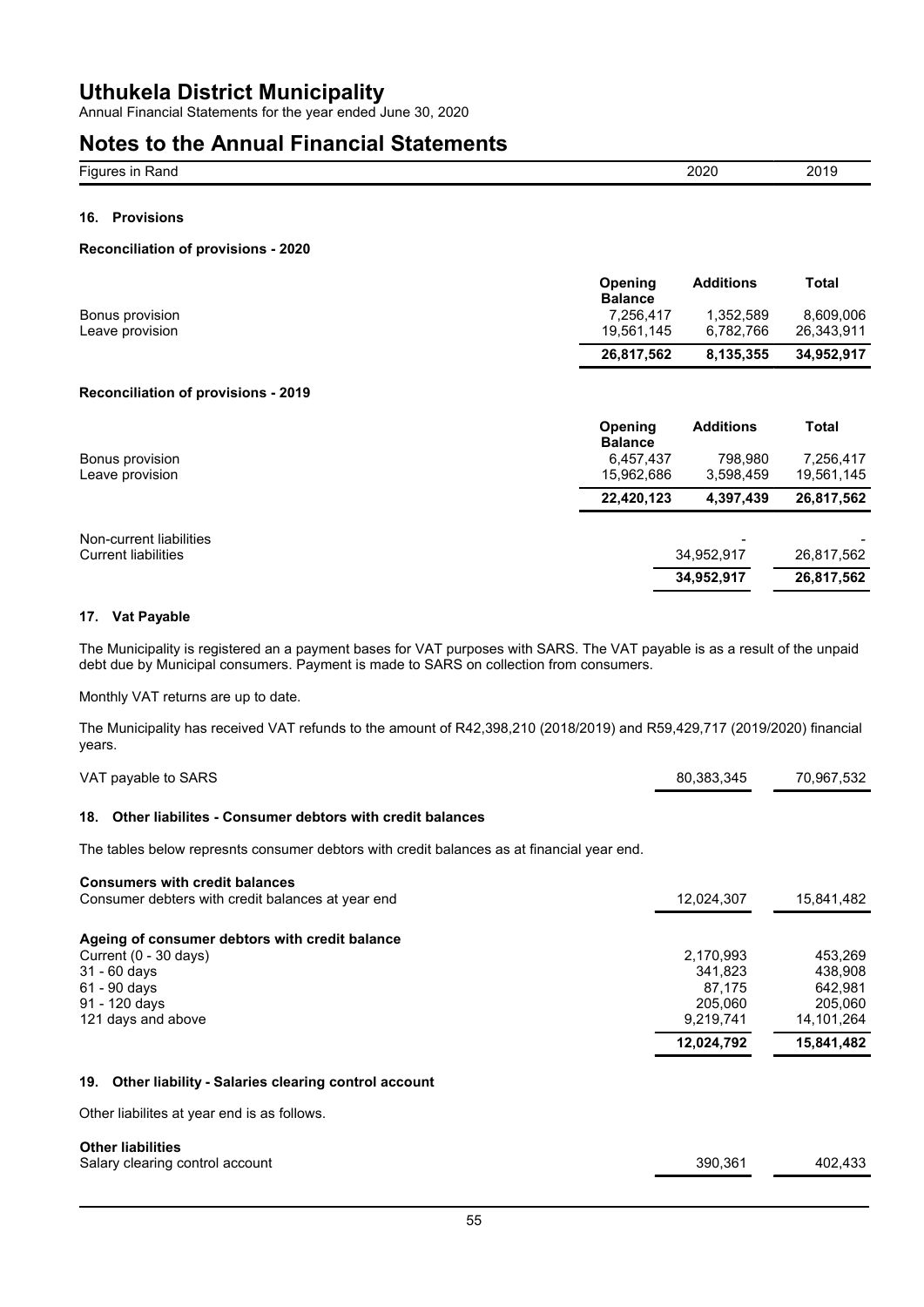Annual Financial Statements for the year ended June 30, 2020

### **Notes to the Annual Financial Statements**

| nnnr<br>Rand<br>ın<br>. וחו<br>.<br>. | 201<br>" |  |
|---------------------------------------|----------|--|

The amount of R390,361 relates to the salary clearing control account which will be cleared by the end of the 2020/2021 financial year.

### **20. Payables from exchange transactions**

| Trade payables<br>Department of Water Affairs (DWS) Accrual<br>Trust funds- late estates<br>Retentions<br>Sundry creditors | 233,367,478<br>24,677,247<br>5,748,037<br>31,069,314<br>2.045.697 | 302.215.163<br>8,660,145<br>5.536.541<br>25,849,666<br>1,879,747 |
|----------------------------------------------------------------------------------------------------------------------------|-------------------------------------------------------------------|------------------------------------------------------------------|
|                                                                                                                            | 296,907,773                                                       | 344,141,262                                                      |
| <b>Fair value of Trust funds</b>                                                                                           |                                                                   |                                                                  |
| Total value                                                                                                                | 5,748,037                                                         | 5.536.541                                                        |

Council employees previously had life cover under a Group Life Scheme which was cancelled, however employees now have accidental life cover under Councils insurance portfolio.

The trust fund represent monies which were received from the Group Life Scheme or Councils insurers in respect of employees who passed away while in service of the Municipality.

Employees complete a beneficiary nomination form when the join the Municipality as an employee.

These trust funds represents monies held in trust by the Municipality which have not yet been claimed by the nomibnated beneficiaries.

The trusts held by the Municipality earns interest on an annual bases. Interest is calculated at the avarage interest rate the Municipality earnes on investments made.

#### **21. Consumer deposits**

| Water | 19,561,713 | 30,307,020 |
|-------|------------|------------|
|       |            |            |

Consumer deposits represents refundable deposits held (R30,307,020 - 2018/2019) and (R19,561,713 - 2019/2020) in respect of water debtor accounts.

#### **22. Revenue**

| Service charges                                                                               | 164.402.170   | 221.150.003   |
|-----------------------------------------------------------------------------------------------|---------------|---------------|
| Interest received - trading services                                                          | 59.908.929    | 56.209.768    |
| Other income                                                                                  | 2.402.600     | 10.512.304    |
| Impairment reversal                                                                           | 2.740.513     |               |
| Interest received - investment                                                                | 6,512,027     | 7,090,300     |
| Government grants & subsidies                                                                 | 765,310,377   | 748,272,573   |
| Public contributions and donations                                                            | 10.145.379    | 4.489.006     |
|                                                                                               | 1,011,421,995 | 1,047,723,954 |
| The amount included in revenue arising from exchanges of goods or<br>services are as follows: |               |               |
| Service charges                                                                               | 164,402,170   | 221,150,003   |
| Interest received - trading services                                                          | 59,908,929    | 56,209,768    |
| Other income                                                                                  | 2,402,600     | 10.512.304    |
| Impairment reversal                                                                           | 2,740,513     |               |
| Interest received - investment                                                                | 6,512,027     | 7,090,300     |
|                                                                                               | 235,966,239   | 294,962,375   |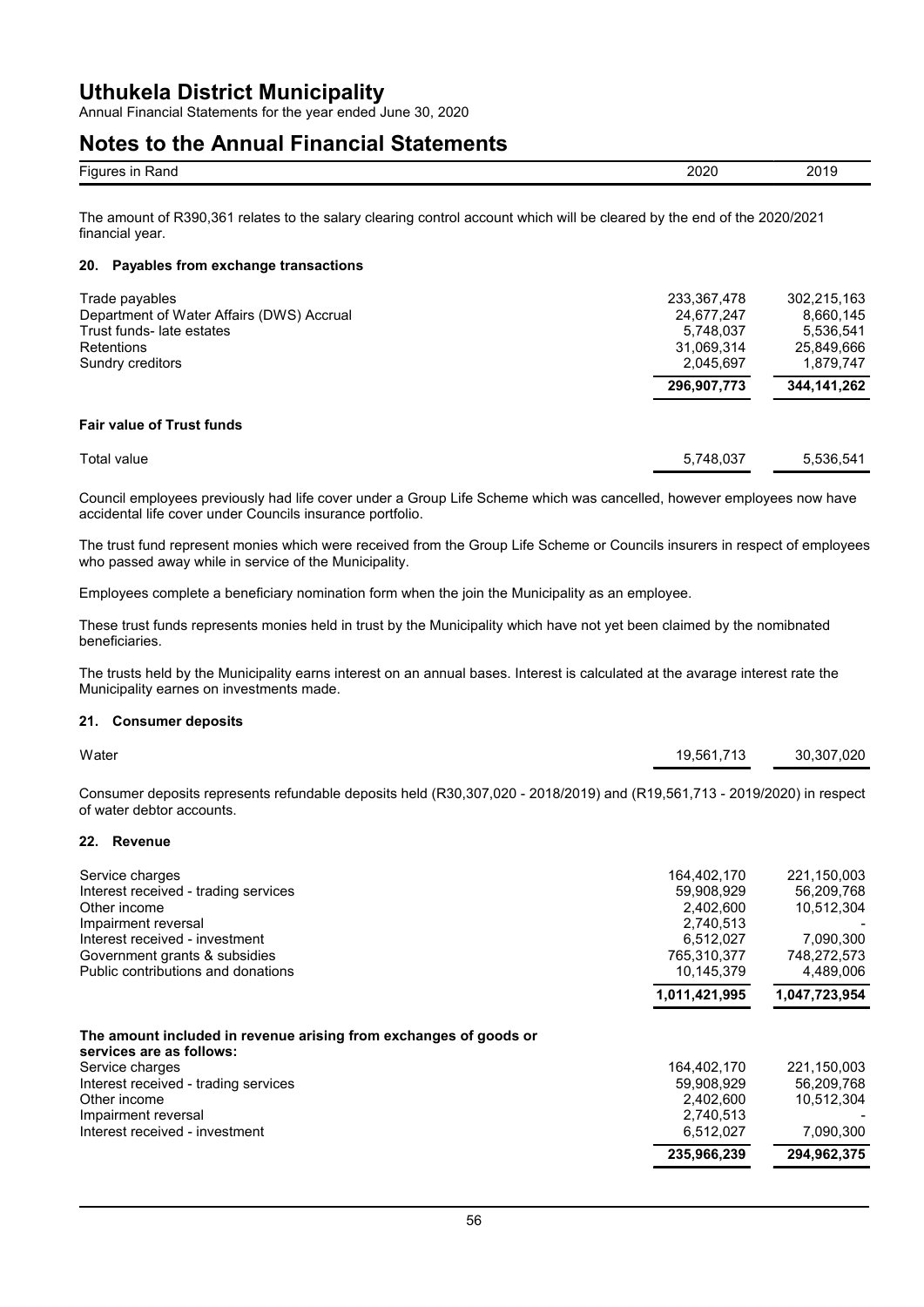Annual Financial Statements for the year ended June 30, 2020

### **Notes to the Annual Financial Statements**

| <u>.</u><br>◡ | $\sim$<br>- u<br> |  |
|---------------|-------------------|--|
|               |                   |  |

#### **22. Revenue (continued)**

#### **The amount included in revenue arising from non-exchange transactions is as follows:**

**Taxation revenue Transfer revenue**

| Government grants & subsidies      | 765,310,377 | 748,272,573 |
|------------------------------------|-------------|-------------|
| Public contributions and donations | 10.145.379  | 4.489.006   |
|                                    | 775,455,756 | 752,761,579 |
| <b>Service charges</b><br>23.      |             |             |
| Sale of water                      | 149.321.753 | 191.811.645 |
| Sewerage and sanitation charges    | 13.249.240  | 26,026,793  |
| Other service charges              | 1.831.177   | 3,311,565   |
|                                    | 164,402,170 | 221,150,003 |

Other service charges (R3,311,565 2018/2019) relates to R1,979,627 in respect of water connections, R44,991 in respect of sewer connections and R1,287,027 in respect of trade effluent charges.

Other service charges (1,856,523 2019/2020) relates to R71,596 in respect of sewer connections, R1,059,541 in respect of trade effluent charges, R702,252 in respect of water connections and R23,134 in respect of disconnection penalty fees.

#### **24. Other revenue**

| Other income<br>Impairment reversal | 2,402,600<br>2,740,513 | 10.512.304 |
|-------------------------------------|------------------------|------------|
|                                     | 5,143,113              | 10.512.304 |

Oteh income (R10,512,304 2018/2019) includes and amount of R8,255,725 received from Shepstone And Wylie - Contingent asset recovered from Namandla Roads and Civils.

#### **The amount included in other revenue arising from exchanges of goods or**

| services are as follows:                                                                                                 |           |                      |
|--------------------------------------------------------------------------------------------------------------------------|-----------|----------------------|
| Clearance certificates                                                                                                   | 326,522   | 247,676              |
| Copies of building plans                                                                                                 | 273,969   | 1,020,258            |
| Sundry income                                                                                                            | 1,452,134 | 12,168               |
| Insurance claims received                                                                                                | 236,019   | 842,669              |
| Tender documents                                                                                                         | 113,956   | 115,308              |
|                                                                                                                          | 2,402,600 | 2,238,079            |
| The amount included in other revenue arising from non-exchange<br>transactions is as follows:<br><b>Taxation revenue</b> |           |                      |
| Fines - illegal connections and tampering<br>Contingent asset recovery- Namandla Roads and Civils - Shepstone And Wylie  |           | 18,500<br>8,255,725  |
|                                                                                                                          |           | 8,274,225            |
| <b>Investment revenue</b><br>25.                                                                                         |           |                      |
| Interest revenue                                                                                                         |           |                      |
| Interest earned on investment accounts<br>Interest earned other                                                          | 6,512,027 | 6,321,399<br>768,901 |
|                                                                                                                          | 6,512,027 | 7,090,300            |
|                                                                                                                          |           |                      |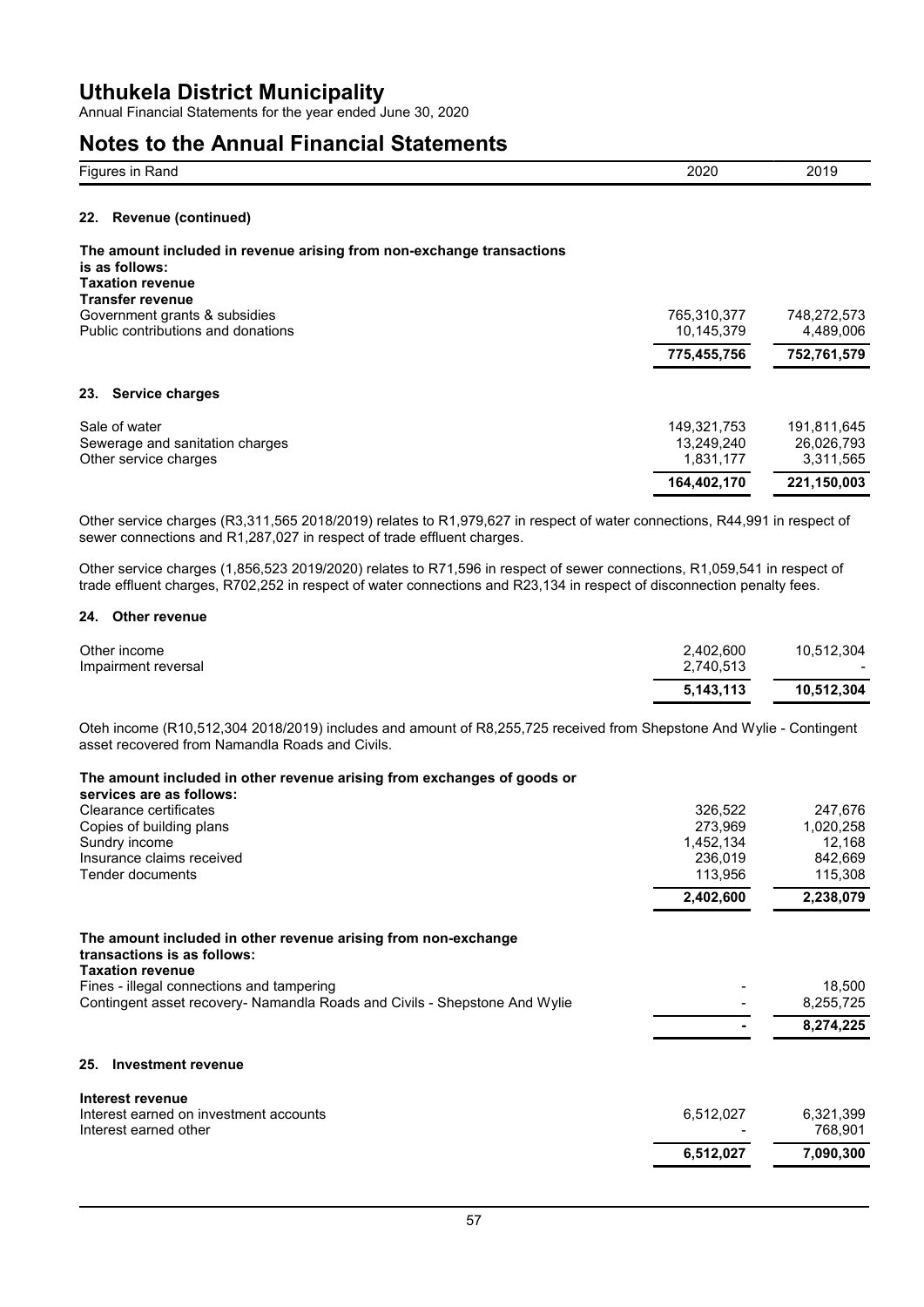Annual Financial Statements for the year ended June 30, 2020

## **Notes to the Annual Financial Statements**

| Figures in Rand                                                    | 2020      | 2019      |
|--------------------------------------------------------------------|-----------|-----------|
| 26. Grants and subsidies paid                                      |           |           |
| <b>Grants paid to ME's</b><br>Uthukela Economic Development Agency | 2,514,233 | 1,608,414 |

The above transfer relates to expenditure incured by the Municipality on behalf of the Development Agency.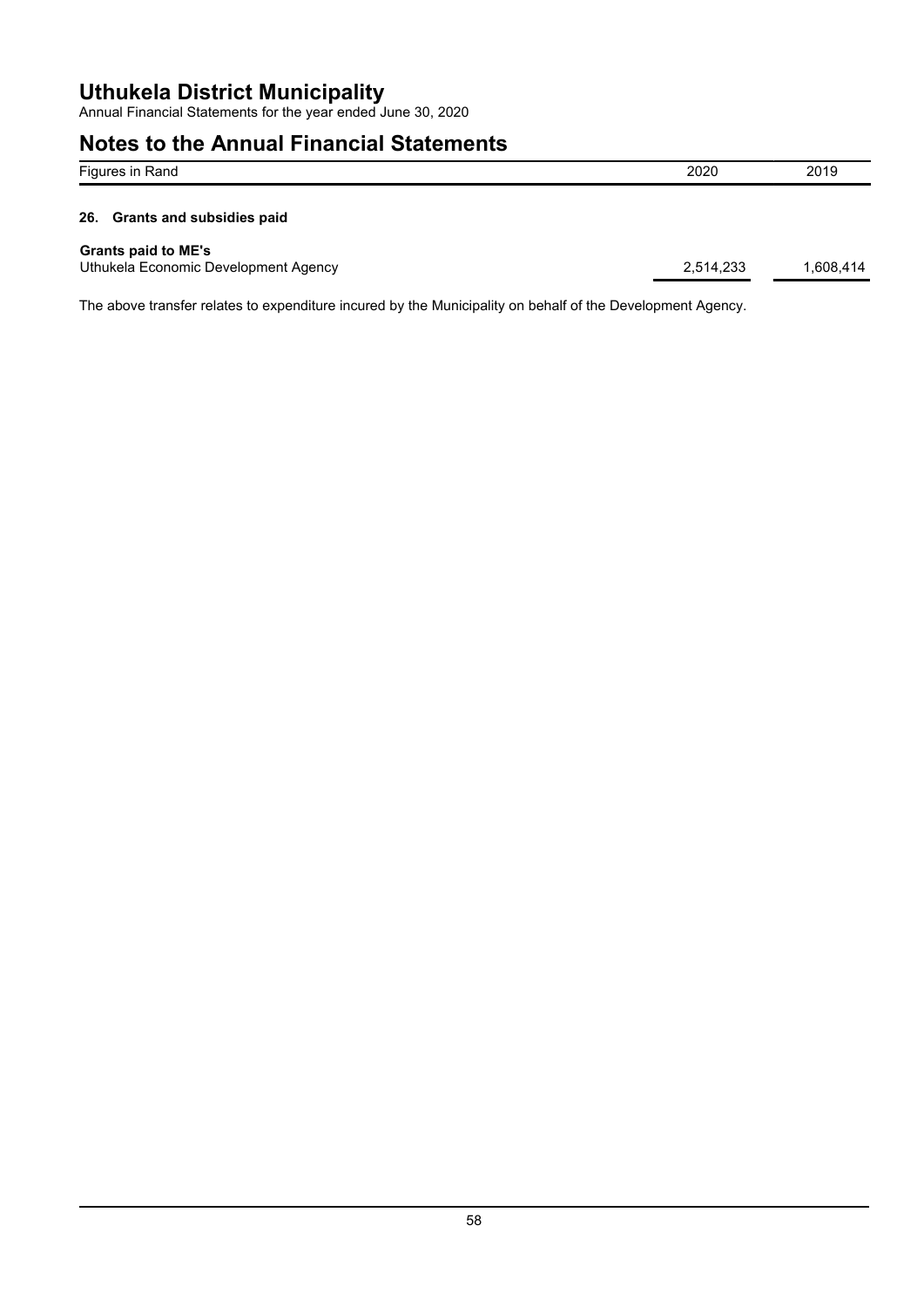Annual Financial Statements for the year ended June 30, 2020

## **Notes to the Annual Financial Statements**

| $-$<br>- --<br>FIUI<br>kan w<br> | ורחר<br><b>LULU</b> | ገ∩ 1<br>ZUIY |
|----------------------------------|---------------------|--------------|
|                                  |                     |              |

#### **27. Government grants and subsidies**

| <b>Operating grants</b>              |             |             |
|--------------------------------------|-------------|-------------|
| Equitable share                      | 432,409,443 | 397,481,970 |
| Finance Management Grant             | 2,010,000   | 1,545,000   |
| <b>EPWP Integrated Grant</b>         | 7.054.000   | 6,206,000   |
| <b>LGSETA</b>                        | 316,642     | 427,501     |
| District Growth and Development      | 2,580       |             |
| <b>NODAL Plan Grant</b>              | 294,125     |             |
| DPSS (Development planning)          | 550,000     | 510,695     |
|                                      | 442,636,790 | 406,171,166 |
| <b>Capital grants</b>                |             |             |
| Regional Bulk Infrastructure Grant   | 9,996,113   | 41,411,809  |
| Municipal Infrastructure Grant       | 183,937,000 | 180,033,000 |
| Municipal Water Infrastructure grant | 108,000,000 | 108,493,000 |
| Disaster Management                  | 745.000     |             |
| <b>Rural Transport Services Plan</b> | 2,636,000   | 2,718,140   |
| <b>Massification Grant</b>           | 17,359,474  | 9,445,458   |
|                                      | 322,673,587 | 342,101,407 |
|                                      | 765,310,377 | 748,272,573 |

#### **Conditional and Unconditional**

Included in above are the following grants and subsidies received:

| Conditional grants received<br>Unconditional grants received | 432.409.443 | 397.481.970 |
|--------------------------------------------------------------|-------------|-------------|
|                                                              | 765.310.377 | 748.272.573 |

#### **Equitable Share**

In terms of the Constitution, this grant is used to subsidise the provision of basic services to indigent community members.

All registered indigents receive a monthly subsidy of - (2020: R 69,72), which is funded from the grant.

The 6 kiloliter free basic subsidy - in respect of indigent consumer for the 2018/2019 financial year amounted to R4,818,726 and R227,691 in respect of the 2019/2020 financial year.

The cost of free basic services - water supplied by water tankers for the 2018/2019 financial year amounted to R38,760,511 and R2,296,565 in respect of the 2019/2020 financial year.

#### **Municipal Infrastructure Grant**

| Current-year receipts                   | 183.937.000   | 180.033.000   |
|-----------------------------------------|---------------|---------------|
| Conditions met - transferred to revenue | (183.937.000) | (180.033.000) |
|                                         |               |               |

The Municipal Infrastructure Grant program is aimed at providing all South Africans with at least a basic level of service throuh the provision of grant funding aimed at covering the capital cost of basic infrastructure for the poor. The MIG Programme is a key part of Government's overall drive to alleviate poverty in the Country and, therefore, infrastructure is to be provided in such a way that employment is mazimised and opportunities are created for enterprises to flourish.

The MIG is the major funding mechanism for all Municipal infrastructure for basic services to the poor such as roads, electricity, recreational facilities and water and sanitation. the MIG funding is provided to Municipalities with certain conditions attached.

#### **Municipal Water Infrastructure**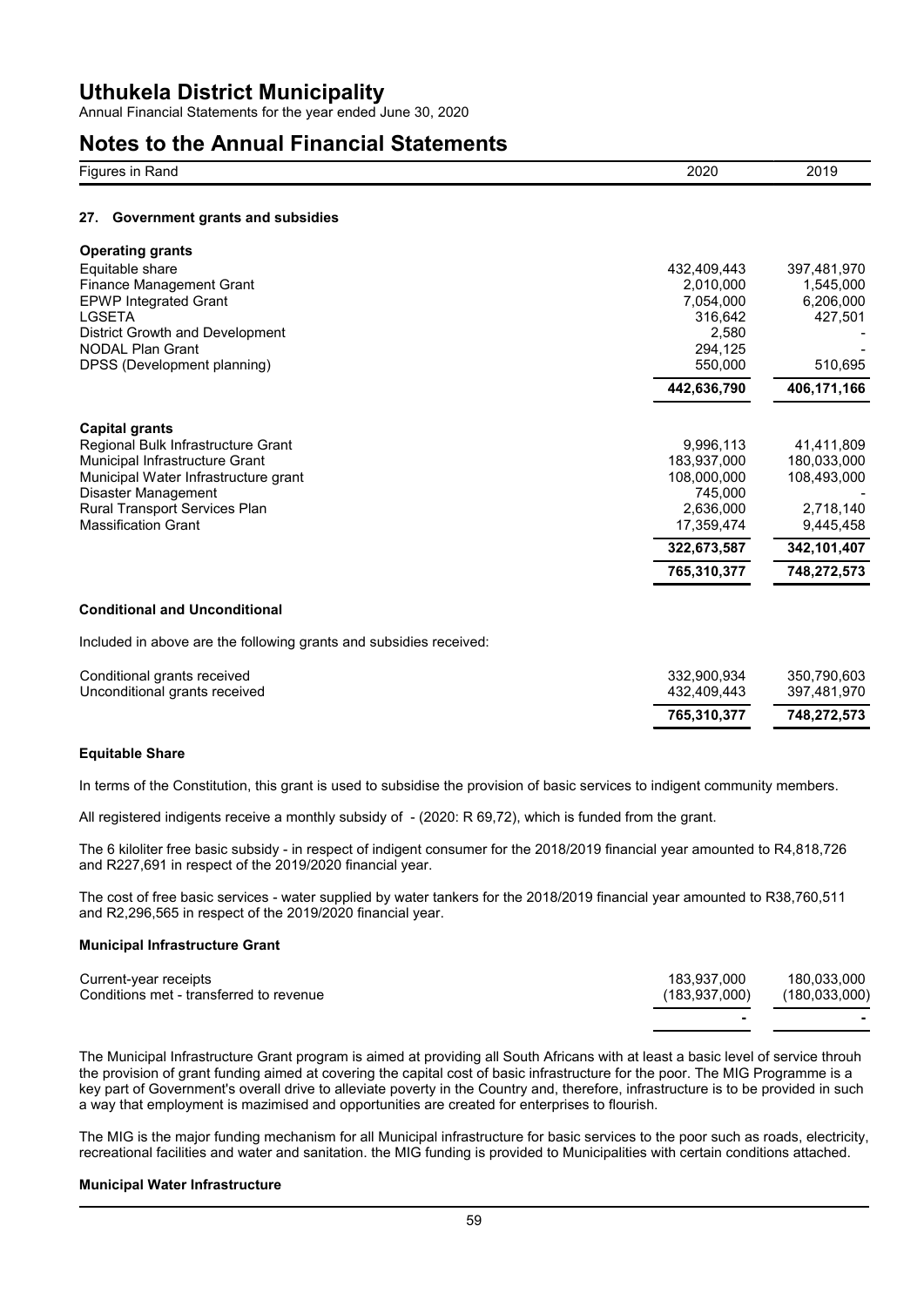Annual Financial Statements for the year ended June 30, 2020

### **Notes to the Annual Financial Statements**

| Figures in Rand                                 | 2020 | 2019 |
|-------------------------------------------------|------|------|
|                                                 |      |      |
| 27. Government grants and subsidies (continued) |      |      |

| Current-year receipts                   | 108.000.000   | 108.493.000     |
|-----------------------------------------|---------------|-----------------|
| Conditions met - transferred to revenue | (108.000.000) | (108, 493, 000) |
|                                         | -             |                 |

The Municipal Water Infrastructure Grant is to assist Water Service Authorities (WSA'S) to provide water supply services to consumers currently without services, particular those in rural areas.

The purpose of the grant is to facilitate the planning, acceleration and implementation of various projects that will ensure water supply to communities identified as not receiving a basic water supply service.

Acces to water supply enabled through the development of new infrastructure and/or refurbishment and/or upgrading of existing infrastructure to communities identified as not having a basic water supply.

It is also aimed at the reduction of water losses and non-revenue water.

#### **Regional Bulk Infrastructure**

|                                                                  | 3.887       | 3.588.191      |
|------------------------------------------------------------------|-------------|----------------|
| Application for roll over declined (recovered from equity share) | (3,588,191) | (46, 379, 798) |
| Conditions met - transferred to revenue                          | (9,996,113) | (41, 411, 809) |
| Current-year receipts                                            | 10.000.000  | 45.000.000     |
| Balance unspent at beginning of year                             | 3.588.191   | 46.379.798     |

Conditions still to be met - remain liabilities (see note 15).

RBIG is a specific purpose grant with the object to supplement the financing of the social component of regional bulk water supply and sanitation infrastructure.

The application of these funds is specifically for "water supply" and "sanitation" regional bulk infrastructure, with the focus on "regional" charateristics and "infrastructure" element.

This includes all aspects relating to the implementation of the infrastructure, planning, design, procurement, construction as well as setting up institutional arrangement for sustainable operation and management.

The rollover application for the unspent amount of R46,379,798 (2017/2018) was declined and recovered from the allocation received in January 2019 and R3,588,191 (2018/2019) was declined and recovered from the the equity share allocation in 2019/2020.

#### **LGSETA Grant - Training**

|                                                                  | 700.642              | 396.167              |
|------------------------------------------------------------------|----------------------|----------------------|
| Current-year receipts<br>Conditions met - transferred to revenue | 621.117<br>(316.642) | 486.726<br>(427.501) |
| Balance unspent at beginning of year                             | 396.167              | 336.942              |

Conditions still to be met - remain liabilities (see note 15).

LGSETA is a discretionary grant which assists the Local Government sector to adapt to changes in the economy and needs of the Country and ensuring that the scills levy is effectively targeted to meet the scills needs of employers and employees in the Local Government sector.

The strategic objective of the LGSETA grant is for the development of a skilled and capable workforce supporting a responsave, accountable, efficient and effective Local Government syatem, through a range of learning programmes that focus on scarce and critical skills.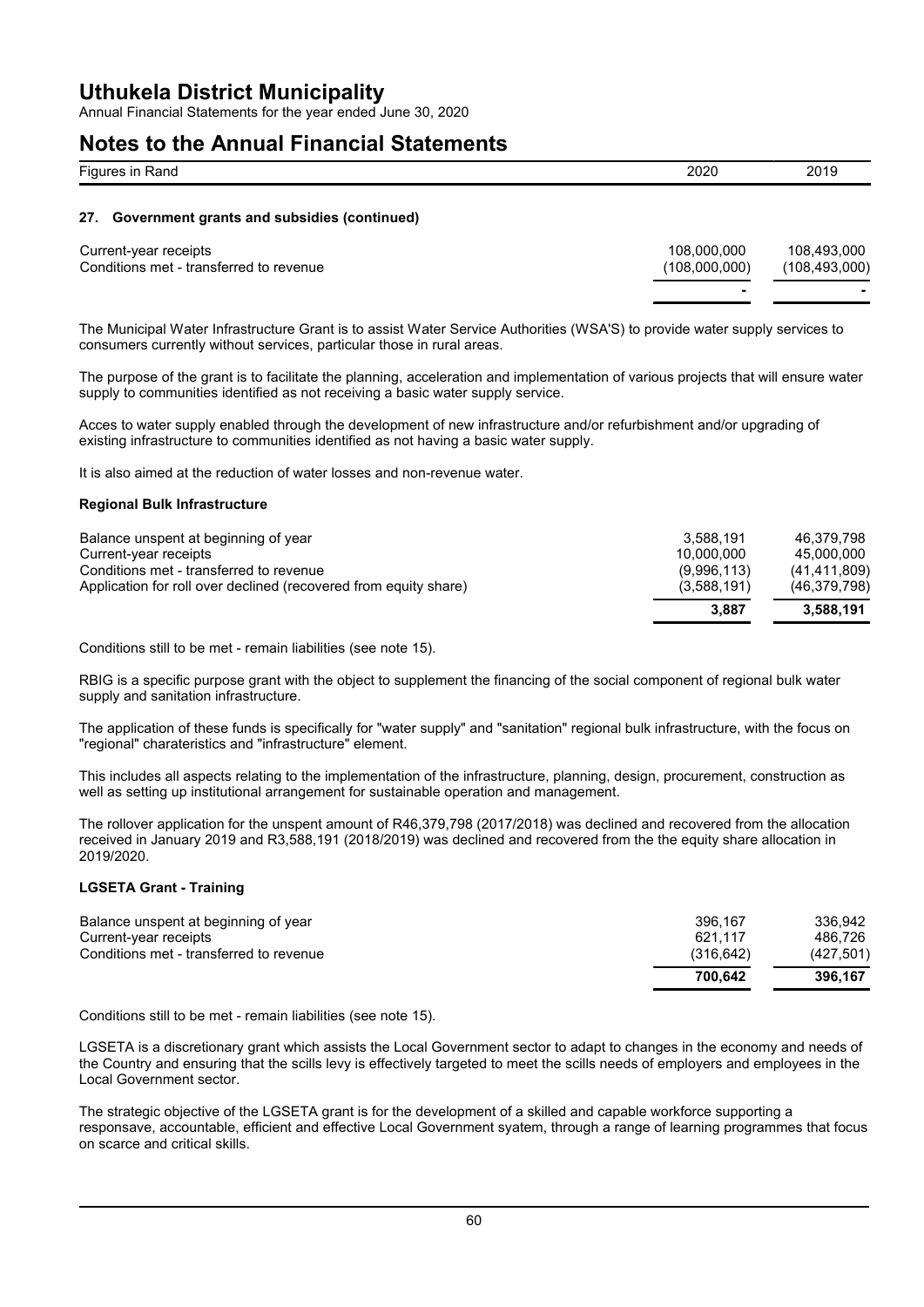Annual Financial Statements for the year ended June 30, 2020

### **Notes to the Annual Financial Statements**

| $\overline{\phantom{a}}$<br>- --<br>FIQL.<br>. .<br>1 al IV<br> | ້ |  |
|-----------------------------------------------------------------|---|--|
|                                                                 |   |  |

#### **27. Government grants and subsidies (continued)**

The training programmes focuses on employment equity, provision of opportunites for young people, support enterprice development and improving the skills profile of those from poorer social-economic backgrounds and assisting in career-pathing from lower graded to higher graded jobs within the organization.

#### **Massification Grant**

|                                                                  | 2.312.220                    | 4.554.542                 |
|------------------------------------------------------------------|------------------------------|---------------------------|
| Current-year receipts<br>Conditions met - transferred to revenue | 15.000.000<br>(17, 242, 322) | 14.000.000<br>(9,445,458) |
| Balance unspent at beginning of year                             | 4.554.542                    |                           |

Conditions still to be met - remain liabilities (see note 15).

The Massification Grant is for the upgrade, maintenance and repairs of water service infrastructure.

#### **Disaster Managment**

| 2.000.000 |           |
|-----------|-----------|
| (745.000) |           |
|           |           |
|           | 2.745.000 |

Conditions still to be met - remain liabilities (see note 15).

The finding of R2,000,000 was provided for the procurement of a disaster management vehicle.

The funding of R745,000 was provided for COVID-19 responce intervention measures.

#### **KZN District Growth and Development**

|                                         |         | 2.580      |
|-----------------------------------------|---------|------------|
| Conditions met - transferred to revenue | (2.580) | (297, 420) |
| Current-year receipts                   | $\,$    | 300.000    |
| Balance unspent at beginning of year    | 2.580   |            |

The purpose of the District Growth an DEvelopment grant is to mobilise and syncronice strategic plans and investment priorities in all spheres of Government, State owned entities, businesses, Higher education institutions, labour, civil society and all other social partners in order to achieve the desired growth and development goals, objectives and outcomes.

Spatial contexualise and prioritise intervention so as to achieve greater spatial equity.

Develop clearly defined institutional arrangements that ensure decisive leadership, robust management, through implementation and ongoing review of the growth and development plan.

#### **RASET Program Grant**

| Current-year receipts<br>Conditions met - transferred to revenue | $\sim$ | 3,000,000<br>(3,000,000) |
|------------------------------------------------------------------|--------|--------------------------|
|                                                                  |        |                          |

The purpose of the grant is for social transformation of emerging farmers which will provide food to Government schools and hospitals.

### **NODAL PLan Grant**

| Balance unspent at beginning of year | .000.000 |              |
|--------------------------------------|----------|--------------|
| Current-year receipts                |          | $.000.000$ . |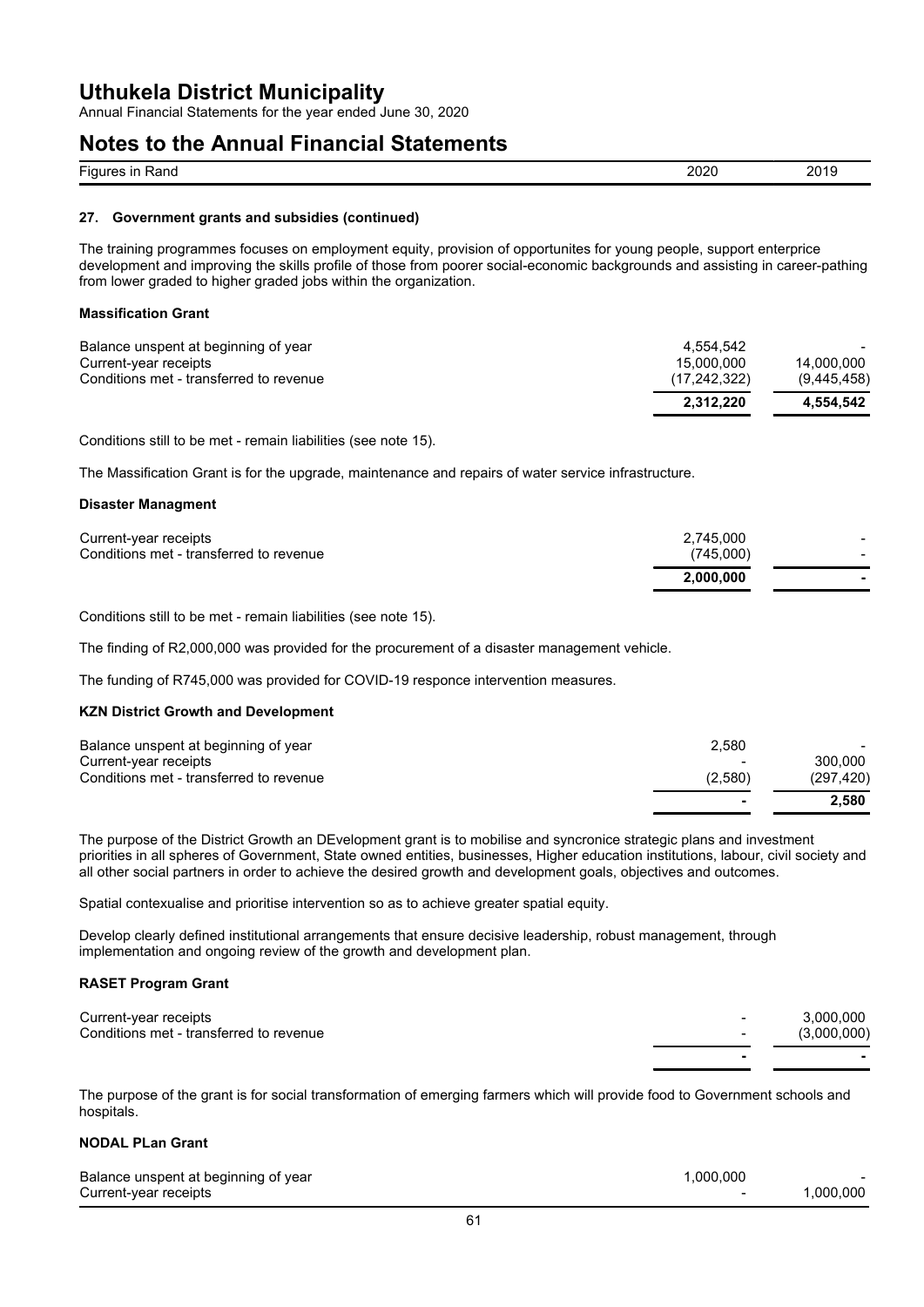Annual Financial Statements for the year ended June 30, 2020

### **Notes to the Annual Financial Statements**

| Figures in Rand                                                                            | 2020       | 2019      |
|--------------------------------------------------------------------------------------------|------------|-----------|
| 27. Government grants and subsidies (continued)<br>Conditions met - transferred to revenue | (294, 125) |           |
|                                                                                            | 705,875    | 1,000,000 |

Conditions still to be met - remain liabilities (see note 15).

The NODAL plan grant is in respect of a development strategy for the economic upliftment of Estcourt, Weenen and Muden.

#### **DPSS (Development planning)**

| Balance unspent at beginning of year    | $\overline{\phantom{a}}$ | 210.695    |
|-----------------------------------------|--------------------------|------------|
| Current-year receipts                   | 550.000                  | 300.000    |
| Conditions met - transferred to revenue | (550.000)                | (510, 695) |
|                                         |                          |            |

Shared services are the joint provision, performance or delivery of a service, facility, or a activity by two or more Local Government entities that each may be seperate.

Local Government may determain that delivery of services on a regional basis is the most cost-effective method of providing services. To accomplish this, Local Government entities may either enter into joint agreements or transfer services to another entity.

Activities that will provide significant long-term savings to one or more Municipalities. Including training for programs and services that cross jurisdictional boundaries.

#### **Rural Road Asset Management**

|                                                                                                             | $\blacksquare$            | 997.251                |
|-------------------------------------------------------------------------------------------------------------|---------------------------|------------------------|
| Conditions met - transferred to revenue<br>Application for roll over declined (recovered from equity share) | (2,636,000)<br>(997, 251) | (2,718,140)            |
| Balance unspent at beginning of year<br>Current-year receipts                                               | 997.251<br>2.636.000      | 1.227.391<br>2.488.000 |

The main purpose of the RRAM grant is to assist District Municipalities in setting up their road asset management system, and collect road and traffic data with the Road Infrastructure Strategic Framework for South Africa (RISFSA) ad well as to improve the road sector to being more efficient and internally competative.

This program is aimed at building road sector management capacity at local level.

The rollover application for the amount of R1,227,390 (2017/2018), which was decined, was not offset against the equity share allocation for the 2018/2019 financial year not did National Treasury request a refund.

#### **Finance Management Grant**

| Current-year receipts                   | 2.010.000   | 1.545.000   |
|-----------------------------------------|-------------|-------------|
| Conditions met - transferred to revenue | (2,010,000) | (1,545,000) |
|                                         |             |             |

The purpose of the grant is for capacity building which must be seen as an attempt to build individual, organizational, institutional and environmental processes to strengthen the service delivery mandate of Municipalities.

Proper systems and processes are the cornerstone to the translation of public funding into service delivery support by competent officials.

The Municipal Finance Management Internship Program (MFMIP) is a futher attempt to build capacity to deliver on their financial management responsabilities and thus their constitutional obligation.

#### **EPWP Integrated Grant**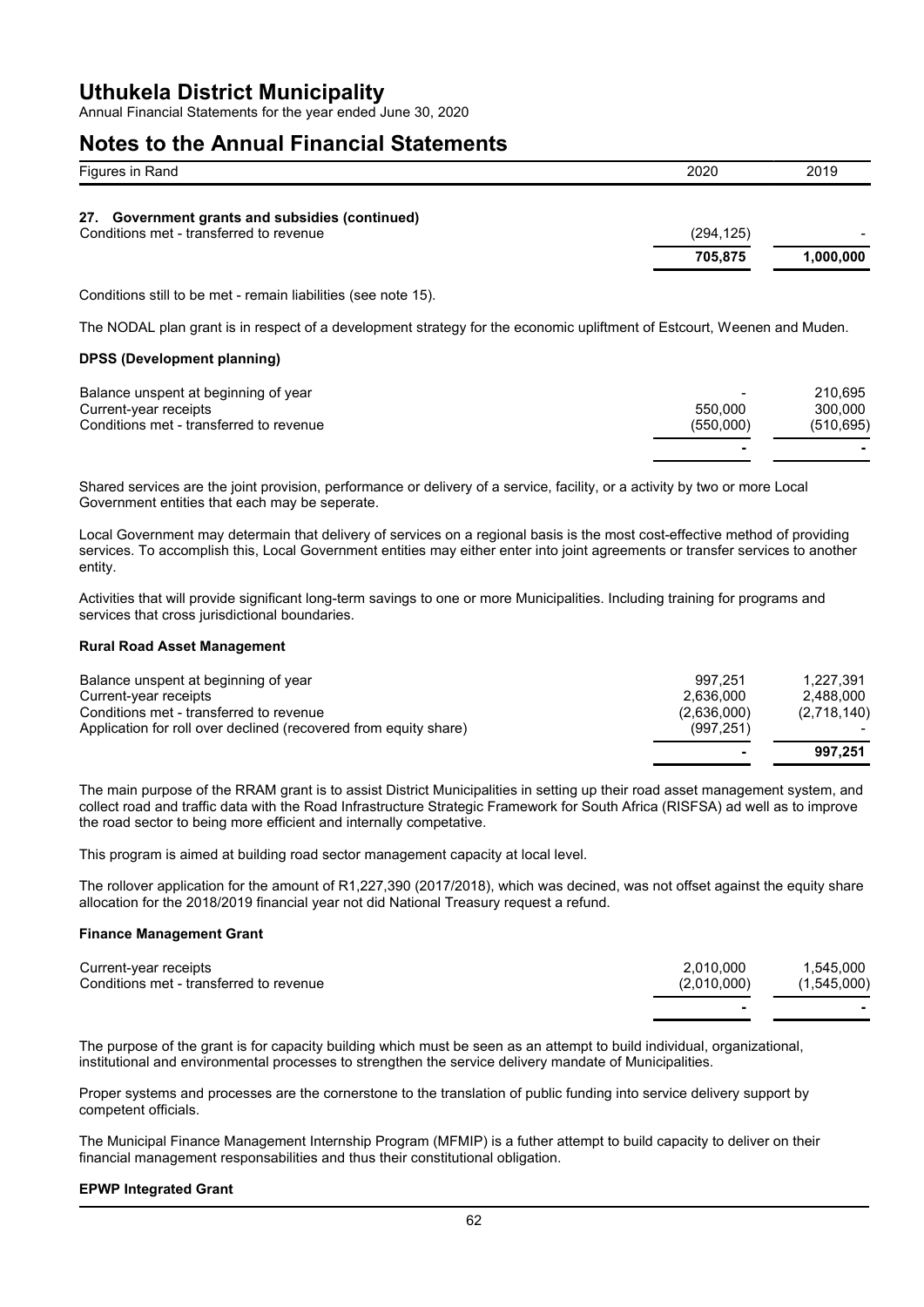Annual Financial Statements for the year ended June 30, 2020

### **Notes to the Annual Financial Statements**

| Figures in Rand                                 | 2020      | 2019      |
|-------------------------------------------------|-----------|-----------|
| 27. Government grants and subsidies (continued) |           |           |
| Current-year receipts                           | 7,054,000 | 6,206,000 |

**- -**

Conditions met - transferred to revenue (7,054,000) (6,206,000)

The Expanded Public Workd Program (EPWP) is one of an array of Government strategies aimed at addressing unemployment.

The intention of the EPWP incentive grant is to increase job creation effeorts by Provinces and Municipalities by providing a financial performance reward.

The incentive is structured to reward Privinces and Municipalities that create EPWP work by reimbursing them a portion of their wage costs. The more employment created, the higher the incentive that will be paid.

#### **28. Public contributions and donations**

| Public contributions and donations - Umgeni Water<br>Public contributions and donations - COGTA | 250,000<br>9.895.379 | 4.489.006 |
|-------------------------------------------------------------------------------------------------|----------------------|-----------|
|                                                                                                 | 10.145.379           | 4.489.006 |

The public contribution of R250,000 (2019/2020) was a donation from Umgeni Water for the purchase of school shoes, school uniforms and computers to assist learners of the MIMTAMS Primary School through the CORPORATE Socual Investment Program (CSI).

The public contribution R4,489,006 (2018/2019) was for bore holes and water storage donated by COGTA.

The public contribution R9,895,379 (2019/2020) was for yellow plant donated by COGTA.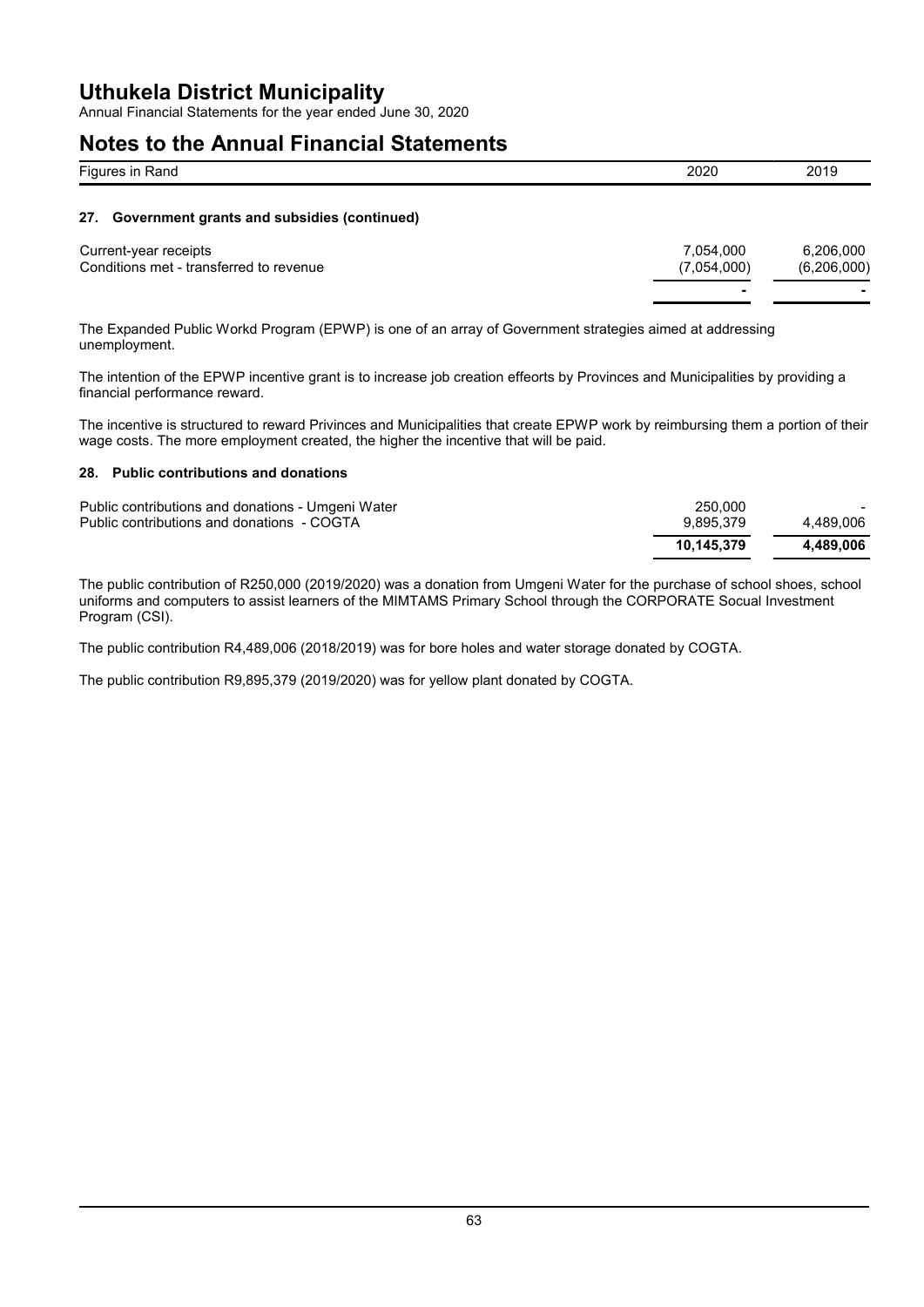Annual Financial Statements for the year ended June 30, 2020

## **Notes to the Annual Financial Statements**

| $- \cdot$<br>$-10$<br>≺anu | $-0$<br>$- - -$ | 201.<br>$- - -$ |
|----------------------------|-----------------|-----------------|
|                            |                 |                 |

### **29. Employee related costs**

| Basic<br><b>Bonus</b><br>Medical aid - employers contribution<br>UIF<br>SDL<br><b>Bargaining Council</b><br>Leave pay accrual<br>Leave pay<br>Standby allowances<br>Defined contribution plans<br>Travel, motor car, accommodation, subsistence and other allowances<br>Overtime payments<br>Acting allowances<br>Car allowance<br>Housing benefits and allowances<br>Surcharge Pension Fund<br>Night shift | 204,155,016<br>15,521,075<br>7,980,100<br>1,352,616<br>2,266,595<br>81,049<br>8,722,060<br>15,239,836<br>(130, 843)<br>4,289,205<br>29,055,778<br>1,035,572<br>11,911,188<br>1,903,658<br>26,671,770<br>712,528<br>330,767,203 | 181,909,356<br>13,458,722<br>6,768,773<br>1,321,002<br>2,494,886<br>72,932<br>3,598,459<br>1,372,346<br>11,547,416<br>1,791,164<br>3,458,795<br>26,620,146<br>1,903,281<br>11,394,518<br>2,018,859<br>22,457,333<br>625,907<br>292,813,895 |
|-------------------------------------------------------------------------------------------------------------------------------------------------------------------------------------------------------------------------------------------------------------------------------------------------------------------------------------------------------------------------------------------------------------|--------------------------------------------------------------------------------------------------------------------------------------------------------------------------------------------------------------------------------|--------------------------------------------------------------------------------------------------------------------------------------------------------------------------------------------------------------------------------------------|
|                                                                                                                                                                                                                                                                                                                                                                                                             |                                                                                                                                                                                                                                |                                                                                                                                                                                                                                            |
| <b>Remuneration of Municipal Manager</b>                                                                                                                                                                                                                                                                                                                                                                    |                                                                                                                                                                                                                                |                                                                                                                                                                                                                                            |
| <b>Annual Remuneration</b><br>Backpay (upper limit increase)<br>Contributions to UIF<br><b>SDL</b><br>Leave paid out<br>Travelling and subsistance                                                                                                                                                                                                                                                          | 623,703<br>17,464<br>1,041<br>7,060<br>174,336<br>3,592                                                                                                                                                                        | 1,471,323<br>25,564<br>1,785<br>12,981<br>37,109                                                                                                                                                                                           |
|                                                                                                                                                                                                                                                                                                                                                                                                             | 827,196                                                                                                                                                                                                                        | 1,548,762                                                                                                                                                                                                                                  |
| The Municipal Manager resigned with effect from 30 November 2019.<br><b>Remuneration of Chief Finance Officer</b><br><b>Annual Remuneration</b><br>Car Allowance<br>Backpay (upper limit increase)<br>Contributions to UIF<br>SDL<br>Housing subsidy<br>Leave paid out<br>Travelling and subsistance                                                                                                        | 664,265<br>325,039<br>17,010<br>1,785<br>9,845<br>251,579<br>47,551<br>1,317,074                                                                                                                                               | 651,397<br>316,187<br>11,322<br>1,785<br>11,843<br>244,726<br>63,096<br>1,300,356                                                                                                                                                          |
| <b>Remuneration of Manager Technical Services</b>                                                                                                                                                                                                                                                                                                                                                           |                                                                                                                                                                                                                                |                                                                                                                                                                                                                                            |
| <b>Annual Remuneration</b><br>Contributions to UIF<br>Acting allowance<br>SDL<br>Backpay (upper limit increase)<br>Overtime<br>Standby                                                                                                                                                                                                                                                                      | 920,573<br>1,338<br>7,138<br>22,847                                                                                                                                                                                            | 83,811<br>10,707<br>77,346<br>323,493                                                                                                                                                                                                      |
|                                                                                                                                                                                                                                                                                                                                                                                                             | 951,896                                                                                                                                                                                                                        | 495,357                                                                                                                                                                                                                                    |

### **Remuneration of Manager Health, Environmental Services and WSA**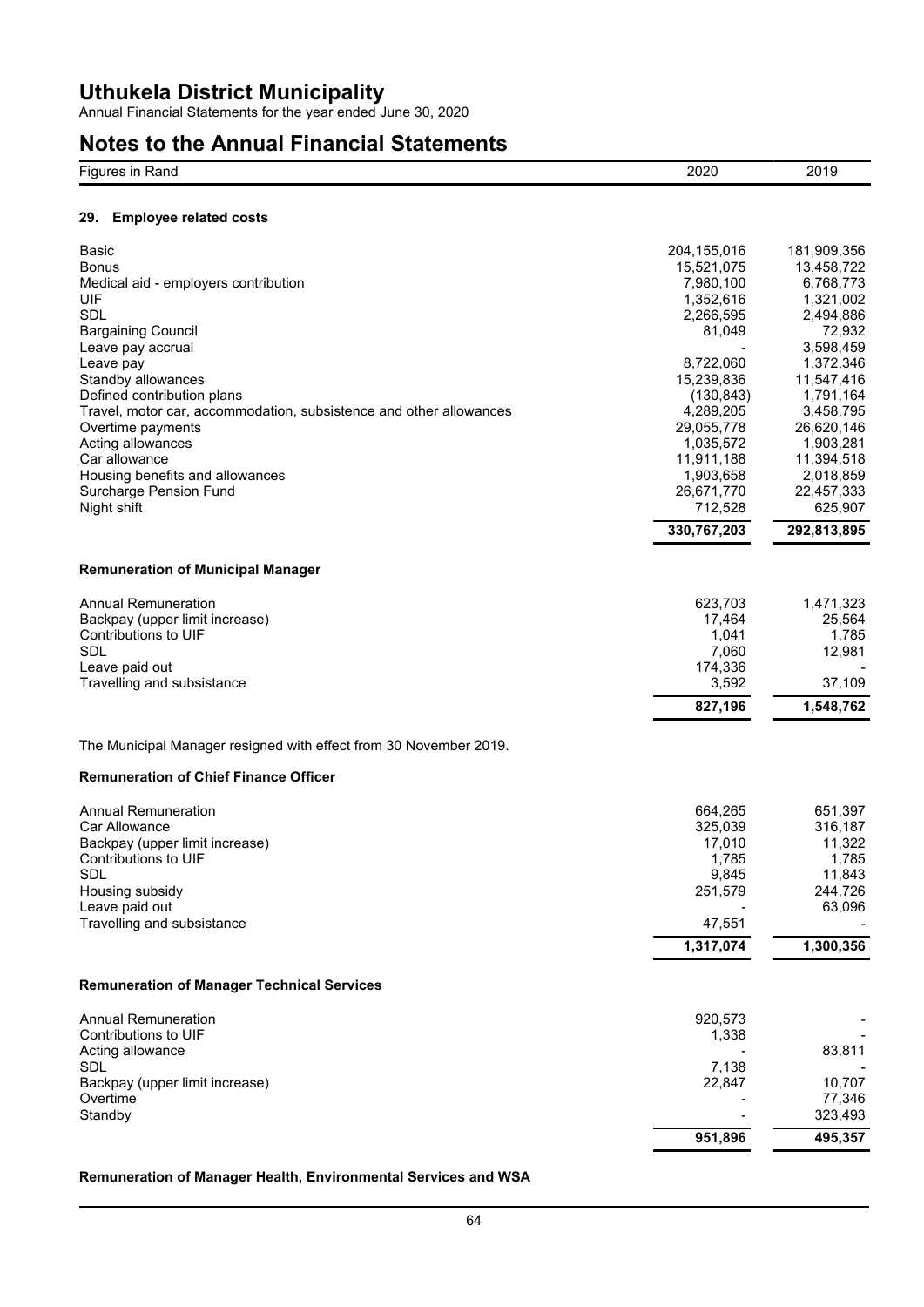Annual Financial Statements for the year ended June 30, 2020

## **Notes to the Annual Financial Statements**

| Figures in Rand                                             | 2020      | 2019      |
|-------------------------------------------------------------|-----------|-----------|
| Employee related costs (continued)<br>29.                   |           |           |
| <b>Annual Remuneration</b>                                  | 715,410   | 651,397   |
| Car Allowance                                               | 260,007   | 316,187   |
| Travelling and subsistance                                  | 43,302    | 63,096    |
| Backpay (upper limit increase)                              | 18,319    | 11,322    |
| Contributions to UIF                                        | 1,785     | 1,785     |
| Housing subsidy                                             | 264,158   | 244,726   |
| <b>SDL</b>                                                  | 9,904     | 11,843    |
|                                                             | 1,312,885 | 1,300,356 |
| <b>Remuneration of Manager Social and Economic Services</b> |           |           |
| <b>Annual Remuneration</b>                                  | 751,101   | 736,548   |
| Car Allowance                                               | 260,007   | 252,925   |
| Backpay (upper limit increase)                              | 81,100    | 12,804    |
| Contributions to UIF                                        | 1,785     | 1,785     |
| Housing subsidy                                             | 227,553   | 221,355   |
| Acting allowance                                            | 86,161    |           |
| Travelling and subsistance                                  | 28,067    | 24,126    |
| <b>SDL</b>                                                  | 10,158    | 11,632    |
|                                                             | 1,445,932 | 1,261,175 |
| <b>Remuneration of Manager Corporate Services</b>           |           |           |
| <b>Annual Remuneration</b>                                  | 947,584   | 929,232   |
| Car Allowance                                               | 155,979   | 151,730   |
| Contributions to UIF                                        | 1,785     | 1,785     |
| SDL                                                         | 9,357     | 11,424    |
| Housing subsidy                                             | 130,066   | 126,524   |
| Travelling and subsistance                                  | 16,099    | 6,133     |
| Backpay (upper limit increase)                              | 24,265    | 16,146    |
|                                                             | 1,285,135 | 1,242,974 |

The upper limit of the toatl remuneration pakage to Municipal Managers and Managers directly accountable to the Municipal Manager are regulated by the Local Government: Municipal Systems Act,2000 (Act No. 32 of 2000).

### **30. Remuneration of councillors**

| Mayor        | 870.815   | 849.898   |
|--------------|-----------|-----------|
| Deputy Mayor | 209.682   | 205,982   |
| <b>EXCO</b>  | 495.847   | 503.247   |
| Speaker      | 705.529   | 683.971   |
| Councillors  | 4,204,565 | 4.242.521 |
|              | 6,486,438 | 6,485,619 |

### **In-kind benefits**

The Mayor, Deputy Mayor, Speaker and Executive Committee Members are full-time. Each is provided with an office and secretarial support at the cost of the Council.

The Mayor, Deputy Mayor and Speaker each have the use of separate Council owned vehicles for official duties.

The Mayor has three full-time bodyguards . The Deputy Mayor and Speaker have two full-time bodyguards.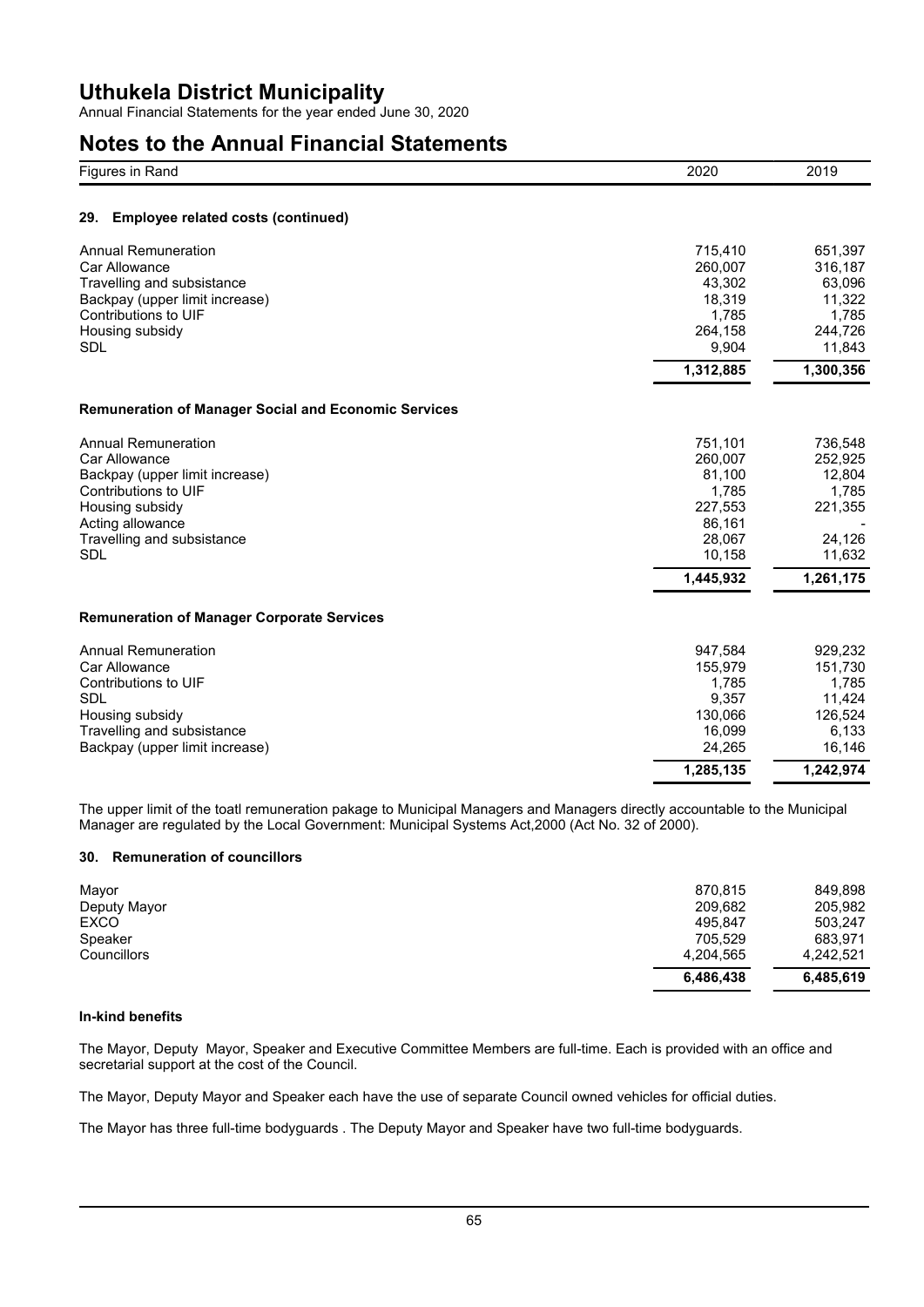Annual Financial Statements for the year ended June 30, 2020

## **Notes to the Annual Financial Statements**

| Figures in Rand                                                                                                                                                                                                                                                                                              | 2020                 | 2019                 |
|--------------------------------------------------------------------------------------------------------------------------------------------------------------------------------------------------------------------------------------------------------------------------------------------------------------|----------------------|----------------------|
|                                                                                                                                                                                                                                                                                                              |                      |                      |
| Depreciation and amortisation<br>31.                                                                                                                                                                                                                                                                         |                      |                      |
| Property, plant and equipment<br>Intangible assets                                                                                                                                                                                                                                                           | 65,844,871<br>26,797 | 70,139,347<br>56,279 |
|                                                                                                                                                                                                                                                                                                              | 65,871,668           | 70,195,626           |
| <b>Impairment of assets</b><br>32.                                                                                                                                                                                                                                                                           |                      |                      |
| <b>Impairments</b><br>Property, plant and equipment<br>Describe the events and circumstances that led to the recognition or reversal of<br>the impairment loss. The recoverable amount or [recoverable service amount]<br>of the asset was based on its fair value less costs to sell or [its value in use.] | 33,764               |                      |
| Interest incurred<br>33.                                                                                                                                                                                                                                                                                     |                      |                      |
| Other interest paid                                                                                                                                                                                                                                                                                          | 8,775,855            | 4,924,723            |
| Debt impairment<br>34.                                                                                                                                                                                                                                                                                       |                      |                      |
| Debt impairment - Consumer debtors                                                                                                                                                                                                                                                                           | 40,012,732           | 136,548,615          |
| <b>Bulk purchases</b><br>35.                                                                                                                                                                                                                                                                                 |                      |                      |
| Water                                                                                                                                                                                                                                                                                                        | 125,912,408          | 45,974,118           |

Bulk purchases represents raw water purchased from DWS (Department of Water and Sanitation) for purification and distribution through the reticulation network to consumers in the district.

A contact has been entered into between the Municipality and Umgeni Water to take over and manage the bulk water function. Thus far they have taken over the Ezakheni, Oliphantskop and Tugela Estate water purification plants.

The increase in bulk purchases is as a result of Umgeni Water billing the Municipality for bulk purified water provided.

### **36. Contracted services**

| <b>Outsourced Services</b>                   |            |            |
|----------------------------------------------|------------|------------|
| <b>Burial Services</b>                       |            | 15.000     |
| <b>Security Services</b>                     | 19,115,044 | 26,174,582 |
| <b>Water Takers</b>                          | 2,285,101  | 38,760,511 |
| <b>Consultants and Professional Services</b> |            |            |
| Legal Cost                                   | 2,858,440  | 4,040,558  |
| <b>Contractors</b>                           |            |            |
| Maintenance of Buildings and Facilities      | 1.473      | 960.654    |
| Maintenance of Equipment                     | 8.852.614  | 15,335,895 |
| Maintenance of Unspecified Assets            | 11.048.392 | 12.875.507 |
| Stage and Sound Crew                         |            | 1,187      |
|                                              | 44,161,064 | 98,163,894 |

The Municipality spent R38,760,511 (2018/2019) and R2,285,101 (2019/2020) on water tankeing to provide water to rural areas where there is no piped water (reticulation system).

R29,174,121 (2018/2019) and R19,707,858 (2018/2020) was spent on maintenance and repairs of Municipal assets - refer to note number 4 (PPE).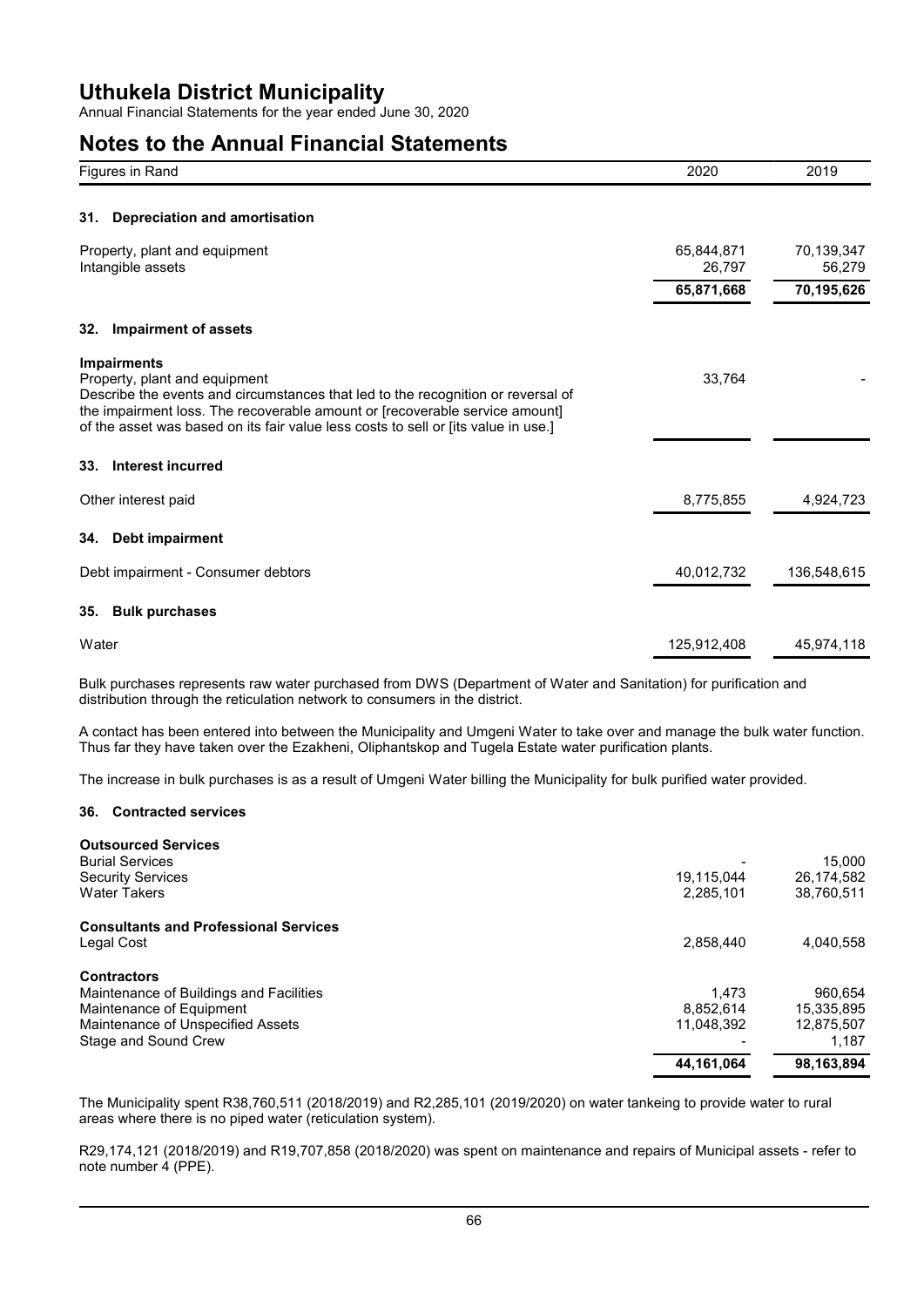Annual Financial Statements for the year ended June 30, 2020

## **Notes to the Annual Financial Statements**

| Figures in Rand | 2020 | 2019 |
|-----------------|------|------|
|                 |      |      |

### **36. Contracted services (continued)**

Contracted services is classified as follows.

| 2019/2020                            | <b>Other</b><br>contractors | <b>Maintenance</b><br>of buildings<br>and facilities | <b>Maintenance</b><br>of equipment | <b>Maintenance</b><br>of unspecified<br>assets | <b>Total</b> |
|--------------------------------------|-----------------------------|------------------------------------------------------|------------------------------------|------------------------------------------------|--------------|
| <b>Buildings</b>                     |                             | 1,473                                                |                                    |                                                | 1,473        |
| Vehicles                             |                             |                                                      | 3,620,370                          |                                                | 3,620,370    |
| Pipelines and reservoirs             |                             |                                                      |                                    | 10,967,332                                     | 10,967,332   |
| Pumps                                |                             |                                                      | 5,053,048                          |                                                | 5,053,048    |
| Furniture and equipment              |                             |                                                      | 67,700                             |                                                | 67,700       |
| Security services                    | 19,115,044                  |                                                      |                                    |                                                | 19,115,044   |
| Water tankering                      | 2,285,101                   |                                                      |                                    |                                                | 2,285,101    |
| Legal costs                          | 2,849,941                   |                                                      |                                    |                                                | 2,849,941    |
|                                      | 24,250,086                  | 1,473                                                | 8,741,118                          | 10,967,332                                     | 43,960,009   |
| 2018/2019                            | <b>Other</b><br>contractors | <b>Maintenance</b><br>of buildings<br>and facilities | <b>Maintenance</b><br>of equipment | <b>Maintenance</b><br>of unspecified<br>assets | <b>Total</b> |
| <b>Buildings</b>                     |                             | 352,704                                              |                                    |                                                | 352,704      |
| Vehicle                              |                             |                                                      | 9,776,603                          |                                                | 9,776,603    |
| Pipelines and reservoirs             |                             |                                                      |                                    | 12,436,533                                     | 12,436,533   |
| Buildings plant and pump<br>stations |                             | 248,418                                              |                                    |                                                | 248,418      |
| Pumps                                |                             |                                                      | 5,556,987                          |                                                | 5,556,987    |
| Blue drop                            |                             |                                                      |                                    | 438,974                                        | 438,974      |
| Electrical                           |                             | 359,532                                              |                                    |                                                | 359,532      |
| Specialized equipment                |                             |                                                      | 2,305                              |                                                | 2,305        |
| <b>Burial services</b>               | 15,000                      |                                                      |                                    |                                                | 15,000       |
| Stage and sound crew                 | 1,187                       |                                                      |                                    |                                                | 1,187        |
| Security services                    | 26,174,582                  |                                                      |                                    |                                                | 26,174,582   |
| Water tankering                      | 38,760,511                  |                                                      |                                    |                                                | 38,760,511   |
| Legal costs                          | 4,040,558                   |                                                      |                                    |                                                | 4,040,558    |
|                                      | 68,991,838                  | 960,654                                              | 15,335,895                         | 12,875,507                                     | 98,163,894   |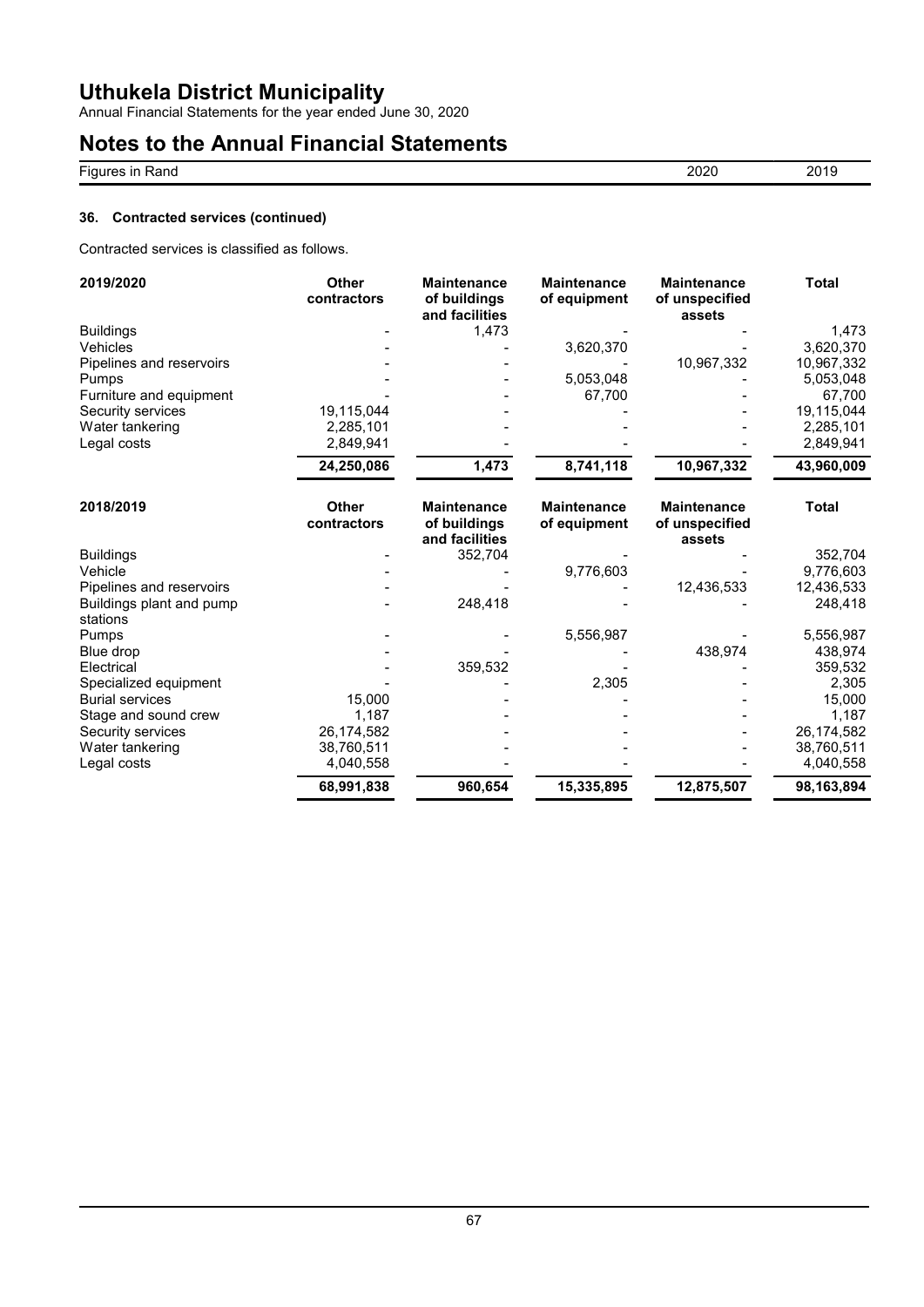Annual Financial Statements for the year ended June 30, 2020

### **Notes to the Annual Financial Statements**

| $- \cdot$<br>Fiau'<br>$  -$<br>≺ano<br>. . | ורחכ<br><b>LULU</b> | 201<br><b>ZUI</b> |
|--------------------------------------------|---------------------|-------------------|
|                                            |                     |                   |

#### **37. General expenses**

| Advertising                       | 240,253     | 449,960     |
|-----------------------------------|-------------|-------------|
| Auditors remuneration             | 3.800.000   | 3,038,637   |
| <b>Bank charges</b>               | 3,050,025   | 679,213     |
| Cleaning                          | 31,940      | 796,817     |
| Commission paid                   | 3,328,580   | 1,175,605   |
| Computer expenses                 | 2,435,314   | 3,230,500   |
| Consulting and professional fees  | 1,215,038   | 4,373,817   |
| Consumables                       | 4,609,371   | 1,321,261   |
| Entertainment                     |             | 15,570      |
| Hire                              | 5,920,623   | 5,521,289   |
| Insurance                         | 2,695,546   | 4,563,139   |
| Conferences and seminars          | 630,684     | 932,253     |
| Medical expenses                  | 373,030     | 376,600     |
| Motor vehicle expenses            | 907,809     | 1,072,491   |
| Fuel and oil                      | 11,372,340  | 13,758,713  |
| Postage and courier               |             | 86,901      |
| Printing and stationery           | 339.901     | 1,634,459   |
| Protective clothing               | 733,035     | 2,183,264   |
| Subscriptions and membership fees | 2,730,702   | 3,015,133   |
| Telephone and fax                 | 2,041,763   | 3,207,550   |
| Training                          | 152,915     | 961,504     |
| Assets expensed                   | 19,107,874  | 60,912,190  |
| Electricity                       | 39,894,174  | 62,016,214  |
| Water - internal use              | 530,530     | 135,767     |
| Audit committee                   | 317,397     | 218.952     |
| Government grant expenditure      | 6,192,302   | 2,403,179   |
| Covid-19 expences                 | 2,706,041   |             |
| Chemicals                         | 3,978,402   | 5,281,849   |
| Other expenses                    | 535,369     | 272,920     |
|                                   | 119,870,958 | 183,635,747 |

Government grant expenditure represents project expenditure funded by grants which are not of a capital nature and not capitalized and is therefore not reflected as PPE in the fixed asset register.

Assets expences relates to expenditure incurred against a capital budget however these items are not aof a capital nature and have therefore not being capitalized and are not included in PPE in the fixed asset register,

Printing and stationery include amounts paid to Inside Data for the printing of consumer debtors accounts.

Maintenance and repairs is now disclosed under note 4 "PPE" - GRAP 1 - Presentation of financial statements and note 36 "contracted services".

#### **Consulting and professional fees**

|                                                                             | 6,192,302 | 2,403,179 |
|-----------------------------------------------------------------------------|-----------|-----------|
| MIG top slice (sdmin fee in respect of the Municipal Infrastructure Grant)  | 301.475   | 2,403,179 |
| Project management (RRAM)                                                   | 2,292,351 |           |
| District wide VIP toilets                                                   | 3.304.351 |           |
| NODAL Development Plan                                                      | 294.125   |           |
| <b>Grant expenditure</b>                                                    |           |           |
| Consulting and professional fees are included in general expenditure above. |           |           |
|                                                                             | 1,215,038 | 4,373,817 |
| VAT audit                                                                   |           | 186.870   |
| Asset verification                                                          |           | 1,029,776 |
| <b>Consultants - Uthukela District Municipality</b>                         | 1,215,038 | 2,940,302 |
| GIS programs                                                                |           | 216.869   |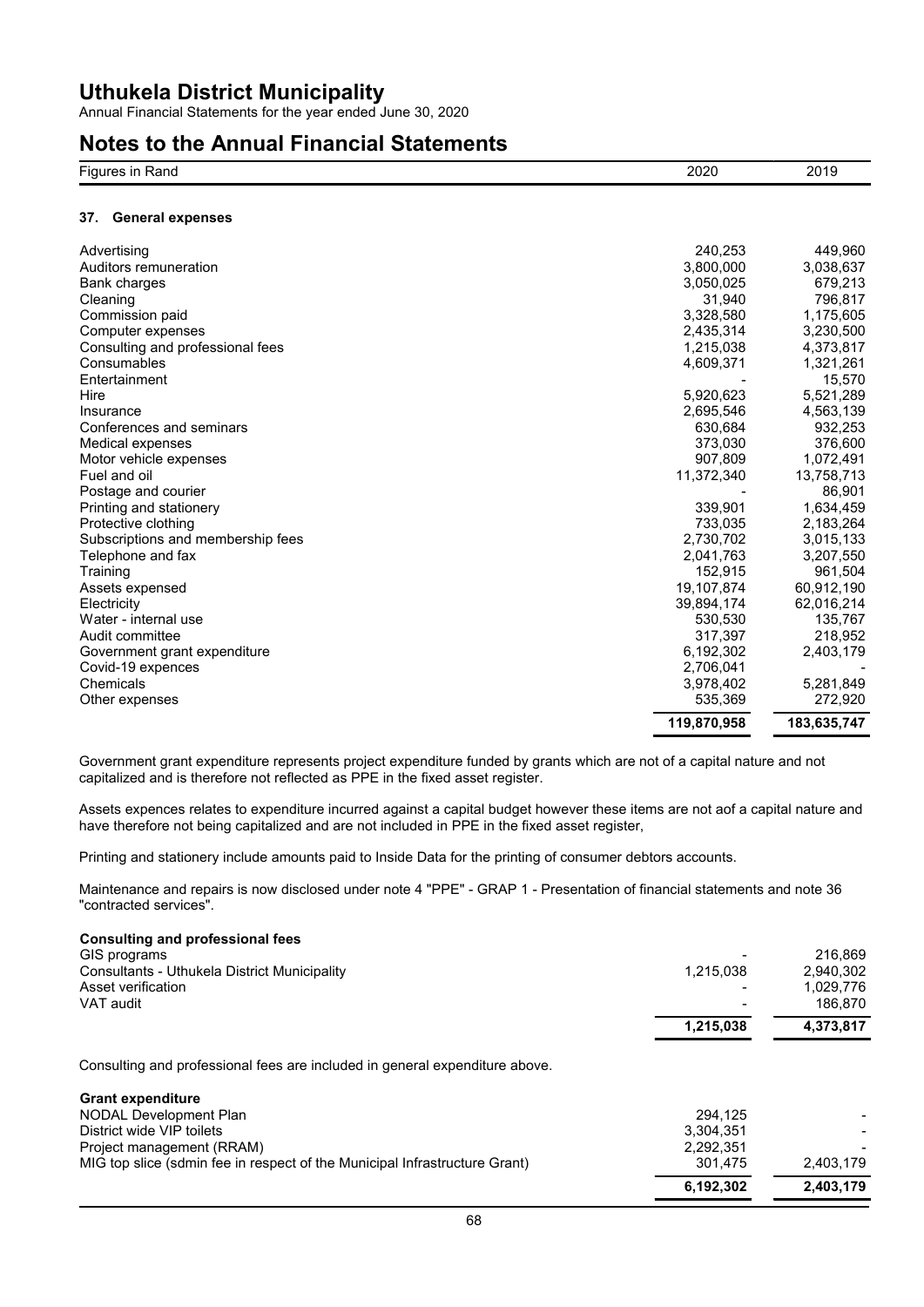Annual Financial Statements for the year ended June 30, 2020

### **Notes to the Annual Financial Statements**

| Figur.<br>Rand<br>'au | 2020<br>_____ | . .<br>--<br>__ |
|-----------------------|---------------|-----------------|
|                       |               |                 |

#### **37. General expenses (continued)**

Grant expenditure is included in general expenditure above.

#### **COVID-19 expenditure**

Funded by the Municipality 2,706,041

The Municipality made a budget provision of R3,000,000 for the 2019/2020 financial year and spent R2,706,041.

National Treasury provided Municipal Disaster Relief grant funding for COVID-19 responce and intervention measures. The grant for the 2019/2020 financial year was R745,000 and was spent in full during the year. (refer Government grants and subsidies).

COVID-19 expenditure is included in general expenditure above.

#### **38. Auditors' remuneration**

| Fees                                                                  | 3,800,000 | 3,038,637 |
|-----------------------------------------------------------------------|-----------|-----------|
| 39. Lease rentals on operating leases                                 |           |           |
| <b>Agreement of leases - Lessor</b>                                   |           |           |
| Dedekind Real Estate - rental of parking space in Ladysmith           |           | 66,000    |
| Dedekind Real Estate (Sarosma Trust IT) - office rental in respect of |           | 60.200    |
| Development Agency - Heron House - 131 Murchison Street, Ladysmith    |           |           |
| V.R. Sarjoo - Rental of satelite office in Weenen                     |           | 25,898    |
| Afrirent - Vehicle tracking rental fees                               | 502,320   |           |
| October Morne Investments CC                                          |           | 240.000   |
| Moon Magic Investments- rental of satelite office in Estcourt         | 64.648    | 123.005   |
| A. Good - Rental of satelite office in Colenso                        | 28,008    | 32.517    |
| Konika Minolta - rental of office machines                            | 68.153    | 554.986   |
| Laytam Investments - rental of worksop 35 Progress Road Ladysmith     | 529,600   |           |
|                                                                       | 1,192,729 | 1,102,606 |

The lease agreement with Laytam Investments is for the rental of a workshop at 35 Progress Road Ladysmith and is for the period 1 July 2019 to 3 June 2022.

The lease agreement with Sarjoo VR is for the satelite office at Retief Street in Weenen which commenced in January 2005 on a month to month basis and was terminated in September 2015. A new contract was entered into for the period October 2015 to September 2018.

The lease agreement with Rashid Suleman Trust was for the satelite office at 127 Albert Street Estcourt and was for the period 1 December 2014 to 1 January 2015. Rashid Suleman Trust is now known as Moon Magic Investments (Pty) Ltd and the lease agreement was for the period February 2015 to January 2016, February 2016 to January 2017, February 2017 to January 2018, March 2018 to February 2019 and March 2019 to February 2020.

The lease agreement wih October Morn Investments CC is on a month to month basis and is for parking space at 24/28 Murchison Street which commenced on the 1st of October 2015. A new lease agreement was entered into for the period March 2018 to February 2019.

The lease agreement with A Good is in respect of the satelite office at 63/69 Sir George Street in Colenso for the period September 2015 to August 2018.

The lease agreement with Dedekind Real Estate (Sarosma Trust) is for parking space which is on a month to month basis. A new lease agreement was entered into for the period June 2018 to May 2019.

The lease agreement with Dedekind Real Estate (Sarosma Trust) is for office space occupied by the Uthukela Economic Development Agency at 131 Murchison Street, Ladysmith for the period June 2018 to May 2019, thereafter on a month to month bases.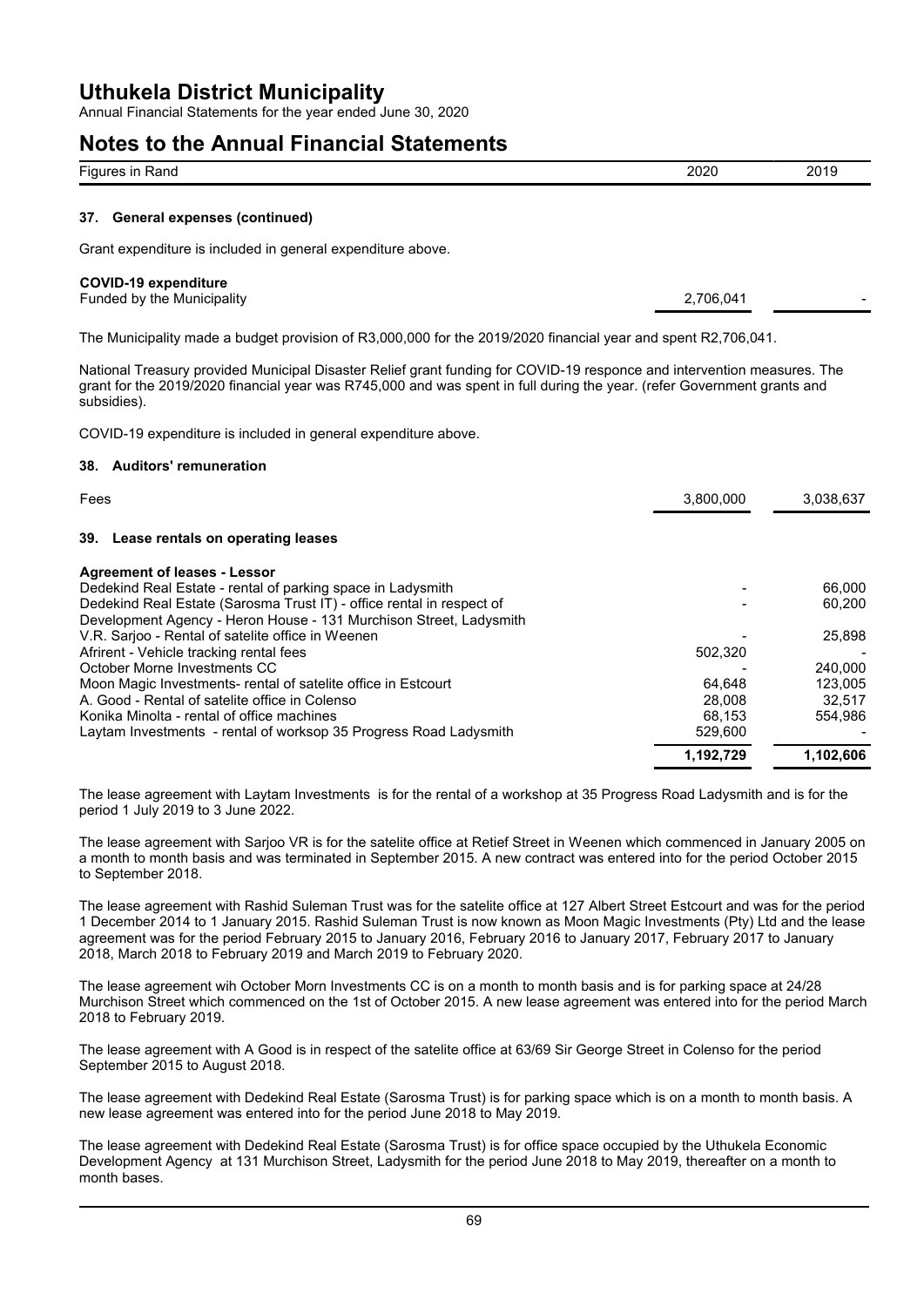Annual Financial Statements for the year ended June 30, 2020

### **Notes to the Annual Financial Statements**

| $- \cdot$<br>≺ano<br>$\overline{\phantom{a}}$<br>Figur<br>- 11 1<br>. | nnnr<br>-21<br>.v. | $-\sqrt{2}$ |
|-----------------------------------------------------------------------|--------------------|-------------|

#### **39. Lease rentals on operating leases (continued)**

Additional office equipment (photo copiers) is leased from Konica Minolta for a period of 36 months which started in December 2015 and terminates in November 2018.

### **Operating lease liabilities**

|                                                                       | 626,497        | 556,147        |
|-----------------------------------------------------------------------|----------------|----------------|
|                                                                       |                |                |
| Cash generated from operating activities<br>40.                       |                |                |
| Surplus                                                               | 202,695,575    | 204,346,513    |
| <b>Adjustments for:</b>                                               |                |                |
| Depreciation and amortisation                                         | 65,871,668     | 70,195,626     |
| Loss on sale of assets                                                | 512,127        | 943,319        |
| (Loss) gain on acturial valuations                                    | (387, 387)     | 5,934,317      |
| Interest income                                                       | (59, 498, 174) |                |
| Impairment deficit                                                    | 33,764         |                |
| Debt impairment                                                       | 40,012,732     | 136,548,614    |
| Bad debts written off                                                 | 65,641,045     | 6,915,182      |
| Movements in operating lease assets and accruals                      | (70, 350)      | 396,620        |
| Changes in other accruals (provisions)                                | 8,135,355      | 4,397,439      |
| Other non-cash items                                                  | 5,852,657      |                |
| Other non-cash items (Impairment reversal)                            | (2,740,513)    | (15,983,181)   |
| Other non-cash items (Actuarial gain)                                 | (2,591,376)    |                |
| Changes in working capital:                                           |                |                |
| Increase in Inventories                                               | (959, 797)     | (34, 950)      |
| Decrease in receivables from exchange transactions (current assets)   | 20,466,220     | (93,790,680)   |
| Increase in receivables from exchange transactions (Consumer debtors) | (17,036,650)   | (10, 417, 303) |
| Increase in other receivables from non-exchange transactions          | (142,440)      | 574,295        |
| Increase in prepayments                                               | (305,178)      | (298, 783)     |
| Increase in emplyee benefit                                           | (1, 174, 874)  |                |
| Decrease in payables from exchange transactions                       | (47, 233, 487) | 32,559,931     |
| Increase in VAT                                                       | 12,217,638     | 4,907,850      |
| Decrease in unspent conditional grants and receipts                   | (4,816,108)    | (37,618,675)   |
| Decrease in consumer deposits                                         | (10,607,705)   | (5,080,320)    |
| Decrease in other financial liabilities - consumer debtors            | (3,817,175)    | (6,057,924)    |
| Decrease in other financial liabilities                               | (12,072)       | (22,968,223)   |
|                                                                       | 270,045,495    | 275,469,667    |

#### **41. Disposal of: a significant asset(s) /or a group of assets and liabilities /or a component of the entity**

Management has taken a decision to dispose of a significant group of assets as reflected in Appendix B "analysis of property, plant and equipment".

#### **Description of the asset(s), group of assets and liabilities or, component**

**Carrying values** Carrying value of a group of assets (vehicles)<br>Carrying value of a group of assets (computer equipment)  $\qquad \qquad \qquad$  26,677 Carrying value of a group of assets (computer equipment)  $\overline{a}$ Carrying value of a group of assets (furniture and fittings)<br>
Carrying value of a group of assets (office equipment) 
<br>
2.210 Carrying value of a group of assets (office equipment)  $\overline{\phantom{a}}$  (and the contract of a group of assets (infrastructure)  $\overline{\phantom{a}}$  (2,210) Carrying value of a group of assets (infrastructure)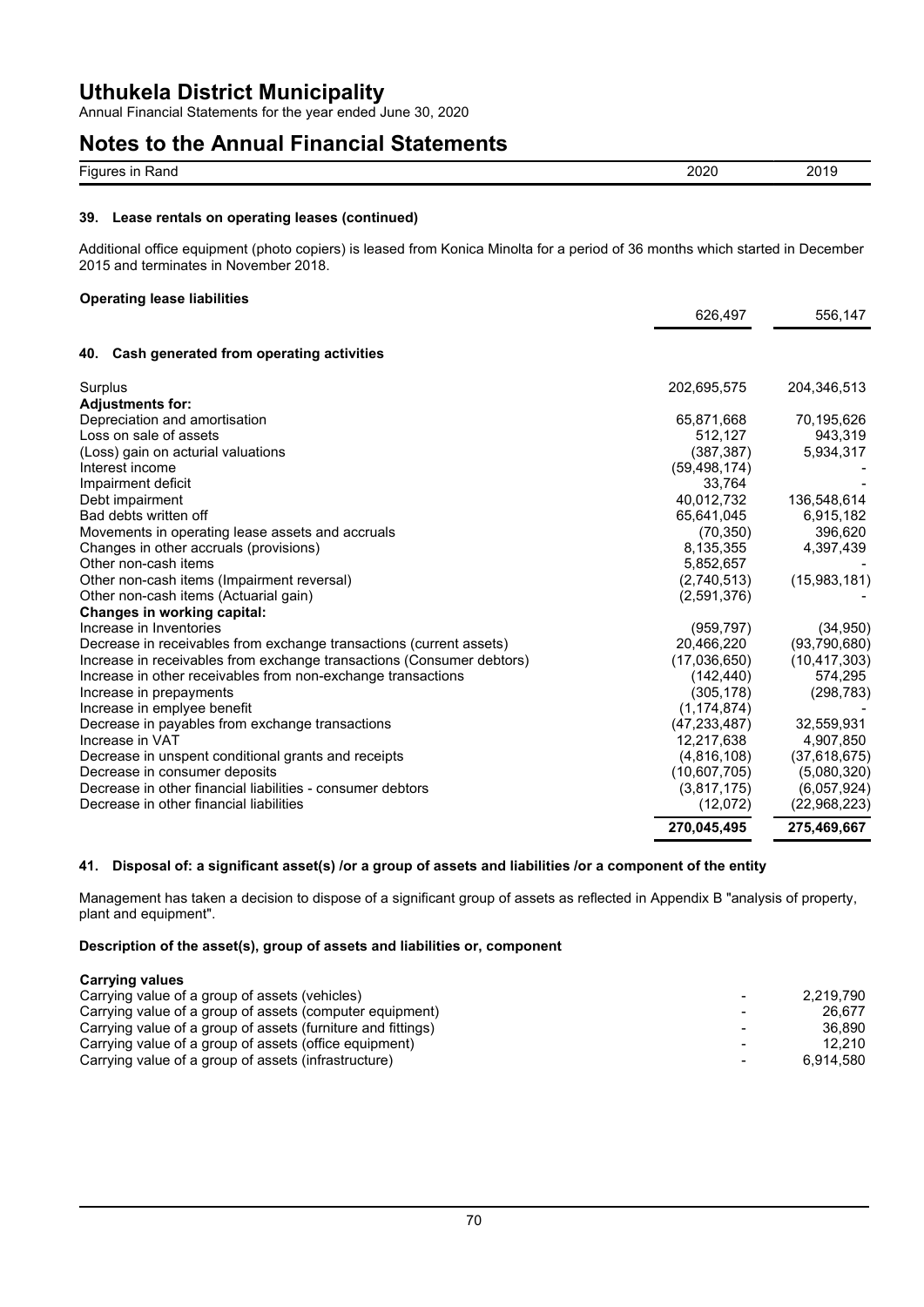Annual Financial Statements for the year ended June 30, 2020

## **Notes to the Annual Financial Statements**

| Figures in Rand                                                              | 2020        | 2019                    |
|------------------------------------------------------------------------------|-------------|-------------------------|
| 42. Commitments                                                              |             |                         |
| Authorised capital expenditure                                               |             |                         |
| Already contracted for but not provided for                                  |             |                         |
| Property, plant and equipment                                                | 248,704,696 | 321,241,183             |
| Infrastructure Grants - MIG, MWIG, WSIG & RRAMS                              |             |                         |
| Bhekuzulu phase 1 - reticulation                                             |             | 1,856,037               |
| Bhekuzulu phase 2 - reticulation                                             |             | 2,158,881               |
| Bhekuzule phase 3 - water retic to Ephangweni Enndersdale                    | 20,644,449  |                         |
| Bhekuzulu phase 4 - water retic to Ephangweni Enndersdale                    | 13,346,136  |                         |
| Bhekuzulu - outstanding work                                                 | 2,927,358   | 11,979,976              |
| Kwanobamba / Ezitendeni sanitation                                           |             | 2,313,568               |
| Kwanobamba / Ezitendeni WWTW- civil and building works                       |             | 29,664,437              |
| Kwanobamba / Ezitendeni WWTW - mechanical                                    |             | 13,961,074              |
| Kwanobamba / Ezitendeni sanitation project - reticulation and pump station   |             | 37,096,690              |
| Kwanombamba / Ezitendeni water project : Weenen reticulation                 | 26,579,737  |                         |
| Kwanombamba / Ezitendeni sanitation project sewer reticulation and pump      | 19,177,039  |                         |
| station phase 1B                                                             |             |                         |
| Weenen / Ezitendeni sewer treatment works                                    | 11,878,302  |                         |
| Umhlumayo project                                                            |             | 6,882,542               |
| Fitty park - phase 2                                                         |             | 814,736                 |
| Estcourt Industrial pipeline                                                 |             | 2,916,530<br>20,524,123 |
| Construction of Estcourt industrial area water network upgrade               | 3,633,426   |                         |
| Construction of Wembezi water conservation and demand management -           |             | 63,482,859              |
| phase 1<br>Dreging of Oliphantskop dam                                       |             | 692,881                 |
| Ntabamhlophe phase 13 - reticulation                                         |             | 2,862,150               |
| Ntabamhlophe - construction and upgrade of community water supply            | 8,996,810   |                         |
| Kwajwili - borehole                                                          |             | 144,838                 |
| Bergville Phase 2 Sanitation                                                 |             | 22,616,533              |
| Weenen / Ezitendeni sanitation project                                       | 26,995,720  |                         |
| Boreholes for Okhahlamba Local Municipality                                  | 8,574,120   |                         |
| Bergville emergency sewer                                                    |             | 19,254                  |
| Whembezi water conservation and demand management phase 1                    | 43,987,347  |                         |
| Bergville sewer reticulation                                                 | 8,291,419   |                         |
| Emmause emergency water supply                                               |             | 418,989                 |
| Ekuvukheni refurbishment of the Oliphantskop water treatment works           | 26,956,913  | 43,077,455              |
| Ekuvukheni bulk rising mains and booster pump station to Zandbuild reservoir | 22,276,597  | 51,499,789              |
| Establishment of Rural Road Asset Management system                          |             | 6,257,841               |
| Hobsland to Indaka Phase 2                                                   | 4,439,323   |                         |
|                                                                              | 248,704,696 | 321,241,183             |
|                                                                              |             |                         |

The increase in the commitment in respect of the Kwanobamba Ezitendeni WWWT mechanical and electrical project is due to an extension of scope on contact 01/2017MEU - Klomac Engineering.

The increase in the commitment in respect of the Kwanobamba Ezitendeni WWWT civil and building is due to a conttact price adjustment on contract 15/2015 CON - Njengamanje Trading.

### **Not yet contracted for and authorised by accounting officer** Property, plant and equipment  $\overline{ }$  2,689,386 **Total capital commitments**

| Total capital commitments                                   |             |             |
|-------------------------------------------------------------|-------------|-------------|
| Already contracted for but not provided for                 | 248.704.696 | 321.241.183 |
| Not yet contracted for and authorised by accounting officer |             | 2.689.386   |
|                                                             | 248.704.696 | 323.930.569 |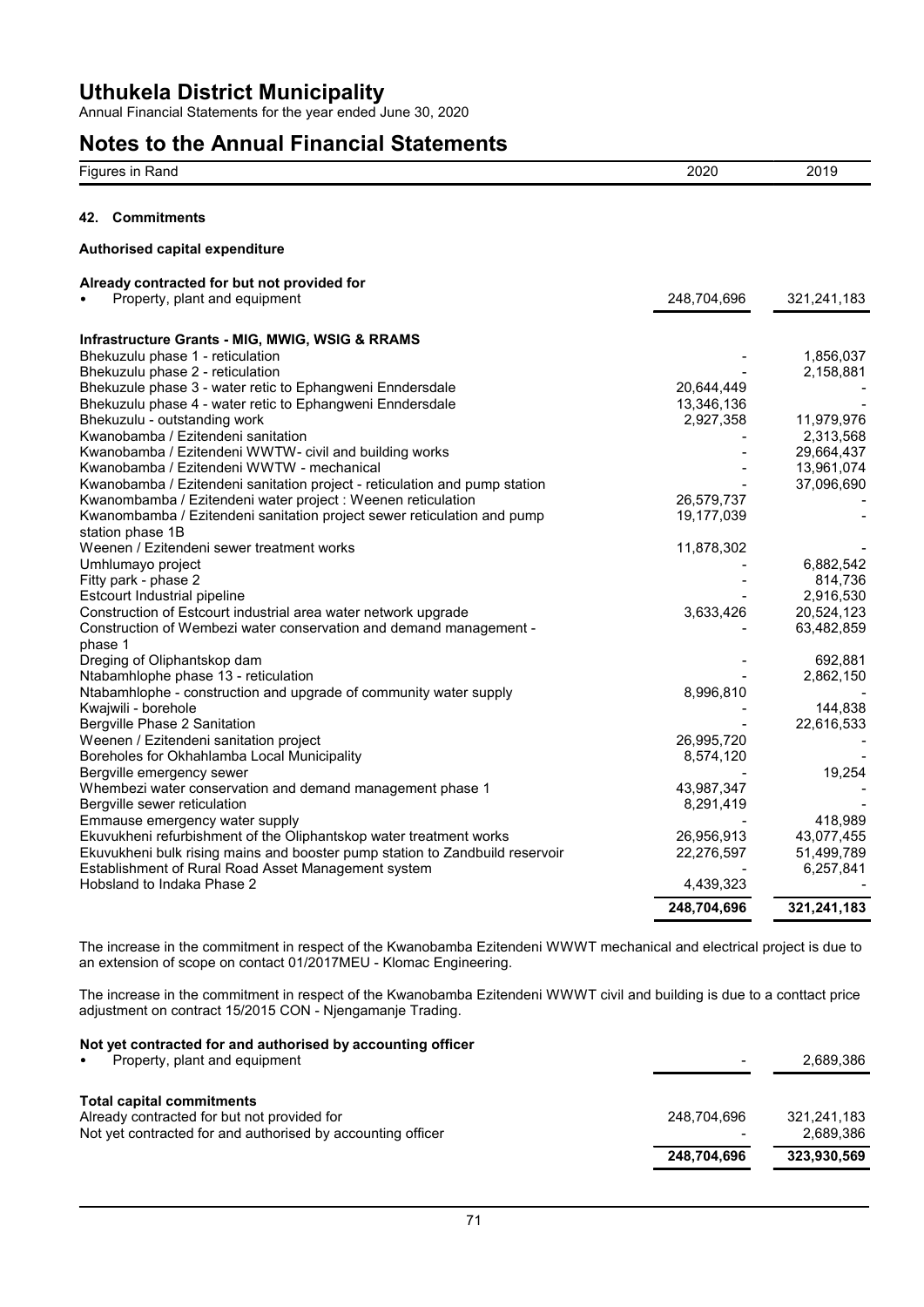Annual Financial Statements for the year ended June 30, 2020

# **Notes to the Annual Financial Statements**

| Figures in Rand                                                                                                                                                                                                                                                      | 2020                                                        | 2019                                    |
|----------------------------------------------------------------------------------------------------------------------------------------------------------------------------------------------------------------------------------------------------------------------|-------------------------------------------------------------|-----------------------------------------|
| <b>Commitments (continued)</b><br>42.                                                                                                                                                                                                                                |                                                             |                                         |
| Authorised operational expenditure                                                                                                                                                                                                                                   |                                                             |                                         |
| Already contracted for but not provided for<br><b>Rental Offices</b><br>Rental office machines<br>٠<br>Vehicle fleet tracking system<br>٠<br>Financial support<br>٠<br>Privision of insurance broker services<br>٠<br>Lease of premises<br>Provision of ISD services | 1,371,192<br>1,716,664<br>1,497,165<br>103,092<br>1,094,270 | 61.832<br>341,920<br>2,058,634          |
|                                                                                                                                                                                                                                                                      | 5,782,383                                                   | 2,462,386                               |
| Not yet contracted for and authorised by accounting officer<br>Creditors orders as at 30 June 2019<br>Creditors orders as at 30 June 2020                                                                                                                            | 323,104<br>323,104                                          | 3,961,161<br>3,961,161                  |
| <b>Total operational commitments</b><br>Already contracted for but not provided for<br>Not yet contracted for and authorised by accounting officer                                                                                                                   | 5,782,383<br>323,104<br>6,105,487                           | 2,462,386<br>3,961,161<br>6,423,547     |
| <b>Total commitments</b>                                                                                                                                                                                                                                             |                                                             |                                         |
| <b>Total commitments</b><br>Authorised capital expenditure<br>Authorised operational expenditure                                                                                                                                                                     | 248,704,696<br>6,105,487<br>254,810,183                     | 323,930,569<br>6,423,547<br>330,354,116 |

This committed expenditure relates to plant and equipment as well as operational expenditure and will be financed by grant funding, retained surpluses, existing cash resources, funds internally generated, etc.

All amounts are inclusive of VAT.

#### **Operating leases - as lessee (expense)**

|                                     | 1.818.280 | 403.752 |
|-------------------------------------|-----------|---------|
| - in second to fifth year inclusive | 783.560   |         |
| - within one year                   | 1.034.720 | 403.752 |
| Minimum lease payments due          |           |         |

Operating lease payments represent rentals payable by the municipality for certain of its office properties. Leases are negotiated for an average term of three years. No contingent rent is payable.

Parking space for Council vehicles is negotiated on a month to month basis.

Office machines rented from Konica Minolta are negotiated for a term of three years.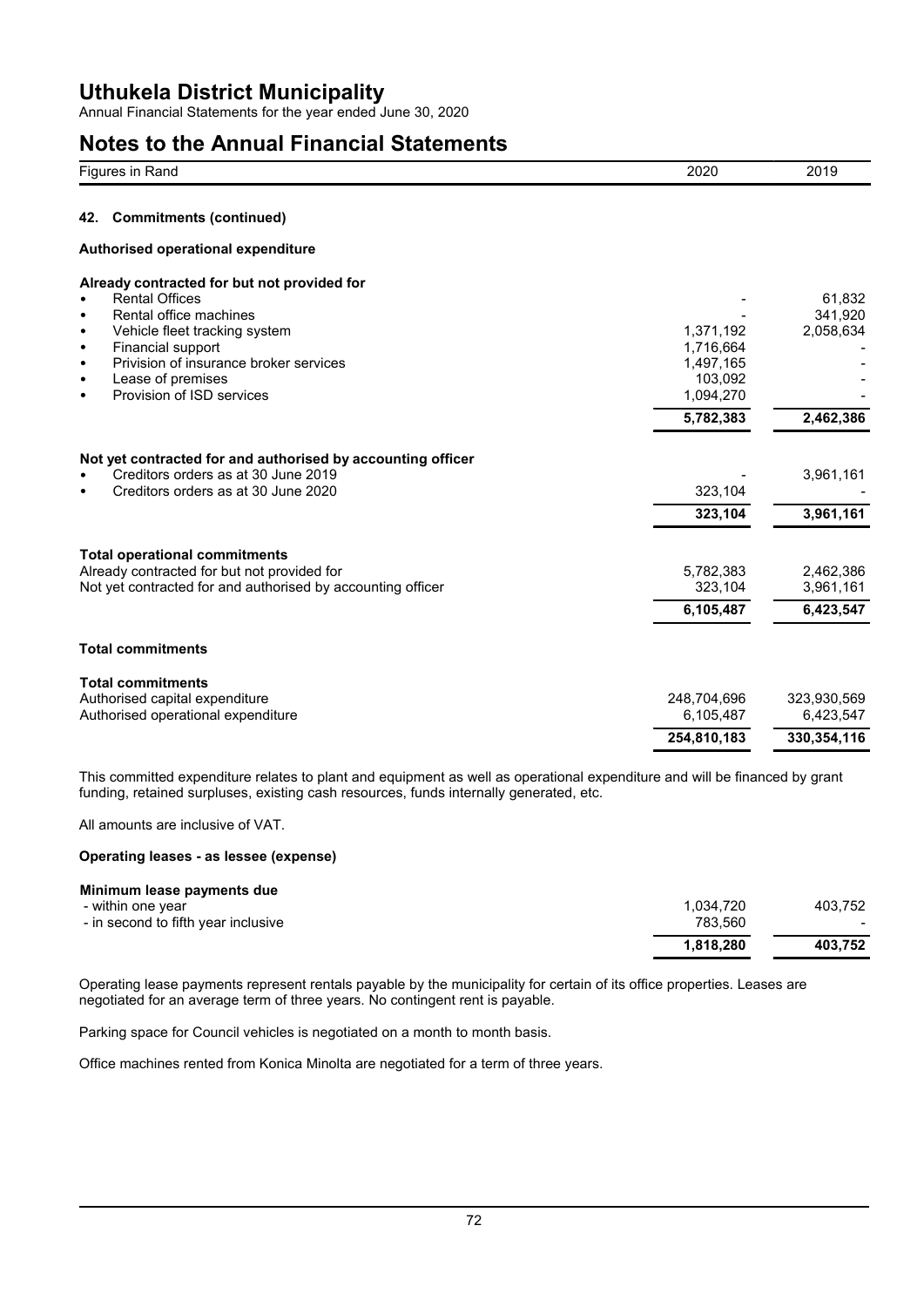Annual Financial Statements for the year ended June 30, 2020

### **Notes to the Annual Financial Statements**

| Figures in Rand                                      | 2020      | 2019      |
|------------------------------------------------------|-----------|-----------|
| <b>Contingent Liabilities</b><br>43.                 |           |           |
| <b>Contingent liabilities</b>                        |           |           |
| Ramkhelewan INC. - A.M.J. Hlongwane                  |           | 174.261   |
| Ramkhelewan INC. - Eurocon                           |           | 378.607   |
| Ramkhelewan INC. - J. Potgieter                      |           | 4.534     |
| Ramkhelewan INC. Feffares & Green                    | 576.484   | 576.484   |
| Ramkhelewn INC. - Nambithi Pumps                     | 5.795.972 | 5.795.972 |
| Shepstone & Wylie - Ubunzima Trading Enterprise CC   | 114.554   | 114.554   |
| Shepstone & Wylie - RASP Consultants CC              | 65.857    | 65.857    |
| Shepstone & Wylie - RASP Consumtants CC              | 63,400    | 63,400    |
| Shepstone & Wylie - Ndlalabeyidida Trading (Pty) Ltd | 90,000    | 90,000    |
|                                                      | 6,706,267 | 7,263,669 |

The above contingent liabilities are being attended to by the Municipalities legal representatives.

Details are as follows;

**Jeffares and Green - Consultant fees in respect of Bergville water project** - Claim amount R576,484 - the matter was set down for trial but removed from the roll as the plaintiff intends amending it's papers. The Municipality's legal representative will inform the Municipality once a new trial date has been set. As there has been no movement in this matter Council's legal representative do not believe that the claimant will pursue the matter any futher.

**Nambithi Pumps - breach of contract** - Amount claimed R5,795,972 - this is in respect of the cost of the contract and the loss of profit. The plaintiff issued summons based on a breach of contract. The matter is being defended and will proceed to trial.

**Abajabuli Project Services CC** - Thuk3974.3 - Claim amount R15,190,398 - this is a claim brought against the Municipality for breach of contract. Judgement in favour of the Municipality was delivered by the Court on the 20th of February 2017, but the plaintiff applied for and was granted an application to appeal against such judgement. The plaintiffs appeal was heard on the 21st of June 2019, and judgement in respect thereof was delivered on the 1st of July 2019 dismissing the plaintiffs appeal with costs.

**Ubunzima Trading Enterprise CC** - Thuk3974.14 - Claim amount R1,758,304 - summons was issued against the Municipality in respect of retention moneys which were not paid over to the plaintiff on completion of certain works as follow; claim no1 - R1,039,355 for laying of pipes in Inkanyezi community water supply scheme, claim no 2 - R604,395 for laying of pipes in the Bergville bulk water scheme, claim no 3 - R114,554 for the refurbishment and upgrade of the waste water treatment works at Khethani.

Judgment was granted against the Municipality in respect of Claims 1 and 2 above, and the Municipality has already made payment to the plaintiff in respect thereof, together with interest. It was subsequently brought to Shepstone & Wylies attention by the Municipality that the plaintiffs attorneys has calculated interest on the two claims at a wrong rate, Which resulted in the Municipality overpaying their client in the sum of Approximately R350,000.00. Shepstone & Wylie has since written to the plaintiffs attorneys demanding payment of the overpaid amount.

Shepstone & Wylie received no futher responce from the plaintiffs attorneys. They proceeded to brief Council to draft their application papers. Same have since been drafted and they are now awaiting futher instructions from the Municipality whether they may proceed to lodge the papers in Court for the repayment of the R350,000.

**RASP Consultants CC t/a Vivah Technologie**s - Thuk3974.13 - Claim amount R65,857 - Summons was issued against the Municipality for the sum of R65,857.23 for goods and services allegedly rendered by the plaintiff to the Municipality and not paid for.The matter has been defended and the pleadings have reached the discovery stage. The Municipality has filed their discovery and Shepstone & Wylie has been alled upon the plaintiffs attorneys to file their discovery. To date no futher steps have been taken by the plaintiffs attorneys to pursue the matter to its finality. Shepstone & Wylie wrote to the Municipality advising of same and seeking advice whether to close their file and render out final account statements. They were instructed to set the matter down for cost porposes. Shepstone & Wylie proceeded to instruct local agents to proceed with the necessary steps to obtain pre-trial and trial dates. They are currently awaiting allocation of the pre-trial and trial dates from Counrt. Pretrial dates were allocated and the matter was certified ready for trial. The matter proceeded to trial on the 8th of March 2019 and had to be adjorned following witness availability. The trial continued on the 24th of June 2019 and became part heard trial due to time constraints, the trial was set to commence on the 26th of July 2019. Shepstone & Wylie recently obtained instructions to proceed to call out of town witnesses in preparation for the upcomming trial.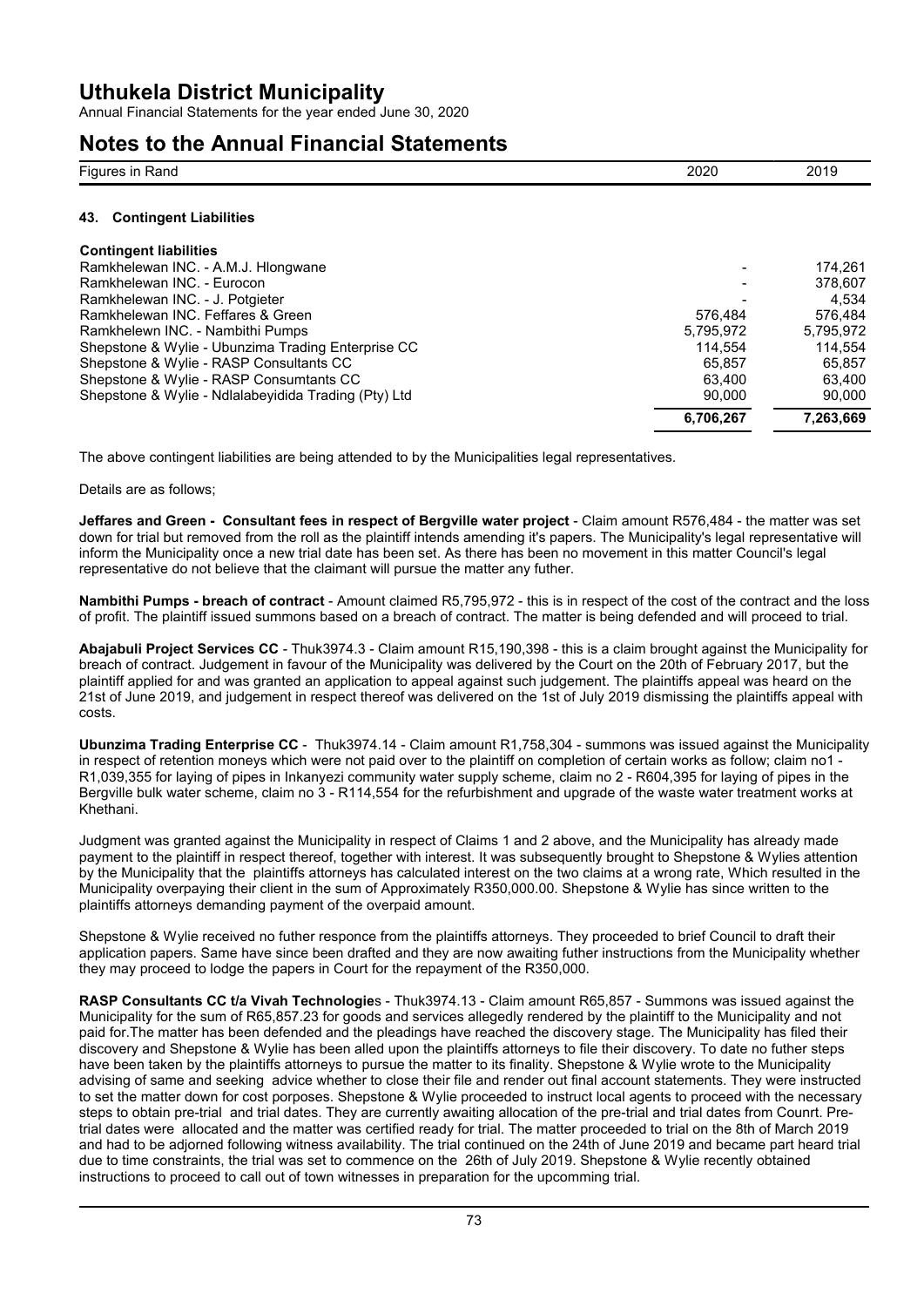Annual Financial Statements for the year ended June 30, 2020

### **Notes to the Annual Financial Statements**

| Figures in Rand | 2020 | 2019 |
|-----------------|------|------|
|                 |      |      |

#### **43. Contingent Liabilities (continued)**

Shepstone & Wylie confirms that they attended the Ladysmith Magistrate's Counrt on th 26th of July 2019 for the part-heard trial. Upon arrival at Court, they were informed by the Chief Magistrate that the relevant Magistrate had sent a message advising that she was allededly ill. Accordingly, the matter could not proceed and it was adjourned to 18 October 2019, with costs in the cause.

After the matter was adjourned Shepstone & Wylie continued to consult with the witnesses from Bicacon, tha Department of Water Affairs and Mr. Chamane. It appears that before Bicacon got on site, there was only one of the two pumps on site, and that Vivah may have already removed the other pump from the Loskop plant before Bicacon got to site.

Mr. Charmane now appears to recollect that when Vivah first attended to remove the pump at the time, there were two pumps on site, including the one that Vivah was removing. Thabo from Bicacon futher confirmed that he would send the invoice to the Municipality for the new pump that was purchased and installed.

After receiving futher documentation from Bicacon that bolstered the case, Shepstone & Wylie filed a supplementary discovery affidivit, which included invoices from Vivah Technologies to Bicacon. The importance of the invoice indicated that the witness from Vivah Technologies has committed periury. In responce thereto an application was lodged against the submission the submission of Shepstone & Wylie's futher supplementary discovery affidavit by those representing Vivah.

Shepstone & Wylie opposed the application and set it down for argument on the 18th of October2019. After pointing out to the opposing attorney that their application was irregular the matter was removed from the roll. Shepstone & Wylie wrote to the opposing attorney on the 19th of October 2019 proposing that his client withdraw tha action against the Municipality and tender costs given that their client had committed an alledged perjury. No responce was forthcoming. Shepstone & Wylie prepared to re-enrol the matterfor trial howeverthey had to pend the file due to cost relating issues They are in the process of obtaining instructions from the Municipality wheter they can proceed to set the matter down for finality, however doing so will requireCouncil's fees to be paid in their reserve account for the continuation of trial.

**RASP Consultants CC t/a Vivah Technologie**s - Thuk3974.15 - Claim amount R63,400 - Summons was issued against the Municipality for the recovery of R63,399.96 for goods and services allegedly rendered by the plaintiff to the Municipality and not paid for. The matter has been defended and the pleadings have reached the discovery stage.

The Municipality has filed their discovery and the paintiffs attorneys have filed their discovery. To date no futher steps have been taken by the plaintiffs attorneys to pursue the matter to its finality. Shepstone & Wylie wrote to the Municipality advising of same and seeking advise whether they should close their file and render out final account statements. They were instructed to set the matter down for cost purposes. Shepstone & Wylie proceeded to instruct local agents to proceed eith the necessary steps to obtain pre-trial and trial dates. They are currently awaiting allocation of the pre-trial and trial dates from Countr. The matter proceeded to pre-trial on the 1st of April 2019, following an adjournment. Shepstone & Wylie ontained instructions from the Municipality to settle the matter on the bases that the Municipality did not have a valid defence against the claim considering that RASP did in fact render the services to the Municipality. They negotiated settlement with RASP Consultants. Asettlement agreement was reached between the parties in August 2019, the Municipality having paid R91,000, which was inclusive of legal costs and interest from August 2015, the matter has since been finalized.

**T.R. Keswa** - Thuk3974.22 - Claim amount R1,853,170 - This is a matter in which the Municipality's erstwhile attorneys in a labour related matter had submitted to the Municipality their bill of costs for the sum of R1,853,170 in respect of the legal services they rendered in the matter. The municipality thought the amount claimed in the bill of costs was rather excessive, and instructed Shepstone & Wylie to submitt the bill of costs to the Law Society for taxation. However the Municipality subsequently instructed to hold the matter in abeyance as an attempt was being made by the parties to settle the matter amicably. On Instruction from the Municipality Shepstone & Wylie have closed their file.

**Ndlalabeyidida Trading (Pty) Ltd** - Thuk3974.25 - Claim amount R90,000 - Summons were issued against the municipality for the payment of R90,000. The claim is in respect of an alledged verbal agreement where the plaintiff alleges that she contracted with the Municipality to supply meals at the Uthukela Winter Disaster Awareness, the plaintiff alledges that she honored the contract but the Municipality failed to make payment. The matter has been defended on behalf of the Municipality. Pleadings have closed but the plaintiff has done nothing to persue the matter to its finality. Steps have being taken to have the matter set down for trial. Prior to the matter being set down for trial, the Court required the plaintiff to conduct a full joinder application to join a certain Vuyani Mthi to the proceedings, joining Vuyani Mthi would require the plaintiff to serve summons on the Mr. Mthi. Shepstone & Wylie wrote to the plaintiffs attorney requesting they did so, following that they receive a notice of withdrawal from the attorneys of record. Shepstone & Wylie wrote to the plaintiff and requested he withdraw the claim against the Municipality and tender costs however no further action has been taken by the plaintiff. Shepstone & Wylie are in the process of setting the matter down for finality.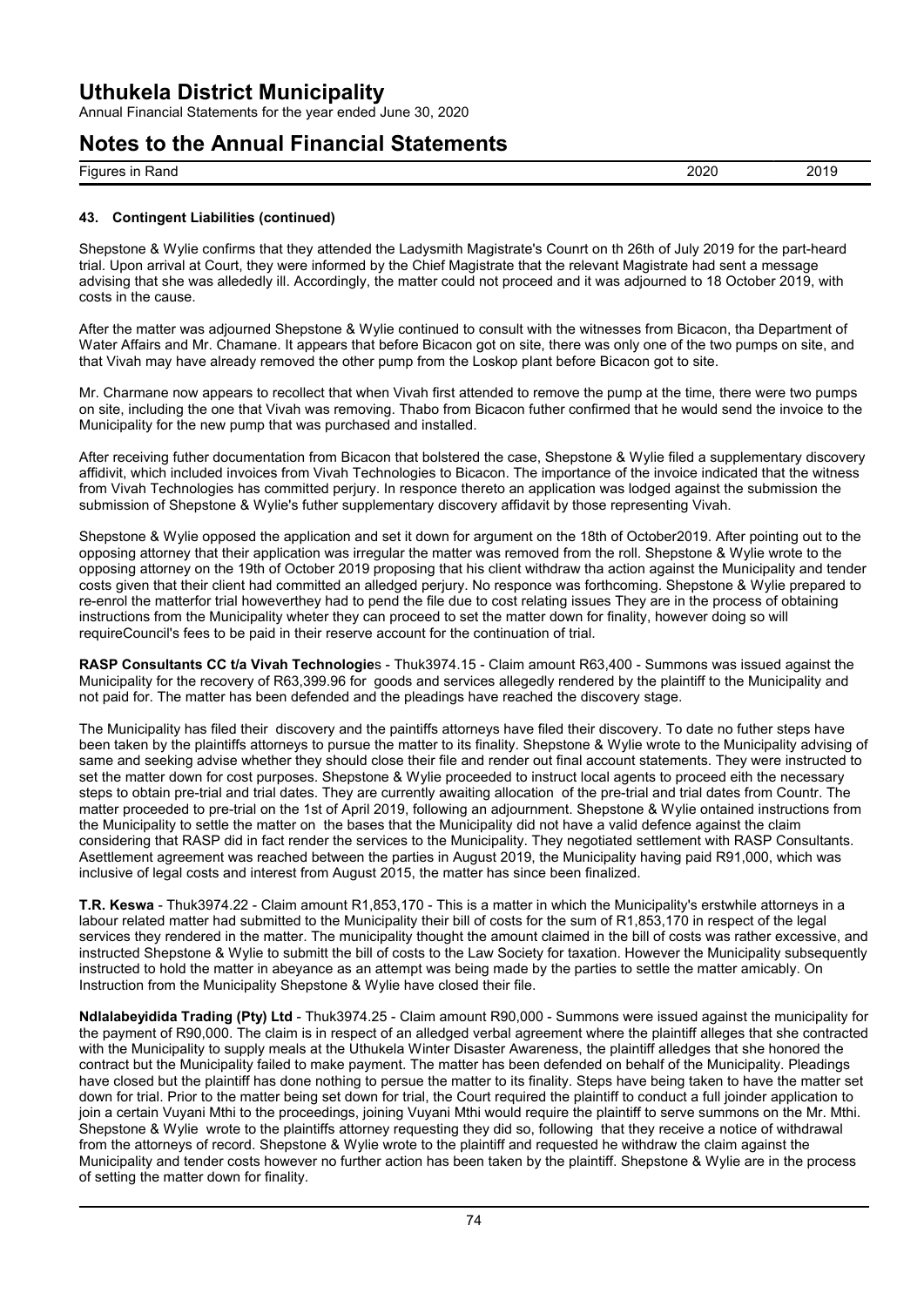Annual Financial Statements for the year ended June 30, 2020

### **Notes to the Annual Financial Statements**

Figures in Rand 2019

#### **43. Contingent Liabilities (continued)**

Shepstone & Wylie therfore requested their agent to have this matter allocated a pre-trial date and finally a trial date for purposes of finality. Whilst they are waiting futher advises from agents whether a date has been allocated for the pre-trial, they had to pend their file in January 2020.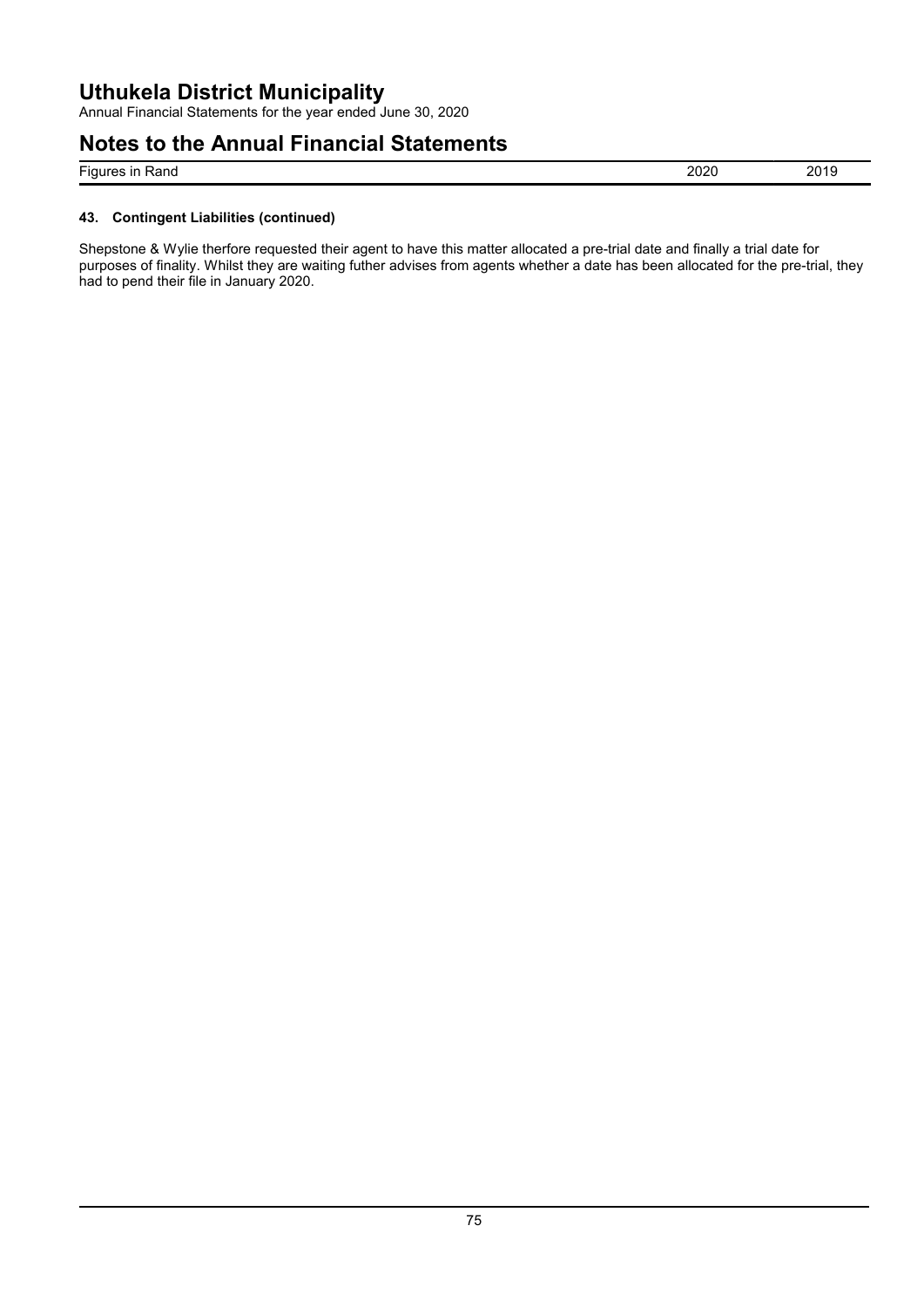Annual Financial Statements for the year ended June 30, 2020

### **Notes to the Annual Financial Statements**

| Figures in Rand                                                                                                                                                                                            | 2020                                 | 2019                 |
|------------------------------------------------------------------------------------------------------------------------------------------------------------------------------------------------------------|--------------------------------------|----------------------|
| 44. Related parties<br>Controlling entity                                                                                                                                                                  | Uthukela Economic Development Agency |                      |
| <b>Related party transactions</b>                                                                                                                                                                          |                                      |                      |
| <b>Revenue</b><br>Grants and subsidies<br>Interest received                                                                                                                                                |                                      | 348,070<br>13,734    |
| <b>Employee related costs</b><br>D.C.P. mazibuko (CEO)<br>Subsistance and travelling                                                                                                                       | 1,315,461                            | 1,114,271<br>156,922 |
| Office rent<br>Dedekind Real Estate (Sarosma Trust IT - Heron House - 131 Murchison<br>Street, Ladysmith)                                                                                                  | 280,000                              | 181,500              |
| (PPE) Property plant & equipment<br>Office furniture (Newtec Office solutions CC)                                                                                                                          |                                      | 112,215              |
| <b>General Expenditure</b><br>Sinendumiso Investments (cleaning material / consumables)<br>Landelahni Assesment Services (Pty) Ltd (assesment conducted - National<br>Treasury Central Suppliers Database) |                                      | 21,340<br>6,337      |
| Telephone (Vodacom)<br>Advertising/promotions<br>Re-imbursement (rent, electricity and water)                                                                                                              | 46.971<br>17,875<br>853,926          | 15,829<br>8,047      |

The bove transactions relates to payments made by the Municipality on behalf of the Uthukela Economic Development Agency during the financial year.

A service level agreement was signed on the 20th of March 2019 between the Municipality and the Uthukela Economic Development Agency (UEDA).

The UEDA has been appointed to provide and support the implementation of the RASET program (Radical Agrarian Social Economic Transformation Program).

#### **Compensation to accounting officer and other key management**

|                           | 1,315,461 | 1,114,271 |
|---------------------------|-----------|-----------|
| <b>SDL</b>                | 9.987     | 9.757     |
| UIF                       | 1,785     | 1,338     |
| Backpay                   | 9.713     | 70,396    |
| Housing subsidy           | 117,354   | 93.490    |
| Susistance and travelling | 89,345    | 135,725   |
| Car allowance             | 213.385   | 170.000   |
| Basic salary              | 873,892   | 633,565   |
|                           | $\sim$    |           |

#### **Key management information**

| <b>Board menbers</b> | <b>Executive Committee</b> | 8 |
|----------------------|----------------------------|---|
| D.C.P. Mazibuko      | <b>Accounting Officer</b>  |   |
| S. Shabalala         | Chairperson                |   |
| P.A. Stockhill       | non-executive board member |   |
| M. Asmal             | non-executive board member |   |
| O.D. Amla            | non-executive board member |   |
| K.D. Nduli           | non-executive board member |   |
| J.M. Mosia           | Non-executive board member |   |
| A.M. Msomi           | Non-executive board member |   |
| S.N. Kunene          | Non-executive board member |   |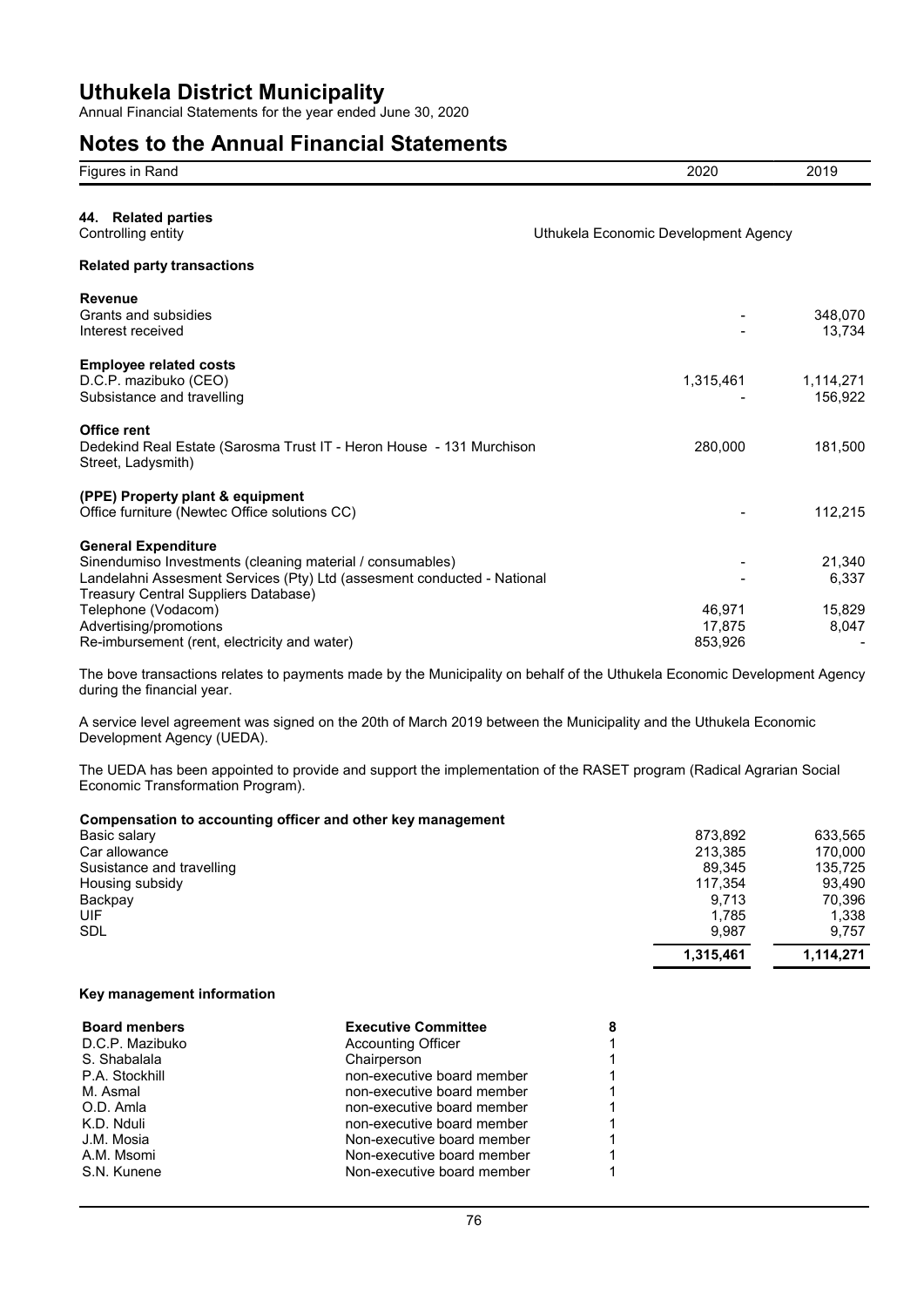Annual Financial Statements for the year ended June 30, 2020

# **Notes to the Annual Financial Statements**

| $- \cdot$<br>$\overline{1}$<br>Rand<br>Figur<br>ш | $\sim$<br>--<br>- - | ∍∼<br>___ |
|---------------------------------------------------|---------------------|-----------|
|                                                   |                     |           |

#### **45. Prior period errors and restatements**

Prior period errors relates to corrections done in the 2019/2020 financial year which relates to the 2018/2019 financial year. The 2018/2019 financial year has therefore been restated.

Restatements relates to expenditure which has been moved from one expenditure line item to another to restate the disclosure in the statement of financial position and the statement of financiial performance for the 2018/2019 financial year.

The correction of the error(s) results in adjustments as follows:

#### **Statement of financial position**

| Inventories<br>Property, plant and equipment<br>Payables from exchange transactions<br>Vat payable                                                                                                                          | $\overline{\phantom{a}}$<br>$\blacksquare$<br>$\overline{\phantom{a}}$                                                         | 374.460<br>7,316,150<br>(68,740,955)<br>1,112,445                                                     |
|-----------------------------------------------------------------------------------------------------------------------------------------------------------------------------------------------------------------------------|--------------------------------------------------------------------------------------------------------------------------------|-------------------------------------------------------------------------------------------------------|
| <b>Statement of financial performance</b><br>Other income - donations<br>Employee related costs<br>Lease rentals on operating leases<br><b>Bulk purchases</b><br>Contracted services<br>General expenditure<br>Depreciation | $\overline{\phantom{0}}$<br>$\overline{\phantom{a}}$<br>$\blacksquare$<br>$\overline{\phantom{a}}$<br>$\overline{\phantom{a}}$ | 4,489,006<br>(19,709)<br>(293,086)<br>(24, 970, 992)<br>(11,068,944)<br>(32, 388, 224)<br>(2,938,321) |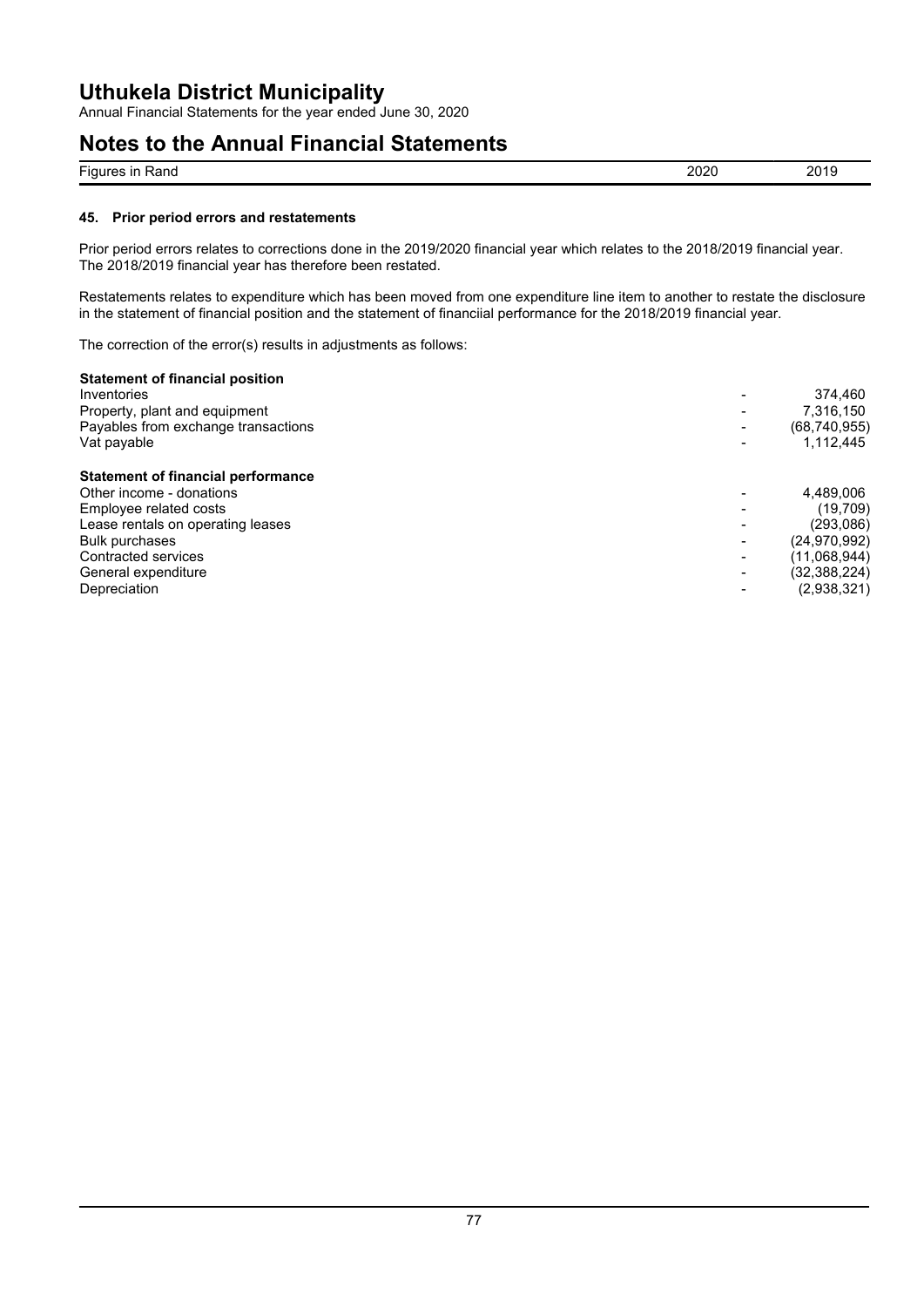Annual Financial Statements for the year ended June 30, 2020

### **Notes to the Annual Financial Statements**

| $- \cdot$<br>es in<br>≺and<br><b>Figure</b> | מממ<br>∽∪∠∪<br>$- - -$ | ∩∩<br>— V<br>$\sim$ |
|---------------------------------------------|------------------------|---------------------|
|                                             |                        |                     |

#### **46. Prior period error and restatements - detailed**

Presented below are those items contained in the statement of financial position, statement of financial performance and cash flow statement that have been affected by prior-year adjustments:

#### **Statement of financial position**

#### **2019**

|                                        | <b>Note</b> | As previously<br>reported | <b>Correction of</b><br>error | Re-<br>classification | <b>Restated</b> |
|----------------------------------------|-------------|---------------------------|-------------------------------|-----------------------|-----------------|
| Inventories                            | 10          | 6,555,926                 | 374,460                       |                       | 6,930,386       |
| Receivables from exchange transactions | 11          | 97,445,827                |                               | (50, 235, 493)        | 47,210,334      |
| Receivables from non-exchange          | 12          | 345,752                   |                               |                       | 345,752         |
| transactions                           |             |                           |                               |                       |                 |
| Bank reconcilliation clearing account  | 9           |                           |                               | 50,235,493            | 50,235,493      |
| Consumer debtors                       | 13          | 217,817,607               |                               |                       | 217,817,607     |
| Cash and cash equivalents              | 14          | 43,906,015                |                               |                       | 43,906,015      |
| Property plant and equipment           | 4           | 2,688,111,716             | 7,316,150                     |                       | 2,695,427,866   |
| Intangable assets                      | 5           | 500,050                   |                               |                       | 500,050         |
| Receivables from exchange transactions | 11          | 1,658,406                 |                               |                       | 1,658,406       |
| Receivables from non-exchange          | 59&12       | 4,592,424                 |                               |                       | 4,592,424       |
| transactions                           |             |                           |                               |                       |                 |
| Prepayments                            | 8           | 2,721,902                 |                               |                       | 2,721,902       |
| Operating lease liability              | 6&39        | (556, 147)                |                               |                       | (556, 147)      |
| Payables from exchange transactions    | 20          | (275, 400, 306)           | (68, 740, 956)                |                       | (344, 141, 262) |
| Consumer deposits                      | 21          | (30,307,020)              |                               |                       | (30, 307, 020)  |
| Employee bebefit obligation            | 7           | (584, 467)                |                               |                       | (584, 467)      |
| Unspent conditional grants             | 15          | (10,538,731)              |                               |                       | (10, 538, 731)  |
| Provisions                             | 16          | (26, 817, 562)            |                               |                       | (26, 817, 562)  |
| VAT payable                            | 17          | (72,079,977)              | 1,112,445                     |                       | (70, 967, 532)  |
| Other liabilities                      | 19          | (402, 433)                |                               |                       | (402, 433)      |
| Consumer debtors                       | 18          | (15, 841, 482)            |                               |                       | (15, 841, 482)  |
| Employee benefit obligation            |             | (30, 569, 020)            |                               |                       | (30, 569, 020)  |
|                                        |             | 2,600,558,480             | (59, 937, 901)                |                       | 2,540,620,579   |

Payables from exchange transactions increased from R275,400,306 to R344,141,262 due to invoices submitted late in respect of expenditure which relates to the 2018/2019 financial year paid during the 2019/2020 financial year. A restatement of R68,743,021 in the statement of financial position.

Inventories increased from R6,555,926 to R6,930,385. an adjustemnt of R347,460 to water stock as at 30 June 2019. A service provider (Joat Group) was appointed to recalculate the value of water stock at year end.

Vat payable decreased from R72,079,977 to R70,967,532. A resatement of R1,112,445.

During the asset verification process in the 2019/2020 financial year assets were identified which were incorrectly capitalized and WIP "work in progress" has therefore been restated as at 30 June 2019. Proporty plant and equipment has been restated in the statement of financial position.

Total net assets therefore increased from R2,688,111,716 to R2,695,427,866 as a result of the prior period error adjustments of R7,316,150 as at 30 June 2019 was done and the statement of financial position has been restated.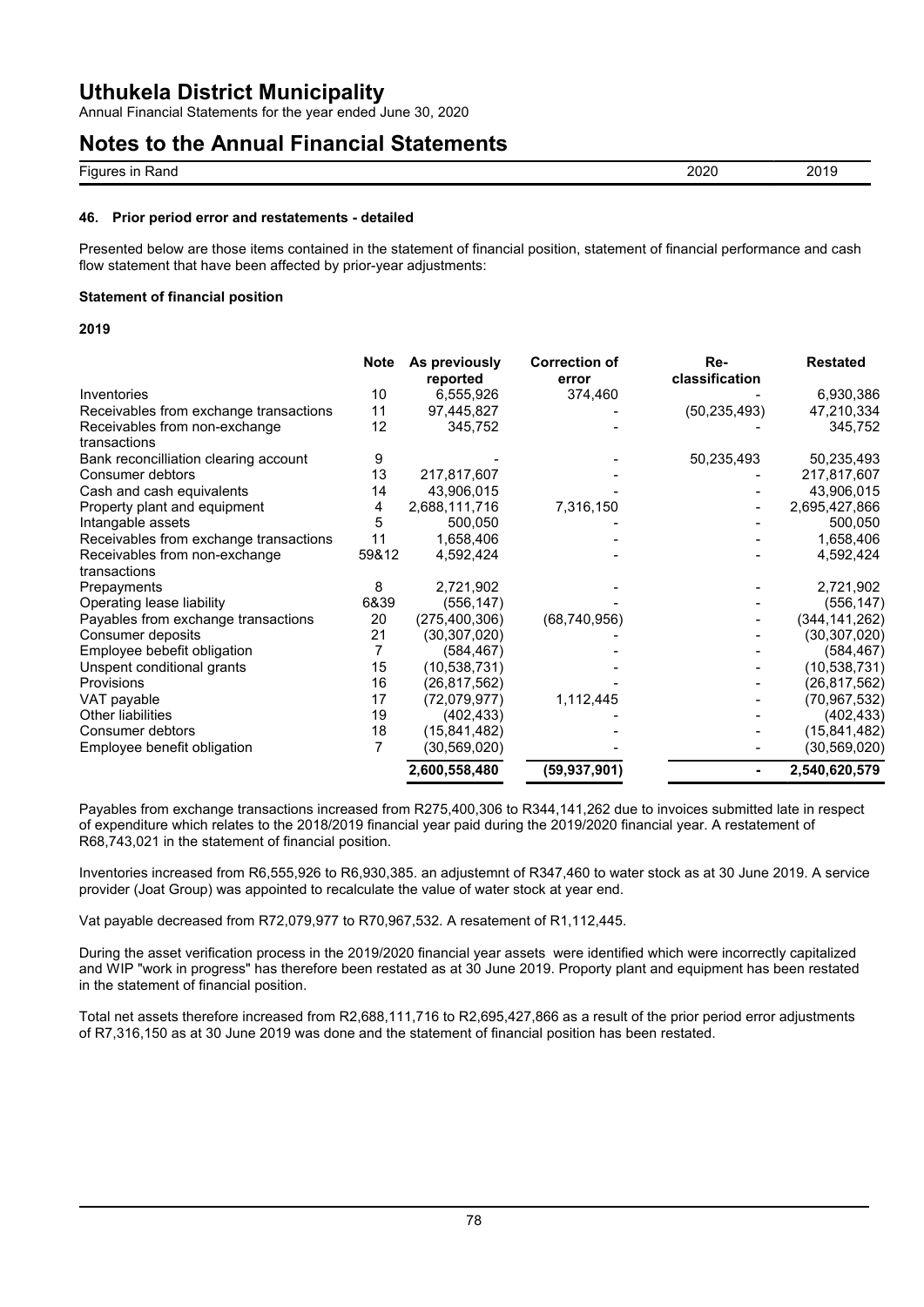Annual Financial Statements for the year ended June 30, 2020

### **Notes to the Annual Financial Statements**

Figures in Rand 2020 2019

#### **46. Prior period error and restatements - detailed (continued)**

#### **Statement of finanical performance**

**2019**

|                                      | <b>Note</b>    | As previously<br>reported | <b>Correction of</b><br>error | Re-<br>classification             | <b>Restated</b> |
|--------------------------------------|----------------|---------------------------|-------------------------------|-----------------------------------|-----------------|
| Revenue from service charges         | 23             | 221,150,003               |                               |                                   | 221,150,003     |
| Interest recived - trading services  | 22             | 56,209,768                |                               |                                   | 56,209,768      |
| Other income                         | 22             | 10,512,304                |                               |                                   | 10,512,304      |
| Other income - donations             | 22             |                           | 4,489,006                     |                                   | 4,489,006       |
| Interest received - investments      | 22             | 7,090,300                 |                               |                                   | 7,090,300       |
| Actuarial gains                      | $\overline{7}$ | 5,934,317                 |                               |                                   | 5,934,317       |
| Government grants                    | 27&22          | 748,272,573               |                               |                                   | 748,272,573     |
| Employee related costs               | 29             | (292, 794, 186)           | (19, 709)                     |                                   | (292, 813, 895) |
| <b>Remueration of Councillors</b>    | 30             | (6,485,619)               |                               |                                   | (6,485,619)     |
| Depreciation and amortization        | 31             | (73, 133, 947)            | 2,938,321                     |                                   | (70, 195, 626)  |
| Finance costs                        | 33             | (4,924,723)               |                               |                                   | (4,924,723)     |
| Lease rental on operating leases     | 39             | (809, 520)                | (293,086)                     |                                   | (1, 102, 606)   |
| Debt impairment provision            | 34             | (136, 548, 615)           |                               |                                   | (136, 548, 615) |
| Incentive discounts                  | 51             |                           |                               | (6,881,740)                       | (6,881,740)     |
| Bad debt written off                 | 50             | (6,915,182)               |                               | 6,881,740                         | (33, 442)       |
| Transfers and subsidies              | 26             | (1,608,414)               |                               |                                   | (1,608,414)     |
| <b>Bulk purchases</b>                | 35             | (21,003,126)              | (24, 970, 992)                |                                   | (45, 974, 118)  |
| <b>Contracted services</b>           | 36             | (87,094,950)              | (11,068,944)                  |                                   | (98, 163, 894)  |
| General expenditure                  | 37             | (151, 247, 523)           | (32, 388, 224)                |                                   | (183, 635, 747) |
| Gain / (Loss) on write off of assets | 4              | (943, 319)                |                               |                                   | (943, 319)      |
| Surplus for the year                 |                | 265,660,141               | (61, 313, 628)                |                                   | 204,346,513     |
| Statement to changes in nett assets  |                | As previously<br>reported | Correction of<br>error        | Change in<br>accounting<br>policy | Restated        |
|                                      |                | 2,600,558,480             | (59, 937, 901)                |                                   | 2,540,620,579   |
| Subtotal                             |                | 2,600,558,480             | (59, 937, 901)                |                                   | 2,540,620,579   |
|                                      |                | 2,600,558,480             | (59, 937, 901)                |                                   | 2,540,620,579   |

R6,881,740 was moved from bad debt written off (R6,915,182) and re-classified as "incentive discounts" disclosed in the statement of financial performance.

Other income (donations) has increased by R4,489,006. This is due to Yellow plant donated to the Municipality by COGTA.

Employee related costs increased with R19,709 from R292,794,186 to R292,813,895 as at 30 June 2019.

Depreciation decreased from R73,133,947 to R70,195,626 due to adjustments in PPE as at 30 June 2019.

Lease rentals on operating leases increased with R293,086 from R809,520 to R1,102,606 as at 30 June 2019.

Bad debt written off has been re-classified in order to disclose incentive discount as a seperate line item in the statement of financial performance.

Repairs and maintenance has been re-classified under contracted services and in terms of GRAP 17 maintenance and repairs must be disclosed by nature of expense under PPE. Refer to note 4 (PPE) for the detailed disclosure of maintenance and repairs).

Bulk purchases increased with R24,970,992 from R21,003,126 to R45,974,118 as at 30 June 2019.

Contracted services increased with R11,071,010 from R87,094,950 to R98,165,959 as at 30 June 2019.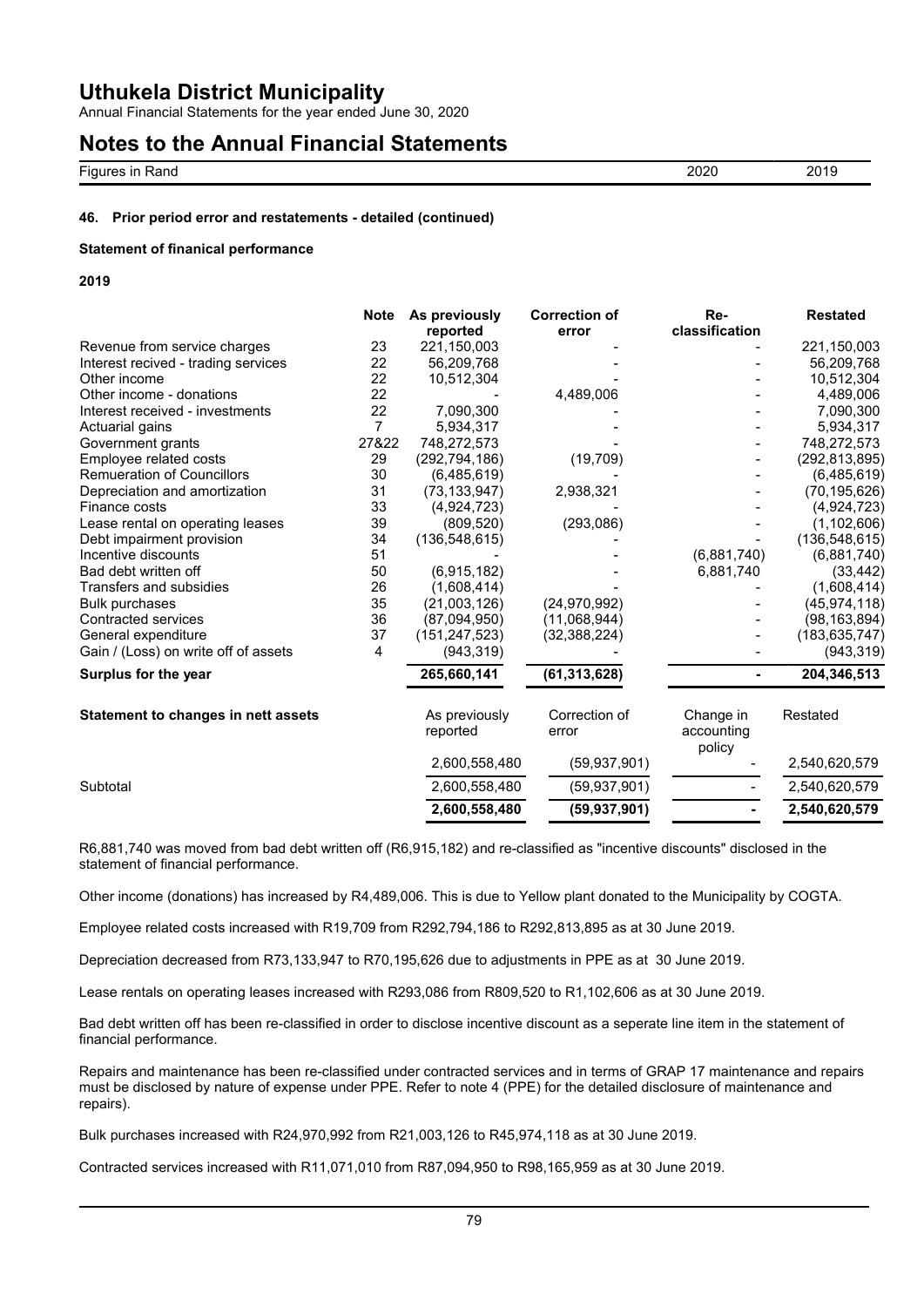Annual Financial Statements for the year ended June 30, 2020

### **Notes to the Annual Financial Statements**

| $- \cdot$<br>.<br>Fiau<br><br>Rang<br>-114 | LULV | ״<br>____ |
|--------------------------------------------|------|-----------|
|                                            |      |           |

#### **46. Prior period error and restatements - detailed (continued)**

General expenditure increased with R32,388,224 from R151,247,523 to R183,635,747 as at 30 June 2019.

In terms of GRAP 1and GRAP 3 operational grant expenditure has to be disclosed by nature of expense and therefore there is no line item in the statement of financial performance for the disclosure of grant expenditure.

#### **Cash flow statement**

#### **2019**

|                                                                     | <b>Note</b><br>As previously<br>reported | <b>Correction of</b><br>error | Change in<br>accounting<br>policy | Re-<br>classification | <b>Restated</b> |
|---------------------------------------------------------------------|------------------------------------------|-------------------------------|-----------------------------------|-----------------------|-----------------|
| Cash flow from operating activities                                 |                                          |                               |                                   |                       |                 |
| Service charges                                                     | 133,734,851                              |                               |                                   |                       | 133,734,851     |
| Grants                                                              | 748,272,573                              |                               |                                   |                       | 748,272,573     |
| Interest income                                                     | 7,090,300                                |                               |                                   |                       | 7,090,300       |
| Other cash items                                                    | 10,512,304                               | 4,489,006                     |                                   |                       | 15,001,310      |
| Employee and councillor cost                                        | (299, 279, 805)                          | (19,709)                      |                                   |                       | (299, 299, 514) |
| Suppliers and other                                                 | (296,967,610)                            | 17,809,129                    |                                   |                       | (283, 273, 028) |
| Finance cost                                                        | (4,924,723)                              |                               |                                   |                       | (4,924,723)     |
|                                                                     | 298,437,890                              | 22,278,426                    |                                   |                       | 316,601,769     |
| Cash flow from investing activities<br>Property plant and equipment |                                          |                               | (244,682,580)                     | 34,023,941            | (278, 706, 521) |
| Cash flow from financing activities                                 |                                          |                               |                                   |                       |                 |
| Nett increase in other liabilities (consumer deposits)              |                                          |                               | 6,711,541                         | (6,711,541)           |                 |
| Movement in other liabilities                                       |                                          |                               | (22,968,223)                      | 22,968,223            |                 |
| Increase / (decrease) in finance lease liabilities                  |                                          |                               | 396,620                           | (396, 620)            |                 |
|                                                                     |                                          |                               | (15,860,062)                      | 15,860,062            |                 |

#### **Reclassifications**

Due to amendments to GRAP1 and GRAP3 - "Presentation of Financial Statements", operational grants have to be disclosed by nature of expense and therefore has been reclassified in the statement of financial performance.

Due to amendments to Grap 17 - "Presentation of Financial Statements", repairs and maintenance has to be disclosed by nature of expense and has therefore been disclosed in note 4 under PPE.

#### **Reclassification 1**

Burial Services has been reclassified as contracted services - from general expenditure - other.

Artist and performers has been reclassified as contracted services - from general expenditure - other.

Employee wellnes has been reclassified as contracted services - from general expenditure - medical.

Maintenance and repairs has been reclassified as contracted services - from general expenditure.

Legal cost has been reclassified as contracted services - from general expenditure - consulting and professional fees.

#### **Reclassification 2**

Plant and equipment hier has been restated as general expenditure - from contracted services.

Insurance has been reclassified as general expenditure - from contracted services.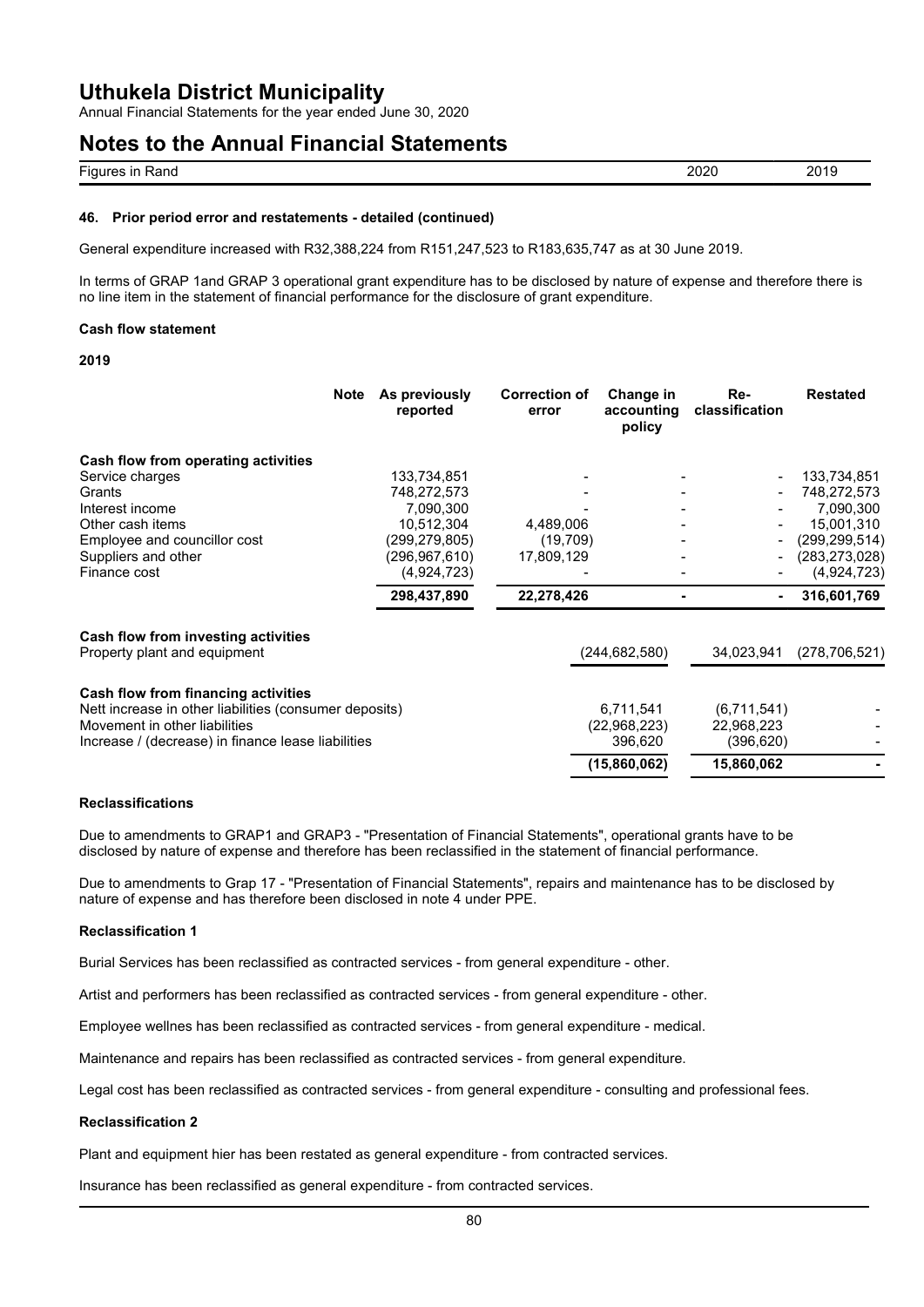Annual Financial Statements for the year ended June 30, 2020

### **Notes to the Annual Financial Statements**

Figures in Rand 2020 2019

#### **46. Prior period error and restatements - detailed (continued)**

Chemicals has been reclassified as general expenditure - from contracted services.

#### **47. Risk management**

#### **Liquidity risk**

The municipality's risk to liquidity is a result of the funds available to cover future commitments. The municipality manages liquidity risk through an ongoing review of future commitments and credit facilities.

Cash flow forecasts are prepared and adequate utilised borrowing facilities are monitored.

#### **Credit risk**

Credit risk consists mainly of cash deposits, cash equivalents, derivative financial instruments and trade debtors. The municipality only deposits cash with major banks with high quality credit standing and limits exposure to any one counter-party.

Trade receivables comprise a widespread customer base. Management evaluated credit risk relating to customers on an ongoing basis. If customers are independently rated, these ratings are used. Otherwise, if there is no independent rating, risk control assesses the credit quality of the customer, taking into account its financial position, past experience and other factors. Individual risk limits are set based on internal or external ratings in accordance with limits set by the board. The utilisation of credit limits is regularly monitored. Sales to retail customers are settled in cash or using major credit cards. Credit guarantee insurance is purchased when deemed appropriate.

Financial assets exposed to credit risk at year end were as follows:

| <b>Financial instrument</b>                  | 2020        | 2019        |
|----------------------------------------------|-------------|-------------|
| Bank balance and cash                        | 55.284.392  | 43.906.014  |
| Consumer debtors from exchange transactions  | 234.854.257 | 217.817.607 |
| Other receivables from exchange transactions | 26.016.113  | 48.868.740  |
| Receivables from non-exchange transactions   | 125.796     | 4,938,176   |

#### **48. Going concern**

We draw attention to the fact that at June 30, 2020, the Municipality had an accumulated surplus (deficit) of R 2,723,773,653 and cost coverage ratio is one month.

The Municipalities current liabilities R450,569,536 exceeds current assets R323,102,742 at 30 June 2020 and current ratio is 0.82 as opposed to the norm that ranges from 1.5 to 2.1 which casts a material uncertainty that the Municipality can continue as a going concern.

The annual financial statements have been prepared on the basis of accounting policies applicable to a going concern. This basis presumes that funds will be available to finance future operations and that the realisation of assets and settlement of liabilities, contingent obligations and commitments will occur in the ordinary course of business.

The Municipality started experiencing cash flow difficulties from the 2016/2017 financial year. A interim Finance Committee has been established during the 2018/2019 financial year to manage cash flow and monitor the implementation of cost containment measures. The financial position of the Municipality is improving and unspent conditional grants at year end are cash backed.

Management acknowledges the decrease in the cost coverage ratio with great concern and a budget funding plan was developed during 2019/2020 to address the situation. All high cost drivers have been identified and a strategy to deal with them has been developed and implementation is monitored.

It must be noted that the drought and related expenditure experienced during previous financial years had the biggest impact on the municipality's cash reserves.

COVID-19 pandemic also impacted negatively in the implementation of credit control and debt collection policy.

Management has developed a revenue enhancement strategy and is implementing the smart meter project in an effort to improve the cash position and reduce water losses.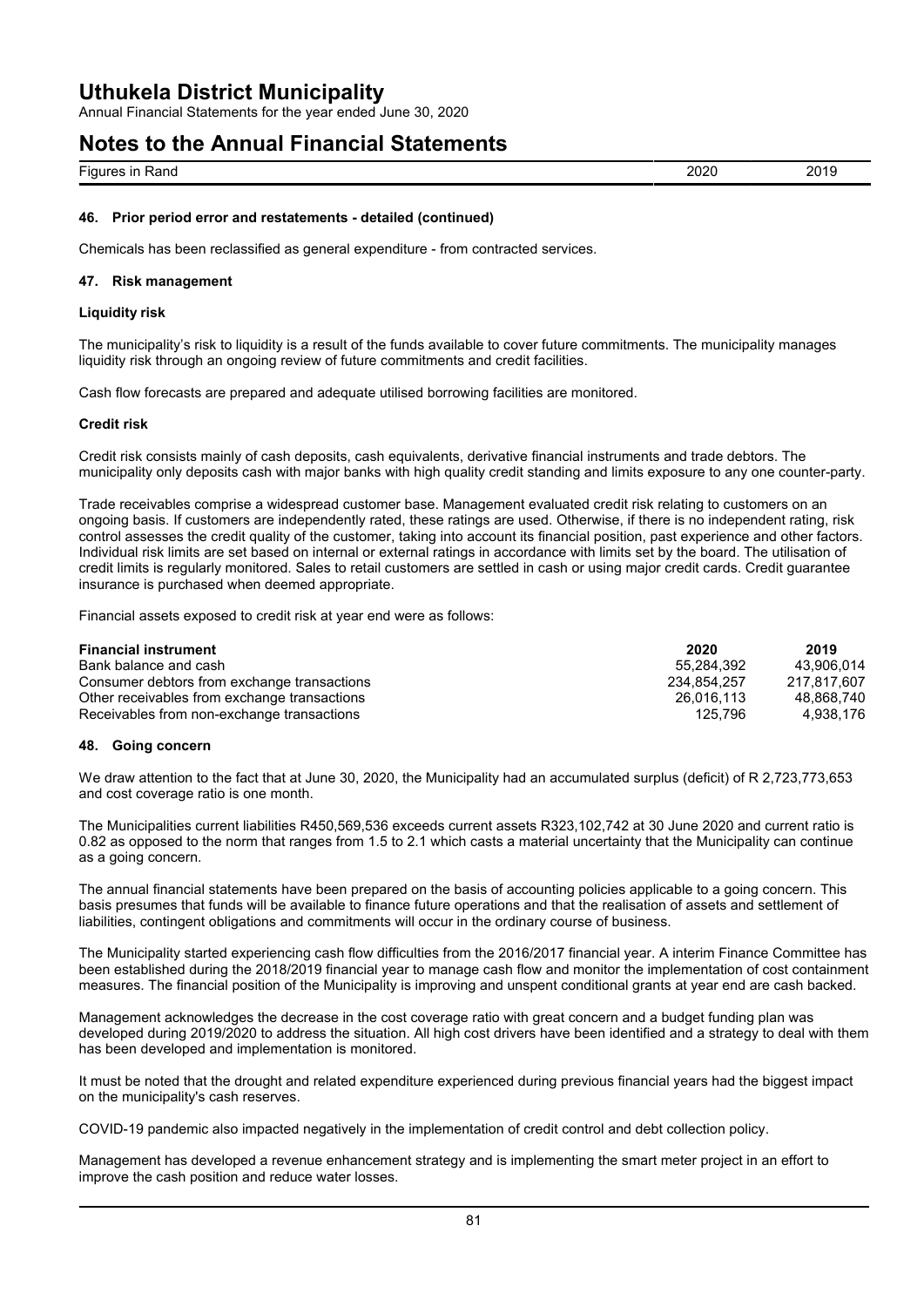Annual Financial Statements for the year ended June 30, 2020

### **Notes to the Annual Financial Statements**

| $- \cdot$<br>$  -$<br><b>FIGL</b><br>Ranc<br>.<br>. . | חרחנ<br>.v∠u | חר<br>- 2 |
|-------------------------------------------------------|--------------|-----------|
|                                                       |              |           |

#### **48. Going concern (continued)**

Management has also implemented MFMA Circular 82 "Cost containment measures" in an effort to cut down on operational expenditure.

Subsistance and travelling.

Telephone costs.

Printing and stationery.

Fuel and oil (Fleet).

Security services.

Water tankering.

New appointments.

Maintenance of fleet, maintenance of pumps, maintenance of pipelines, reservoirs and plant (reticulation system).

Hire of plant and equipment (TLB's and sewer jetting machines).

Overtime and standby.

The agening infrastructure and water purification plant operating beyond their design capacity is the biggest contributing factor to high maintenance cost.

The Municipality has developed a cost containment policy and the purpose of the police is to regulate spending and to ensure that the resources of the Municipality are used effectively, efficiantly and economically.

The core function of the Municipality is the provision of water and sanitation and the position of key manager, which is GM: Technical and Water Services Department has been vacant for more than two years.

Departments are submitting procurement plans to the SCM unit in ordere to manage cash outflows.

The Municipality has entered into an agreement with Umgeni Water to perform the bulk water function of behalf of the Municipality. Umgeni Water has taken over three of the water purification plants as from 1 January 2019 nl. Oliphantskop, Tugela Estate and the Ezakheni plant.

This has put a further strain on the budget of the Municipality and In order to be sustainable the Municipality will have to drasticcaly improve on debt collection.

#### **49. Events after the reporting date**

The Municipal Manager was appointed as from 1 September 2020.

#### **50. Bad debt written off**

| Irrecoverable debt written off                                           |            |         |
|--------------------------------------------------------------------------|------------|---------|
| Indigent write-off (consumer debtors)                                    | 24,112,584 | 37.019  |
| Indigent monthly rebates (consumer debtors)                              | 893.322    |         |
| Irrecoverable debt (consumer debtors)                                    | 31,240,099 |         |
| Other bad debt written off (consumer debtors)                            | (602, 392) | (3,577) |
| Monies transfered into wrong bank account - Mrs. R.E. Mashishi - Council | 193.886    |         |
| resolution number A08/06/20 dated 26 June 2020                           |            |         |
| Payroll fraude - March 2012 to February 2014 - Council resolution number | 4,592,424  |         |
| A09/06/20 dated 26 June 2020                                             |            |         |
| Cashier shortages - Estcourt satelite office - Council resolution number | 26,070     |         |
| A10/06/20 dated 26 June 2020                                             |            |         |
|                                                                          | 60.455.993 | 33.442  |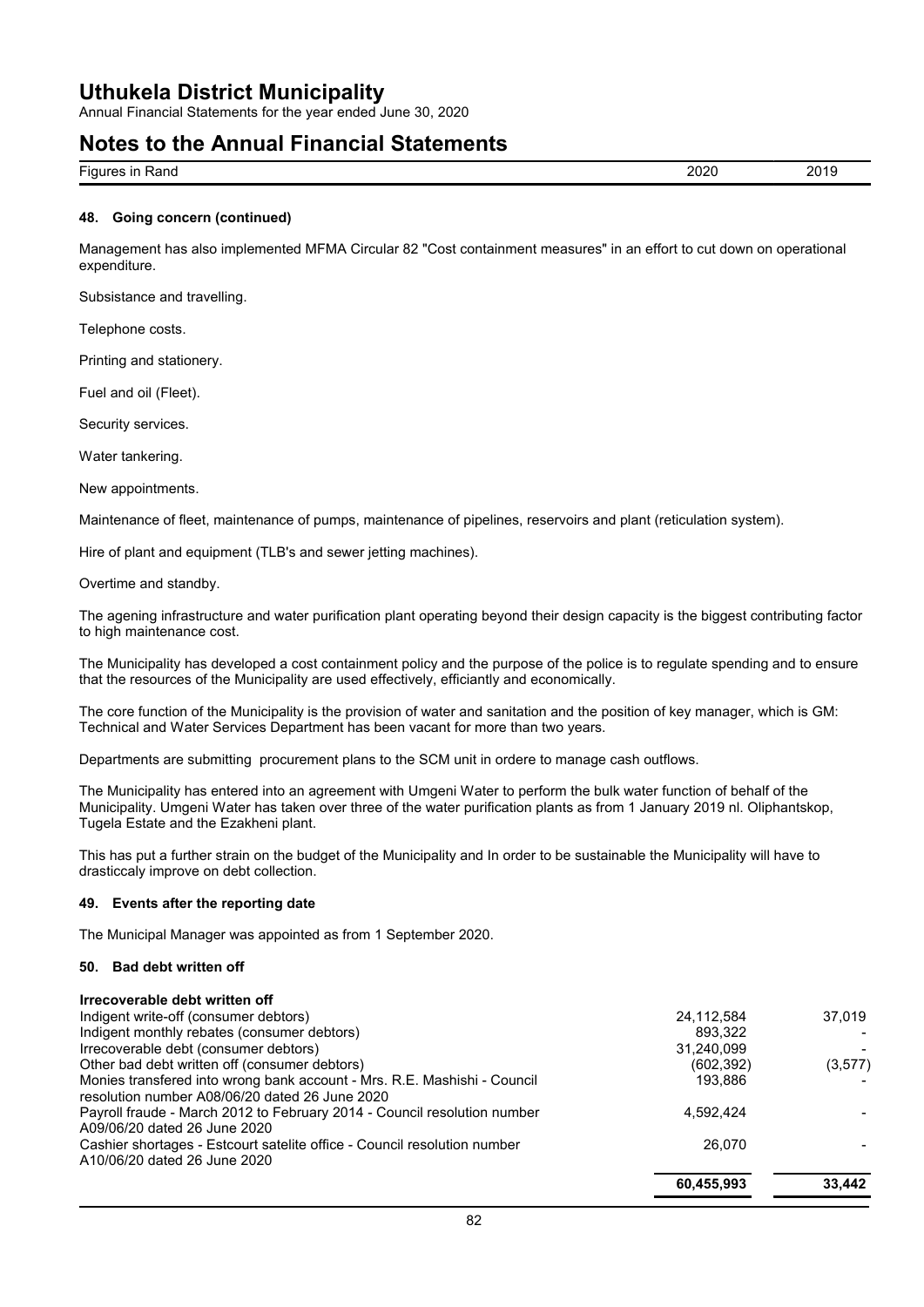Annual Financial Statements for the year ended June 30, 2020

### **Notes to the Annual Financial Statements**

| $-$<br>.<br>Figure.<br>≺ano<br>- 11 1<br>$\cdots$ | 2020<br>∼<br>$- - -$ | ``<br>–∾<br>. .<br>____ |
|---------------------------------------------------|----------------------|-------------------------|
|                                                   |                      |                         |

#### **51. Incentive discounts**

The municipality offers incentive discounts to consumers in order to encourage consumers to pay their accounts and reduce outstanding debt.

#### **Incentive discounts (Consumer debtors)**

| 1/3 incentive discount<br>50% incentive discount                                                                                                                                          | 479.161<br>4,705,891      | 938,431<br>5,943,309                      |
|-------------------------------------------------------------------------------------------------------------------------------------------------------------------------------------------|---------------------------|-------------------------------------------|
|                                                                                                                                                                                           | 5,185,052                 | 6,881,740                                 |
| Unauthorised expenditure<br>52.                                                                                                                                                           |                           |                                           |
| Total unauthorized expenditure at year end                                                                                                                                                | 58,807,738                | 140,631,224                               |
| Opening balance as previously reported                                                                                                                                                    | 140,631,224               | 279,776,291                               |
| Opening balance as restated<br>Add: Expenditure identified - current<br>Less: amount written off June 2019 - Council resolution A02/06/19 dated 28 June 2019<br>(2013/2014 and 2014/2015) | 140,631,224<br>55,812,881 | 279,776,291<br>66,665,124<br>(89,010,639) |
| Less: amounts written off June 2019 - Council resolution A02/06/19 dated 28 June 2019<br>(2015/2016)                                                                                      |                           | (116, 799, 552)                           |
| Less: amounts written off August 2020 - Council resolution 12.3 dated 28 August 2020<br>(2017/2018)                                                                                       | (70, 971, 243)            |                                           |
| Less: amounts written off August 2020 - Council resolution 12.3 dated 28 August 2020<br>(2018/2019)                                                                                       | (66,665,124)              |                                           |
| <b>Closing balance</b>                                                                                                                                                                    | 58,807,738                | 140,631,224                               |

Unauthorized expenditure is the result of overspending of the total amounts appropriated in the Municipalities budget for the financial year excluding non-cash items.

#### **The over expenditure incurred by municipal departments during the year is attributable to the following categories:**

|          | 129,227,485 | 66,665,124 |
|----------|-------------|------------|
| Cash     | 55.812.881  | 49.752.061 |
| Non-cash | 73,414,604  | 16,913,063 |

#### **Disciplinary steps taken/criminal proceedings**

No diciplinary steps has been taken and no criminal proceedigs instituted.

#### **53. Fruitless and wasteful expenditure**

| Opening balance as previously reported                                                                                                                                    | 2,002,957                | 333,077                 |
|---------------------------------------------------------------------------------------------------------------------------------------------------------------------------|--------------------------|-------------------------|
| Opening balance as restated<br>Add: Expenditure identified - current                                                                                                      | 2,002,957<br>11,612,520  | 333.077<br>1,988,240    |
| Less: Amounts written off - 31st August 2018<br>Less: Amounts written off - 2014/2015 and prior years - Council resolution A02/06/19                                      |                          | (106, 770)<br>(91, 327) |
| dated 28 June 2019<br>Less: Amount written off - 2015/2016 - Council resolution A02/06/19 dated 28 June 2019                                                              |                          | (120, 263)              |
| Less: Amount written off - 2018/2019 - Council resolution 12.3 dated 28 August 2020<br>Less: Amounts written off 2019/2020 - Council resolution 12.3 dated 28 August 2020 | (1,988,240)<br>(162,162) |                         |
| <b>Closing balance</b>                                                                                                                                                    | 11,465,075               | 2,002,957               |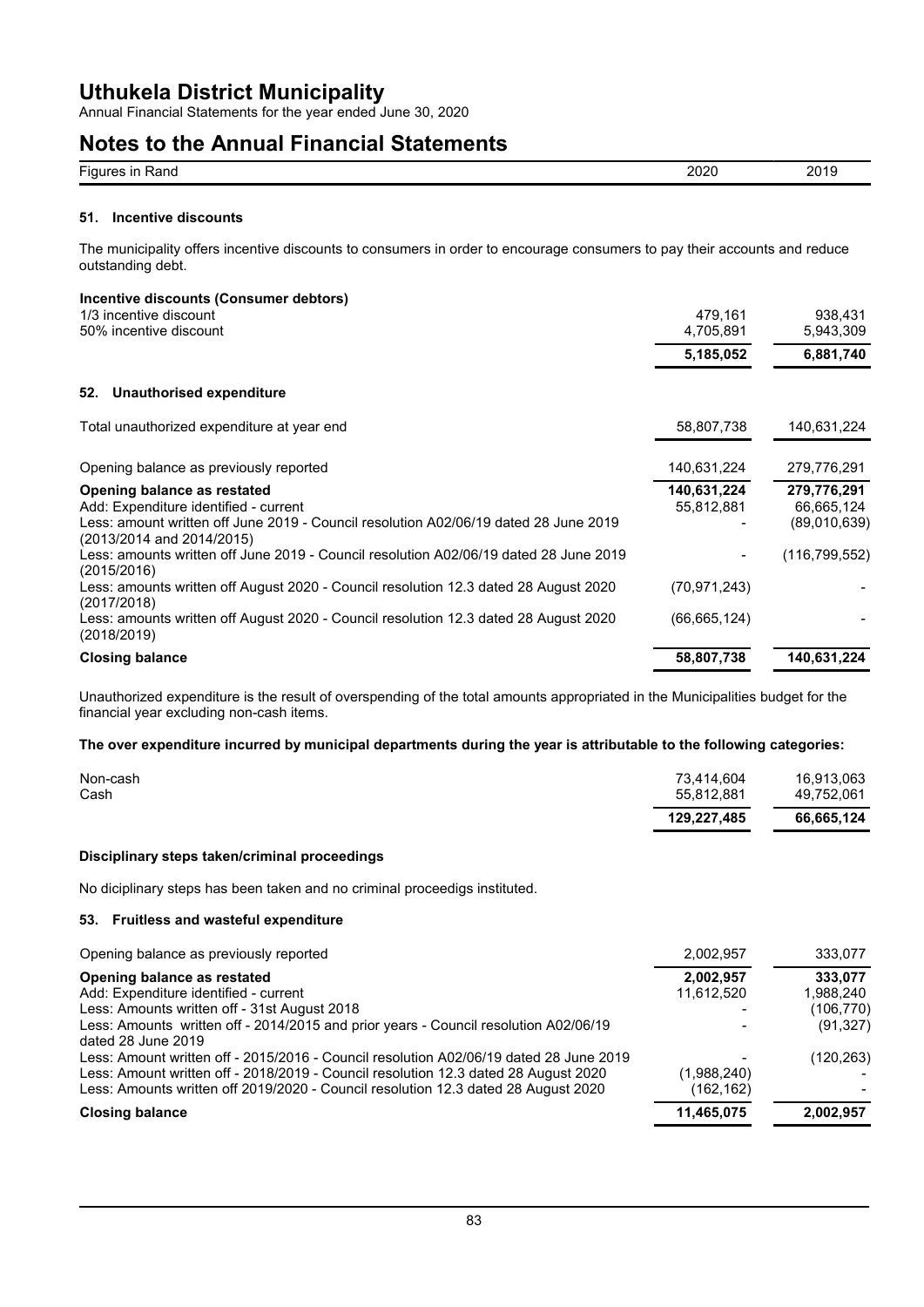Annual Financial Statements for the year ended June 30, 2020

### **Notes to the Annual Financial Statements**

| $- \cdot$<br><b>Figures</b><br>Rand<br>- 11 1 | $\sim$<br>ZUZU | - - -<br>2019 |
|-----------------------------------------------|----------------|---------------|

#### **53. Fruitless and wasteful expenditure (continued)**

**Expenditure identified in the current year include those listed below:**

| Service providers<br>39,305<br>Eskom<br>Watersol<br>708<br>Telkom<br>47,561<br>Alfred Duma Local Municipality<br>Berrange Incorporated<br>1,777,521<br>Inkosi Langalibalele Local Municipality<br>Macauly & Riddel<br><b>Auditor General</b><br>36,413<br>10,518<br>Munsoft<br>Lalparsad Inc. Trust<br>27,600<br>Justin Heunis Attorneys<br>Quickstep<br>Wesbank<br>Umgeni Water<br>6,749,112<br><b>SARS</b><br>483.579<br><b>Motor Factors</b><br>53,797<br>2,386,406<br>Netstar<br>11,612,520          | 81,948<br>6,458<br>1,697<br>29,873<br>65,443<br>2,237<br>17,966<br>1,330,890<br>74,441<br>38,669<br>338,618<br>1,988,240 |
|----------------------------------------------------------------------------------------------------------------------------------------------------------------------------------------------------------------------------------------------------------------------------------------------------------------------------------------------------------------------------------------------------------------------------------------------------------------------------------------------------------|--------------------------------------------------------------------------------------------------------------------------|
| Disciplinary steps taken/criminal proceedings<br>Fruitess and wastefull expenditure - (2017/2018) No diciplinary steps taken and no criminal proceedings                                                                                                                                                                                                                                                                                                                                                 | 106,770                                                                                                                  |
| - AZAR Attorney<br>Fruitless and wastefull expenditure - 2014/2015<br>No diciplinary steps taken and no criminal proceedings<br>Fruitless and wastefull expenditure - 2015/2016<br>No diciplinary steps taken and no criminal proceedings<br>1,988,240<br>Fruitless and wastefull expenditure - 2018/2019<br>No diciplinary steps taken and no criminal proceedings<br>No diciplinary steps taken and no criminal proceedings<br>162,162<br>Fruitless and wastefull expenditure - 2019/2020<br>2,150,402 | 91,327<br>120,263<br>318,360                                                                                             |

Fruitless and waste full expenditure in respect of AZAR Attorneys amounting to R106,770 were written off by Council on The 31st of August 2018 after futher investigations was performed.

The amount of R65,443 paid to Berrange Incorporated was for interest on retention in respect of AJT plant hire.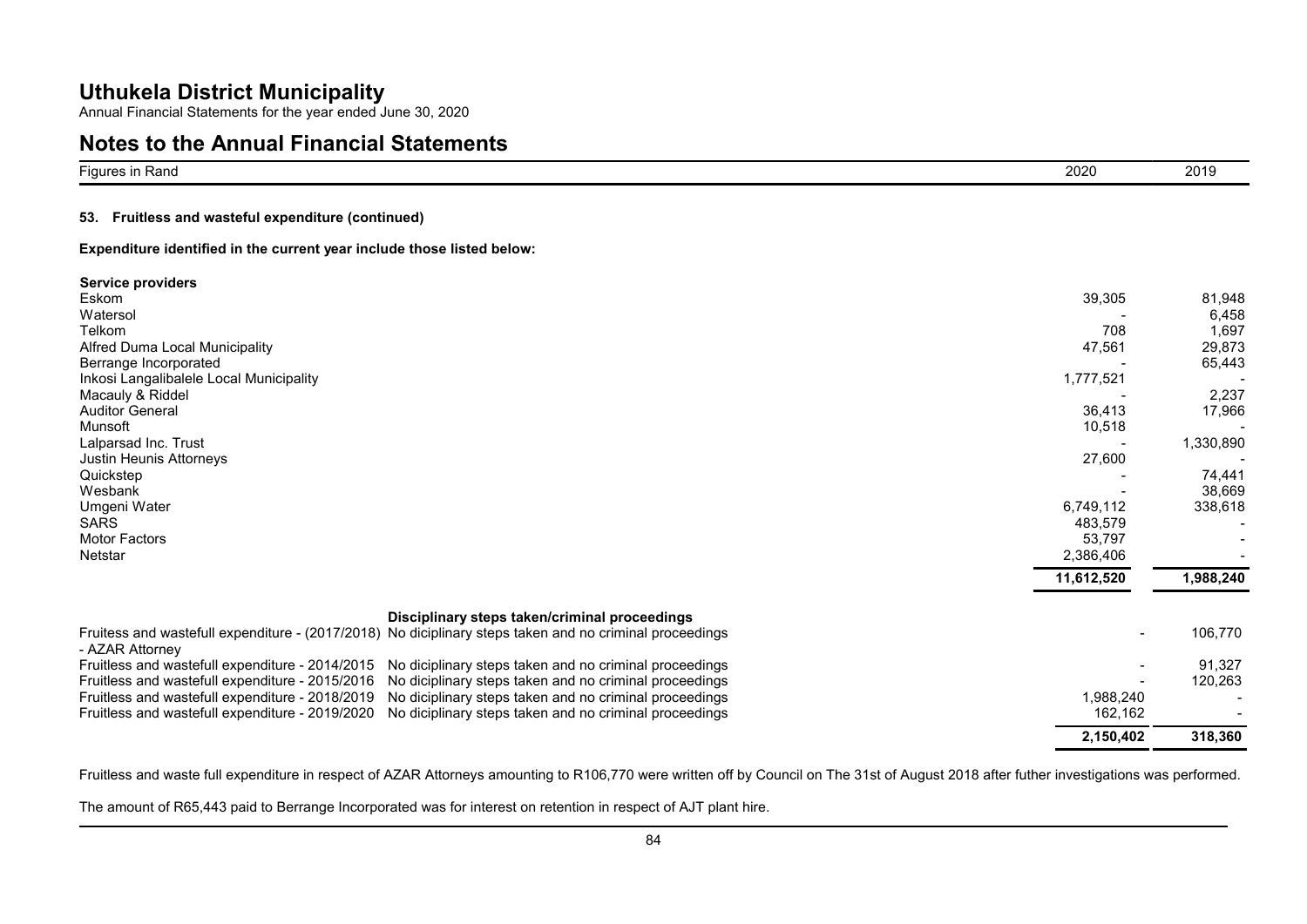Annual Financial Statements for the year ended June 30, 2020

### **Notes to the Annual Financial Statements**

Figures in Rand 2020 2019

#### **53. Fruitless and wasteful expenditure (continued)**

The amount of R1,330,890 paid to Lalparsad Inc. Trust was for interest as per Court judgement in respect of Ubunsima Trading.

The amount of R74,441 paid to Quicstep was for interest on late payment.

The amount of R338,618 (2018/2019) and R6,749,112 (2019/2020) relates to interest charged by Umgeni Water for late payment.

The amount of R1,777,521 (2019/2020) relate to interest charged by Inkosi Langalibalela Local Municipality for late payment.

The amount of R2,386,406 (2019/2020) relates to Netstar debit orders which were not cancelled.

#### **Amounts recoverable**

Watersol - after the Council Committee (IMPAC) investigation, Council resolved to write off the amount of R6,458.

Inkosi Langalibalele Locval Municipality - after the Council Comittee (IMPAC) investigation it was resolved thet the Municipality engage with the Local Municipality to reverse the interest charges.

|                                                                                                 | 1.777.521                | 6.458 |
|-------------------------------------------------------------------------------------------------|--------------------------|-------|
| processes<br>Inkosi Langalibalele Local Municipality - interest charged on electricity accounts | 1.777.521                |       |
| Watersol - interest on chlorine gas cylinder not returned - failure to follow proper SCM        | $\overline{\phantom{0}}$ | 6.458 |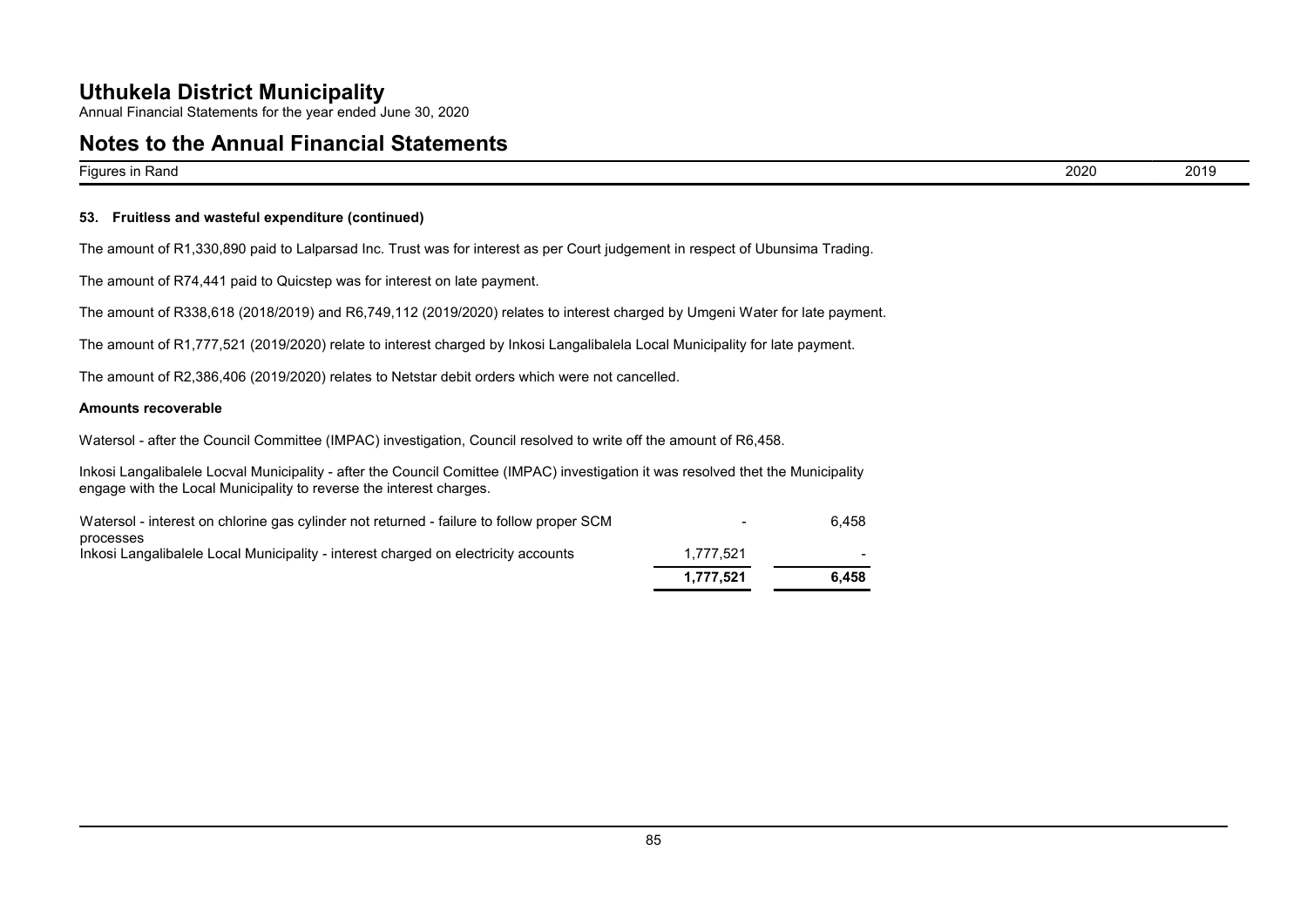Annual Financial Statements for the year ended June 30, 2020

### **Notes to the Annual Financial Statements**

| <u>.</u><br>⊦Rand<br>- Figures in | $\sim$<br><b>2020</b> | 2019 |
|-----------------------------------|-----------------------|------|

#### **53. Fruitless and wasteful expenditure (continued)**

#### **Amounts written-off**

After the Council Committee investigations, Council adopted the Council Committee recommendation and the following were written off.

|                                                                                                        | <b>Condoned by Council</b>                                                                        |                          |         |
|--------------------------------------------------------------------------------------------------------|---------------------------------------------------------------------------------------------------|--------------------------|---------|
| Written off - AZAR Attorneys - Council 31 August Council resolution 31 August 2018                     |                                                                                                   | $\overline{\phantom{a}}$ | 106.770 |
| 2018                                                                                                   | Written off in respect of the 2017/2018 financial Council resolution A02/06/19 dated 28 June 2019 | $\overline{\phantom{a}}$ | 211.590 |
| year<br>Written off in respect of the 2018/2019 financial Council resolution 12.3 dated 28 August 2020 |                                                                                                   | 1.988.240                |         |
| year                                                                                                   |                                                                                                   |                          |         |
| Written off in respect of the 2019/2020 financial Council resolution 12.3 dated 28 August 2020<br>year |                                                                                                   | 162.162                  |         |
|                                                                                                        |                                                                                                   | 2.150.402                | 318,360 |
|                                                                                                        |                                                                                                   |                          |         |

#### **54. Irregular expenditure**

| Opening balance as previously reported<br>Add: irregular expenditure - current year                                                                                                                                                                                                                                                                                                                                              | 519, 177, 278<br>134,285,885                                         | 329,295,808<br>233,130,039                |
|----------------------------------------------------------------------------------------------------------------------------------------------------------------------------------------------------------------------------------------------------------------------------------------------------------------------------------------------------------------------------------------------------------------------------------|----------------------------------------------------------------------|-------------------------------------------|
| <b>Adjustments</b><br>Less: Amount written off - 2016/2017 - Council resolution A02/06/19 dated 28 June 2019<br>Less: amounts written off - 2017/2018 - Council resolution 12.3 dated 28 August 2020<br>Less: amounts written off - 2018/2019 - Council resolution 12.3 dated 28 August 2020<br>Less: amounts written off - 2019/2020 - Council resolution 12.3 dated 28 August 2020<br>Add: iregular expenditure - prior period | 653,463,163<br>(254, 670, 872)<br>(238, 171, 211)<br>(100, 969, 376) | 562,425,847<br>(55,681,855)<br>12,433,286 |
| <b>Closing balance</b>                                                                                                                                                                                                                                                                                                                                                                                                           | 59,651,704                                                           | 519,177,278                               |

Management went as far back as possable to identify irregular expenditure for the disclosure in the financial statements.

Amounts disclosed is exclusive of VAT.

R254,670,872 was written off in respect of the opening balance of R329,295,807. The remaining R74,624,935 paid to service providers for water tankering in respect of 2017/2018 be put on hold until the investigation is finalized.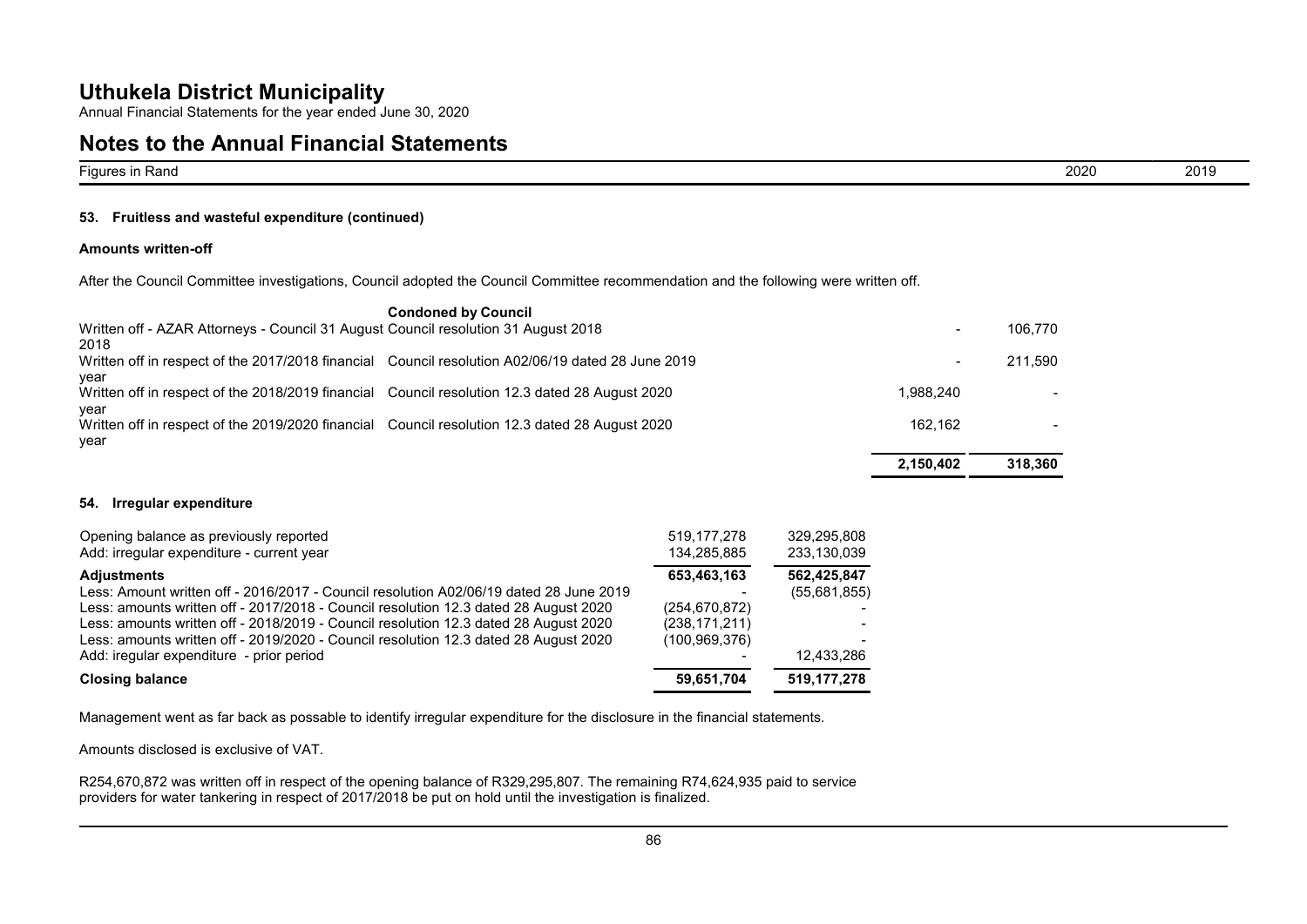Annual Financial Statements for the year ended June 30, 2020

### **Notes to the Annual Financial Statements**

| $- \cdot$<br>- --<br>⊢iar<br>≺anc<br>. . | חרחנ<br>$\sim$ | ^^<br>. . |
|------------------------------------------|----------------|-----------|
|                                          |                |           |

#### **54. Irregular expenditure (continued)**

The amount of R7,392,113 paid to Mayibuye Consulting in respect of the 2018/2019 financial year was put on hold until the investigation is finalized.

The amount of R7,004,166 paid to service providers for water tankering services in respect of 2019/2020 and the amount of R1,752,773 paid to Mayibuye Consulting in respect of the 2019/2020 financial year was put on hold until the investigation is finalized.

#### **Incidents/cases identified in the current year include those listed below:**

| <b>Deviations</b>                                          |                                                     |                |             |
|------------------------------------------------------------|-----------------------------------------------------|----------------|-------------|
| Section 32 deviations                                      |                                                     | 31.317.686     | 22,241,832  |
| Non-compliance with SCM regulations                        |                                                     | 92,045,235     | 164,161,875 |
| <b>Expired contracts</b>                                   |                                                     | 9,126,514      | 42,100,794  |
| Less than three quotations received                        |                                                     |                | 4,625,538   |
| Irregular expenditure adjustments                          |                                                     | 1,796,450      |             |
|                                                            |                                                     | 134,285,885    | 233,130,039 |
|                                                            | Disciplinary steps taken/criminal<br>proceedings    |                |             |
| Irregular expenditure incurred 2016/2017<br>financial year | No diciplinary steps and no criminal<br>proceedings | $\blacksquare$ | 55,681,855  |
| Irregular expenditure incurred 2017/2018<br>financial year | No diciplinary steps and no criminal<br>proceedigs  | 254,670,872    |             |
| Irregular expenditure incurred 2018/2019<br>financial year | No diciplinary steps and no criminal<br>proceedings | 238,171,211    |             |
| Irregular expenditure incurred 2019/2020<br>financial year | No diciplinary steps and no criminal<br>proceeding  | 100,969,376    |             |
|                                                            |                                                     | 593,811,459    | 55,681,855  |

A close family member (spouce) of Nishi Sewepersad - Finance cashier - is a director of the awarded company "Daves Panelbeaters"

The award was for R21,500 (repairs to vehicles).

#### **Amounts written-off**

After the council committee investigations, council adopted the council committee recommendations and amounts were written of as listed below.

| Irregular expenditure - 2016/2017 - Council resolution A02/06/19 dated 28 June 2019<br>Irregular expenditure - 2017/2018 - Council resolution 12.3 dated 28 August 2020<br>Irregular expenditure - 2018/2019 - Council resolution 12.3 dated 28 August 2020<br>Irregular expenditure - 2019/2020 - Council resolution 28 August 2020 | 254,670,872<br>238.171.211<br>100,969,376 | 55,681,855               |
|--------------------------------------------------------------------------------------------------------------------------------------------------------------------------------------------------------------------------------------------------------------------------------------------------------------------------------------|-------------------------------------------|--------------------------|
|                                                                                                                                                                                                                                                                                                                                      | 593,811,459                               | 55,681,855               |
| 55. Additional disclosure in terms of Municipal Finance Management Act                                                                                                                                                                                                                                                               |                                           |                          |
| Contributions to organised local government                                                                                                                                                                                                                                                                                          |                                           |                          |
| Current year subscription / fee<br>Amount paid - current year                                                                                                                                                                                                                                                                        | 2.726.902<br>(2,726,902)                  | 2,984,004<br>(2,984,004) |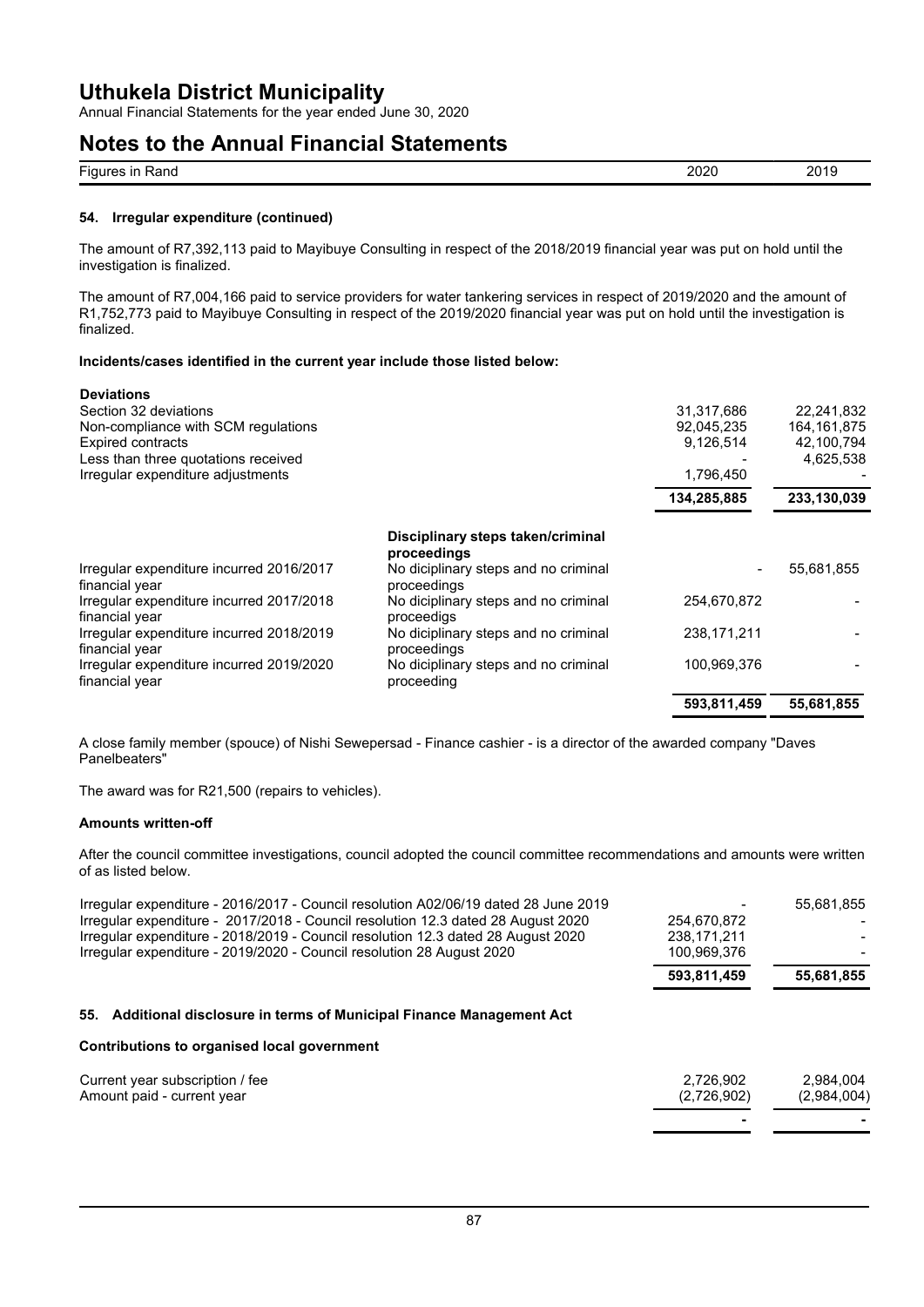Annual Financial Statements for the year ended June 30, 2020

### **Notes to the Annual Financial Statements**

| -<br>.<br>Nal IY | 2020 | 0 <sup>0</sup><br><b>SOJA</b> |
|------------------|------|-------------------------------|
|                  |      |                               |

#### **55. Additional disclosure in terms of Municipal Finance Management Act (continued)**

#### **Audit fees**

| Current year subscription / fee           | 3,800,000      | 3,038,637      |
|-------------------------------------------|----------------|----------------|
| Amount paid - current year                | (3,800,000)    | (3,038,637)    |
| PAYE, UIF and SDL                         |                |                |
| Current year subscription / fee           | 55,928,209     | 48,707,462     |
| Amount paid - current year                | (55,928,209)   | (48, 707, 462) |
| <b>Pension and Medical Aid Deductions</b> |                |                |
| Current year subscription / fee           | 53,394,507     | 45,068,405     |
| Amount paid - current year                | (53, 394, 507) | (45,068,405)   |
|                                           |                |                |

#### **56. Actual operating expenditure versus budgeted operating expenditure**

Refer to "Statement of comparison of budget and actual amounts" for the comparison of actual operating expenditure versus budgeted expenditure.

#### **57. Deviation from supply chain management regulations**

Paragraph 12(1)(d)(i) of Government gazette No. 27636 issued on 30 May 2005 states that a supply chain management policy must provide for the procurement of goods and services by way of a competitive bidding process.

Paragraph 36 of the same gazette states that the accounting officer may dispense with the official procurement process in certain circumstances, provided that he records the reasons for any deviations and reports them to the next meeting of the and includes a note to the annual financial statements.

| <b>Supply chain deviations</b>                                                |             |              |
|-------------------------------------------------------------------------------|-------------|--------------|
| Deviations supported by approval memos                                        | 1,657,929   | 6,820,802    |
| Section 36 Deviations                                                         | 2,455,930   |              |
| Less than the minimum of three responces received                             |             | 62,250       |
| Sole supplier for the renewal of IT licensing                                 |             | 29,860       |
|                                                                               | 4,113,859   | 6,912,912    |
| <b>Water Losses</b><br>58.                                                    |             |              |
| <b>Water losses</b>                                                           |             |              |
| Apparent losses; unauthorized consumption                                     | 36,988,271  | 25,944,474   |
| Apparent losses: customer meter inaccuracies                                  | 3,278,345   | 3,163,960    |
| Real losses: leakage on transmission and distribution mains                   | 82,811,363  | 60,419,181   |
| Real losses: leakage on overflows at storage tanks/reservoirs                 | 591,510     | 24, 167, 672 |
| Real losses: leakage on service connections up to the point of customer meter | 34,899,075  | 36,251,508   |
| Sub total                                                                     | 158,568,564 | 149,946,795  |
| Sub total brought forward                                                     | 158,568,564 | 149,946,795  |
| Data transfer and management errors                                           |             | 2,531,168    |
| Unavoidable annual real losses                                                |             | 93,670,002   |
|                                                                               | 158,568,564 | 246,147,965  |
|                                                                               |             |              |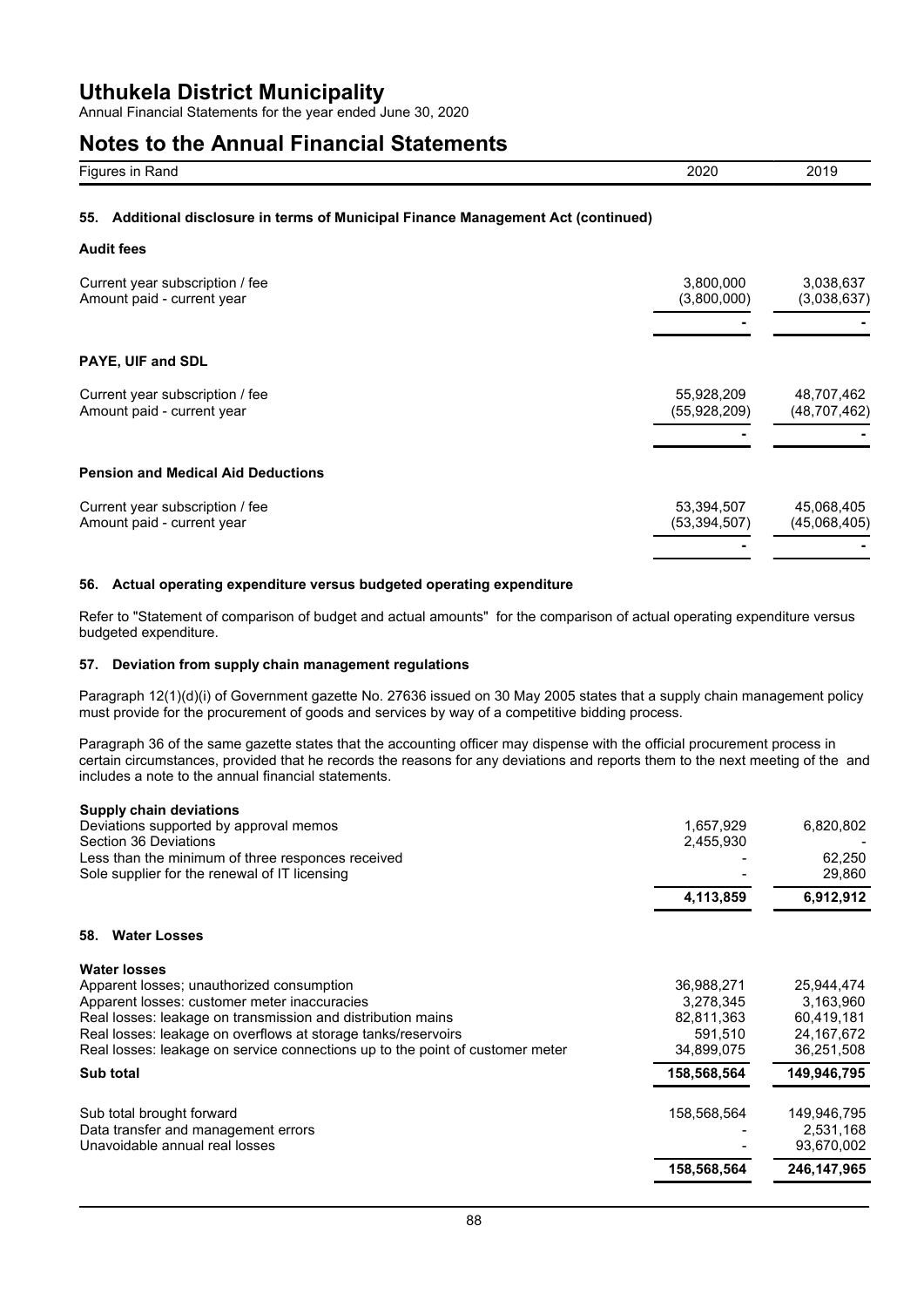Annual Financial Statements for the year ended June 30, 2020

### **Notes to the Annual Financial Statements**

| NULGS LU LIIG ANNUAN I MANUHAN ULALGINGINS                                                           |                              |                              |
|------------------------------------------------------------------------------------------------------|------------------------------|------------------------------|
| Figures in Rand                                                                                      | 2020                         | 2019                         |
| <b>Water Losses (continued)</b><br>58.                                                               |                              |                              |
| <b>Water losses</b><br>Units purchased (41,619,941 kiloliters)<br>Units sold (13,303,822 kiloliters) | 324,689,646<br>(138,196,493) | 306,492,280<br>(191,812,319) |
| Water losses (28,316,119 kiloliters)                                                                 | 186,493,153                  | 114,679,961                  |
| Comprising of:<br><b>Technical losses</b><br>Non-technical losses                                    | 158,568,573<br>62,141,903    | 19,571,931<br>2,886,825      |
|                                                                                                      | 220.710.476                  | 22.458.756                   |

The use of the IWA templet was introduced in June 2017 and therefore the calculation of water losses was based on this new templet.

The Municipality appointed an Engineeer from an independent company "Joat" to prepare the water loss calculations.

The table below represents the water losses as a percentage.

| 64         |
|------------|
|            |
|            |
| 4,592,424  |
| 26.070     |
| 14.755     |
| 6,000,000  |
| 10,633,249 |
|            |

Council has identified fraudulant activities on the payroll which took place over the period March 2012 to February 2014. The Internal Audit Unit has verified the fraudulant transactions which amounted to R4,592,424 in total. Initially it was 27 employees whom were identified to be involved in these fruadulant activities. All 22 were dismissed.

The employees in question referred the matter to arbitration. All cases which have been finalized were in favour of the Municipality. From the arbitration hearings two cases were referred to the Labour Court.

Council has through a litigation process attempting to recover all monies. Cases have been opened however the process is in the hands of the National Prosecuting Authority and the process has been halted. There is doubt to the posabillity of recovery.

The amount of R4,592,424 was written off with Council resolution number A09/06/20 taken at a Council meeting held on the 26th of June 2020.

During may 2017 the cashier in the Estcourt satellite office issued receipts to the amount of R25,770 which could not be reconciled with the daily deposits. Upon investigation it was found that not only was the money not deposited by the cashier but her float of R300 was also missing.

The cashier absconded and has not returned for duty. The Senior Debtors Clerk made a sworn statement with the SAPS on the 7th of July 2017 and management has resolved to initiate criminal action against the cashier.

The amount of R26,070 was written off with Council resolution number A10/06/20 taken at a Council meeting held on the 26th of June 2020.

The amount of R14,755 "KZN Transport" relates to the pending investigation on fleet related matters.

The amount of R6,000,000 (2017/2018) relates to pending investigation on fleet related matters.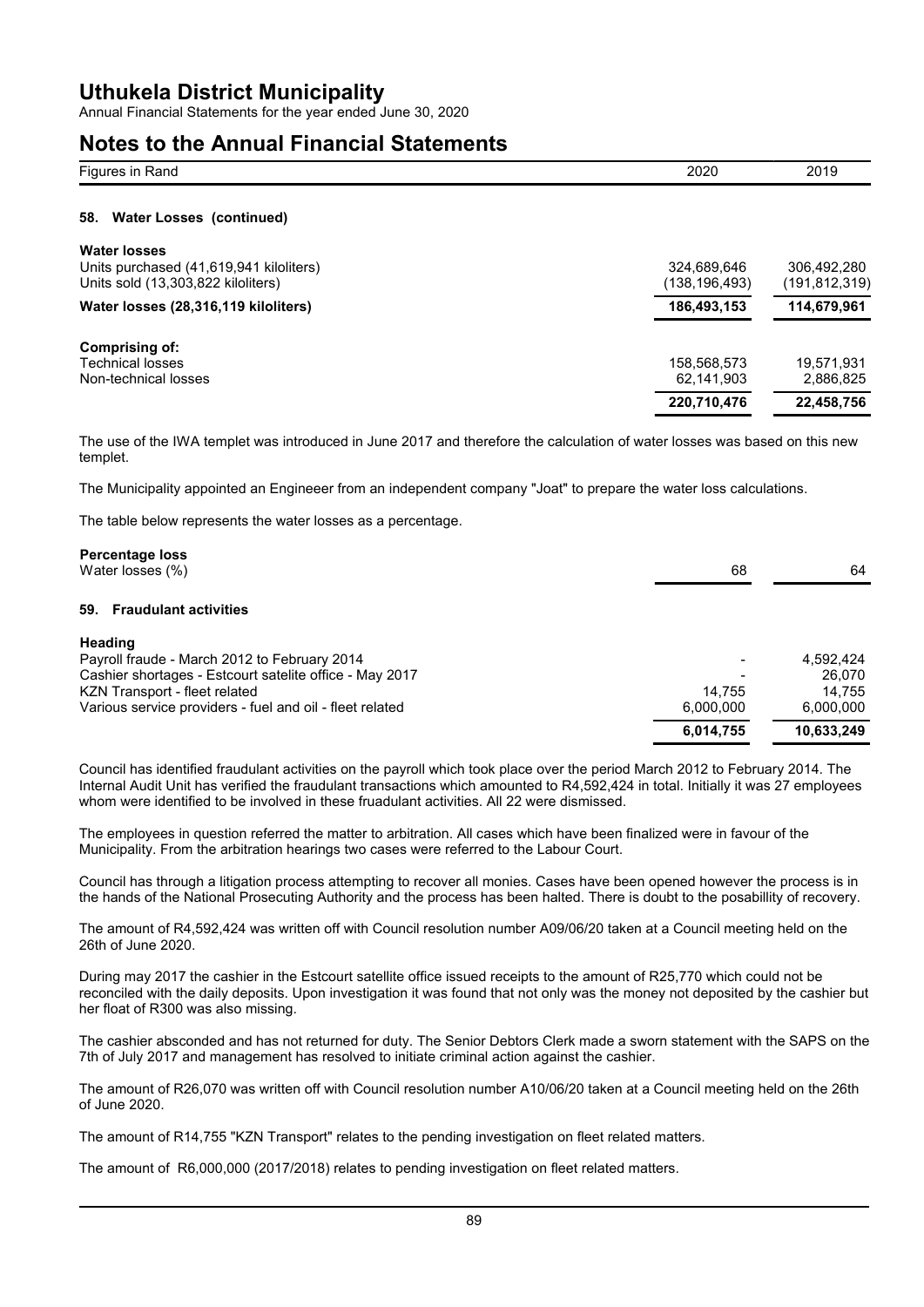Annual Financial Statements for the year ended June 30, 2020

# **Notes to the Annual Financial Statements**

Figures in Rand 2019 2019

### **59. Fraudulant activities (continued)**

Also refer to note 11.

# **Supplementary Information**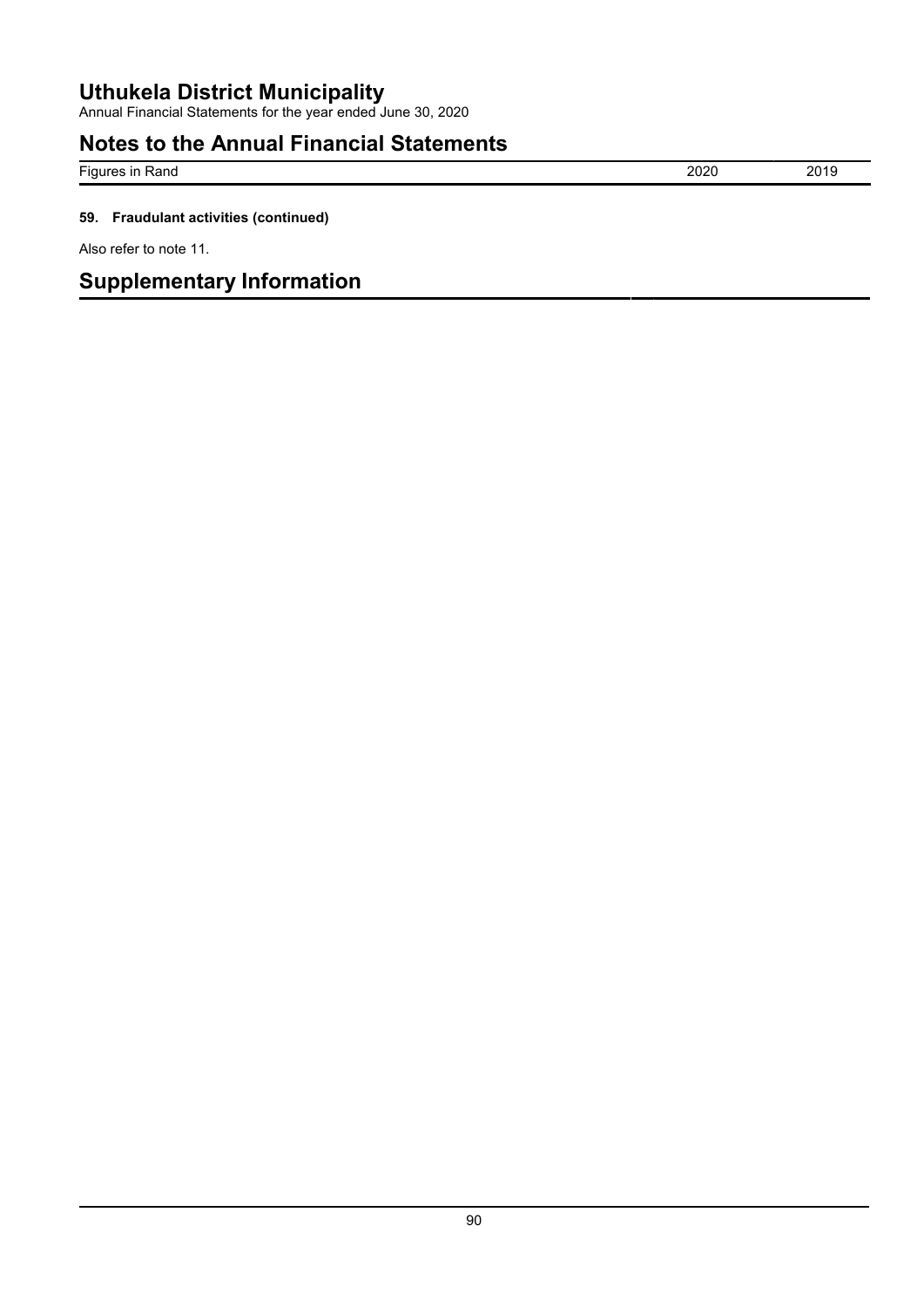|                                                                           | Analysis of property, plant and equipment as at 30 June 2020<br><b>Cost/Revaluation</b> |                          |                          |                                                      |                             |                                     |                                   |                                   |                          |                                                      | <b>Accumulated depreciation</b> |                                |                                              |                           |
|---------------------------------------------------------------------------|-----------------------------------------------------------------------------------------|--------------------------|--------------------------|------------------------------------------------------|-----------------------------|-------------------------------------|-----------------------------------|-----------------------------------|--------------------------|------------------------------------------------------|---------------------------------|--------------------------------|----------------------------------------------|---------------------------|
|                                                                           | Opening<br><b>Balance</b><br>Rand                                                       | <b>Additions</b><br>Rand | <b>Disposals</b><br>Rand | Transfers<br>Rand                                    | <b>Revaluations</b><br>Rand | Other changes,<br>movements<br>Rand | Closing<br><b>Balance</b><br>Rand | Opening<br><b>Balance</b><br>Rand | <b>Disposals</b><br>Rand | <b>Transfers</b><br>Rand                             | Depreciation<br>Rand            | <b>Impairment loss</b><br>Rand | Closing<br><b>Balance</b><br>Rand            | Carrying<br>value<br>Rand |
| Land and buildings                                                        |                                                                                         |                          |                          |                                                      |                             |                                     |                                   |                                   |                          |                                                      |                                 |                                |                                              |                           |
| Land (Separate for AFS purposes)<br>Buildings (Separate for AFS purposes) | 4,770,771<br>37,618,841                                                                 | $\sim$<br>$\sim$         | $\overline{\phantom{a}}$ | $\overline{a}$                                       |                             |                                     | 4,770,771<br>37,618,841           | (4, 284, 103)                     | $\overline{\phantom{a}}$ |                                                      | (1, 285, 372)                   |                                | (5,569,475)                                  | 4,770,771<br>32,049,366   |
|                                                                           | 42,389,612                                                                              | $\blacksquare$           |                          |                                                      |                             |                                     | 42,389,612                        | (4, 284, 103)                     | $\blacksquare$           |                                                      | (1, 285, 372)                   |                                | (5,569,475)                                  | 36,820,137                |
| Infrastructure                                                            |                                                                                         |                          |                          |                                                      |                             |                                     |                                   |                                   |                          |                                                      |                                 |                                |                                              |                           |
| Water and sewerage purification<br>Sewerage purification                  | 2,405,417,183<br>327,088,055                                                            | 27,248,657<br>$\sim$     | (1,743,788)<br>(31,500)  | $\overline{\phantom{a}}$<br>$\overline{\phantom{a}}$ |                             |                                     | 2,430,922,052<br>327,056,555      | (543,020,744)<br>(157, 212, 699)  | 1,485,649<br>30,275      | $\overline{\phantom{a}}$<br>$\overline{\phantom{a}}$ | (51, 112, 972)<br>(6, 594, 652) | (3,203,311)                    | (592,648,067) 1,838,273,985<br>(166,980,387) | 160,076,168               |
|                                                                           | 2,732,505,238                                                                           | 27,248,657               | (1,775,288)              |                                                      |                             |                                     | 2,757,978,607                     | (700, 233, 443)                   | 1,515,924                |                                                      | (57, 707, 624)                  |                                | $(3,203,311)$ $(759,628,454)$ 1,998,350,153  |                           |

**Community Assets**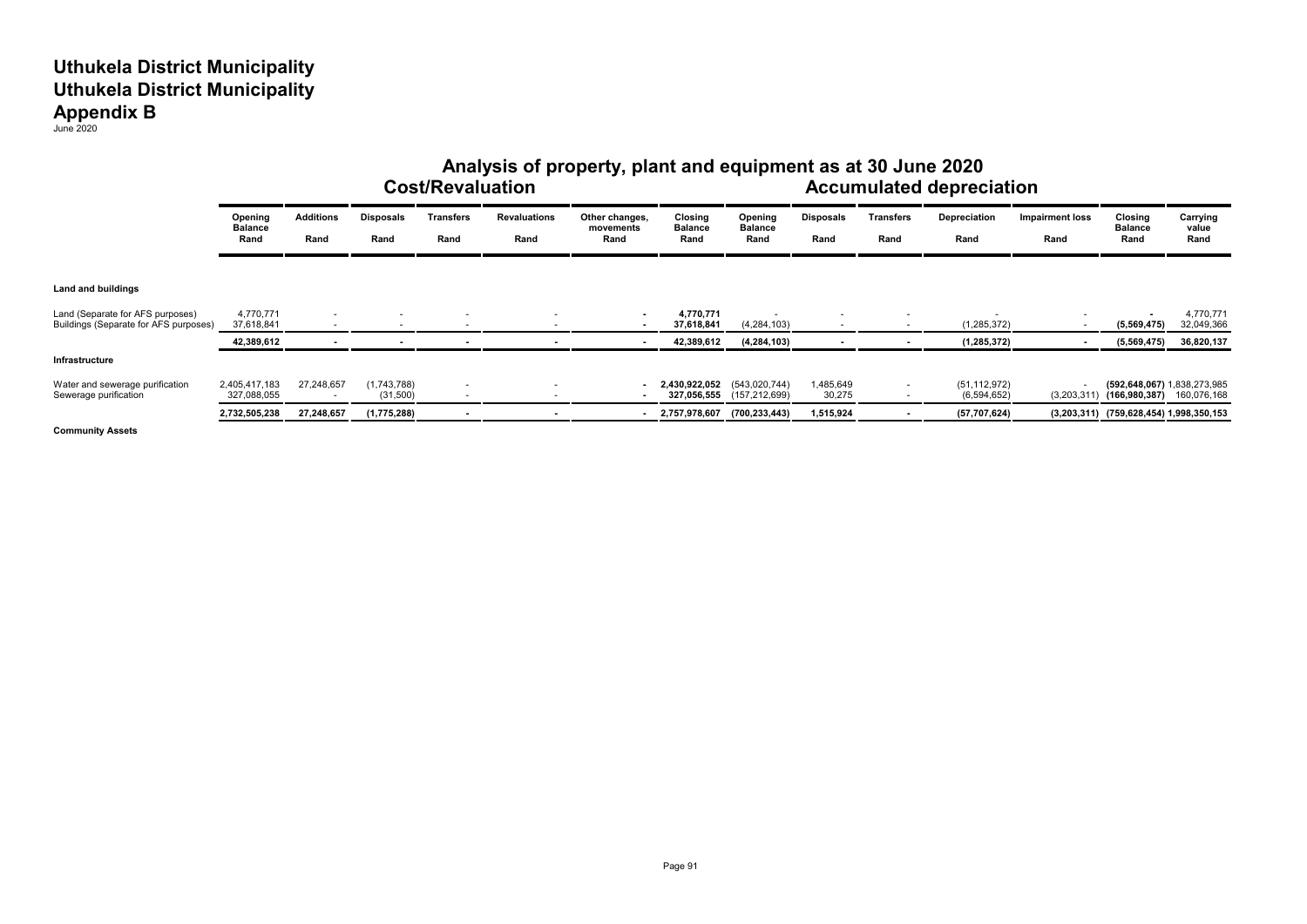|                                                                                       |                                                     | <b>Cost/Revaluation</b>                       |                                       |                                                                        |                             |                                     |                                                     |                                              |                               | Analysis of property, plant and equipment as at 30 June 2020<br><b>Accumulated depreciation</b> |                                         |                                       |                                                |                                                     |  |
|---------------------------------------------------------------------------------------|-----------------------------------------------------|-----------------------------------------------|---------------------------------------|------------------------------------------------------------------------|-----------------------------|-------------------------------------|-----------------------------------------------------|----------------------------------------------|-------------------------------|-------------------------------------------------------------------------------------------------|-----------------------------------------|---------------------------------------|------------------------------------------------|-----------------------------------------------------|--|
|                                                                                       | Opening<br><b>Balance</b><br>Rand                   | <b>Additions</b><br>Rand                      | <b>Disposals</b><br>Rand              | Transfers<br>Rand                                                      | <b>Revaluations</b><br>Rand | Other changes,<br>movements<br>Rand | Closing<br><b>Balance</b><br>Rand                   | Opening<br><b>Balance</b><br>Rand            | <b>Disposals</b><br>Rand      | Transfers<br>Rand                                                                               | Depreciation<br>Rand                    | <b>Impairment loss</b><br>Rand        | Closing<br><b>Balance</b><br>Rand              | Carrying<br>value<br>Rand                           |  |
|                                                                                       |                                                     |                                               |                                       |                                                                        |                             |                                     |                                                     |                                              |                               |                                                                                                 |                                         |                                       |                                                |                                                     |  |
| <b>Heritage assets</b><br><b>Specialised vehicles</b>                                 |                                                     |                                               |                                       |                                                                        |                             |                                     |                                                     |                                              |                               |                                                                                                 |                                         |                                       |                                                |                                                     |  |
| Other assets                                                                          |                                                     |                                               |                                       |                                                                        |                             |                                     |                                                     |                                              |                               |                                                                                                 |                                         |                                       |                                                |                                                     |  |
| General vehicles<br>Office equipment<br><b>Computer Equipment</b><br>Work in progress | 61,051,039<br>6,637,040<br>4,317,869<br>615,093,226 | 9,895,379<br>248,248<br>52,782<br>225,814,477 | (2,506,261)<br>(28, 940)<br>(26, 768) | $\overline{\phantom{a}}$<br>$\overline{\phantom{a}}$<br>(18, 131, 282) |                             | $\sim$<br>$\sim$<br>(2, 254, 170)   | 68,440,157<br>6,856,348<br>4,343,883<br>820,522,251 | (49, 035, 772)<br>(4,311,417)<br>(2,757,402) | 2,260,479<br>23,527<br>25,200 | $\sim$                                                                                          | (5,910,696)<br>(503, 479)<br>(437, 698) | (33, 764)<br>$\overline{\phantom{a}}$ | (52, 719, 753)<br>(4,791,369)<br>(3, 169, 900) | 15,720,404<br>2,064,979<br>1,173,983<br>820,522,251 |  |
|                                                                                       | 687,099,174                                         | 236,010,886                                   | (2,561,969)                           | (18,131,282)                                                           |                             |                                     | $(2,254,170)$ 900,162,639                           | (56, 104, 591)                               | 2,309,206                     |                                                                                                 | (6, 851, 873)                           | (33, 764)                             | (60,681,022)                                   | 839,481,617                                         |  |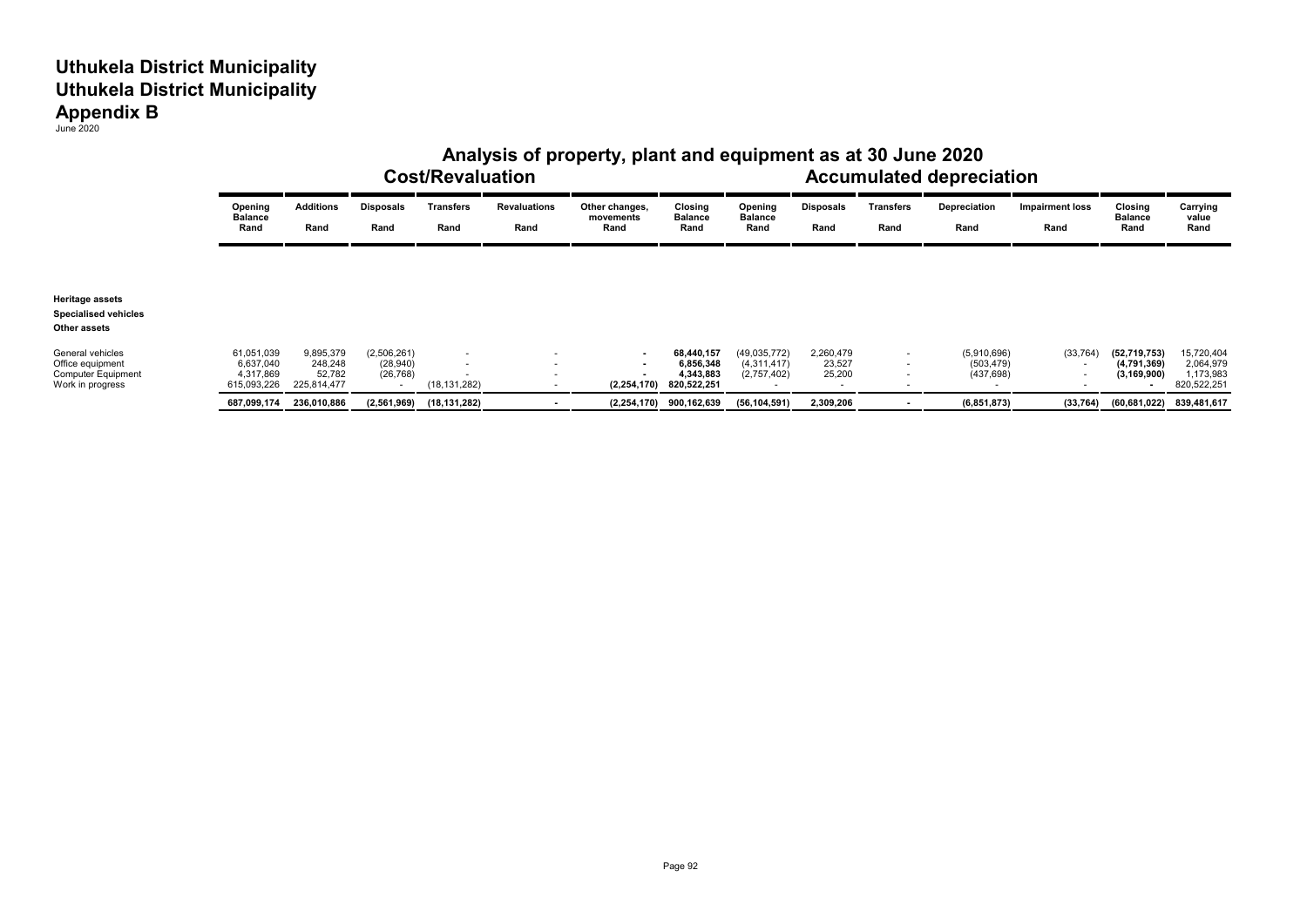|                                                                           | Analysis of property, plant and equipment as at 30 June 2020<br><b>Cost/Revaluation</b><br><b>Accumulated depreciation</b> |                           |                            |                          |                             |                                     |                                                       |                                                                  |                          |                          |                                                             |                                |                                                                                        |                                      |
|---------------------------------------------------------------------------|----------------------------------------------------------------------------------------------------------------------------|---------------------------|----------------------------|--------------------------|-----------------------------|-------------------------------------|-------------------------------------------------------|------------------------------------------------------------------|--------------------------|--------------------------|-------------------------------------------------------------|--------------------------------|----------------------------------------------------------------------------------------|--------------------------------------|
|                                                                           | Opening<br><b>Balance</b><br>Rand                                                                                          | <b>Additions</b><br>Rand  | <b>Disposals</b><br>Rand   | <b>Transfers</b><br>Rand | <b>Revaluations</b><br>Rand | Other changes,<br>movements<br>Rand | Closina<br><b>Balance</b><br>Rand                     | Opening<br><b>Balance</b><br>Rand                                | <b>Disposals</b><br>Rand | <b>Transfers</b><br>Rand | Depreciation<br>Rand                                        | <b>Impairment loss</b><br>Rand | Closing<br><b>Balance</b><br>Rand                                                      | Carrying<br>value<br>Rand            |
| Total property plant and equipment                                        |                                                                                                                            |                           |                            |                          |                             |                                     |                                                       |                                                                  |                          |                          |                                                             |                                |                                                                                        |                                      |
| Land and buildings<br>Infrastructure<br>Other assets                      | 42,389,612<br>2,732,505,238<br>687,099,174                                                                                 | 27,248,657<br>236,010,886 | (1,775,288)<br>(2,561,969) | (18, 131, 282)           |                             | (2, 254, 170)                       | 42,389,612<br>2,757,978,607<br>900,162,639            | (4, 284, 103)<br>(700, 233, 443)<br>(56, 104, 591)               | 1,515,924<br>2,309,206   | $\sim$                   | (1, 285, 372)<br>(57, 707, 624)<br>(6,851,873)              | (33, 764)                      | (5,569,475)<br>(3,203,311) (759,628,454) 1,998,350,153<br>(60, 681, 022)               | 36,820,137<br>839,481,617            |
|                                                                           | 3,461,994,024                                                                                                              | 263,259,543               | (4, 337, 257)              | (18, 131, 282)           |                             |                                     | (2,254,170) 3,700,530,858                             | (760, 622, 137)                                                  | 3,825,130                |                          | (65, 844, 869)                                              | (3, 237, 075)                  | (825, 878, 951) 2, 874, 651, 907                                                       |                                      |
| Agricultural/Biological assets<br>Intangible assets                       |                                                                                                                            |                           |                            |                          |                             |                                     |                                                       |                                                                  |                          |                          |                                                             |                                |                                                                                        |                                      |
| Computers - software & programming                                        | 786,557                                                                                                                    |                           |                            |                          |                             |                                     | 786,557                                               | (286, 507)                                                       |                          |                          | (26, 797)                                                   |                                | (313, 304)                                                                             | 473,253                              |
|                                                                           | 786,557                                                                                                                    | $\sim$                    | $\blacksquare$             |                          |                             |                                     | 786,557                                               | (286, 507)                                                       | $\sim$                   |                          | (26, 797)                                                   |                                | (313, 304)                                                                             | 473,253                              |
| <b>Investment properties</b><br>Total                                     |                                                                                                                            |                           |                            |                          |                             |                                     |                                                       |                                                                  |                          |                          |                                                             |                                |                                                                                        |                                      |
| Land and buildings<br>Infrastructure<br>Other assets<br>Intangible assets | 42,389,612<br>2,732,505,238<br>687,099,174<br>786,557                                                                      | 27.248.657<br>236,010,886 | (1,775,288)<br>(2,561,969) | (18, 131, 282)           |                             | (2, 254, 170)                       | 42,389,612<br>2.757.978.607<br>900,162,639<br>786,557 | (4, 284, 103)<br>(700, 233, 443)<br>(56, 104, 591)<br>(286, 507) | 1,515,924<br>2,309,206   |                          | (1, 285, 372)<br>(57, 707, 624)<br>(6,851,873)<br>(26, 797) | (33, 764)                      | (5,569,475)<br>(3,203,311) (759,628,454) 1,998,350,153<br>(60, 681, 022)<br>(313, 304) | 36,820,137<br>839,481,617<br>473,253 |
|                                                                           | 3,462,780,581                                                                                                              | 263,259,543               | (4,337,257)                | (18, 131, 282)           |                             |                                     | (2,254,170) 3,701,317,415                             | (760,908,644)                                                    | 3,825,130                | $\sim$                   | (65, 871, 666)                                              |                                | (3,237,075) (826,192,255) 2,875,125,160                                                |                                      |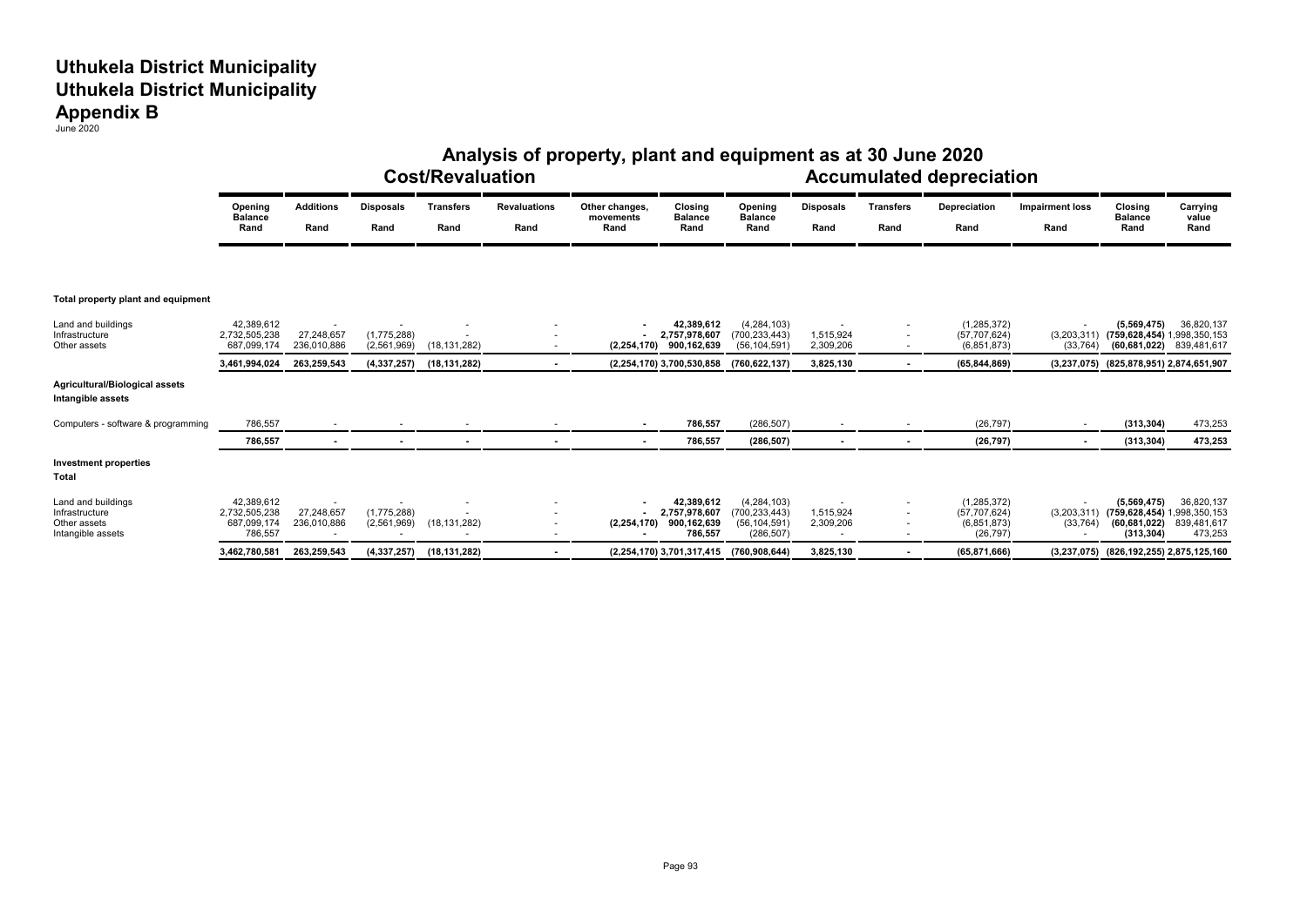|                                                                           | Analysis of property, plant and equipment as at 30 June 2019<br><b>Cost/Revaluation</b> |                          |                                                      |                         |                             |                                     |                                   |                                   | <b>Accumulated depreciation</b> |                                          |                                 |                                |                                                                  |                           |
|---------------------------------------------------------------------------|-----------------------------------------------------------------------------------------|--------------------------|------------------------------------------------------|-------------------------|-----------------------------|-------------------------------------|-----------------------------------|-----------------------------------|---------------------------------|------------------------------------------|---------------------------------|--------------------------------|------------------------------------------------------------------|---------------------------|
|                                                                           | Opening<br><b>Balance</b><br>Rand                                                       | <b>Additions</b><br>Rand | <b>Disposals</b><br>Rand                             | Transfers<br>Rand       | <b>Revaluations</b><br>Rand | Other changes,<br>movements<br>Rand | Closing<br><b>Balance</b><br>Rand | Opening<br><b>Balance</b><br>Rand | Disposals<br>Rand               | <b>Correction of</b><br>an error<br>Rand | Depreciation<br>Rand            | <b>Impairment loss</b><br>Rand | Closing<br><b>Balance</b><br>Rand                                | Carrying<br>value<br>Rand |
| Land and buildings                                                        |                                                                                         |                          |                                                      |                         |                             |                                     |                                   |                                   |                                 |                                          |                                 |                                |                                                                  |                           |
| Land (Separate for AFS purposes)<br>Buildings (Separate for AFS purposes) | 4,770,771<br>37,618,841                                                                 | $\sim$<br><b>.</b>       | . .                                                  |                         |                             |                                     | 4,770,771<br>37,618,841           | (2,998,767)                       | ۰                               | $\overline{\phantom{a}}$                 | (1, 285, 336)                   |                                | (4, 284, 103)                                                    | 4,770,771<br>33, 334, 738 |
|                                                                           | 42,389,612                                                                              |                          |                                                      |                         |                             |                                     | 42,389,612                        | (2,998,767)                       | $\blacksquare$                  | $\blacksquare$                           | (1, 285, 336)                   |                                | (4, 284, 103)                                                    | 38,105,509                |
| Infrastructure                                                            |                                                                                         |                          |                                                      |                         |                             |                                     |                                   |                                   |                                 |                                          |                                 |                                |                                                                  |                           |
| Water and Sewerage purification<br>Sewerage purification                  | 2,330,078,110<br>312,116,100                                                            | 3.799.521<br>889,138     | $\overline{\phantom{a}}$<br>$\overline{\phantom{a}}$ | 76,128,759<br>9,493,610 |                             |                                     | 2,410,006,390 (492,727,900)       | 322,498,848 (149,765,946)         | $\sim$<br>۰                     | 2,943,072                                | (53, 235, 917)<br>(7, 446, 754) | (5,943,824)                    | (543,020,745) 1,866,985,645<br>$(163, 156, 524)$ $159, 342, 324$ |                           |
|                                                                           | 2,642,194,210                                                                           | 4,688,659                |                                                      | 85,622,369              |                             |                                     | 2,732,505,238 (642,493,846)       |                                   |                                 | 2,943,072                                | (60, 682, 671)                  |                                | (5,943,824) (706,177,269) 2,026,327,969                          |                           |

**Community Assets**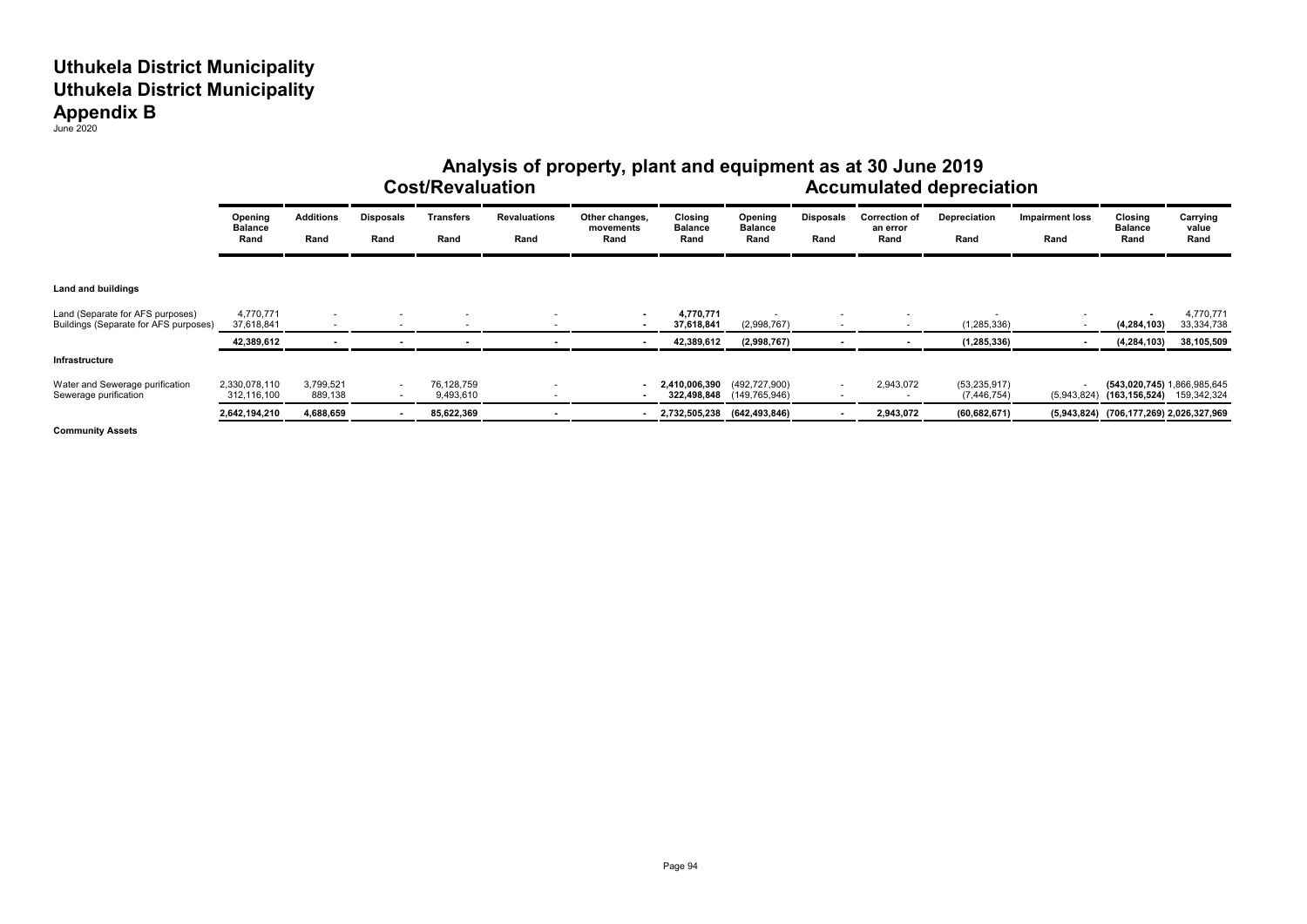|                                                                                       |                                                     | Analysis of property, plant and equipment as at 30 June 2019<br><b>Cost/Revaluation</b> |                                          |                                                              |                             |                                          |                                                     |                                              |                                                     |                                          |                                            | <b>Accumulated depreciation</b> |                                                                |                                                     |  |
|---------------------------------------------------------------------------------------|-----------------------------------------------------|-----------------------------------------------------------------------------------------|------------------------------------------|--------------------------------------------------------------|-----------------------------|------------------------------------------|-----------------------------------------------------|----------------------------------------------|-----------------------------------------------------|------------------------------------------|--------------------------------------------|---------------------------------|----------------------------------------------------------------|-----------------------------------------------------|--|
|                                                                                       | Opening<br><b>Balance</b><br>Rand                   | <b>Additions</b><br>Rand                                                                | Disposals<br>Rand                        | <b>Transfers</b><br>Rand                                     | <b>Revaluations</b><br>Rand | Other changes,<br>movements<br>Rand      | Closing<br>Balance<br>Rand                          | Opening<br><b>Balance</b><br>Rand            | Disposals<br>Rand                                   | <b>Correction of</b><br>an error<br>Rand | Depreciation<br>Rand                       | <b>Impairment loss</b><br>Rand  | Closing<br><b>Balance</b><br>Rand                              | Carrying<br>value<br>Rand                           |  |
| <b>Heritage assets</b><br><b>Specialised vehicles</b><br>Other assets                 |                                                     |                                                                                         |                                          |                                                              |                             |                                          |                                                     |                                              |                                                     |                                          |                                            |                                 |                                                                |                                                     |  |
| General vehicles<br><b>Computer Equipment</b><br>Office Equipment<br>Work in progress | 60,194,302<br>5,243,950<br>7,443,583<br>477,045,458 | 2,546,781<br>430,388<br>142,485<br>238,403,275                                          | (1,690,044)<br>(1,531,737)<br>(949, 028) | $\overline{a}$<br>$\overline{\phantom{a}}$<br>(85, 622, 369) |                             | $\sim$<br>$\sim$<br>175,268<br>2,701,123 | 61,051,039<br>4,142,601<br>6,812,308<br>632,527,487 | (40, 171, 198)<br>(3,474,618)<br>(4,557,738) | 1,281,726<br>1,196,074<br>749,690<br>(17, 434, 261) | (4,747)                                  | (10, 146, 300)<br>(474, 111)<br>(503, 370) | $\overline{\phantom{a}}$        | (49, 035, 772)<br>(2,752,655)<br>(4,316,165)<br>(17, 434, 261) | 12,015,267<br>1,389,946<br>2,496,143<br>615,093,226 |  |
|                                                                                       | 549,927,293                                         | 241,522,929                                                                             | (4, 170, 809)                            | (85,622,369)                                                 |                             | 2,876,391                                | 704,533,435                                         | (48, 203, 554)                               | (14,206,771)                                        | (4, 747)                                 | (11, 123, 781)                             |                                 |                                                                | $(73,538,853)$ 630,994,582                          |  |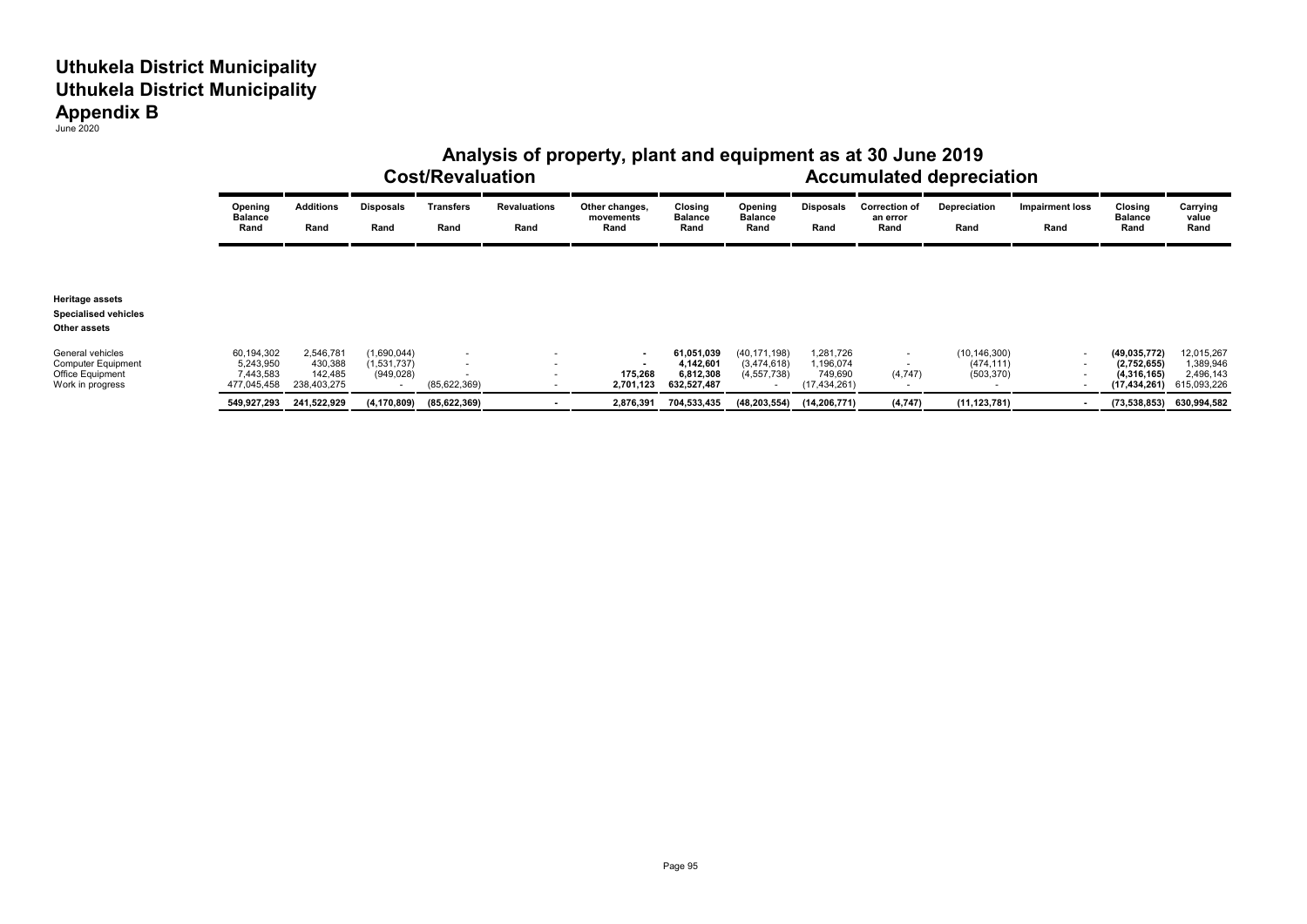|                                                                           | Analysis of property, plant and equipment as at 30 June 2019<br><b>Cost/Revaluation</b><br><b>Accumulated depreciation</b> |                          |                          |                            |                             |                                     |                                                       |                                                                |                          |                                          |                                                                |                                |                                                                              |                                      |
|---------------------------------------------------------------------------|----------------------------------------------------------------------------------------------------------------------------|--------------------------|--------------------------|----------------------------|-----------------------------|-------------------------------------|-------------------------------------------------------|----------------------------------------------------------------|--------------------------|------------------------------------------|----------------------------------------------------------------|--------------------------------|------------------------------------------------------------------------------|--------------------------------------|
|                                                                           | Opening<br><b>Balance</b><br>Rand                                                                                          | <b>Additions</b><br>Rand | <b>Disposals</b><br>Rand | <b>Transfers</b><br>Rand   | <b>Revaluations</b><br>Rand | Other changes,<br>movements<br>Rand | Closing<br><b>Balance</b><br>Rand                     | Opening<br><b>Balance</b><br>Rand                              | <b>Disposals</b><br>Rand | <b>Correction of</b><br>an error<br>Rand | Depreciation<br>Rand                                           | <b>Impairment loss</b><br>Rand | Closing<br><b>Balance</b><br>Rand                                            | Carrying<br>value<br>Rand            |
| Total property plant and equipment                                        |                                                                                                                            |                          |                          |                            |                             |                                     |                                                       |                                                                |                          |                                          |                                                                |                                |                                                                              |                                      |
| Land and buildings<br>Infrastructure<br>Other assets                      | 42,389,612<br>2,642,194,210<br>549,927,293                                                                                 | 4,688,659<br>241,522,929 | (4, 170, 809)            | 85,622,369<br>(85,622,369) |                             | 2,876,391                           | 42,389,612<br>2,732,505,238<br>704,533,435            | (2,998,767)<br>(642, 493, 846)<br>(48, 203, 554)               | (14, 206, 771)           | 2,943,072<br>(4,747)                     | (1, 285, 336)<br>(60, 682, 671)<br>(11, 123, 781)              |                                | (4, 284, 103)<br>(5,943,824) (706,177,269) 2,026,327,969<br>(73,538,853)     | 38,105,509<br>630,994,582            |
|                                                                           | 3,234,511,115                                                                                                              | 246,211,588              | (4, 170, 809)            |                            |                             |                                     | 2,876,391 3,479,428,285                               | (693, 696, 167)                                                | (14, 206, 771)           | 2,938,325                                | (73,091,788)                                                   | (5,943,824)                    | (784,000,225) 2,695,428,060                                                  |                                      |
| Agricultural/Biological assets<br>Intangible assets                       |                                                                                                                            |                          |                          |                            |                             |                                     |                                                       |                                                                |                          |                                          |                                                                |                                |                                                                              |                                      |
| Computers - software & programming                                        | 786,557                                                                                                                    |                          |                          |                            |                             |                                     | 786,557                                               | (244, 348)                                                     |                          |                                          | (42, 159)                                                      |                                | (286, 507)                                                                   | 500,050                              |
|                                                                           | 786,557                                                                                                                    | $\blacksquare$           | $\blacksquare$           |                            |                             |                                     | 786,557                                               | (244, 348)                                                     | $\blacksquare$           |                                          | (42, 159)                                                      |                                | (286, 507)                                                                   | 500,050                              |
| <b>Investment properties</b><br>Total                                     |                                                                                                                            |                          |                          |                            |                             |                                     |                                                       |                                                                |                          |                                          |                                                                |                                |                                                                              |                                      |
| Land and buildings<br>Infrastructure<br>Other assets<br>Intangible assets | 42,389,612<br>2,642,194,210<br>549,927,293<br>786,557                                                                      | 4.688.659<br>241,522,929 | (4, 170, 809)            | 85.622.369<br>(85,622,369) |                             | 2,876,391                           | 42,389,612<br>2,732,505,238<br>704,533,435<br>786,557 | (2,998,767)<br>(642, 493, 846)<br>(48, 203, 554)<br>(244, 348) | (14, 206, 771)           | 2,943,072<br>(4, 747)                    | (1, 285, 336)<br>(60, 682, 671)<br>(11, 123, 781)<br>(42, 159) | (5,943,824)                    | (4, 284, 103)<br>(706,177,269) 2,026,327,969<br>(73, 538, 853)<br>(286, 507) | 38,105,509<br>630,994,582<br>500,050 |
|                                                                           | 3,235,297,672                                                                                                              | 246,211,588              | (4, 170, 809)            |                            |                             |                                     | 2,876,391 3,480,214,842                               | (693,940,515)                                                  | (14, 206, 771)           | 2,938,325                                | (73, 133, 947)                                                 |                                | (5,943,824) (784,286,732) 2,695,928,110                                      |                                      |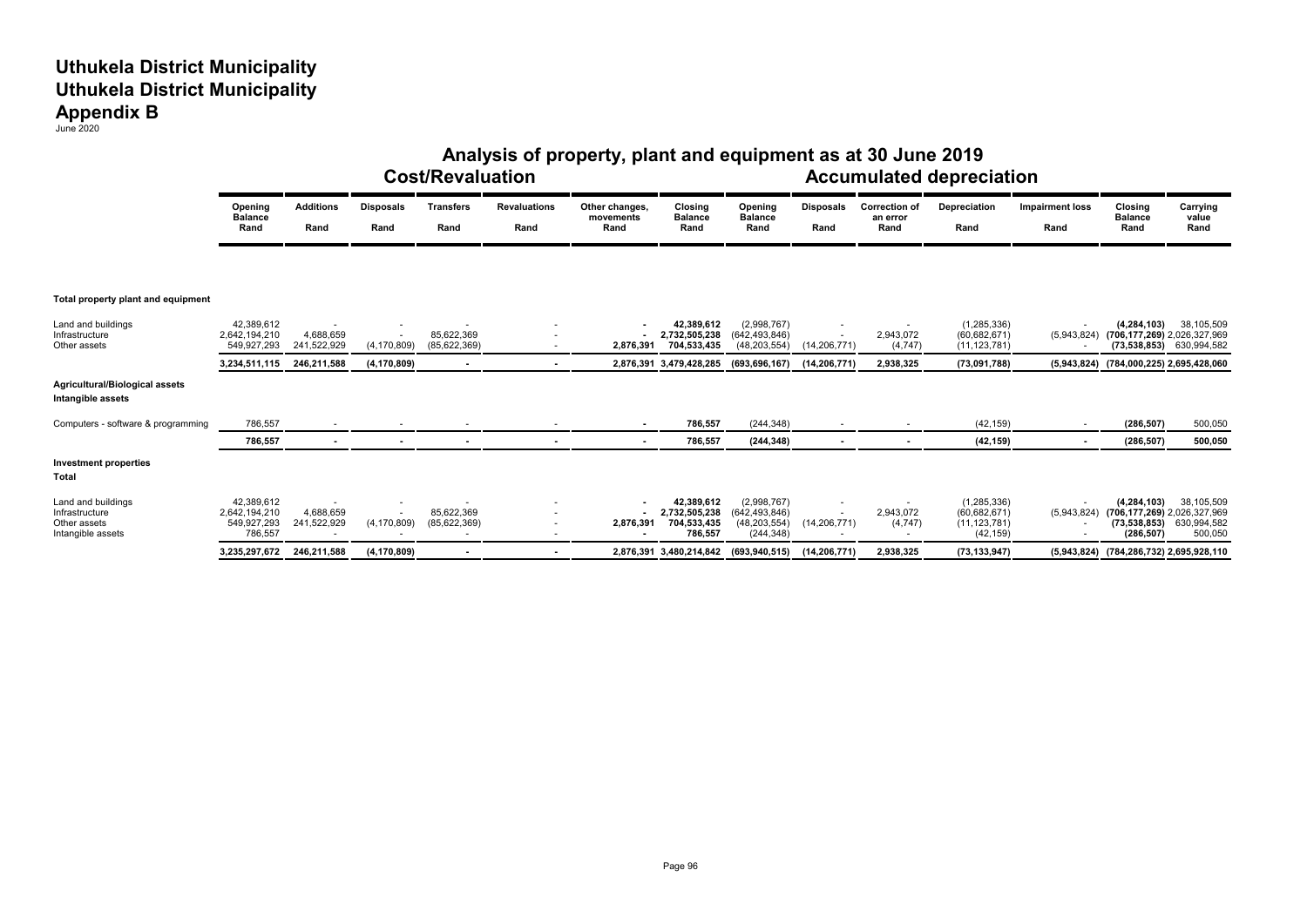|                                        | <b>Prior Year</b>                                |                                      |                                                                    | <b>Current Year</b>                    |                                             |                                      |  |  |  |  |
|----------------------------------------|--------------------------------------------------|--------------------------------------|--------------------------------------------------------------------|----------------------------------------|---------------------------------------------|--------------------------------------|--|--|--|--|
| <b>Actual</b><br><b>Income</b><br>Rand | <b>Actual</b><br><b>Expenditure</b><br>Rand      | <b>Surplus</b><br>/(Deficit)<br>Rand |                                                                    | <b>Actual</b><br><b>Income</b><br>Rand | <b>Actual</b><br><b>Expenditure</b><br>Rand | <b>Surplus</b><br>I(Deficit)<br>Rand |  |  |  |  |
|                                        |                                                  |                                      | <b>Municipality</b>                                                |                                        |                                             |                                      |  |  |  |  |
|                                        | 23,040,558                                       |                                      | (23,040,558) Executive & Council/Mayor and Council                 | 52,617                                 | 62,132,277                                  | (62,079,660)                         |  |  |  |  |
| 323,862,936                            |                                                  |                                      | 129,042,630 194,820,306 Finance & Admin/Finance                    | 453,180,932                            |                                             | 170,229,403 282,951,529              |  |  |  |  |
|                                        | 10,199,791                                       |                                      | (10,199,791) Planning and Development/Economic<br>Development/Plan | 846,705                                | 25,396,511                                  | (24, 549, 806)                       |  |  |  |  |
|                                        | 9,898,690                                        |                                      | $(9.898.690)$ Health/Clinics                                       |                                        | 29,788,961                                  | (29, 788, 961)                       |  |  |  |  |
| 27,882,777                             |                                                  |                                      | 27,882,777 Waste Water Management/Sewerage                         | 27,882,777                             |                                             | 27,882,777                           |  |  |  |  |
|                                        | 264,655,329 239,872,860                          |                                      | 24,782,469 Water/Water Distribution                                |                                        | 529,458,964 521,179,268                     | 8,279,696                            |  |  |  |  |
|                                        | 616,401,042 412,054,529 204,346,513              |                                      |                                                                    |                                        | ,011,421,995 808,726,420                    | 202,695,575                          |  |  |  |  |
|                                        |                                                  |                                      | <b>Municipal Owned Entities</b><br><b>Other charges</b>            |                                        |                                             |                                      |  |  |  |  |
|                                        | 616,401,042 412,054,529 204,346,513 Municipality |                                      |                                                                    |                                        |                                             | ,011,421,995 808,726,420 202,695,575 |  |  |  |  |
|                                        | 616,401,042 412,054,529 204,346,513 Total        |                                      |                                                                    |                                        | ,011,421,995 808,726,420 202,695,575        |                                      |  |  |  |  |

# **Segmental Statement of Financial Performance for the year ended**